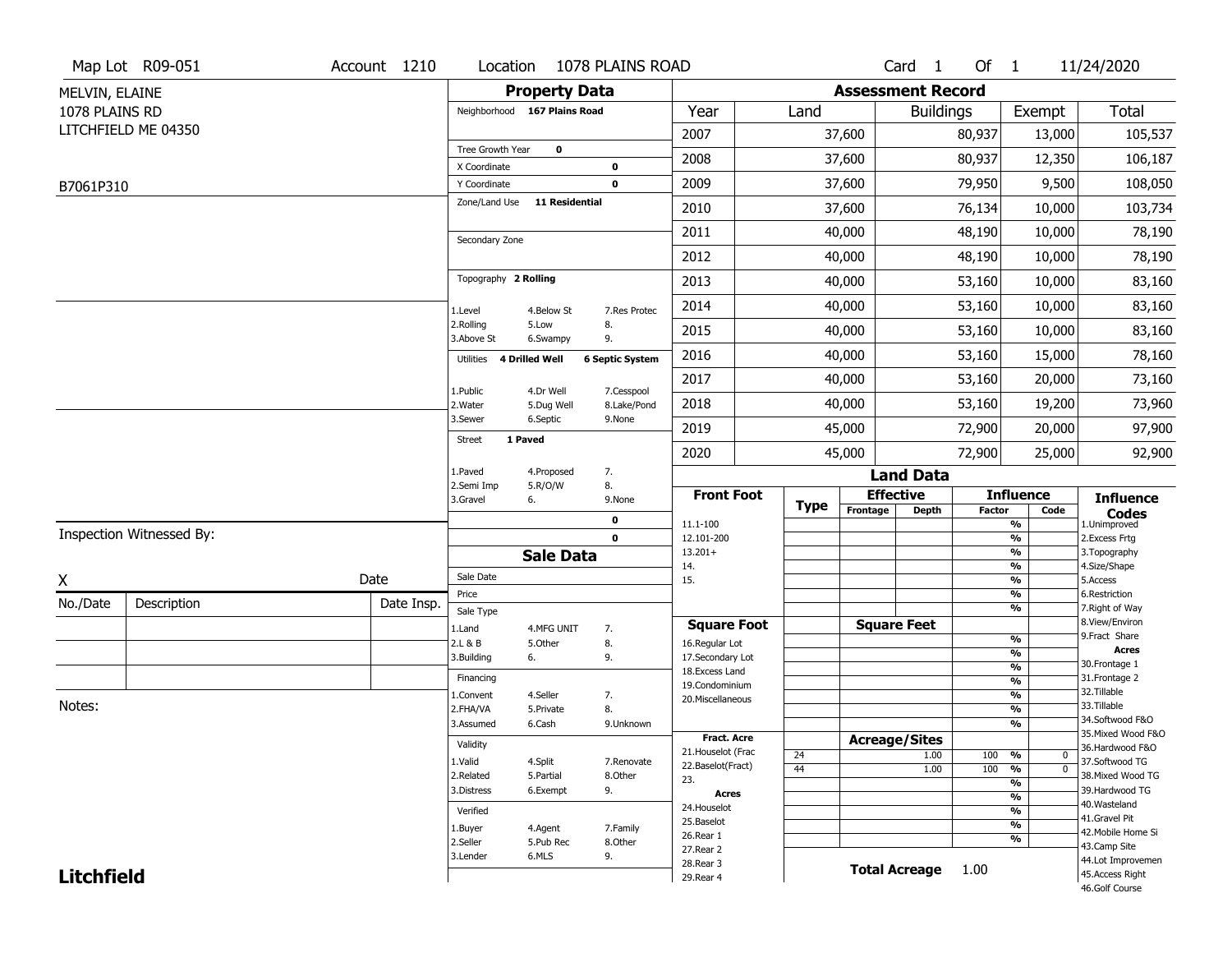|                       |                               |                                                   |                |                  |                         |                                       |                          |                             |                        |                 | <b>Litchfield</b>                        |       |              |              |             |            |
|-----------------------|-------------------------------|---------------------------------------------------|----------------|------------------|-------------------------|---------------------------------------|--------------------------|-----------------------------|------------------------|-----------------|------------------------------------------|-------|--------------|--------------|-------------|------------|
|                       | Map Lot R09-051               |                                                   |                |                  |                         | Account 1210                          |                          | Location                    |                        |                 | 1078 PLAINS ROAD                         |       | Card         | $\mathbf{1}$ | Of 1        | 11/24/2020 |
|                       | Building Style 1 Conventional |                                                   | SF Bsmt Living |                  | 0                       |                                       |                          | Layout                      | 1 Typical              |                 |                                          |       |              |              |             |            |
| 0.Uncoded             | 4.Cape                        | 8.Log                                             | Fin Bsmt Grade |                  | 0 <sub>0</sub>          |                                       |                          | 1. Typical                  | 4.                     |                 | 7.                                       |       |              |              | $11/2s$ Gar |            |
| 1.Conv.               | 5.Garrison                    | 9.0ther                                           |                | OPEN-5-CUSTOMIZE | 0                       |                                       |                          | 2.Inadeg                    | 5.                     |                 | 8.                                       |       |              | 16.0         |             |            |
| 2.Ranch               | 6.Split                       | 10.Tri-Lev                                        | Heat Type      | 100%             |                         | 1 Hot Water BB                        |                          | 3.                          | 6.                     |                 | 9.                                       | WD.   |              |              |             |            |
| 3.R Ranch             | 7.Contemp                     | 11.Earth O                                        | 0.Uncoded      |                  | 4.Steam                 |                                       | 8.Fl/Wall                | Attic                       | 9 None                 |                 |                                          | 12.0' |              |              | 16.0'       |            |
| Dwelling Units 1      |                               |                                                   | 1.HWBB         |                  | 5.FWA                   |                                       | 9.No Heat                | 1.1/4 Fin                   | 4.Full Fin             |                 | 7.                                       | 12.0' |              |              |             |            |
| Other Units           | 0                             |                                                   | 2.HWCI         |                  | 6.GravWA                |                                       | 10.Radiant               | 2.1/2 Fin                   | 5.Fl/Stair             |                 | 8.                                       |       |              |              |             |            |
| <b>Stories</b>        | 4 One & 1/2 Story             |                                                   | 3.H Pump       |                  | 7.Electric              |                                       | 11.Radiant               | 3.3/4 Fin                   | 6.                     |                 | 9.None                                   |       |              |              |             |            |
| 1.1                   | 4.1.5                         | 7.1.25                                            | Cool Type      | 0%               |                         | 9 None                                |                          | Insulation                  | 1 Full                 |                 |                                          |       |              |              |             |            |
| 2.2                   | 5.1.75                        | 8.3.5                                             | 1.Refrig       |                  | 4.W&C Air               |                                       | 7.RadHW                  | 1.Full                      | 4.Minimal              |                 | 7.                                       |       |              |              |             |            |
| 3.3                   | 6.2.5                         | 9.4                                               | 2.Evapor       |                  | 5.Monitor-              | 8.                                    |                          | 2.Heavy                     | 5.Partial              |                 | 8.                                       |       |              |              |             |            |
| <b>Exterior Walls</b> | 10 Wood Shingle               |                                                   | 3.H Pump       |                  | 6.Monitor-              |                                       | 9.None                   | 3.Capped                    | 6.                     |                 | 9.None                                   |       |              |              |             |            |
| 0.Uncoded             | 4.Asbestos                    | 8.Concrete                                        | Kitchen Style  |                  | 2 Typical               |                                       |                          | Unfinished %                | 0%                     |                 |                                          |       |              |              |             |            |
| 1.Wd Clapb            | 5.Stucco                      | 9.0ther                                           | 1.Modern       |                  | 4.Obsolete              | 7.                                    |                          | Grade & Factor 2 Fair 100%  |                        |                 |                                          |       |              |              |             |            |
| 2.Vinyl               | 6.Brick                       | 10.Wd shin                                        | 2. Typical     |                  | 5.                      | 8.                                    |                          | 1.E Grade                   | 4.B Grade              |                 | 7.AAA Grad                               |       |              |              |             |            |
| 3.Compos.             | 7.Stone                       | $11.71 - 11$                                      | 3.Old Type     |                  | 6.                      |                                       | 9.None                   | 2.D Grade                   | 5.A Grade              |                 | 8.M&S                                    |       |              |              |             |            |
| Roof Surface          | 3 Sheet Metal                 |                                                   | Bath(s) Style  |                  |                         | 2 Typical Bath(s)                     |                          | 3.C Grade                   | 6.AA Grade             |                 | 9.Same                                   |       | $11/2s$ Fr/C |              |             |            |
| 1.Asphalt             | 4.Composit                    | 7.Rolled R                                        | 1.Modern       |                  | 4.Obsolete              | 7.                                    |                          | SQFT (Footprint) 1056       |                        |                 |                                          |       |              |              |             |            |
| 2.Slate               | 5.Wood                        | 8.                                                | 2.Typical      |                  | 5.                      | 8.                                    |                          | Condition                   | <b>3 Below Average</b> |                 |                                          |       |              |              |             |            |
| 3.Metal               | 6.Other                       | 9.                                                | 3.Old Type     |                  | 6.                      |                                       | 9.None                   | 1.Poor                      | 4.Avg                  |                 | 7.V G                                    |       |              |              |             |            |
| SF Masonry Trim 0     |                               |                                                   | # Rooms        |                  | $\overline{\mathbf{z}}$ |                                       |                          | 2.Fair                      | $5.Avg+$               |                 | 8.Exc                                    |       |              | 44.0         |             |            |
| OPEN-3-CUSTOM 0       |                               |                                                   | # Bedrooms     |                  | 4                       |                                       |                          | 3.Avg-                      | 6.Good                 |                 | 9.Same                                   |       |              |              |             |            |
| OPEN-4-CUSTOM 0       |                               |                                                   | # Full Baths   |                  | $\mathbf{1}$            |                                       |                          | Phys. % Good                | 0%                     |                 |                                          |       |              |              | 8.0'        |            |
| Year Built            | 1950                          |                                                   | # Half Baths   |                  | 0                       |                                       |                          | Funct. % Good               |                        | 100%            |                                          |       |              |              | EР          |            |
| Year Remodeled        | 0                             |                                                   |                | # Addn Fixtures  | $\pmb{0}$               |                                       |                          | <b>Functional Code</b>      |                        | 9 None          |                                          |       |              |              |             |            |
| Foundation            | 1 Concrete                    |                                                   | # Fireplaces   |                  | 0                       |                                       |                          | 1.Incomp                    | 4.Delap                |                 | 7.No Power                               |       |              |              | 12.0'       |            |
| 1.Concrete            | 4.Wood                        | 7.                                                |                |                  |                         |                                       |                          | 2.O-Built                   | 5.Bsmt                 |                 | 8.LongTerm                               |       |              |              |             |            |
| 2.C Block             | 5.Slab                        | 8.                                                |                |                  |                         |                                       |                          | 3.Damage                    | 6.Common               |                 | 9.None                                   |       | 24.0'        |              |             |            |
| 3.Br/Stone            | 6.Piers                       | 9.                                                |                |                  |                         |                                       |                          | Econ. % Good                | 100%                   |                 |                                          |       |              |              |             |            |
| Basement              | <b>5 Crawl Space</b>          |                                                   |                |                  |                         |                                       |                          | Economic Code None          |                        |                 |                                          |       |              |              |             |            |
| 1.1/4 Bmt             | 4.Full Bmt                    | 7.                                                |                |                  |                         |                                       |                          | 0.None                      | 3.No Power             |                 | 9.None                                   |       |              |              |             |            |
| 2.1/2 Bmt             | 5.Crawl Sp                    | 8.                                                |                |                  |                         |                                       |                          | 1.Location                  | 4.Generate             |                 | 8.                                       |       |              |              |             |            |
| 3.3/4 Bmt             | 6.                            | 9.None                                            |                |                  |                         | Software                              |                          | 2.Encroach                  | 5.Multi-Fa             |                 | 9.                                       |       |              |              |             |            |
| Bsmt Gar # Cars 0     |                               |                                                   |                |                  |                         | A Division of Harris Computer Systems |                          | Entrance Code 5 Estimated   |                        |                 |                                          |       |              |              |             |            |
| Wet Basement          | 2 Damp Basement               |                                                   |                |                  |                         |                                       |                          | 1.Interior                  | 4.Vacant               |                 | 7.                                       |       |              |              |             |            |
| 1.Dry                 | 4.Dirt Flr                    | 7.                                                |                |                  |                         |                                       |                          | 2.Refusal                   | 5.Estimate             |                 | 8.                                       |       |              |              |             |            |
| 2.Damp                | 5.                            | 8.                                                |                |                  |                         |                                       |                          | 3.Informed                  | 6.Existing             |                 | 9.                                       |       |              |              |             |            |
| 3.Wet                 | 6.                            | 9.                                                |                |                  |                         |                                       |                          | Information Code 5 Estimate |                        |                 |                                          |       |              |              |             |            |
|                       |                               |                                                   |                |                  |                         |                                       |                          | 1.Owner                     | 4.Agent                |                 | 7.Vacant                                 |       |              |              |             |            |
|                       |                               |                                                   |                |                  |                         |                                       |                          | 2.Relative                  | 5.Estimate             |                 | 8.                                       |       |              |              |             |            |
|                       |                               |                                                   | Date Inspected |                  | 9/17/2018               |                                       |                          | 3.Tenant                    | 6.Other                |                 | 9.                                       |       |              |              |             |            |
|                       |                               | <b>Additions, Outbuildings &amp; Improvements</b> |                |                  |                         |                                       |                          |                             |                        |                 | 1.One Story Fram                         |       |              |              |             |            |
| Type                  |                               | Year                                              | Units          | Grade            | Cond                    | Phys.                                 | Funct.                   | Sound Value                 |                        |                 | 2. Two Story Fram                        |       |              |              |             |            |
| 22 Encl Frame         |                               | 0                                                 | 96             | 00               | 10                      | 0                                     | % 0<br>$\%$              |                             |                        |                 | 3. Three Story Fr                        |       |              |              |             |            |
| 68 Wood Deck/s        |                               | 0                                                 | 144            | 2 100            | 3                       | 0                                     | $%100$ %                 |                             |                        | 4.1 & 1/2 Story |                                          |       |              |              |             |            |
|                       |                               |                                                   |                |                  |                         |                                       |                          |                             |                        | 5.1 & 3/4 Story |                                          |       |              |              |             |            |
| 73 1 1/2s Garage      |                               | $\mathbf{0}$                                      | 256            | 3 100            | 3                       | 0                                     | % 100 %                  |                             |                        | 6.2 & 1/2 Story |                                          |       |              |              |             |            |
|                       |                               |                                                   |                |                  |                         | $\frac{0}{0}$                         | $\frac{0}{0}$            |                             |                        |                 | 21. Open Frame Por<br>22.Encl Frame Por  |       |              |              |             |            |
|                       |                               |                                                   |                |                  |                         | $\sqrt{6}$                            | $\overline{\frac{0}{0}}$ |                             |                        |                 |                                          |       |              |              |             |            |
|                       |                               |                                                   |                |                  |                         | $\frac{1}{2}$                         | $\frac{0}{0}$            |                             |                        | 24.Frame Shed   | 23. Frame Garage                         |       |              |              |             |            |
|                       |                               |                                                   |                |                  |                         |                                       |                          |                             |                        |                 |                                          |       |              |              |             |            |
|                       |                               |                                                   |                |                  |                         | $\sqrt{6}$                            | $\overline{\frac{0}{0}}$ |                             |                        |                 | 25. Frame Bay Wind                       |       |              |              |             |            |
|                       |                               |                                                   |                |                  |                         | %                                     | $\frac{0}{0}$            |                             |                        |                 | 26.1SFr Overhang                         |       |              |              |             |            |
|                       |                               |                                                   |                |                  |                         | $\%$                                  | $\%$                     |                             |                        |                 | 27. Unfin Basement<br>28. Unfinished Att |       |              |              |             |            |
|                       |                               |                                                   |                |                  |                         | $\sqrt{0}$                            | $\%$                     |                             |                        |                 |                                          |       |              |              |             |            |
|                       |                               |                                                   |                |                  |                         |                                       |                          |                             |                        |                 | 29. Finished Attic                       |       |              |              |             |            |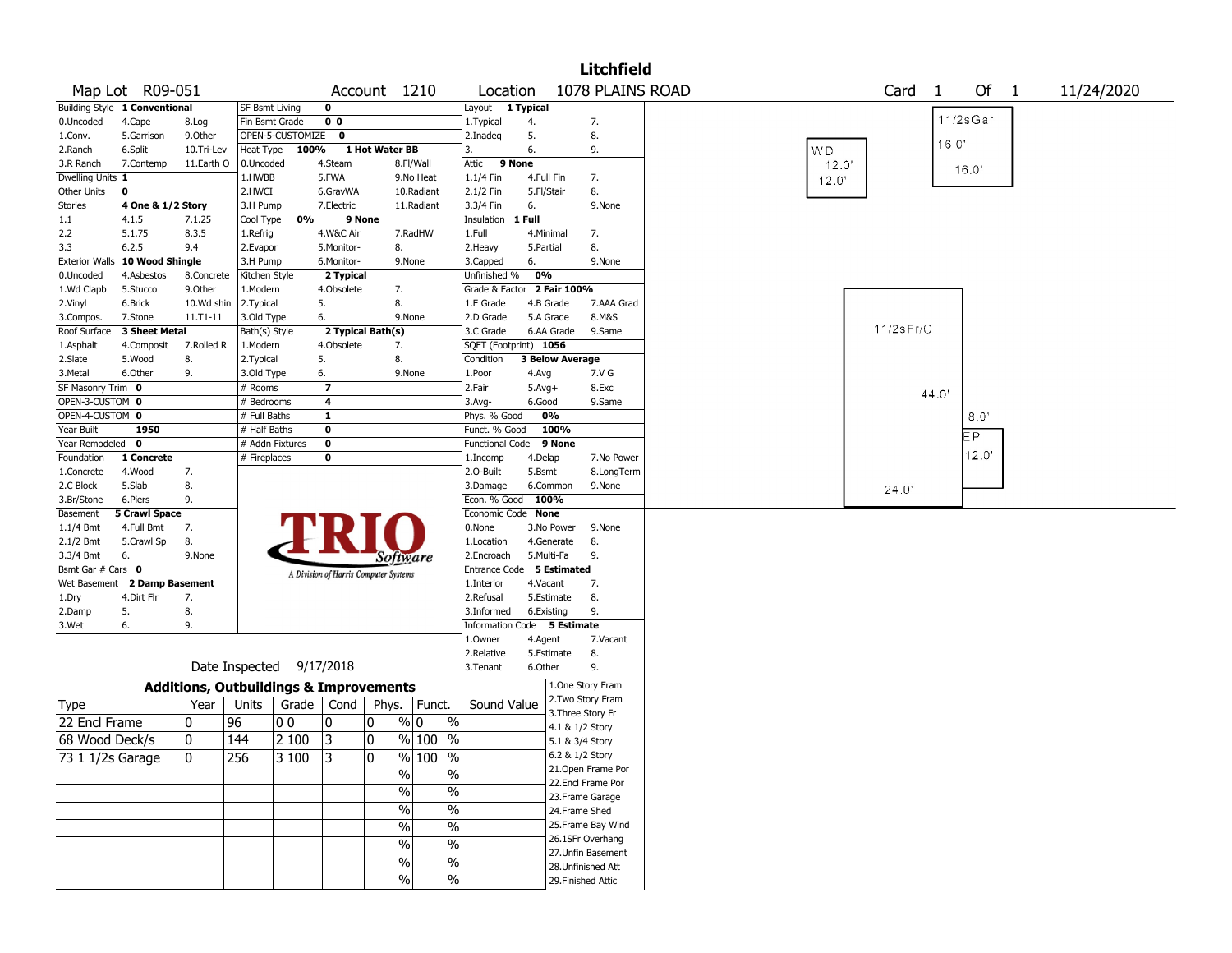|                   | Map Lot R09-052          | Account 1209 | Location                           |                       | 1084 PLAINS ROAD           |                                  |                       |                          | Card <sub>1</sub>    | Of $1$        |                                        | 11/24/2020                        |
|-------------------|--------------------------|--------------|------------------------------------|-----------------------|----------------------------|----------------------------------|-----------------------|--------------------------|----------------------|---------------|----------------------------------------|-----------------------------------|
| KENNEY, GERALD A  |                          |              |                                    | <b>Property Data</b>  |                            |                                  |                       | <b>Assessment Record</b> |                      |               |                                        |                                   |
| KENNEY, VICKIE    |                          |              | Neighborhood 167 Plains Road       |                       |                            | Year                             | Land                  |                          | <b>Buildings</b>     |               | Exempt                                 | Total                             |
| 1062 PLAINS ROAD  |                          |              |                                    |                       |                            | 2007                             |                       | 58,400                   |                      | 9,059         | 0                                      | 67,459                            |
|                   | LITCHFIELD ME 04350      |              | Tree Growth Year                   | $\mathbf 0$           |                            | 2008                             |                       | 58,400                   |                      | 9,059         | 0                                      | 67,459                            |
|                   |                          |              | X Coordinate<br>Y Coordinate       |                       | $\mathbf 0$<br>$\mathbf 0$ | 2009                             |                       | 55,100                   |                      | 7,058         | 0                                      | 62,158                            |
| B6875P26          |                          |              | Zone/Land Use                      | <b>11 Residential</b> |                            |                                  |                       |                          |                      |               |                                        |                                   |
|                   |                          |              |                                    |                       |                            | 2010                             |                       | 55,100                   |                      | 8,954         | 0                                      | 64,054                            |
|                   |                          |              | Secondary Zone                     |                       |                            | 2011                             |                       | 55,100                   |                      | 11,601        | 0                                      | 66,701                            |
|                   |                          |              |                                    |                       |                            | 2012                             |                       | 55,100                   |                      | 11,601        | 0                                      | 66,701                            |
|                   |                          |              | Topography 2 Rolling               |                       |                            | 2013                             |                       | 55,100                   |                      | 11,601        | 0                                      | 66,701                            |
|                   |                          |              | 1.Level                            | 4.Below St            | 7.Res Protec               | 2014                             |                       | 55,100                   |                      | 11,447        | 0                                      | 66,547                            |
|                   |                          |              | 2.Rolling<br>3.Above St            | 5.Low<br>6.Swampy     | 8.<br>9.                   | 2015                             |                       | 55,100                   |                      | 11,293        | 0                                      | 66,393                            |
|                   |                          |              | <b>4 Drilled Well</b><br>Utilities |                       | <b>6 Septic System</b>     | 2016                             |                       | 55,100                   |                      | 11,293        | 0                                      | 66,393                            |
|                   |                          |              | 1.Public                           | 4.Dr Well             | 7.Cesspool                 | 2017                             |                       | 55,100                   |                      | 11,138        | 0                                      | 66,238                            |
|                   |                          |              | 2. Water                           | 5.Dug Well            | 8.Lake/Pond                | 2018                             |                       | 55,100                   |                      | 10,983        | 0                                      | 66,083                            |
|                   |                          |              | 3.Sewer                            | 6.Septic              | 9.None                     | 2019                             |                       | 62,000                   |                      | 7,000         | 0                                      | 69,000                            |
|                   |                          |              | 1 Paved<br><b>Street</b>           |                       |                            | 2020                             |                       | 62,000                   |                      | 7,000         | 0                                      | 69,000                            |
|                   |                          |              | 1.Paved                            | 4.Proposed            | 7.                         |                                  |                       |                          | <b>Land Data</b>     |               |                                        |                                   |
|                   |                          |              | 2.Semi Imp<br>3.Gravel             | 5.R/O/W<br>6.         | 8.<br>9.None               | <b>Front Foot</b>                |                       |                          | <b>Effective</b>     |               | <b>Influence</b>                       | <b>Influence</b>                  |
|                   |                          |              |                                    |                       | $\mathbf 0$                | 11.1-100                         | <b>Type</b>           | Frontage                 | <b>Depth</b>         | <b>Factor</b> | Code<br>$\frac{9}{6}$                  | <b>Codes</b><br>1.Unimproved      |
|                   | Inspection Witnessed By: |              |                                    |                       | $\mathbf 0$                | 12.101-200                       |                       |                          |                      |               | $\frac{9}{6}$                          | 2.Excess Frtg                     |
|                   |                          |              |                                    | <b>Sale Data</b>      |                            | $13.201+$<br>14.                 |                       |                          |                      |               | $\frac{9}{6}$<br>$\frac{9}{6}$         | 3. Topography<br>4.Size/Shape     |
| Χ                 |                          | Date         | Sale Date                          |                       |                            | 15.                              |                       |                          |                      |               | $\frac{9}{6}$                          | 5.Access                          |
| No./Date          | Description              | Date Insp.   | Price<br>Sale Type                 |                       |                            |                                  |                       |                          |                      |               | $\frac{9}{6}$<br>$\frac{9}{6}$         | 6.Restriction<br>7. Right of Way  |
|                   |                          |              | 1.Land                             | 4.MFG UNIT            | 7.                         | <b>Square Foot</b>               |                       | <b>Square Feet</b>       |                      |               |                                        | 8.View/Environ                    |
|                   |                          |              | 2.L & B                            | 5.0ther               | 8.                         | 16.Regular Lot                   |                       |                          |                      |               | $\frac{9}{6}$                          | 9.Fract Share<br><b>Acres</b>     |
|                   |                          |              | 3.Building                         | 6.                    | 9.                         | 17.Secondary Lot                 |                       |                          |                      |               | %<br>$\frac{9}{6}$                     | 30.Frontage 1                     |
|                   |                          |              | Financing                          |                       |                            | 18.Excess Land<br>19.Condominium |                       |                          |                      |               | $\frac{9}{6}$                          | 31. Frontage 2                    |
|                   |                          |              | 1.Convent                          | 4.Seller              | 7.                         | 20.Miscellaneous                 |                       |                          |                      |               | $\frac{9}{6}$                          | 32.Tillable                       |
| Notes:            |                          |              | 2.FHA/VA                           | 5.Private             | 8.                         |                                  |                       |                          |                      |               | $\frac{9}{6}$                          | 33.Tillable<br>34.Softwood F&O    |
|                   |                          |              | 3.Assumed                          | 6.Cash                | 9.Unknown                  | <b>Fract. Acre</b>               |                       |                          |                      |               | $\frac{9}{6}$                          | 35. Mixed Wood F&O                |
|                   |                          |              | Validity                           |                       |                            | 21. Houselot (Frac               |                       | <b>Acreage/Sites</b>     |                      |               |                                        | 36.Hardwood F&O                   |
|                   |                          |              | 1.Valid                            | 4.Split               | 7.Renovate                 | 22.Baselot(Fract)                | 24<br>$\overline{26}$ |                          | 1.00<br>5.00         | 100<br>100    | %<br>0<br>$\frac{9}{6}$<br>$\mathbf 0$ | 37.Softwood TG                    |
|                   |                          |              | 2.Related                          | 5.Partial             | 8.Other                    | 23.                              | $\overline{27}$       |                          | 2.60                 | 100           | $\frac{9}{6}$<br>$\mathbf 0$           | 38. Mixed Wood TG                 |
|                   |                          |              | 3.Distress                         | 6.Exempt              | 9.                         | Acres                            | $\overline{44}$       |                          | 1.00                 | 100           | $\frac{9}{6}$<br>$\overline{0}$        | 39.Hardwood TG                    |
|                   |                          |              | Verified                           |                       |                            | 24. Houselot                     |                       |                          |                      |               | $\frac{9}{6}$                          | 40. Wasteland<br>41.Gravel Pit    |
|                   |                          |              | 1.Buyer                            | 4.Agent               | 7.Family                   | 25.Baselot                       |                       |                          |                      |               | $\frac{9}{6}$                          | 42. Mobile Home Si                |
|                   |                          |              | 2.Seller                           | 5.Pub Rec             | 8.Other                    | 26.Rear 1<br>27. Rear 2          |                       |                          |                      |               | $\frac{9}{6}$                          | 43.Camp Site                      |
|                   |                          |              | 3.Lender                           | 6.MLS                 | 9.                         |                                  |                       |                          |                      |               |                                        |                                   |
|                   |                          |              |                                    |                       |                            | 28. Rear 3                       |                       |                          |                      |               |                                        | 44.Lot Improvemen                 |
| <b>Litchfield</b> |                          |              |                                    |                       |                            | 29. Rear 4                       |                       |                          | <b>Total Acreage</b> | 8.60          |                                        | 45.Access Right<br>46.Golf Course |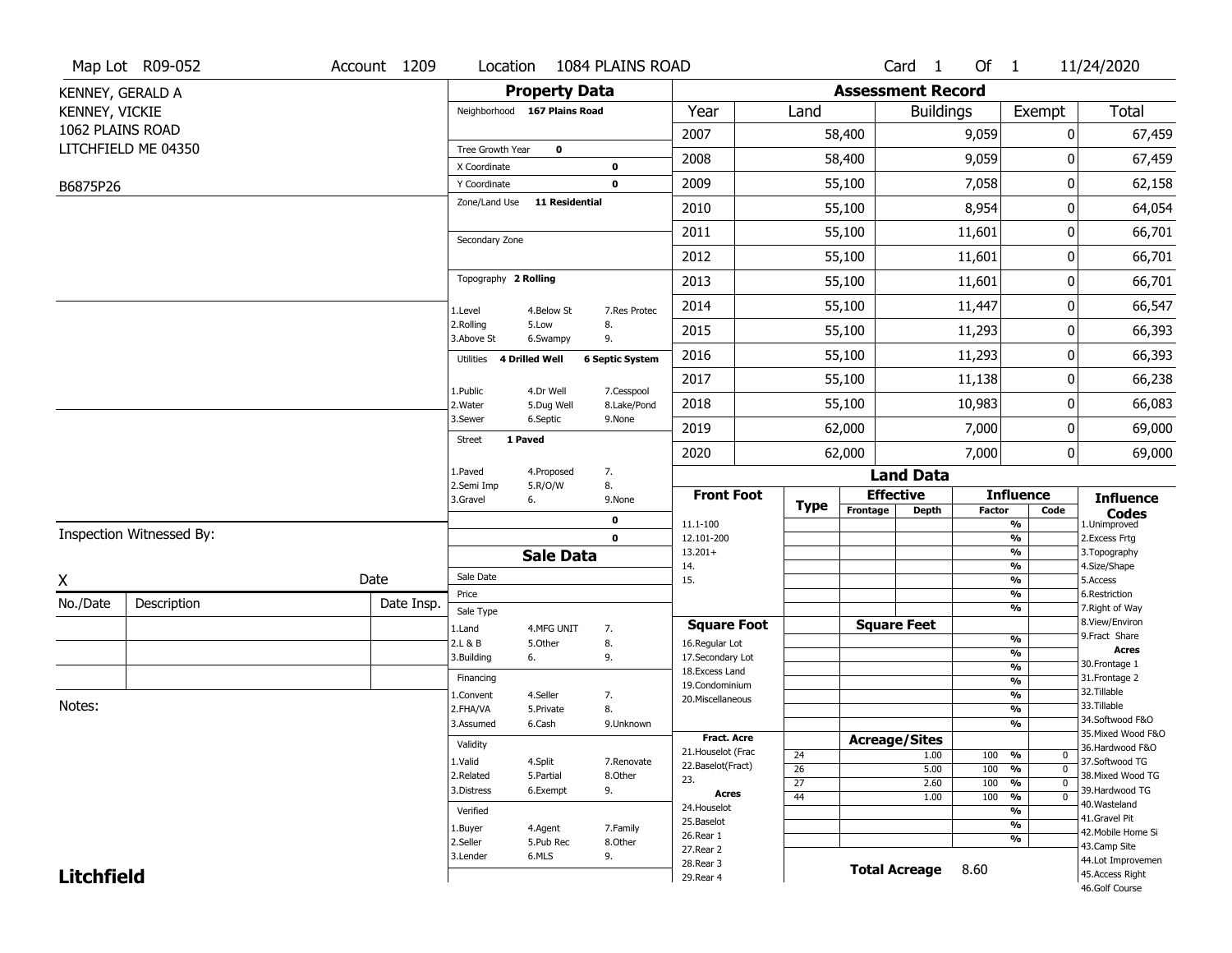|                              |                 |                                                   |                       |                          |            |                                       |                          |                               |            |                 | <b>Litchfield</b>  |       |                   |      |            |
|------------------------------|-----------------|---------------------------------------------------|-----------------------|--------------------------|------------|---------------------------------------|--------------------------|-------------------------------|------------|-----------------|--------------------|-------|-------------------|------|------------|
|                              | Map Lot R09-052 |                                                   |                       |                          |            | Account 1209                          |                          | Location                      |            |                 | 1084 PLAINS ROAD   |       | Card <sub>1</sub> | Of 1 | 11/24/2020 |
| <b>Building Style</b>        |                 |                                                   | <b>SF Bsmt Living</b> |                          |            |                                       |                          | Layout                        |            |                 |                    |       |                   |      |            |
| 0.Uncoded                    | 4.Cape          | 8.Log                                             | Fin Bsmt Grade        |                          |            |                                       |                          | 1.Typical                     | 4.         |                 | 7.                 |       |                   |      |            |
| 1.Conv.                      | 5.Garrison      | 9.0ther                                           |                       | OPEN-5-CUSTOMIZE         |            |                                       |                          | 2.Inadeg                      | 5.         |                 | 8.                 |       |                   |      |            |
| 2.Ranch                      | 6.Split         | 10.Tri-Lev                                        | Heat Type             | 100%                     |            |                                       |                          | 3.                            | 6.         |                 | 9.                 |       |                   |      |            |
| 3.R Ranch                    | 7.Contemp       | 11.Earth O                                        | 0.Uncoded             |                          | 4.Steam    |                                       | 8.Fl/Wall                | Attic                         |            |                 |                    |       |                   |      |            |
| <b>Dwelling Units</b>        |                 |                                                   | 1.HWBB                |                          | 5.FWA      |                                       | 9.No Heat                | 1.1/4 Fin                     | 4.Full Fin |                 | 7.                 |       |                   |      |            |
| Other Units                  |                 |                                                   | 2.HWCI                |                          | 6.GravWA   |                                       | 10.Radiant               | 2.1/2 Fin                     | 5.Fl/Stair |                 | 8.                 |       |                   |      |            |
| Stories                      |                 |                                                   | 3.H Pump              |                          | 7.Electric |                                       | 11.Radiant               | 3.3/4 Fin                     | 6.         |                 | 9.None             |       |                   |      |            |
| 1.1                          | 4.1.5           | 7.1.25                                            | Cool Type             | 0%                       |            |                                       |                          | Insulation                    |            |                 |                    |       |                   |      |            |
| 2.2                          | 5.1.75          | 8.3.5                                             | 1.Refrig              |                          | 4.W&C Air  |                                       | 7.RadHW                  | 1.Full                        | 4.Minimal  |                 | 7.                 | Slab  |                   |      |            |
| 3.3                          | 6.2.5           | 9.4                                               | 2.Evapor              |                          | 5.Monitor- | 8.                                    |                          | 2. Heavy                      | 5.Partial  |                 | 8.                 |       |                   |      |            |
| <b>Exterior Walls</b>        |                 |                                                   | 3.H Pump              |                          | 6.Monitor- |                                       | 9.None                   | 3.Capped                      | 6.         |                 | 9.None             |       | 14.0'             |      |            |
| 0.Uncoded                    | 4.Asbestos      | 8.Concrete                                        | Kitchen Style         |                          |            |                                       |                          | Unfinished %                  |            |                 |                    |       |                   |      |            |
| 1.Wd Clapb                   | 5.Stucco        | 9.Other                                           | 1.Modern              |                          | 4.Obsolete | 7.                                    |                          | Grade & Factor                |            |                 |                    | 56.0' |                   |      |            |
| 2.Vinyl                      | 6.Brick         | 10.Wd shin                                        | 2. Typical            |                          | 5.         | 8.                                    |                          | 1.E Grade                     | 4.B Grade  |                 | 7.AAA Grad         |       |                   |      |            |
| 3.Compos.                    | 7.Stone         | $11. T1 - 11$                                     | 3.Old Type            |                          | 6.         |                                       | 9.None                   | 2.D Grade                     | 5.A Grade  |                 | 8.M&S              |       |                   |      | Gar        |
| Roof Surface                 |                 |                                                   | Bath(s) Style         |                          |            |                                       |                          | 3.C Grade                     | 6.AA Grade |                 | 9.Same             |       |                   |      | 16.0       |
| 1.Asphalt                    | 4.Composit      | 7.Rolled R                                        | 1.Modern              |                          | 4.Obsolete | 7.                                    |                          | SQFT (Footprint)              |            |                 |                    |       |                   |      |            |
| 2.Slate                      | 5.Wood          | 8.                                                | 2. Typical            |                          | 5.         | 8.                                    |                          | Condition                     |            |                 |                    |       |                   |      | 20.0"      |
| 3. Metal                     | 6.Other         | 9.                                                | 3.Old Type            |                          | 6.         |                                       | 9.None                   | 1.Poor                        | 4.Avg      |                 | 7.V G              |       |                   |      |            |
| SF Masonry Trim              |                 |                                                   | # Rooms               |                          |            |                                       |                          | 2.Fair                        | $5.Avg+$   |                 | 8.Exc              |       |                   |      |            |
| OPEN-3-CUSTOM                |                 |                                                   | # Bedrooms            |                          |            |                                       |                          | $3.$ Avg-                     | 6.Good     |                 | 9.Same             |       |                   |      |            |
| OPEN-4-CUSTOM                |                 |                                                   | # Full Baths          |                          |            |                                       |                          | Phys. % Good<br>Funct. % Good |            |                 |                    |       |                   |      |            |
| Year Built<br>Year Remodeled |                 |                                                   | # Half Baths          | # Addn Fixtures          |            |                                       |                          | <b>Functional Code</b>        |            |                 |                    |       |                   |      |            |
| Foundation                   |                 |                                                   | # Fireplaces          |                          |            |                                       |                          | 1.Incomp                      | 4.Delap    |                 | 7.No Power         |       |                   |      |            |
| 1.Concrete                   | 4.Wood          | 7.                                                |                       |                          |            |                                       |                          | 2.0-Built                     | 5.Bsmt     |                 | 8.LongTerm         |       |                   |      |            |
| 2.C Block                    | 5.Slab          | 8.                                                |                       |                          |            |                                       |                          | 3.Damage                      | 6.Common   |                 | 9.None             |       |                   |      |            |
| 3.Br/Stone                   | 6.Piers         | 9.                                                |                       |                          |            |                                       |                          | Econ. % Good                  |            |                 |                    |       |                   |      |            |
| Basement                     |                 |                                                   |                       |                          |            |                                       |                          | Economic Code                 |            |                 |                    |       |                   |      |            |
| 1.1/4 Bmt                    | 4.Full Bmt      | 7.                                                |                       |                          |            |                                       |                          | 0.None                        | 3.No Power |                 | 9.None             |       |                   |      |            |
| $2.1/2$ Bmt                  | 5.Crawl Sp      | 8.                                                |                       |                          |            |                                       |                          | 1.Location                    | 4.Generate |                 | 8.                 |       |                   |      |            |
| 3.3/4 Bmt                    | 6.              | 9.None                                            |                       |                          |            | <i>Software</i>                       |                          | 2.Encroach                    | 5.Multi-Fa |                 | 9.                 |       |                   |      |            |
| Bsmt Gar # Cars              |                 |                                                   |                       |                          |            |                                       |                          | Entrance Code 5 Estimated     |            |                 |                    |       |                   |      |            |
| Wet Basement                 |                 |                                                   |                       |                          |            | A Division of Harris Computer Systems |                          | 1.Interior                    | 4.Vacant   |                 | 7.                 |       |                   |      |            |
| 1.Dry                        | 4.Dirt Flr      | 7.                                                |                       |                          |            |                                       |                          | 2.Refusal                     | 5.Estimate |                 | 8.                 |       |                   |      |            |
| 2.Damp                       | 5.              | 8.                                                |                       |                          |            |                                       |                          | 3.Informed                    | 6.Existing |                 | 9.                 |       |                   |      |            |
| 3.Wet                        | 6.              | 9.                                                |                       |                          |            |                                       |                          | <b>Information Code</b>       |            | 5 Estimate      |                    |       |                   |      |            |
|                              |                 |                                                   |                       |                          |            |                                       |                          | 1.Owner                       | 4.Agent    |                 | 7.Vacant           |       |                   |      |            |
|                              |                 |                                                   |                       |                          |            |                                       |                          | 2.Relative                    | 5.Estimate |                 | 8.                 |       |                   |      |            |
|                              |                 |                                                   |                       | Date Inspected 9/17/2018 |            |                                       |                          | 3.Tenant                      | 6.Other    |                 | 9.                 |       |                   |      |            |
|                              |                 | <b>Additions, Outbuildings &amp; Improvements</b> |                       |                          |            |                                       |                          |                               |            |                 | 1.One Story Fram   |       |                   |      |            |
| Type                         |                 | Year                                              | Units                 | Grade                    | Cond       | Phys.                                 | Funct.                   | Sound Value                   |            |                 | 2. Two Story Fram  |       |                   |      |            |
| 101 Conc Slab                |                 | 1990                                              | 784                   | 3 100                    | 13         | 0                                     | % 100 %                  |                               |            |                 | 3. Three Story Fr  |       |                   |      |            |
|                              |                 |                                                   |                       |                          |            |                                       |                          |                               |            | 4.1 & 1/2 Story |                    |       |                   |      |            |
| 23 Frame Garage              |                 | 1990                                              | 320                   | 2 100                    | 3          | 0                                     | $%100$ %                 |                               |            | 5.1 & 3/4 Story |                    |       |                   |      |            |
|                              |                 |                                                   |                       |                          |            | $\sqrt{6}$                            | $\frac{0}{6}$            |                               |            | 6.2 & 1/2 Story |                    |       |                   |      |            |
|                              |                 |                                                   |                       |                          |            | %                                     | $\%$                     |                               |            |                 | 21. Open Frame Por |       |                   |      |            |
|                              |                 |                                                   |                       |                          |            | $\frac{1}{2}$                         | $\%$                     |                               |            |                 | 22.Encl Frame Por  |       |                   |      |            |
|                              |                 |                                                   |                       |                          |            |                                       |                          |                               |            |                 | 23. Frame Garage   |       |                   |      |            |
|                              |                 |                                                   |                       |                          |            | $\%$                                  | $\%$                     |                               |            | 24.Frame Shed   |                    |       |                   |      |            |
|                              |                 |                                                   |                       |                          |            | %                                     | $\%$                     |                               |            |                 | 25.Frame Bay Wind  |       |                   |      |            |
|                              |                 |                                                   |                       |                          |            | $\%$                                  | $\%$                     |                               |            |                 | 26.1SFr Overhang   |       |                   |      |            |
|                              |                 |                                                   |                       |                          |            | $\sqrt{6}$                            | $\overline{\frac{0}{6}}$ |                               |            |                 | 27.Unfin Basement  |       |                   |      |            |
|                              |                 |                                                   |                       |                          |            | $\sqrt{6}$                            | $\sqrt{6}$               |                               |            |                 | 28.Unfinished Att  |       |                   |      |            |
|                              |                 |                                                   |                       |                          |            |                                       |                          |                               |            |                 | 29. Finished Attic |       |                   |      |            |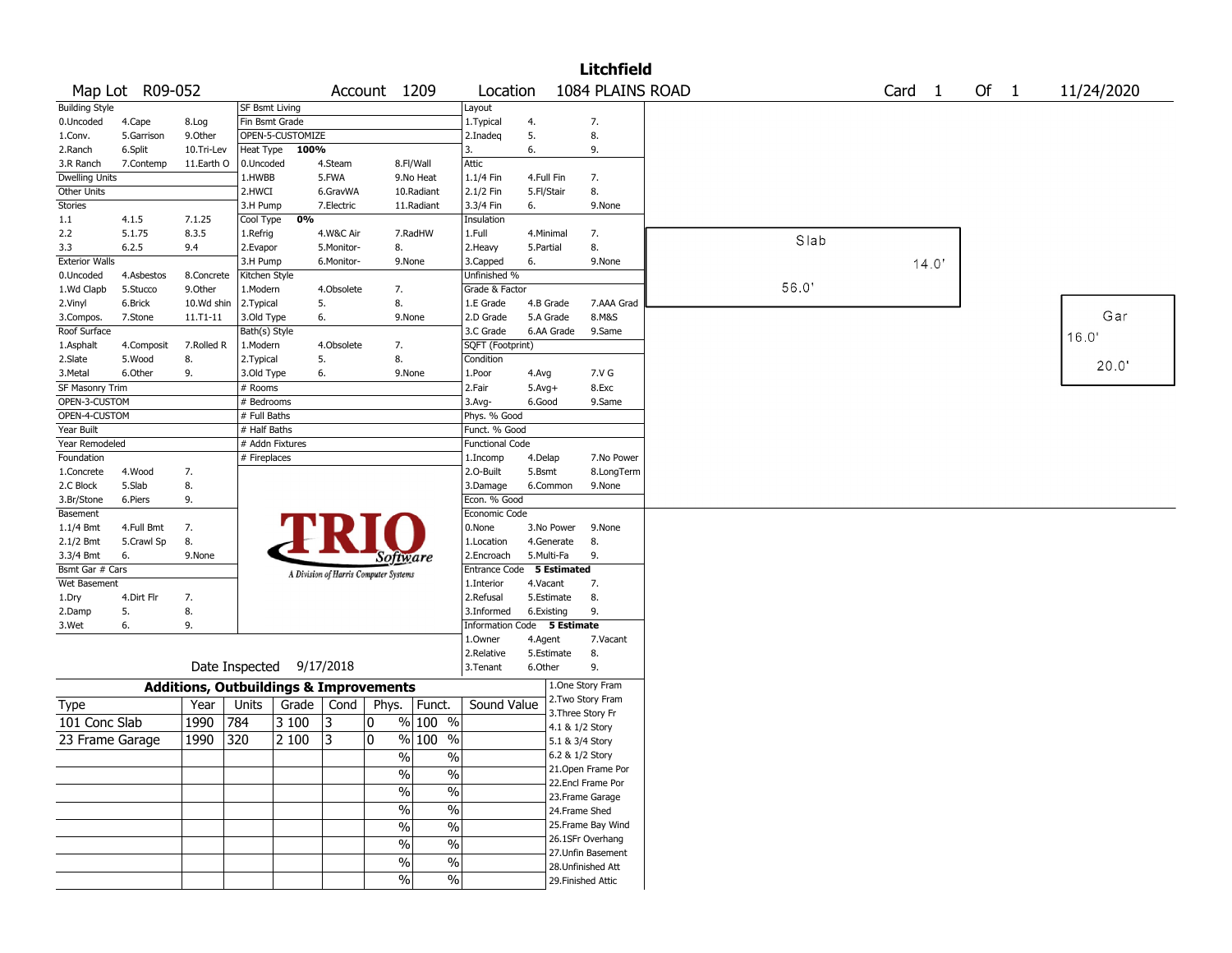|                   | Map Lot R09-053                                           | Account 901 | Location                     |                                  | 1090 PLAINS ROAD       |                                         |             |                          | Card <sub>1</sub>    | Of $2$        |                                                      | 11/24/2020                            |
|-------------------|-----------------------------------------------------------|-------------|------------------------------|----------------------------------|------------------------|-----------------------------------------|-------------|--------------------------|----------------------|---------------|------------------------------------------------------|---------------------------------------|
|                   | KEYBANK NATIONAL ASSOCIATION                              |             |                              | <b>Property Data</b>             |                        |                                         |             | <b>Assessment Record</b> |                      |               |                                                      |                                       |
|                   | 4910 TIEDEMAN ROAD                                        |             |                              | Neighborhood 167 Plains Road     |                        | Year                                    | Land        |                          | <b>Buildings</b>     |               | Exempt                                               | Total                                 |
|                   | BROOKLYN OH 44144                                         |             |                              |                                  |                        | 2007                                    |             | 28,800                   |                      | 167,241       | 19,000                                               | 177,041                               |
|                   |                                                           |             | Tree Growth Year             | $\mathbf 0$                      |                        | 2008                                    |             | 28,800                   |                      | 165,859       | 18,050                                               | 176,609                               |
|                   | B13404P267 B13476P121                                     |             | X Coordinate<br>Y Coordinate |                                  | 0<br>$\mathbf 0$       | 2009                                    |             | 28,800                   |                      | 213,799       | 15,200                                               | 227,399                               |
| Previous Owner    |                                                           |             | Zone/Land Use                | <b>11 Residential</b>            |                        | 2010                                    |             | 28,800                   |                      | 161,299       | 16,000                                               | 174,099                               |
|                   | JONES, JAMES HARRY                                        |             |                              |                                  |                        |                                         |             |                          |                      |               |                                                      |                                       |
|                   | JONES, JOLINE THERESA                                     |             | Secondary Zone               |                                  |                        | 2011                                    |             | 28,800                   |                      | 170,422       | 16,000                                               | 183,222                               |
| P O BOX 460       | LITCHFIELD ME 04350                                       |             |                              |                                  |                        | 2012                                    |             | 28,800                   |                      | 170,422       | 16,000                                               | 183,222                               |
|                   | Sale Date: 11/21/2019                                     |             | Topography 2 Rolling         |                                  |                        | 2013                                    |             | 28,800                   |                      | 170,422       | 16,000                                               | 183,222                               |
| Previous Owner    |                                                           |             | 1.Level                      | 4.Below St                       | 7.Res Protec           | 2014                                    |             | 28,800                   |                      | 170,422       | 16,000                                               | 183,222                               |
| JONES, J S H      |                                                           |             | 2.Rolling<br>3.Above St      | 5.Low<br>6.Swampy                | 8.<br>9.               | 2015                                    |             | 28,800                   |                      | 170,422       | 16,000                                               | 183,222                               |
| P O BOX 460       |                                                           |             | Utilities                    | 4 Drilled Well                   | <b>6 Septic System</b> | 2016                                    |             | 28,800                   |                      | 194,043       | 21,000                                               | 201,843                               |
|                   | LITCHFIELD ME 04350                                       |             | 1.Public                     | 4.Dr Well                        | 7.Cesspool             | 2017                                    |             | 28,800                   |                      | 194,043       | 26,000                                               | 196,843                               |
|                   | Sale Date: 2/18/2012                                      |             | 2. Water                     | 5.Dug Well                       | 8.Lake/Pond            | 2018                                    |             | 28,800                   |                      | 193,984       | 24,960                                               | 197,824                               |
|                   |                                                           |             | 3.Sewer                      | 6.Septic                         | 9.None                 | 2019                                    |             | 39,400                   |                      | 306,900       | 26,000                                               | 320,300                               |
|                   |                                                           |             | Street                       | 1 Paved                          |                        | 2020                                    |             | 39,400                   |                      | 306,900       | $\overline{0}$                                       | 346,300                               |
|                   |                                                           |             | 1.Paved                      | 4.Proposed                       | 7.                     |                                         |             |                          | <b>Land Data</b>     |               |                                                      |                                       |
|                   |                                                           |             | 2.Semi Imp<br>3.Gravel       | 5.R/O/W<br>6.                    | 8.<br>9.None           | <b>Front Foot</b>                       |             |                          | <b>Effective</b>     |               | <b>Influence</b>                                     | <b>Influence</b>                      |
|                   |                                                           |             |                              |                                  | 0                      | 11.1-100                                | <b>Type</b> | Frontage                 | <b>Depth</b>         | <b>Factor</b> | Code<br>%                                            | <b>Codes</b><br>1.Unimproved          |
|                   |                                                           |             |                              |                                  |                        |                                         |             |                          |                      |               |                                                      | 2.Excess Frtg                         |
|                   | Inspection Witnessed By:                                  |             |                              |                                  | $\mathbf{0}$           | 12.101-200                              |             |                          |                      |               | $\overline{\frac{9}{6}}$                             |                                       |
|                   |                                                           |             |                              | <b>Sale Data</b>                 |                        | $13.201+$<br>14.                        |             |                          |                      |               | $\overline{\frac{9}{6}}$<br>$\overline{\frac{9}{6}}$ | 3. Topography<br>4.Size/Shape         |
| X                 |                                                           | Date        | Sale Date                    |                                  | 11/21/2019             | 15.                                     |             |                          |                      |               | $\overline{\frac{9}{6}}$                             | 5.Access                              |
| No./Date          | Description                                               | Date Insp.  | Price                        |                                  |                        |                                         |             |                          |                      |               | %<br>%                                               | 6.Restriction<br>7. Right of Way      |
|                   |                                                           |             | Sale Type<br>1.Land          | 2 Land & Buildings<br>4.MFG UNIT | 7.                     | <b>Square Foot</b>                      |             |                          | <b>Square Feet</b>   |               |                                                      | 8.View/Environ                        |
|                   |                                                           |             | 2.L & B                      | 5.0ther                          | 8.                     | 16.Regular Lot                          |             |                          |                      |               | $\frac{9}{6}$<br>%                                   | 9.Fract Share<br>Acres                |
|                   |                                                           |             | 3.Building                   | 6.                               | 9.                     | 17.Secondary Lot<br>18.Excess Land      |             |                          |                      |               | $\overline{\frac{9}{6}}$                             | 30.Frontage 1                         |
|                   |                                                           |             | Financing                    | 9 Unknown                        |                        | 19.Condominium                          |             |                          |                      |               | $\overline{\frac{9}{6}}$                             | 31. Frontage 2<br>32.Tillable         |
| Notes:            |                                                           |             | 1.Convent<br>2.FHA/VA        | 4.Seller<br>5.Private            | 7.<br>8.               | 20.Miscellaneous                        |             |                          |                      |               | $\overline{\frac{9}{6}}$<br>$\overline{\frac{9}{6}}$ | 33.Tillable                           |
|                   | COMPLAINT OF FORECLOSURE FILED 9/15/2017                  |             | 3.Assumed                    | 6.Cash                           | 9.Unknown              |                                         |             |                          |                      |               | $\overline{\frac{9}{6}}$                             | 34.Softwood F&O                       |
|                   | '16 nah remod add new wds & new roofing. adjust condition |             | Validity                     | 8 Other Non Valid                |                        | <b>Fract. Acre</b>                      |             | <b>Acreage/Sites</b>     |                      |               |                                                      | 35. Mixed Wood F&O<br>36.Hardwood F&O |
|                   | on garage & shed as well.                                 |             | 1.Valid                      | 4.Split                          | 7.Renovate             | 21. Houselot (Frac<br>22.Baselot(Fract) | 21          |                          | 0.60                 | 100           | %<br>0                                               | 37.Softwood TG                        |
|                   |                                                           |             | 2.Related                    | 5.Partial                        | 8.Other                | 23.                                     | 44          |                          | 1.00                 | 100           | $\overline{0}$<br>%<br>%                             | 38. Mixed Wood TG                     |
|                   |                                                           |             | 3.Distress                   | 6.Exempt                         | 9.                     | <b>Acres</b>                            |             |                          |                      |               | $\overline{\frac{9}{6}}$                             | 39.Hardwood TG                        |
|                   |                                                           |             | Verified                     | <b>5 Public Record</b>           |                        | 24. Houselot                            |             |                          |                      |               | $\overline{\frac{9}{6}}$                             | 40.Wasteland<br>41.Gravel Pit         |
|                   |                                                           |             | 1.Buyer                      | 4.Agent                          | 7.Family               | 25.Baselot<br>26.Rear 1                 |             |                          |                      |               | $\overline{\frac{9}{6}}$                             | 42. Mobile Home Si                    |
|                   |                                                           |             | 2.Seller                     | 5.Pub Rec                        | 8.Other                | 27. Rear 2                              |             |                          |                      |               | %                                                    | 43.Camp Site                          |
| <b>Litchfield</b> |                                                           |             | 3.Lender                     | 6.MLS                            | 9.                     | 28.Rear 3<br>29. Rear 4                 |             |                          | <b>Total Acreage</b> | 0.60          |                                                      | 44.Lot Improvemen<br>45.Access Right  |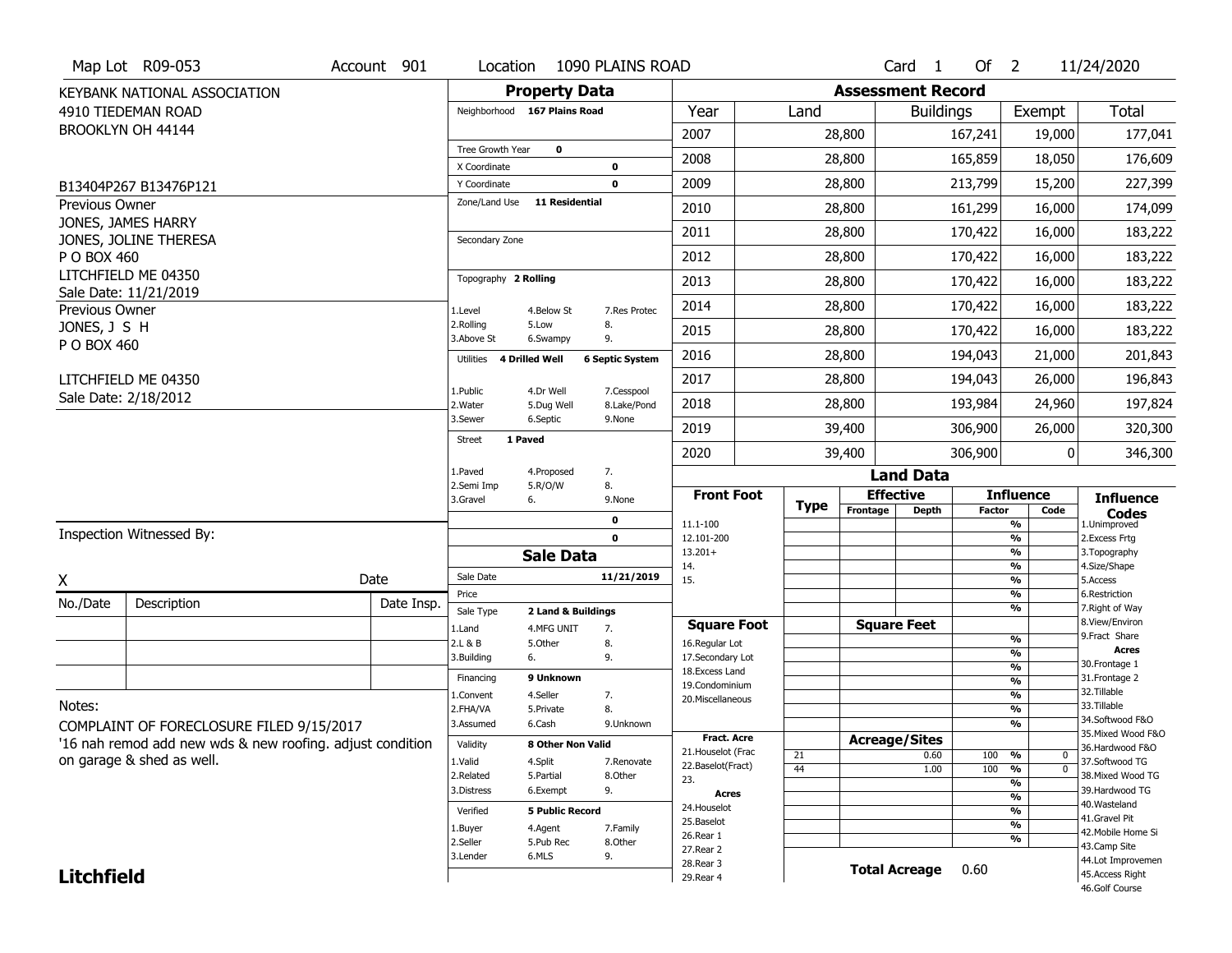|                        |                               |              |                      |                  |                                                   |                          |                          |                          |                        |                           | <b>Litchfield</b>  |        |      |                 |    |     |                     |                 |            |     |                          |             |                 |     |
|------------------------|-------------------------------|--------------|----------------------|------------------|---------------------------------------------------|--------------------------|--------------------------|--------------------------|------------------------|---------------------------|--------------------|--------|------|-----------------|----|-----|---------------------|-----------------|------------|-----|--------------------------|-------------|-----------------|-----|
|                        | Map Lot R09-053               |              |                      |                  |                                                   | Account 901              |                          | Location                 |                        |                           | 1090 PLAINS ROAD   |        |      |                 |    |     |                     | Card 1          |            |     | Of $2$                   |             | 11/24/2020      |     |
|                        | Building Style 7 Contemporary |              | SF Bsmt Living       |                  | 0                                                 |                          |                          | Layout                   | 1 Typical              |                           |                    |        |      |                 |    |     |                     |                 |            |     |                          | WD          | 24'             |     |
| 0.Uncoded              | 4.Cape                        | 8.Log        | Fin Bsmt Grade       |                  | 0 <sub>0</sub>                                    |                          |                          | 1. Typical               | 4.                     |                           | 7.                 |        |      |                 |    |     |                     |                 |            |     |                          |             |                 | 8   |
| 1.Conv.                | 5.Garrison                    | 9.0ther      |                      | OPEN-5-CUSTOMIZE | $\mathbf 0$                                       |                          |                          | 2.Inadeq                 | 5.                     |                           | 8.                 |        |      | 20"             |    |     |                     |                 |            |     |                          |             | 16 <sup>°</sup> |     |
| 2.Ranch                | 6.Split                       | 10.Tri-Lev   | Heat Type            | 100%             |                                                   | <b>5 Forced Warm Air</b> |                          | 3.                       | 6.                     |                           | 9.                 |        |      |                 |    |     |                     |                 |            |     |                          | 23'         | 1sFr/B          |     |
| 3.R Ranch              | 7.Contemp                     | 11.Earth O   | 0.Uncoded            |                  | 4.Steam                                           |                          | 8.Fl/Wall                | 9 None<br>Attic          |                        |                           |                    |        | Shed |                 |    |     |                     |                 |            |     |                          |             |                 |     |
| Dwelling Units 1       |                               |              | 1.HWBB               |                  | 5.FWA                                             |                          | 9.No Heat                | 1.1/4 Fin                | 4.Full Fin             |                           | 7.                 |        |      |                 |    |     | WD                  |                 |            |     |                          | 15'         | 15'             |     |
| Other Units            | 0                             |              | 2.HWCI               |                  | 6.GravWA                                          |                          | 10.Radiant               | 2.1/2 Fin                | 5.Fl/Stair             |                           | 8.                 |        |      |                 |    |     | 8.                  |                 |            |     |                          |             | $16^{\circ}$    |     |
| Stories                | 4 One & 1/2 Story             |              | 3.H Pump             |                  | 7.Electric                                        |                          | 11.Radiant               | 3.3/4 Fin                | 6.<br>1 Full           |                           | 9.None             |        |      |                 |    |     | 10'                 |                 |            |     |                          | $8^{\circ}$ |                 |     |
| $1.1\,$                | 4.1.5                         | 7.1.25       | Cool Type            | 0%               | 9 None                                            |                          |                          | Insulation               |                        |                           |                    |        |      |                 | 40 |     | 1sFr/B              |                 |            |     | 62'                      |             |                 |     |
| 2.2<br>3.3             | 5.1.75<br>6.2.5               | 8.3.5<br>9.4 | 1.Refrig             |                  | 4.W&C Air                                         | 8.                       | 7.RadHW                  | 1.Full                   | 4.Minimal<br>5.Partial |                           | 7.<br>8.           |        |      |                 |    |     |                     |                 |            |     |                          |             |                 |     |
| <b>Exterior Walls</b>  | 2 Vinyl                       |              | 2.Evapor<br>3.H Pump |                  | 5.Monitor-<br>6.Monitor-                          | 9.None                   |                          | 2.Heavy<br>3.Capped      | 6.                     |                           | 9.None             |        | 52'  |                 |    | 18" |                     | 18 <sup>°</sup> |            |     |                          |             |                 |     |
| 0.Uncoded              | 4.Asbestos                    | 8.Concrete   | Kitchen Style        |                  | 2 Typical                                         |                          |                          | Unfinished %             | 0%                     |                           |                    |        |      |                 |    |     |                     |                 |            |     |                          |             |                 |     |
| 1.Wd Clapb             | 5.Stucco                      | 9.0ther      | 1.Modern             |                  | 4.Obsolete                                        | 7.                       |                          | Grade & Factor           |                        | 3 Average 100%            |                    |        |      |                 |    |     | 12'                 |                 | 26'        |     |                          |             |                 |     |
| 2.Vinyl                | 6.Brick                       | 10.Wd shin   | 2. Typical           |                  | 5.                                                | 8.                       |                          | 1.E Grade                |                        | 4.B Grade                 | 7.AAA Grad         |        |      |                 |    |     |                     |                 |            |     |                          | 11/2sBFr    |                 |     |
| 3.Compos.              | 7.Stone                       | 11.T1-11     | 3.Old Type           |                  | 6.                                                | 9.None                   |                          | 2.D Grade                |                        | 5.A Grade                 | 8.M&S              |        |      |                 | 4' |     |                     |                 | WD 1sFr/B  |     |                          |             |                 | 40' |
| Roof Surface           | 3 Sheet Metal                 |              | Bath(s) Style        |                  | 2 Typical Bath(s)                                 |                          |                          | 3.C Grade                |                        | 6.AA Grade                | 9.Same             |        |      |                 |    |     |                     |                 | 13'<br>13' |     |                          |             |                 |     |
| 1.Asphalt              | 4.Composit                    | 7.Rolled R   | 1.Modern             |                  | 4.Obsolete                                        | 7.                       |                          | SQFT (Footprint) 1998    |                        |                           |                    |        |      | 12 <sup>°</sup> |    |     |                     |                 |            |     |                          |             |                 |     |
| 2.Slate                | 5.Wood                        | 8.           | 2. Typical           |                  | 5.                                                | 8.                       |                          | Condition                |                        | 7 Very Good               |                    |        |      |                 |    |     |                     |                 | 5'         | 10' | $22^\circ$               |             |                 |     |
| 3.Metal                | 6.Other                       | 9.           | 3.Old Type           |                  | 6.                                                | 9.None                   |                          | 1.Poor                   | 4.Avg                  |                           | 7.V G              |        | 16'  |                 |    |     |                     |                 |            |     |                          |             |                 |     |
| SF Masonry Trim 0      |                               |              | # Rooms              |                  | $\mathbf 0$                                       |                          |                          | 2.Fair                   | $5.Avg+$               |                           | 8.Exc              | Garage |      |                 |    |     |                     |                 |            |     |                          |             |                 |     |
| OPEN-3-CUSTOM 0        |                               |              | # Bedrooms           |                  | 3                                                 |                          |                          | $3.$ Avg-                | 6.Good                 |                           | 9.Same             |        |      |                 |    |     |                     |                 |            |     |                          |             | 36'             |     |
| OPEN-4-CUSTOM 0        |                               |              | # Full Baths         |                  | $\mathbf{z}$                                      |                          |                          | Phys. % Good             |                        | 0%                        |                    |        |      |                 |    |     |                     |                 |            |     | $4.12$ <sup>1sFr/B</sup> |             |                 |     |
| Year Built             | 1887                          |              | # Half Baths         |                  | $\mathbf{1}$                                      |                          |                          | Funct. % Good            |                        | 100%                      |                    |        |      |                 |    |     |                     |                 |            |     |                          | WD          |                 |     |
| Year Remodeled         | 2016                          |              | # Addn Fixtures      |                  | $\overline{\mathbf{2}}$                           |                          |                          | Functional Code          |                        | 9 None                    |                    | 28'    |      |                 |    | 28  |                     |                 |            |     | 12'                      |             |                 |     |
| Foundation             | 1 Concrete                    |              | # Fireplaces         |                  | 1                                                 |                          |                          | 1.Incomp                 | 4.Delap                |                           | 7.No Power         |        |      |                 |    |     |                     |                 |            |     |                          |             |                 |     |
| 1.Concrete             | 4.Wood                        | 7.           |                      |                  |                                                   |                          |                          | 2.0-Built                | 5.Bsmt                 |                           | 8.LongTerm         |        |      |                 |    |     |                     |                 |            |     |                          | 16          |                 |     |
| 2.C Block              | 5.Slab                        | 8.           |                      |                  |                                                   |                          |                          | 3.Damage                 |                        | 6.Common                  | 9.None             |        | 26'  |                 |    | 4   |                     |                 |            |     |                          |             |                 |     |
| 3.Br/Stone             | 6.Piers                       | 9.           |                      |                  |                                                   |                          |                          | Econ. % Good             | 100%                   |                           |                    |        |      |                 |    |     | Canopy priced crd#2 |                 |            |     |                          |             |                 |     |
| Basement               | <b>4 Full Basement</b>        |              |                      |                  |                                                   |                          |                          | Economic Code None       |                        |                           |                    |        |      |                 |    |     |                     |                 |            |     |                          |             |                 |     |
| 1.1/4 Bmt              | 4.Full Bmt                    | 7.           |                      |                  |                                                   |                          |                          | 0.None                   |                        | 3.No Power                | 9.None             |        |      |                 |    |     |                     |                 |            |     |                          |             |                 |     |
| 2.1/2 Bmt<br>3.3/4 Bmt | 5.Crawl Sp<br>6.              | 8.<br>9.None |                      |                  |                                                   |                          |                          | 1.Location<br>2.Encroach | 5.Multi-Fa             | 4.Generate                | 8.<br>9.           |        |      |                 |    |     |                     |                 |            |     |                          |             |                 |     |
| Bsmt Gar # Cars 0      |                               |              |                      |                  |                                                   | Software                 |                          | Entrance Code            |                        | <b>1 Interior Inspect</b> |                    |        |      |                 |    |     |                     |                 |            |     |                          |             |                 |     |
| Wet Basement           | 1 Dry Basement                |              |                      |                  | A Division of Harris Computer Systems             |                          |                          | 1.Interior               | 4.Vacant               |                           | 7.                 |        |      |                 |    |     |                     |                 |            |     |                          |             |                 |     |
| 1.Dry                  | 4.Dirt Flr                    | 7.           |                      |                  |                                                   |                          |                          | 2.Refusal                |                        | 5.Estimate                | 8.                 |        |      |                 |    |     |                     |                 |            |     |                          |             |                 |     |
| 2.Damp                 | 5.                            | 8.           |                      |                  |                                                   |                          |                          | 3.Informed               | 6.Existing             |                           | 9.                 |        |      |                 |    |     |                     |                 |            |     |                          |             |                 |     |
| 3.Wet                  | 6.                            | 9.           |                      |                  |                                                   |                          |                          | Information Code 1 Owner |                        |                           |                    |        |      |                 |    |     |                     |                 |            |     |                          |             |                 |     |
|                        |                               |              |                      |                  |                                                   |                          |                          | 1.0wner                  | 4.Agent                |                           | 7.Vacant           |        |      |                 |    |     |                     |                 |            |     |                          |             |                 |     |
|                        |                               |              |                      |                  |                                                   |                          |                          | 2.Relative               |                        | 5.Estimate                | 8.                 |        |      |                 |    |     |                     |                 |            |     |                          |             |                 |     |
|                        |                               |              | Date Inspected       |                  |                                                   |                          |                          | 3. Tenant                | 6.Other                |                           | 9.                 |        |      |                 |    |     |                     |                 |            |     |                          |             |                 |     |
|                        |                               |              |                      |                  | <b>Additions, Outbuildings &amp; Improvements</b> |                          |                          |                          |                        |                           | 1.One Story Fram   |        |      |                 |    |     |                     |                 |            |     |                          |             |                 |     |
| <b>Type</b>            |                               | Year         | Units                | Grade            | Cond                                              | Phys.                    | Funct.                   | Sound Value              |                        | 3. Three Story Fr         | 2. Two Story Fram  |        |      |                 |    |     |                     |                 |            |     |                          |             |                 |     |
| 68 Wood Deck/s         |                               | 0            | 192                  | 3 100            | 4                                                 | 0                        | % 100 %                  |                          |                        | 4.1 & 1/2 Story           |                    |        |      |                 |    |     |                     |                 |            |     |                          |             |                 |     |
| 68 Wood Deck/s         |                               | 0            | 65                   | 3 100            | 4                                                 | 0                        | % 100 %                  |                          |                        | 5.1 & 3/4 Story           |                    |        |      |                 |    |     |                     |                 |            |     |                          |             |                 |     |
| 38 1 Story Bsmt        |                               | 0            | 240                  | 9 100            | ٥,                                                | 0                        | $%100$ %                 |                          |                        | 6.2 & 1/2 Story           |                    |        |      |                 |    |     |                     |                 |            |     |                          |             |                 |     |
|                        |                               |              |                      |                  |                                                   |                          |                          |                          |                        |                           | 21.Open Frame Por  |        |      |                 |    |     |                     |                 |            |     |                          |             |                 |     |
| 68 Wood Deck/s         |                               | 2016         | 80                   | 4 100            | $\vert 4$                                         | 0                        | $%100$ %                 |                          |                        |                           | 22.Encl Frame Por  |        |      |                 |    |     |                     |                 |            |     |                          |             |                 |     |
| 23 Frame Garage        |                               | 0            | 728                  | 3100             | 6                                                 | 0                        | % 100 %                  |                          |                        |                           | 23. Frame Garage   |        |      |                 |    |     |                     |                 |            |     |                          |             |                 |     |
| 24 Frame Shed          |                               | 0            | 992                  | 3 100            | 6                                                 | 0                        | $\frac{9}{6}$ 75<br>$\%$ |                          |                        | 24.Frame Shed             |                    |        |      |                 |    |     |                     |                 |            |     |                          |             |                 |     |
| 38 1 Story Bsmt        |                               | 0            | 130                  | 9100             | 9                                                 | $\pmb{0}$                | % 100 %                  |                          |                        |                           | 25. Frame Bay Wind |        |      |                 |    |     |                     |                 |            |     |                          |             |                 |     |
| 38 1 Story Bsmt        |                               | 0            | 216                  | 9100             | 9                                                 | 0                        | $\frac{9}{6}$ 100 %      |                          |                        |                           | 26.1SFr Overhang   |        |      |                 |    |     |                     |                 |            |     |                          |             |                 |     |
| 68 Wood Deck/s         |                               | 2016 312     |                      | 4 100            | 4                                                 | 0                        | $\frac{9}{6}$ 100 %      |                          |                        |                           | 27.Unfin Basement  |        |      |                 |    |     |                     |                 |            |     |                          |             |                 |     |
|                        |                               |              |                      |                  |                                                   |                          |                          |                          |                        |                           | 28. Unfinished Att |        |      |                 |    |     |                     |                 |            |     |                          |             |                 |     |
| 38 1 Story Bsmt        |                               | 10           | 48                   | 9 1 0 0          | 19                                                | 0                        | % 100 %                  |                          |                        | 29. Finished Attic        |                    |        |      |                 |    |     |                     |                 |            |     |                          |             |                 |     |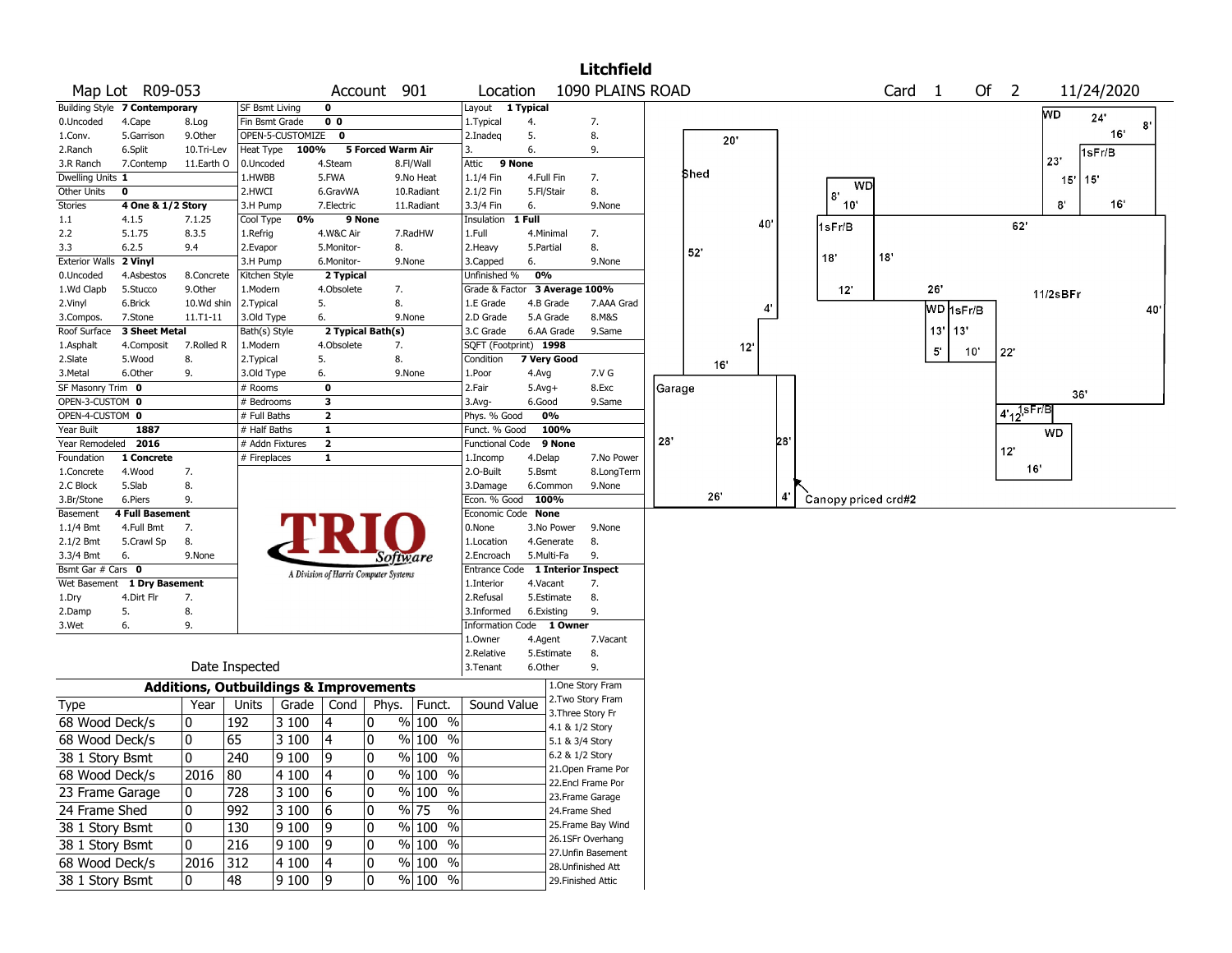|                             | Map Lot R09-053                             | Account 901 | Location                           | 1090 PLAINS ROAD                                     |                                  |      |          | Card <sub>2</sub>        | Of $2$        |                    | 11/24/2020                           |
|-----------------------------|---------------------------------------------|-------------|------------------------------------|------------------------------------------------------|----------------------------------|------|----------|--------------------------|---------------|--------------------|--------------------------------------|
|                             | KEYBANK NATIONAL ASSOCIATION                |             |                                    | <b>Property Data</b>                                 |                                  |      |          | <b>Assessment Record</b> |               |                    |                                      |
|                             | 4910 TIEDEMAN ROAD                          |             | Neighborhood 167 Plains Road       |                                                      | Year                             | Land |          | <b>Buildings</b>         |               | Exempt             | Total                                |
|                             | BROOKLYN OH 44144                           |             |                                    |                                                      | 2011                             |      | 0        |                          | 8,242         |                    | 8,242<br>0                           |
|                             |                                             |             | Tree Growth Year                   | $\mathbf{o}$                                         | 2012                             |      | 0        |                          | 8,242         |                    | 8,242<br>0                           |
|                             |                                             |             | X Coordinate                       | 0                                                    |                                  |      |          |                          |               |                    |                                      |
|                             | B13404P267 B13476P121                       |             | Y Coordinate                       | $\mathbf 0$                                          | 2013                             |      | 0        |                          | 8,242         |                    | 0<br>8,242                           |
| <b>Previous Owner</b>       |                                             |             | Zone/Land Use                      | 11 Residential                                       | 2014                             |      | 0        |                          | 8,242         |                    | 8,242<br>0                           |
|                             | JONES, JAMES HARRY<br>JONES, JOLINE THERESA |             | Secondary Zone                     |                                                      | 2015                             |      | 0        |                          | 8,242         |                    | 8,242<br>0                           |
| P O BOX 460                 |                                             |             |                                    |                                                      | 2016                             |      | 0        |                          | 7,618         |                    | 0<br>7,618                           |
|                             | LITCHFIELD ME 04350                         |             | Topography 2 Rolling               |                                                      | 2017                             |      | 0        |                          | 7,618         |                    | 7,618<br>0                           |
|                             | Sale Date: 11/21/2019                       |             |                                    |                                                      | 2018                             |      | 0        |                          | 7,618         |                    | 0<br>7,618                           |
| Previous Owner              |                                             |             | 1.Level<br>2.Rolling               | 4.Below St<br>7.Res Protec<br>8.<br>5.Low            |                                  |      |          |                          |               |                    |                                      |
| JONES, J S H<br>P O BOX 460 |                                             |             | 3.Above St                         | 9.<br>6.Swampy                                       | 2019                             |      | 0        |                          | 400           |                    | 0<br>400                             |
|                             |                                             |             | <b>4 Drilled Well</b><br>Utilities | <b>6 Septic System</b>                               | 2020                             |      | 0        |                          | 400           |                    | 400<br>0                             |
|                             | LITCHFIELD ME 04350                         |             |                                    |                                                      |                                  |      |          |                          |               |                    |                                      |
|                             | Sale Date: 2/18/2012                        |             | 1.Public<br>2. Water               | 4.Dr Well<br>7.Cesspool<br>5.Dug Well<br>8.Lake/Pond |                                  |      |          |                          |               |                    |                                      |
|                             |                                             |             | 3.Sewer                            | 6.Septic<br>9.None                                   |                                  |      |          |                          |               |                    |                                      |
|                             |                                             |             | 1 Paved<br>Street                  |                                                      |                                  |      |          |                          |               |                    |                                      |
|                             |                                             |             | 1.Paved                            | 7.<br>4.Proposed                                     |                                  |      |          |                          |               |                    |                                      |
|                             |                                             |             | 2.Semi Imp                         | 8.<br>5.R/O/W                                        |                                  |      |          | <b>Land Data</b>         |               |                    |                                      |
|                             |                                             |             | 3.Gravel<br>6.                     | 9.None                                               | <b>Front Foot</b>                |      |          | <b>Effective</b>         |               | <b>Influence</b>   | <b>Influence</b>                     |
|                             |                                             |             |                                    |                                                      |                                  | Type |          |                          |               |                    |                                      |
|                             |                                             |             |                                    | 0                                                    | 11.1-100                         |      | Frontage | <b>Depth</b>             | <b>Factor</b> | Code<br>%          | <b>Codes</b><br>1.Unimproved         |
|                             | Inspection Witnessed By:                    |             |                                    | $\mathbf 0$                                          | 12.101-200                       |      |          |                          |               | %                  | 2.Excess Frtg                        |
|                             |                                             |             |                                    | <b>Sale Data</b>                                     | $13.201+$<br>14.                 |      |          |                          |               | %<br>%             | 3. Topography<br>4.Size/Shape        |
| X                           |                                             | Date        | Sale Date                          | 11/21/2019                                           | 15.                              |      |          |                          |               | %                  | 5.Access                             |
| No./Date                    | Description                                 | Date Insp.  | Price                              |                                                      |                                  |      |          |                          |               | $\frac{9}{6}$<br>% | 6.Restriction<br>7. Right of Way     |
|                             |                                             |             | Sale Type<br>1.Land                | 2 Land & Buildings<br>4.MFG UNIT<br>7.               | <b>Square Foot</b>               |      |          | <b>Square Feet</b>       |               |                    | 8.View/Environ                       |
|                             |                                             |             | 2.L & B                            | 5.Other<br>8.                                        | 16.Regular Lot                   |      |          |                          |               | $\frac{9}{6}$      | 9.Fract Share<br><b>Acres</b>        |
|                             |                                             |             | 3.Building<br>6.                   | 9.                                                   | 17.Secondary Lot                 |      |          |                          |               | %<br>$\frac{9}{6}$ | 30. Frontage 1                       |
|                             |                                             |             | Financing                          | 9 Unknown                                            | 18.Excess Land<br>19.Condominium |      |          |                          |               | $\frac{9}{6}$      | 31. Frontage 2                       |
|                             |                                             |             | 1.Convent                          | 4.Seller<br>7.                                       | 20.Miscellaneous                 |      |          |                          |               | $\frac{9}{6}$      | 32. Tillable                         |
| Notes:                      |                                             |             | 2.FHA/VA                           | 8.<br>5.Private                                      |                                  |      |          |                          |               | $\frac{9}{6}$      | 33.Tillable<br>34.Softwood F&O       |
|                             |                                             |             | 3.Assumed                          | 6.Cash<br>9.Unknown                                  | <b>Fract. Acre</b>               |      |          |                          |               | %                  | 35. Mixed Wood F&O                   |
|                             |                                             |             | Validity                           | 8 Other Non Valid                                    | 21. Houselot (Frac               |      |          | <b>Acreage/Sites</b>     |               | %                  | 36.Hardwood F&O                      |
|                             |                                             |             | 1.Valid                            | 4.Split<br>7.Renovate                                | 22.Baselot(Fract)                |      |          |                          |               | $\frac{9}{6}$      | 37.Softwood TG                       |
|                             |                                             |             | 2.Related<br>3.Distress            | 5.Partial<br>8.Other<br>6.Exempt<br>9.               | 23.                              |      |          |                          |               | %                  | 38. Mixed Wood TG<br>39.Hardwood TG  |
|                             |                                             |             |                                    |                                                      | <b>Acres</b><br>24. Houselot     |      |          |                          |               | $\frac{9}{6}$      | 40. Wasteland                        |
|                             |                                             |             | Verified                           | <b>5 Public Record</b>                               | 25.Baselot                       |      |          |                          |               | %                  | 41.Gravel Pit                        |
|                             |                                             |             | 1.Buyer                            | 4.Agent<br>7.Family                                  | 26.Rear 1                        |      |          |                          |               | $\frac{9}{6}$<br>% | 42. Mobile Home Si                   |
|                             |                                             |             | 2.Seller<br>3.Lender               | 5.Pub Rec<br>8.0ther<br>6.MLS                        | 27.Rear 2                        |      |          |                          |               |                    | 43.Camp Site                         |
| <b>Litchfield</b>           |                                             |             |                                    | 9.                                                   | 28. Rear 3<br>29. Rear 4         |      |          | <b>Total Acreage</b>     | 0.00          |                    | 44.Lot Improvemen<br>45.Access Right |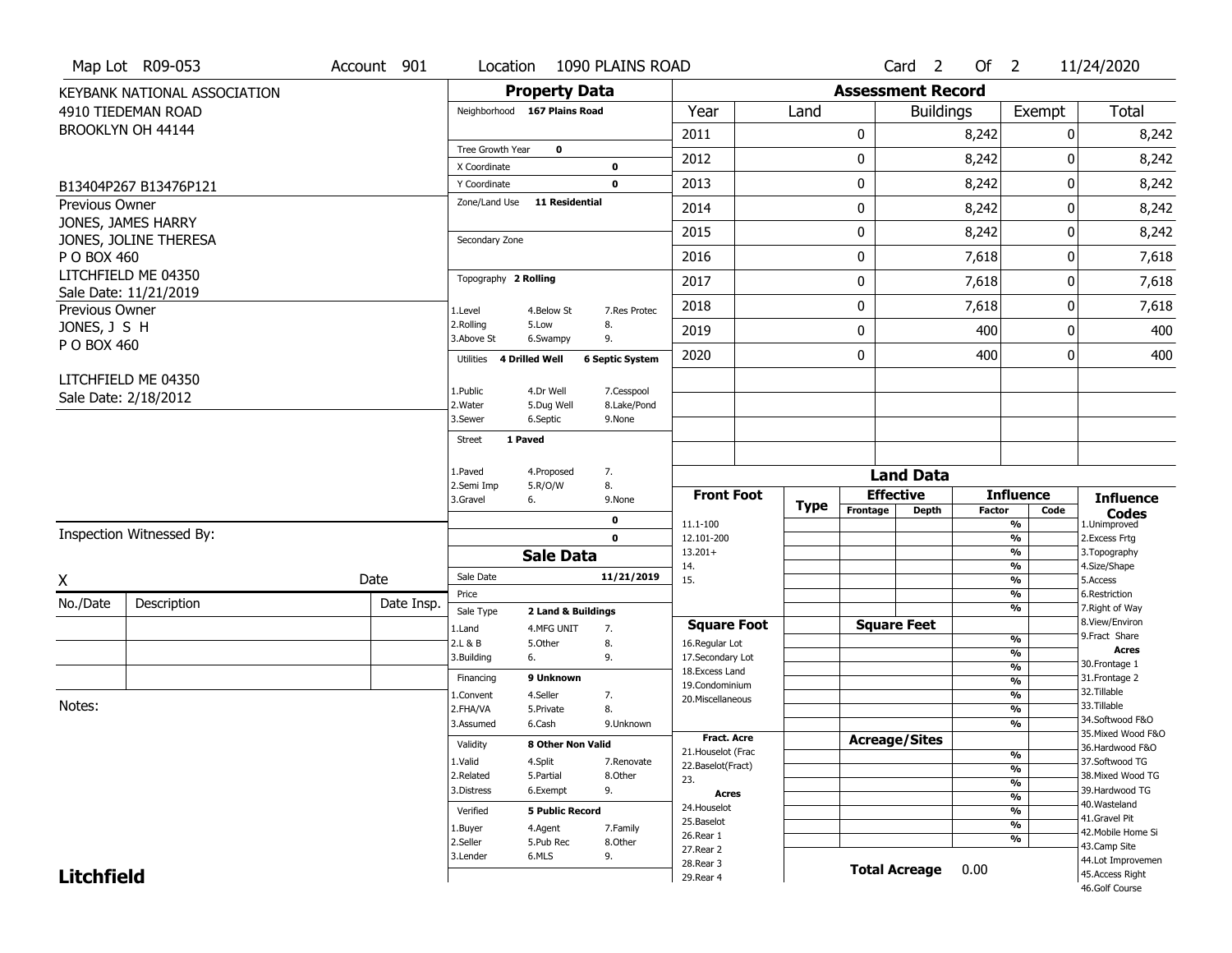|                       |                 |                                                   |                |                  |                                       |                 |                             |                        |             |            | <b>Litchfield</b>  |  |                   |        |            |
|-----------------------|-----------------|---------------------------------------------------|----------------|------------------|---------------------------------------|-----------------|-----------------------------|------------------------|-------------|------------|--------------------|--|-------------------|--------|------------|
|                       | Map Lot R09-053 |                                                   |                |                  |                                       | Account 901     |                             | Location               |             |            | 1090 PLAINS ROAD   |  | Card <sub>2</sub> | Of $2$ | 11/24/2020 |
| <b>Building Style</b> |                 |                                                   | SF Bsmt Living |                  |                                       |                 |                             | Layout                 |             |            |                    |  |                   |        |            |
| 0.Uncoded             | 4.Cape          | 8.Log                                             | Fin Bsmt Grade |                  |                                       |                 |                             | 1. Typical             | 4.          |            | 7.                 |  |                   |        |            |
| 1.Conv.               | 5.Garrison      | 9.Other                                           |                | OPEN-5-CUSTOMIZE |                                       |                 |                             | 2.Inadeq               | 5.          |            | 8.                 |  |                   |        |            |
| 2.Ranch               | 6.Split         | 10.Tri-Lev                                        | Heat Type      | 100%             |                                       |                 |                             | 3.                     | 6.          |            | 9.                 |  |                   |        |            |
| 3.R Ranch             | 7.Contemp       | 11.Earth O                                        | 0.Uncoded      |                  | 4.Steam                               |                 | 8.Fl/Wall                   | Attic                  |             |            |                    |  |                   |        |            |
| <b>Dwelling Units</b> |                 |                                                   | 1.HWBB         |                  | 5.FWA                                 |                 | 9.No Heat                   | 1.1/4 Fin              | 4.Full Fin  |            | 7.                 |  |                   |        |            |
| Other Units           |                 |                                                   | 2.HWCI         |                  | 6.GravWA                              |                 | 10.Radiant                  | 2.1/2 Fin              | 5.Fl/Stair  |            | 8.                 |  |                   |        |            |
| Stories               |                 |                                                   | 3.H Pump       |                  | 7.Electric                            |                 | 11.Radiant                  | 3.3/4 Fin              | 6.          |            | 9.None             |  |                   |        |            |
| 1.1                   | 4.1.5           | 7.1.25                                            | Cool Type      | 0%               |                                       |                 |                             | Insulation             |             |            |                    |  |                   |        |            |
| 2.2                   | 5.1.75          | 8.3.5                                             | 1.Refrig       |                  | 4.W&C Air                             |                 | 7.RadHW                     | 1.Full                 |             | 4.Minimal  | 7.                 |  |                   |        |            |
| 3.3                   | 6.2.5           | 9.4                                               | 2.Evapor       |                  | 5.Monitor-                            | 8.              |                             | 2.Heavy                | 5.Partial   |            | 8.                 |  |                   |        |            |
| <b>Exterior Walls</b> |                 |                                                   | 3.H Pump       |                  | 6.Monitor-                            |                 | 9.None                      | 3.Capped               | 6.          |            | 9.None             |  |                   |        |            |
| 0.Uncoded             | 4.Asbestos      | 8.Concrete                                        | Kitchen Style  |                  |                                       |                 |                             | Unfinished %           |             |            |                    |  |                   |        |            |
| 1.Wd Clapb            | 5.Stucco        | 9.Other                                           | 1.Modern       |                  | 4.Obsolete                            | 7.              |                             | Grade & Factor         |             |            |                    |  |                   |        |            |
| 2.Vinyl               | 6.Brick         | 10.Wd shin                                        | 2. Typical     |                  | 5.                                    | 8.              |                             | 1.E Grade              |             | 4.B Grade  | 7.AAA Grad         |  |                   |        |            |
| 3.Compos.             | 7.Stone         | 11.T1-11                                          | 3.Old Type     |                  | 6.                                    |                 | 9.None                      | 2.D Grade              |             | 5.A Grade  | 8.M&S              |  |                   |        |            |
| Roof Surface          |                 |                                                   | Bath(s) Style  |                  |                                       |                 |                             | 3.C Grade              |             | 6.AA Grade | 9.Same             |  |                   |        |            |
| 1.Asphalt             | 4.Composit      | 7.Rolled R                                        | 1.Modern       |                  | 4.Obsolete                            | 7.              |                             | SQFT (Footprint)       |             |            |                    |  |                   |        |            |
| 2.Slate               | 5.Wood          | 8.                                                | 2. Typical     |                  | 5.                                    | 8.              |                             | Condition              |             |            |                    |  |                   |        |            |
| 3.Metal               | 6.Other         | 9.                                                | 3.Old Type     |                  | 6.                                    |                 | 9.None                      | 1.Poor                 | 4.Avg       |            | 7.V G              |  |                   |        |            |
| SF Masonry Trim       |                 |                                                   | # Rooms        |                  |                                       |                 |                             | 2.Fair                 | $5.Avg+$    |            | 8.Exc              |  |                   |        |            |
| OPEN-3-CUSTOM         |                 |                                                   | # Bedrooms     |                  |                                       |                 |                             | 3.Avg-                 | 6.Good      |            | 9.Same             |  |                   |        |            |
| OPEN-4-CUSTOM         |                 |                                                   | # Full Baths   |                  |                                       |                 |                             | Phys. % Good           |             |            |                    |  |                   |        |            |
| Year Built            |                 |                                                   | # Half Baths   |                  |                                       |                 |                             | Funct. % Good          |             |            |                    |  |                   |        |            |
| Year Remodeled        |                 |                                                   |                | # Addn Fixtures  |                                       |                 |                             | <b>Functional Code</b> |             |            |                    |  |                   |        |            |
| Foundation            |                 |                                                   | # Fireplaces   |                  |                                       |                 |                             | 1.Incomp               | 4.Delap     |            | 7.No Power         |  |                   |        |            |
| 1.Concrete            | 4.Wood          | 7.                                                |                |                  |                                       |                 |                             | 2.0-Built              | 5.Bsmt      |            | 8.LongTerm         |  |                   |        |            |
| 2.C Block             | 5.Slab          | 8.                                                |                |                  |                                       |                 |                             | 3.Damage               |             | 6.Common   | 9.None             |  |                   |        |            |
| 3.Br/Stone            | 6.Piers         | 9.                                                |                |                  |                                       |                 |                             | Econ. % Good           |             |            |                    |  |                   |        |            |
| Basement              |                 |                                                   |                |                  |                                       |                 |                             | Economic Code          |             |            |                    |  |                   |        |            |
| 1.1/4 Bmt             | 4.Full Bmt      | 7.                                                |                |                  |                                       |                 |                             | 0.None                 |             | 3.No Power | 9.None             |  |                   |        |            |
| 2.1/2 Bmt             | 5.Crawl Sp      | 8.                                                |                |                  |                                       |                 |                             | 1.Location             |             | 4.Generate | 8.                 |  |                   |        |            |
| 3.3/4 Bmt             | 6.              | 9.None                                            |                |                  |                                       | <i>Software</i> |                             | 2.Encroach             |             | 5.Multi-Fa | 9.                 |  |                   |        |            |
| Bsmt Gar # Cars       |                 |                                                   |                |                  | A Division of Harris Computer Systems |                 |                             | Entrance Code          | $\mathbf 0$ |            |                    |  |                   |        |            |
| Wet Basement          |                 |                                                   |                |                  |                                       |                 |                             | 1.Interior             | 4.Vacant    |            | 7.                 |  |                   |        |            |
| 1.Dry                 | 4.Dirt Flr      | 7.                                                |                |                  |                                       |                 |                             | 2.Refusal              |             | 5.Estimate | 8.                 |  |                   |        |            |
| 2.Damp                | 5.              | 8.                                                |                |                  |                                       |                 |                             | 3.Informed             | 6.Existing  |            | 9.                 |  |                   |        |            |
| 3.Wet                 | 6.              | 9.                                                |                |                  |                                       |                 |                             | Information Code 0     |             |            |                    |  |                   |        |            |
|                       |                 |                                                   |                |                  |                                       |                 |                             | 1.0wner                | 4.Agent     |            | 7.Vacant           |  |                   |        |            |
|                       |                 |                                                   |                |                  |                                       |                 |                             | 2.Relative             |             | 5.Estimate | 8.                 |  |                   |        |            |
|                       |                 |                                                   | Date Inspected |                  |                                       |                 |                             | 3.Tenant               | 6.Other     |            | 9.                 |  |                   |        |            |
|                       |                 | <b>Additions, Outbuildings &amp; Improvements</b> |                |                  |                                       |                 |                             |                        |             |            | 1.One Story Fram   |  |                   |        |            |
| Type                  |                 | Year                                              | Units          | Grade            | Cond                                  | Phys.           | Funct.                      | Sound Value            |             |            | 2. Two Story Fram  |  |                   |        |            |
|                       |                 |                                                   |                |                  |                                       | 0               | % 75                        |                        |             |            | 3. Three Story Fr  |  |                   |        |            |
| 61 Canopy/s           |                 | 0                                                 | 104            | 3 100            | 4                                     |                 | $\%$                        |                        |             |            | 4.1 & 1/2 Story    |  |                   |        |            |
|                       |                 |                                                   |                |                  |                                       |                 | $\frac{0}{0}$<br>$\%$       |                        |             |            | 5.1 & 3/4 Story    |  |                   |        |            |
|                       |                 |                                                   |                |                  |                                       |                 | $\sqrt{6}$<br>$\sqrt{6}$    |                        |             |            | 6.2 & 1/2 Story    |  |                   |        |            |
|                       |                 |                                                   |                |                  |                                       |                 | %<br>$\%$                   |                        |             |            | 21.Open Frame Por  |  |                   |        |            |
|                       |                 |                                                   |                |                  |                                       |                 |                             |                        |             |            | 22.Encl Frame Por  |  |                   |        |            |
|                       |                 |                                                   |                |                  |                                       |                 | $\sqrt{6}$<br>$\%$          |                        |             |            | 23. Frame Garage   |  |                   |        |            |
|                       |                 |                                                   |                |                  |                                       |                 | $\sqrt{6}$<br>$\%$          |                        |             |            | 24.Frame Shed      |  |                   |        |            |
|                       |                 |                                                   |                |                  |                                       |                 | %<br>$\%$                   |                        |             |            | 25.Frame Bay Wind  |  |                   |        |            |
|                       |                 |                                                   |                |                  |                                       |                 |                             |                        |             |            | 26.1SFr Overhang   |  |                   |        |            |
|                       |                 |                                                   |                |                  |                                       |                 | $\%$<br>$\%$                |                        |             |            | 27.Unfin Basement  |  |                   |        |            |
|                       |                 |                                                   |                |                  |                                       |                 | $\frac{1}{2}$<br>$\sqrt{6}$ |                        |             |            | 28.Unfinished Att  |  |                   |        |            |
|                       |                 |                                                   |                |                  |                                       |                 | $\%$<br>$\frac{0}{0}$       |                        |             |            | 29. Finished Attic |  |                   |        |            |
|                       |                 |                                                   |                |                  |                                       |                 |                             |                        |             |            |                    |  |                   |        |            |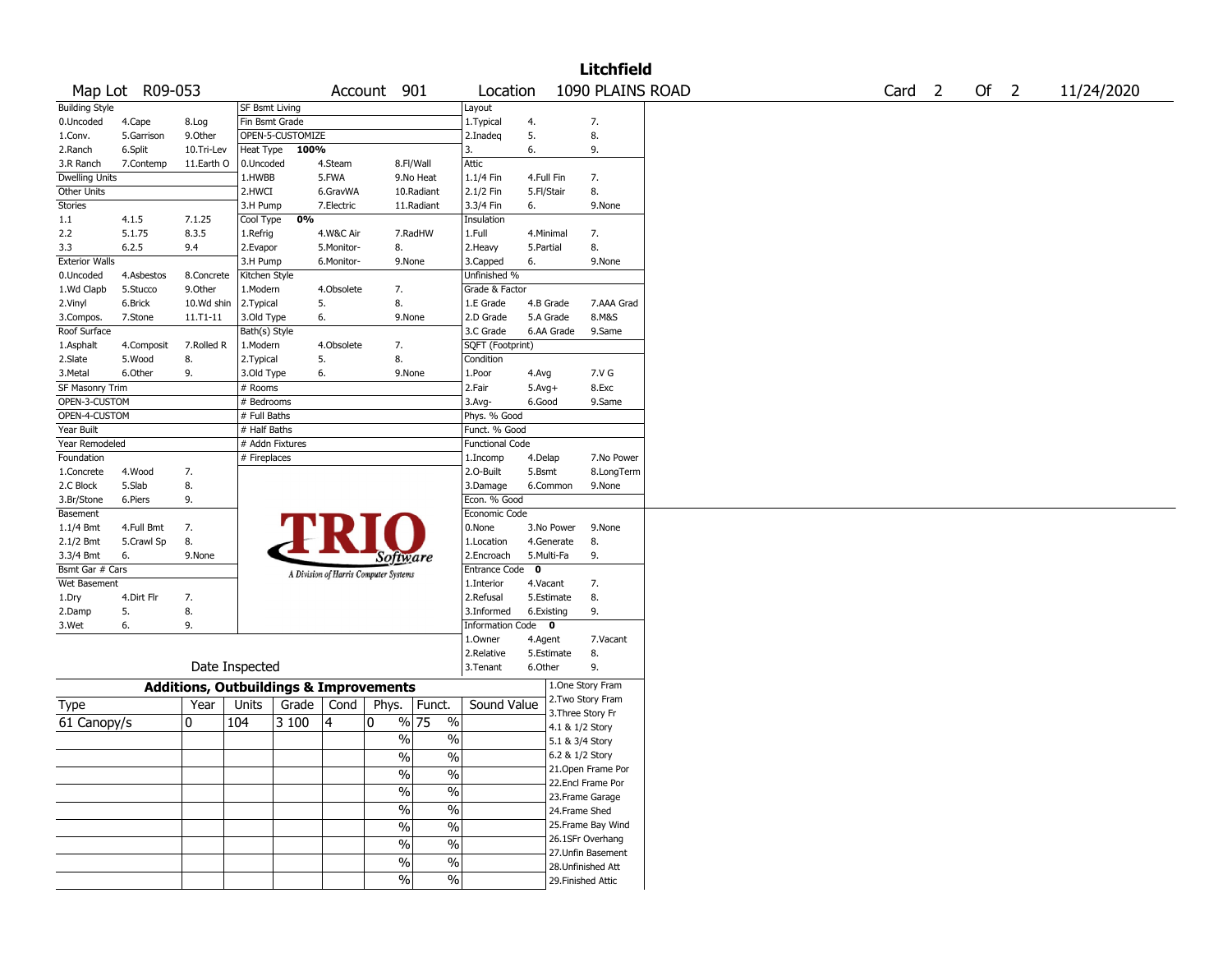| <b>Property Data</b><br><b>Assessment Record</b><br>BABCOCK, DAWN<br><b>Total</b><br>BABCOCK, GERALD, HEIRS OF:<br>Neighborhood 167 Plains Road<br>Year<br>Land<br>Exempt<br><b>Buildings</b><br>1142 PLAINS ROAD<br>2007<br>42,610<br>43,866<br>19,000<br>67,476<br>LITCHFIELD ME 04350<br>Tree Growth Year<br>$\mathbf 0$<br>2008<br>43,362<br>18,050<br>67,922<br>42,610<br>X Coordinate<br>0<br>2009<br>42,250<br>35,386<br>0<br>77,636<br>Y Coordinate<br>0<br>B1350P149<br>Zone/Land Use<br><b>11 Residential</b><br>2010<br>42,250<br>41,987<br>84,237<br>0<br>2011<br>42,250<br>41,878<br>0<br>84,128<br>Secondary Zone<br>2012<br>41,878<br>16,000<br>68,128<br>42,250<br>Topography 2 Rolling<br>68,128<br>2013<br>42,250<br>41,878<br>16,000<br>2014<br>42,250<br>41,459<br>16,000<br>67,709<br>4.Below St<br>7.Res Protec<br>1.Level<br>2.Rolling<br>5.Low<br>8.<br>2015<br>42,250<br>41,331<br>16,000<br>67,581<br>3.Above St<br>6.Swampy<br>9.<br>2016<br>41,039<br>21,000<br>62,289<br>42,250<br><b>4 Drilled Well</b><br><b>6 Septic System</b><br>Utilities<br>2017<br>42,250<br>40,910<br>26,000<br>57,160<br>1.Public<br>4.Dr Well<br>7.Cesspool<br>2018<br>42,250<br>40,491<br>24,960<br>57,781<br>2. Water<br>5.Dug Well<br>8.Lake/Pond<br>3.Sewer<br>6.Septic<br>9.None |
|-----------------------------------------------------------------------------------------------------------------------------------------------------------------------------------------------------------------------------------------------------------------------------------------------------------------------------------------------------------------------------------------------------------------------------------------------------------------------------------------------------------------------------------------------------------------------------------------------------------------------------------------------------------------------------------------------------------------------------------------------------------------------------------------------------------------------------------------------------------------------------------------------------------------------------------------------------------------------------------------------------------------------------------------------------------------------------------------------------------------------------------------------------------------------------------------------------------------------------------------------------------------------------------------------|
|                                                                                                                                                                                                                                                                                                                                                                                                                                                                                                                                                                                                                                                                                                                                                                                                                                                                                                                                                                                                                                                                                                                                                                                                                                                                                               |
|                                                                                                                                                                                                                                                                                                                                                                                                                                                                                                                                                                                                                                                                                                                                                                                                                                                                                                                                                                                                                                                                                                                                                                                                                                                                                               |
|                                                                                                                                                                                                                                                                                                                                                                                                                                                                                                                                                                                                                                                                                                                                                                                                                                                                                                                                                                                                                                                                                                                                                                                                                                                                                               |
|                                                                                                                                                                                                                                                                                                                                                                                                                                                                                                                                                                                                                                                                                                                                                                                                                                                                                                                                                                                                                                                                                                                                                                                                                                                                                               |
|                                                                                                                                                                                                                                                                                                                                                                                                                                                                                                                                                                                                                                                                                                                                                                                                                                                                                                                                                                                                                                                                                                                                                                                                                                                                                               |
|                                                                                                                                                                                                                                                                                                                                                                                                                                                                                                                                                                                                                                                                                                                                                                                                                                                                                                                                                                                                                                                                                                                                                                                                                                                                                               |
|                                                                                                                                                                                                                                                                                                                                                                                                                                                                                                                                                                                                                                                                                                                                                                                                                                                                                                                                                                                                                                                                                                                                                                                                                                                                                               |
|                                                                                                                                                                                                                                                                                                                                                                                                                                                                                                                                                                                                                                                                                                                                                                                                                                                                                                                                                                                                                                                                                                                                                                                                                                                                                               |
|                                                                                                                                                                                                                                                                                                                                                                                                                                                                                                                                                                                                                                                                                                                                                                                                                                                                                                                                                                                                                                                                                                                                                                                                                                                                                               |
|                                                                                                                                                                                                                                                                                                                                                                                                                                                                                                                                                                                                                                                                                                                                                                                                                                                                                                                                                                                                                                                                                                                                                                                                                                                                                               |
|                                                                                                                                                                                                                                                                                                                                                                                                                                                                                                                                                                                                                                                                                                                                                                                                                                                                                                                                                                                                                                                                                                                                                                                                                                                                                               |
|                                                                                                                                                                                                                                                                                                                                                                                                                                                                                                                                                                                                                                                                                                                                                                                                                                                                                                                                                                                                                                                                                                                                                                                                                                                                                               |
|                                                                                                                                                                                                                                                                                                                                                                                                                                                                                                                                                                                                                                                                                                                                                                                                                                                                                                                                                                                                                                                                                                                                                                                                                                                                                               |
|                                                                                                                                                                                                                                                                                                                                                                                                                                                                                                                                                                                                                                                                                                                                                                                                                                                                                                                                                                                                                                                                                                                                                                                                                                                                                               |
|                                                                                                                                                                                                                                                                                                                                                                                                                                                                                                                                                                                                                                                                                                                                                                                                                                                                                                                                                                                                                                                                                                                                                                                                                                                                                               |
| 2019<br>47,700<br>26,000<br>41,300<br>19,600                                                                                                                                                                                                                                                                                                                                                                                                                                                                                                                                                                                                                                                                                                                                                                                                                                                                                                                                                                                                                                                                                                                                                                                                                                                  |
| 1 Paved<br>Street<br>2020<br>47,700<br>19,600<br>31,000<br>36,300                                                                                                                                                                                                                                                                                                                                                                                                                                                                                                                                                                                                                                                                                                                                                                                                                                                                                                                                                                                                                                                                                                                                                                                                                             |
| 7.<br>1.Paved<br>4.Proposed<br><b>Land Data</b>                                                                                                                                                                                                                                                                                                                                                                                                                                                                                                                                                                                                                                                                                                                                                                                                                                                                                                                                                                                                                                                                                                                                                                                                                                               |
| 8.<br>2.Semi Imp<br>5.R/O/W<br><b>Effective</b><br><b>Front Foot</b><br><b>Influence</b><br><b>Influence</b><br>3.Gravel<br>6.<br>9.None                                                                                                                                                                                                                                                                                                                                                                                                                                                                                                                                                                                                                                                                                                                                                                                                                                                                                                                                                                                                                                                                                                                                                      |
| <b>Type</b><br>Frontage<br><b>Depth</b><br><b>Factor</b><br>Code<br><b>Codes</b><br>0<br>11.1-100<br>%<br>1.Unimproved                                                                                                                                                                                                                                                                                                                                                                                                                                                                                                                                                                                                                                                                                                                                                                                                                                                                                                                                                                                                                                                                                                                                                                        |
| Inspection Witnessed By:<br>$\mathbf 0$<br>$\overline{\frac{9}{6}}$<br>2. Excess Frtg<br>12.101-200                                                                                                                                                                                                                                                                                                                                                                                                                                                                                                                                                                                                                                                                                                                                                                                                                                                                                                                                                                                                                                                                                                                                                                                           |
| $13.201+$<br>%<br>3. Topography<br><b>Sale Data</b><br>$\overline{\frac{9}{6}}$<br>4.Size/Shape<br>14.                                                                                                                                                                                                                                                                                                                                                                                                                                                                                                                                                                                                                                                                                                                                                                                                                                                                                                                                                                                                                                                                                                                                                                                        |
| Sale Date<br>Date<br>X<br>$\overline{\frac{9}{6}}$<br>15.<br>5.Access                                                                                                                                                                                                                                                                                                                                                                                                                                                                                                                                                                                                                                                                                                                                                                                                                                                                                                                                                                                                                                                                                                                                                                                                                         |
| %<br>6.Restriction<br>Price<br>No./Date<br>Description<br>Date Insp.                                                                                                                                                                                                                                                                                                                                                                                                                                                                                                                                                                                                                                                                                                                                                                                                                                                                                                                                                                                                                                                                                                                                                                                                                          |
| %<br>7. Right of Way<br>Sale Type<br>8.View/Environ<br><b>Square Feet</b><br><b>Square Foot</b>                                                                                                                                                                                                                                                                                                                                                                                                                                                                                                                                                                                                                                                                                                                                                                                                                                                                                                                                                                                                                                                                                                                                                                                               |
| 1.Land<br>4.MFG UNIT<br>7.<br>9.Fract Share<br>$\frac{9}{6}$<br>8.<br>2.L & B<br>5.Other<br>16.Regular Lot                                                                                                                                                                                                                                                                                                                                                                                                                                                                                                                                                                                                                                                                                                                                                                                                                                                                                                                                                                                                                                                                                                                                                                                    |
| <b>Acres</b><br>$\overline{\frac{9}{6}}$<br>3.Building<br>9.<br>17.Secondary Lot<br>6.<br>30. Frontage 1                                                                                                                                                                                                                                                                                                                                                                                                                                                                                                                                                                                                                                                                                                                                                                                                                                                                                                                                                                                                                                                                                                                                                                                      |
| $\frac{9}{6}$<br>18.Excess Land<br>31. Frontage 2<br>Financing<br>$\frac{9}{6}$                                                                                                                                                                                                                                                                                                                                                                                                                                                                                                                                                                                                                                                                                                                                                                                                                                                                                                                                                                                                                                                                                                                                                                                                               |
| 19.Condominium<br>32.Tillable<br>$\frac{9}{6}$<br>4.Seller<br>L.Convent<br>7.<br>20.Miscellaneous                                                                                                                                                                                                                                                                                                                                                                                                                                                                                                                                                                                                                                                                                                                                                                                                                                                                                                                                                                                                                                                                                                                                                                                             |
| Notes:<br>33.Tillable<br>2.FHA/VA<br>$\overline{\frac{9}{6}}$<br>8.<br>5.Private                                                                                                                                                                                                                                                                                                                                                                                                                                                                                                                                                                                                                                                                                                                                                                                                                                                                                                                                                                                                                                                                                                                                                                                                              |
| 34.Softwood F&O<br>$\overline{\frac{9}{6}}$<br>3.Assumed<br>6.Cash<br>9.Unknown<br>35. Mixed Wood F&O                                                                                                                                                                                                                                                                                                                                                                                                                                                                                                                                                                                                                                                                                                                                                                                                                                                                                                                                                                                                                                                                                                                                                                                         |
| Fract. Acre<br><b>Acreage/Sites</b><br>Validity<br>36.Hardwood F&O<br>21. Houselot (Frac                                                                                                                                                                                                                                                                                                                                                                                                                                                                                                                                                                                                                                                                                                                                                                                                                                                                                                                                                                                                                                                                                                                                                                                                      |
| 24<br>1.00<br>100<br>%<br>0<br>1.Valid<br>4.Split<br>37.Softwood TG<br>7.Renovate<br>22.Baselot(Fract)<br>$\mathbf 0$                                                                                                                                                                                                                                                                                                                                                                                                                                                                                                                                                                                                                                                                                                                                                                                                                                                                                                                                                                                                                                                                                                                                                                         |
| 26<br>0.90<br>100<br>%<br>38. Mixed Wood TG<br>2.Related<br>5.Partial<br>8.Other<br>23.<br>100<br>$\frac{9}{6}$<br>44<br>1.00<br>$\mathbf 0$                                                                                                                                                                                                                                                                                                                                                                                                                                                                                                                                                                                                                                                                                                                                                                                                                                                                                                                                                                                                                                                                                                                                                  |
| 39.Hardwood TG<br>3.Distress<br>6.Exempt<br>9.<br><b>Acres</b><br>$\overline{\frac{9}{6}}$                                                                                                                                                                                                                                                                                                                                                                                                                                                                                                                                                                                                                                                                                                                                                                                                                                                                                                                                                                                                                                                                                                                                                                                                    |
| 40. Wasteland<br>24. Houselot<br>$\frac{9}{6}$<br>Verified<br>41.Gravel Pit                                                                                                                                                                                                                                                                                                                                                                                                                                                                                                                                                                                                                                                                                                                                                                                                                                                                                                                                                                                                                                                                                                                                                                                                                   |
| 25.Baselot<br>$\frac{9}{6}$<br>4.Agent<br>7.Family<br>1.Buyer<br>42. Mobile Home Si                                                                                                                                                                                                                                                                                                                                                                                                                                                                                                                                                                                                                                                                                                                                                                                                                                                                                                                                                                                                                                                                                                                                                                                                           |
| 26.Rear 1<br>%<br>2.Seller<br>8.Other<br>5.Pub Rec<br>43.Camp Site<br>27.Rear 2                                                                                                                                                                                                                                                                                                                                                                                                                                                                                                                                                                                                                                                                                                                                                                                                                                                                                                                                                                                                                                                                                                                                                                                                               |
| 6.MLS<br>9.<br>3.Lender<br>44.Lot Improvemen<br>28. Rear 3                                                                                                                                                                                                                                                                                                                                                                                                                                                                                                                                                                                                                                                                                                                                                                                                                                                                                                                                                                                                                                                                                                                                                                                                                                    |
| <b>Total Acreage</b><br>1.90<br><b>Litchfield</b><br>45.Access Right<br>29. Rear 4<br>46.Golf Course                                                                                                                                                                                                                                                                                                                                                                                                                                                                                                                                                                                                                                                                                                                                                                                                                                                                                                                                                                                                                                                                                                                                                                                          |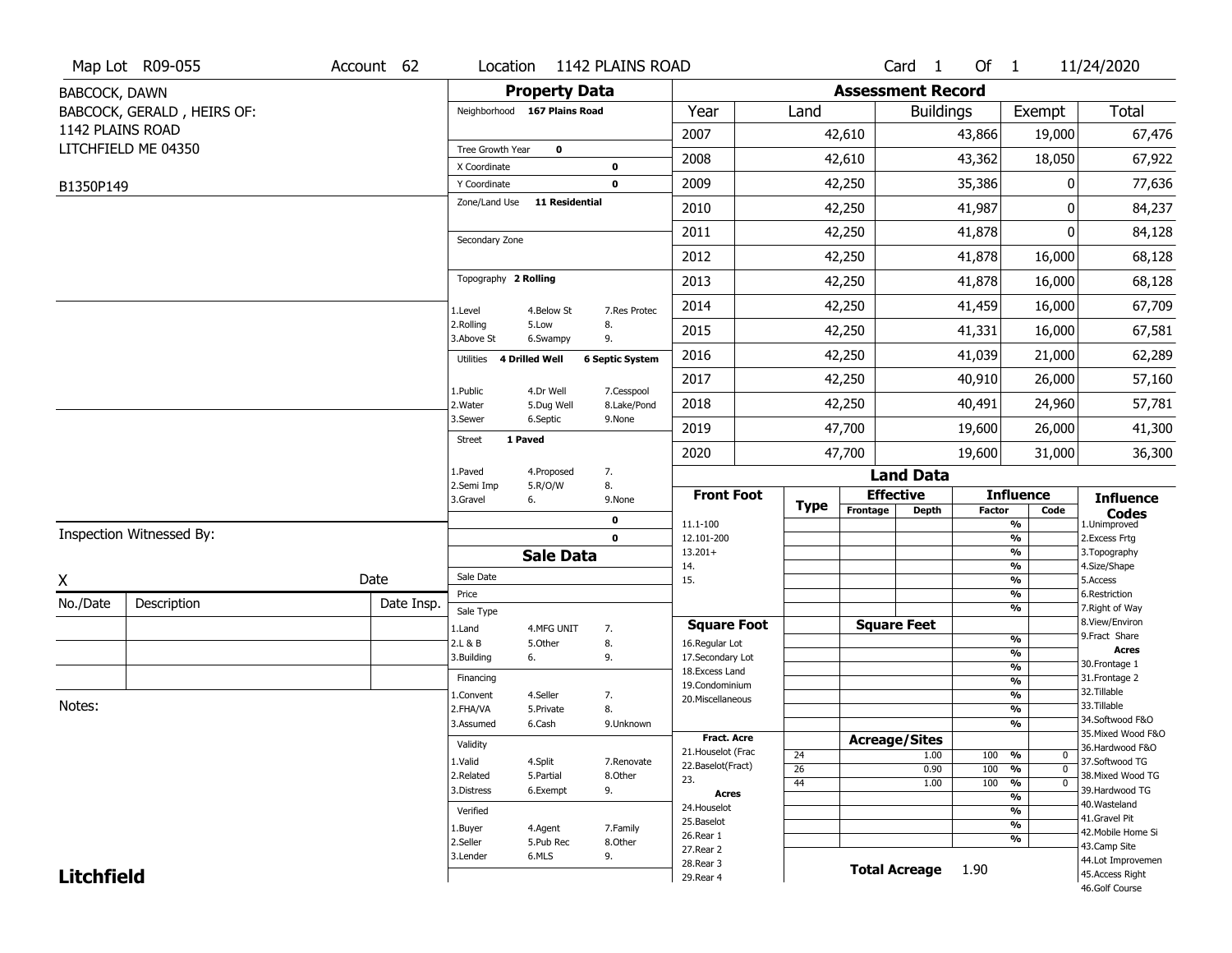|                              |                     |                                                   |                       |                          |                                       |              |                |                                |          |                             | <b>Litchfield</b>                       |       |                   |           |            |            |       |
|------------------------------|---------------------|---------------------------------------------------|-----------------------|--------------------------|---------------------------------------|--------------|----------------|--------------------------------|----------|-----------------------------|-----------------------------------------|-------|-------------------|-----------|------------|------------|-------|
|                              | Map Lot R09-055     |                                                   |                       |                          |                                       | Account 62   |                |                                | Location |                             | 1142 PLAINS ROAD                        |       | Card <sub>1</sub> |           | Of $1$     | 11/24/2020 |       |
| <b>Building Style</b>        |                     |                                                   | SF Bsmt Living        |                          |                                       |              |                | Layout                         |          |                             |                                         |       |                   |           |            |            |       |
| 0.Uncoded                    | 4.Cape              | 8.Log                                             |                       | Fin Bsmt Grade           |                                       |              |                | 1. Typical                     |          | 4.                          | 7.                                      |       |                   |           |            |            |       |
| 1.Conv.                      | 5.Garrison          | 9.0ther                                           |                       | OPEN-5-CUSTOMIZE         |                                       |              |                | 2.Inadeg                       |          | 5.                          | 8.                                      |       |                   |           |            |            |       |
| 2.Ranch                      | 6.Split             | 10.Tri-Lev                                        |                       | Heat Type 100%           |                                       |              |                | 3.                             |          | 6.                          | 9.                                      |       |                   |           |            |            |       |
| 3.R Ranch                    | 7.Contemp           | 11.Earth O                                        | 0.Uncoded             |                          | 4.Steam                               |              | 8.Fl/Wall      | Attic                          |          |                             |                                         |       | Shed              |           |            |            |       |
| <b>Dwelling Units</b>        |                     |                                                   | 1.HWBB                |                          | 5.FWA                                 |              | 9.No Heat      | 1.1/4 Fin                      |          | 4.Full Fin                  | 7.                                      |       |                   |           |            |            |       |
| Other Units                  |                     |                                                   | 2.HWCI                |                          | 6.GravWA                              |              | 10.Radiant     | 2.1/2 Fin                      |          | 5.Fl/Stair                  | 8.                                      |       | 18.0              |           |            |            |       |
| <b>Stories</b>               |                     |                                                   | 3.H Pump              |                          | 7.Electric                            |              | 11.Radiant     | 3.3/4 Fin                      |          | 6.                          | 9.None                                  | Gar   |                   |           |            |            |       |
| 1.1                          | 4.1.5               | 7.1.25                                            | Cool Type             | 0%                       |                                       |              |                | Insulation                     |          |                             |                                         | 24.0' | 12.0              |           |            | Gar        |       |
| 2.2                          | 5.1.75              | 8.3.5                                             | 1.Refrig              |                          | 4.W&C Air                             |              | 7.RadHW        | 1.Full                         |          | 4.Minimal                   | 7.                                      |       |                   |           |            |            | 26.0' |
| 3.3                          | 6.2.5               | 9.4                                               | 2.Evapor              |                          | 5.Monitor-                            |              | 8.             | 2. Heavy                       |          | 5.Partial                   | 8.                                      |       |                   |           |            |            |       |
| <b>Exterior Walls</b>        |                     |                                                   | 3.H Pump              |                          | 6.Monitor-                            |              | 9.None         | 3.Capped                       |          | 6.                          | 9.None                                  |       |                   |           |            |            |       |
| 0.Uncoded                    | 4.Asbestos          | 8.Concrete<br>9.Other                             | Kitchen Style         |                          |                                       |              |                | Unfinished %<br>Grade & Factor |          |                             |                                         | 24.0' |                   |           |            | 30.0'      |       |
| 1.Wd Clapb<br>2.Vinyl        | 5.Stucco<br>6.Brick | 10.Wd shin                                        | 1.Modern<br>2.Typical |                          | 4.Obsolete<br>5.                      |              | 7.<br>8.       | 1.E Grade                      |          | 4.B Grade                   | 7.AAA Grad                              |       |                   |           |            |            |       |
| 3.Compos.                    | 7.Stone             | 11.T1-11                                          | 3.Old Type            |                          | 6.                                    |              | 9.None         | 2.D Grade                      |          | 5.A Grade                   | 8.M&S                                   |       | 5.0'              |           |            |            |       |
| Roof Surface                 |                     |                                                   | Bath(s) Style         |                          |                                       |              |                | 3.C Grade                      |          | 6.AA Grade                  | 9.Same                                  |       |                   |           |            |            |       |
| 1.Asphalt                    | 4.Composit          | 7.Rolled R                                        | 1.Modern              |                          | 4.Obsolete                            |              | 7.             | SQFT (Footprint)               |          |                             |                                         |       |                   | $EP$ 5.0' |            |            |       |
| 2.Slate                      | 5.Wood              | 8.                                                | 2. Typical            |                          | 5.                                    |              | 8.             | Condition                      |          |                             |                                         |       |                   |           |            |            |       |
| 3.Metal                      | 6.Other             | 9.                                                | 3.Old Type            |                          | 6.                                    |              | 9.None         | 1.Poor                         |          | 4.Avg                       | 7.V G                                   |       |                   | MH        |            |            |       |
| SF Masonry Trim              |                     |                                                   | # Rooms               |                          |                                       |              |                | 2.Fair                         |          | $5.Avg+$                    | 8.Exc                                   |       |                   |           | 14.0'      |            |       |
| OPEN-3-CUSTOM                |                     |                                                   | # Bedrooms            |                          |                                       |              |                | 3.Avg-                         |          | 6.Good                      | 9.Same                                  |       |                   |           |            |            |       |
| OPEN-4-CUSTOM                |                     |                                                   | # Full Baths          |                          |                                       |              |                | Phys. % Good                   |          |                             |                                         |       | 48.0'             |           |            |            |       |
| Year Built                   |                     |                                                   | # Half Baths          |                          |                                       |              |                | Funct. % Good                  |          |                             |                                         |       |                   |           | 5.0'<br>EP |            |       |
| Year Remodeled               |                     |                                                   |                       | # Addn Fixtures          |                                       |              |                | <b>Functional Code</b>         |          |                             |                                         |       |                   |           |            |            |       |
| Foundation                   |                     |                                                   | # Fireplaces          |                          |                                       |              |                | 1.Incomp                       |          | 4.Delap                     | 7.No Power                              |       |                   |           | 5.0'       |            |       |
| 1.Concrete                   | 4.Wood              | 7.                                                |                       |                          |                                       |              |                | 2.0-Built                      |          | 5.Bsmt                      | 8.LongTerm                              |       |                   |           |            |            |       |
| 2.C Block                    | 5.Slab              | 8.                                                |                       |                          |                                       |              |                | 3.Damage                       |          | 6.Common                    | 9.None                                  |       |                   |           |            |            |       |
| 3.Br/Stone                   | 6.Piers             | 9.                                                |                       |                          |                                       |              |                | Econ. % Good                   |          |                             |                                         |       |                   |           |            |            |       |
| Basement                     |                     |                                                   |                       |                          |                                       |              |                | Economic Code                  |          |                             |                                         |       |                   |           |            |            |       |
| 1.1/4 Bmt                    | 4.Full Bmt          | 7.                                                |                       |                          |                                       |              |                | 0.None                         |          | 3.No Power                  | 9.None                                  |       |                   |           |            |            |       |
| 2.1/2 Bmt                    | 5.Crawl Sp          | 8.<br>9.None                                      |                       |                          |                                       |              |                | 1.Location                     |          | 4.Generate<br>5.Multi-Fa    | 8.<br>9.                                |       |                   |           |            |            |       |
| 3.3/4 Bmt<br>Bsmt Gar # Cars | 6.                  |                                                   |                       |                          |                                       |              | Software       | 2.Encroach                     |          | Entrance Code 5 Estimated   |                                         |       |                   |           |            |            |       |
| Wet Basement                 |                     |                                                   |                       |                          | A Division of Harris Computer Systems |              |                | 1.Interior                     |          | 4.Vacant                    | 7.                                      |       |                   |           |            |            |       |
| 1.Dry                        | 4.Dirt Flr          | 7.                                                |                       |                          |                                       |              |                | 2.Refusal                      |          | 5.Estimate                  | 8.                                      |       |                   |           |            |            |       |
| 2.Damp                       | 5.                  | 8.                                                |                       |                          |                                       |              |                | 3.Informed                     |          | 6.Existing                  | 9.                                      |       |                   |           |            |            |       |
| 3.Wet                        | 6.                  | 9.                                                |                       |                          |                                       |              |                |                                |          | Information Code 5 Estimate |                                         |       |                   |           |            |            |       |
|                              |                     |                                                   |                       |                          |                                       |              |                | 1.0wner                        |          | 4.Agent                     | 7.Vacant                                |       |                   |           |            |            |       |
|                              |                     |                                                   |                       |                          |                                       |              |                | 2.Relative                     |          | 5.Estimate                  | 8.                                      |       |                   |           |            |            |       |
|                              |                     |                                                   |                       | Date Inspected 9/17/2018 |                                       |              |                | 3.Tenant                       |          | 6.Other                     | 9.                                      |       |                   |           |            |            |       |
|                              |                     | <b>Additions, Outbuildings &amp; Improvements</b> |                       |                          |                                       |              |                |                                |          |                             | 1.One Story Fram                        |       |                   |           |            |            |       |
| <b>Type</b>                  |                     | Year                                              | Units                 | Grade                    | Cond                                  | Phys.        | Funct.         | Sound Value                    |          |                             | 2. Two Story Fram                       |       |                   |           |            |            |       |
| 998 14 MFG UNIT              |                     | 1990                                              | 14x48                 | 2 100                    | 13                                    | $\mathbf{0}$ | % 100 %        |                                |          |                             | 3. Three Story Fr                       |       |                   |           |            |            |       |
|                              |                     |                                                   |                       |                          |                                       |              |                |                                |          |                             | 4.1 & 1/2 Story                         |       |                   |           |            |            |       |
| 22 Encl Frame                |                     | 0                                                 | 25                    | 0 <sub>0</sub>           | 9                                     | 0            | % 0            | $\%$                           |          |                             | 5.1 & 3/4 Story                         |       |                   |           |            |            |       |
| 22 Encl Frame                |                     | 0                                                 | $\overline{25}$       | $ 00\rangle$             | 9                                     | 0            | $\sqrt[6]{0}$  | $\sqrt{20}$                    |          |                             | 6.2 & 1/2 Story                         |       |                   |           |            |            |       |
| 23 Frame Garage              |                     | 1990                                              | 576                   | 2 100                    | 3                                     | 10           | $\sqrt{96}$ 75 | $\frac{1}{2}$                  |          |                             | 21. Open Frame Por<br>22.Encl Frame Por |       |                   |           |            |            |       |
| 24 Frame Shed                |                     | 0                                                 | 216                   | 2 100                    | 4                                     | 10           | $\sqrt{96}$ 75 | $\frac{1}{2}$                  |          |                             | 23. Frame Garage                        |       |                   |           |            |            |       |
| 23 Frame Garage              |                     | 1990                                              | 780                   | 2 100                    | 4                                     | 10           | $\sqrt[6]{0}$  | $\%$                           |          |                             | 24.Frame Shed                           |       |                   |           |            |            |       |
|                              |                     |                                                   |                       |                          |                                       |              |                |                                |          |                             | 25. Frame Bay Wind                      |       |                   |           |            |            |       |
|                              |                     |                                                   |                       |                          |                                       |              | $\%$           | $\%$                           |          |                             | 26.1SFr Overhang                        |       |                   |           |            |            |       |
|                              |                     |                                                   |                       |                          |                                       |              | $\%$           | $\%$                           |          |                             | 27.Unfin Basement                       |       |                   |           |            |            |       |
|                              |                     |                                                   |                       |                          |                                       |              | $\sqrt{6}$     | $\%$                           |          |                             | 28. Unfinished Att                      |       |                   |           |            |            |       |
|                              |                     |                                                   |                       |                          |                                       |              | $\sqrt{6}$     | $\sqrt{6}$                     |          |                             | 29. Finished Attic                      |       |                   |           |            |            |       |
|                              |                     |                                                   |                       |                          |                                       |              |                |                                |          |                             |                                         |       |                   |           |            |            |       |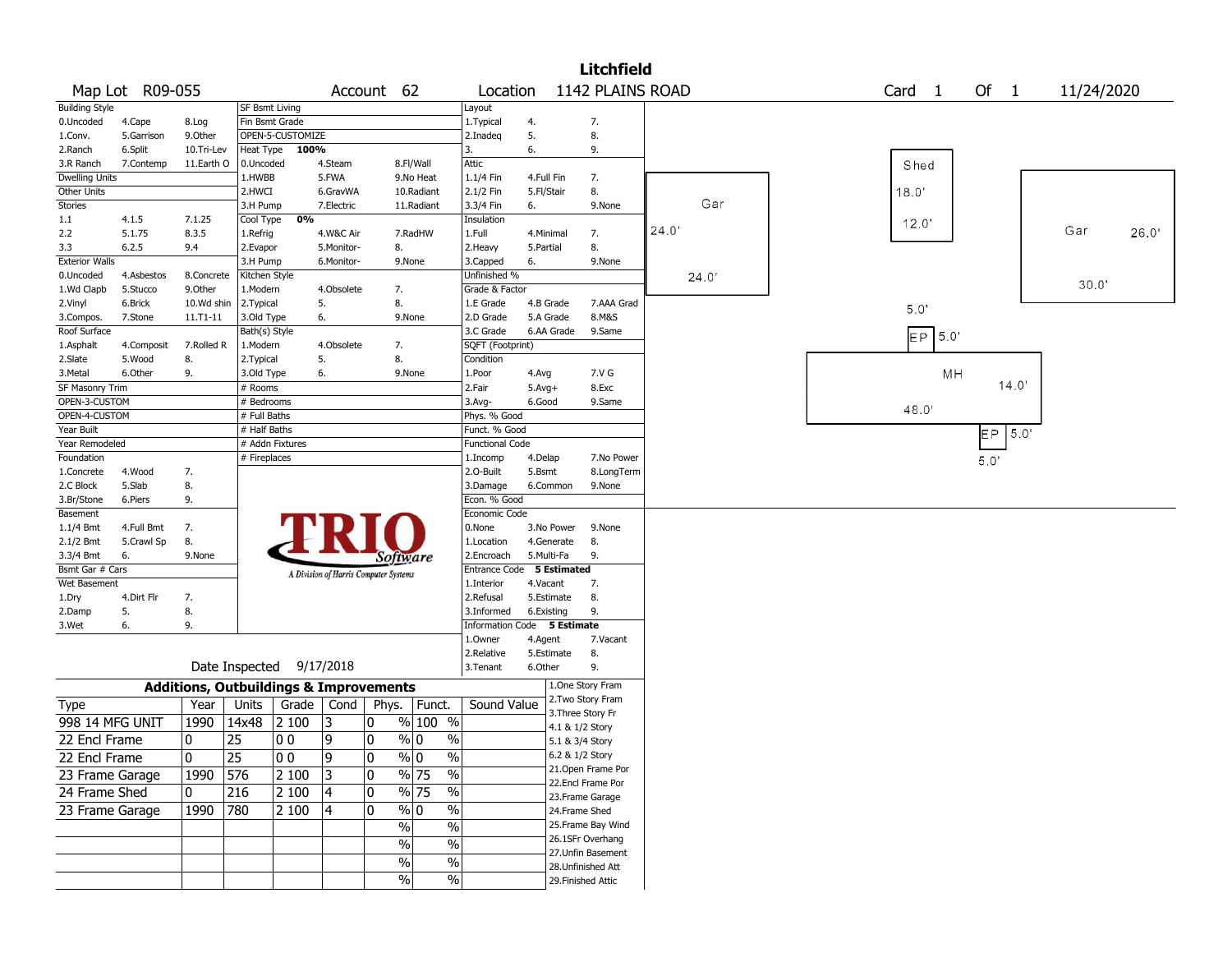|                       | Map Lot R09-056               | Account 679 |                                  | Location PLAINS ROAD          |                            |                                    |                                    |          | Card 1                   | Of $1$       |                                                                               | 11/24/2020                           |
|-----------------------|-------------------------------|-------------|----------------------------------|-------------------------------|----------------------------|------------------------------------|------------------------------------|----------|--------------------------|--------------|-------------------------------------------------------------------------------|--------------------------------------|
|                       | HODGKINS FARM LLC             |             |                                  | <b>Property Data</b>          |                            |                                    |                                    |          | <b>Assessment Record</b> |              |                                                                               |                                      |
| <b>PO BOX 308</b>     |                               |             | Neighborhood 123 Lunts Hill Road |                               |                            | Year                               | Land                               |          | <b>Buildings</b>         |              | Exempt                                                                        | Total                                |
|                       | BRUNSWICK ME 04011            |             |                                  |                               |                            | 2007                               |                                    | 59,263   |                          | $\mathbf 0$  | 0                                                                             | 59,263                               |
|                       |                               |             | Tree Growth Year                 | 0                             |                            | 2008                               |                                    | 59,263   |                          | 0            | O                                                                             | 59,263                               |
|                       |                               |             | X Coordinate                     |                               | 0                          |                                    |                                    |          |                          |              |                                                                               |                                      |
|                       | B3652P248 B8354P109 B9284P310 |             | Y Coordinate<br>Zone/Land Use    | <b>11 Residential</b>         | $\mathbf 0$                | 2009                               |                                    | 51,058   |                          | $\pmb{0}$    | 0                                                                             | 51,058                               |
| <b>Previous Owner</b> | HOME SOLUTIONS INC            |             |                                  |                               |                            | 2010                               |                                    | 51,058   |                          | 0            | 0                                                                             | 51,058                               |
| P O BOX 987           |                               |             | Secondary Zone                   |                               |                            | 2011                               |                                    | 51,058   |                          | $\mathbf 0$  | 0                                                                             | 51,058                               |
|                       |                               |             |                                  |                               |                            | 2012                               |                                    | 51,058   |                          | 0            | 0                                                                             | 51,058                               |
|                       | BRUNSWICK ME 04011            |             | Topography 2 Rolling             |                               |                            | 2013                               |                                    | 51,058   |                          | 0            | 0                                                                             | 51,058                               |
| Previous Owner        | Sale Date: 2/20/2007          |             | 1.Level                          | 4.Below St                    | 7.Res Protec               | 2014                               |                                    | 51,058   |                          | 0            | 0                                                                             | 51,058                               |
| GILBROOK, MAGGIE      |                               |             | 2.Rolling                        | 5.Low                         | 8.                         | 2015                               |                                    | 51,058   |                          | $\mathbf 0$  | 0                                                                             | 51,058                               |
|                       | 6540 Northwind Drive          |             | 3.Above St                       | 6.Swampy                      | 9.                         |                                    |                                    |          |                          |              |                                                                               |                                      |
|                       |                               |             | Utilities 9 None                 |                               | 9 None                     | 2016                               |                                    | 51,058   |                          | 0            | 0                                                                             | 51,058                               |
|                       | COLORADO SPRINGS CO 80918     |             | 1.Public                         | 4.Dr Well                     | 7.Cesspool                 | 2017                               |                                    | 51,058   |                          | 0            | 0                                                                             | 51,058                               |
|                       | Sale Date: 3/31/2005          |             | 2. Water                         | 5.Dug Well                    | 8.Lake/Pond                | 2018                               |                                    | 51,058   |                          | 0            | 0                                                                             | 51,058                               |
|                       |                               |             | 3.Sewer                          | 6.Septic                      | 9.None                     | 2019                               |                                    | 48,700   |                          | $\mathbf 0$  | 0                                                                             | 48,700                               |
|                       |                               |             | 1 Paved<br><b>Street</b>         |                               |                            | 2020                               |                                    | 48,700   |                          | $\mathbf{0}$ | 0                                                                             | 48,700                               |
|                       |                               |             | 1.Paved                          | 4.Proposed                    | 7.                         |                                    |                                    |          | <b>Land Data</b>         |              |                                                                               |                                      |
|                       |                               |             | 2.Semi Imp<br>3.Gravel           | 5.R/O/W<br>6.                 | 8.<br>9.None               | <b>Front Foot</b>                  |                                    |          | <b>Effective</b>         |              | <b>Influence</b>                                                              | <b>Influence</b>                     |
|                       |                               |             |                                  |                               |                            |                                    |                                    |          |                          |              |                                                                               |                                      |
|                       |                               |             |                                  |                               |                            |                                    | <b>Type</b>                        | Frontage | <b>Depth</b>             | Factor       | Code                                                                          | <b>Codes</b>                         |
|                       | Inspection Witnessed By:      |             |                                  |                               | $\mathbf 0$<br>$\mathbf 0$ | 11.1-100<br>12.101-200             |                                    |          |                          |              | $\overline{\frac{9}{6}}$<br>$\frac{9}{6}$                                     | 1.Unimproved<br>2. Excess Frtg       |
|                       |                               |             |                                  | <b>Sale Data</b>              |                            | $13.201+$                          |                                    |          |                          |              | $\frac{9}{6}$                                                                 | 3. Topography                        |
|                       |                               |             | Sale Date                        |                               | 2/20/2007                  | 14.                                |                                    |          |                          |              | $\frac{9}{6}$                                                                 | 4.Size/Shape<br>5.Access             |
| Χ                     |                               | Date        | Price                            |                               | 120,000                    | 15.                                |                                    |          |                          |              | $\frac{9}{6}$<br>%                                                            | 6.Restriction                        |
| No./Date              | Description                   | Date Insp.  | Sale Type                        | 1 Land Only                   |                            |                                    |                                    |          |                          |              | $\frac{9}{6}$                                                                 | 7. Right of Way                      |
|                       |                               |             | 1.Land                           | 4.MFG UNIT                    | 7.                         | <b>Square Foot</b>                 |                                    |          | <b>Square Feet</b>       |              | %                                                                             | 8.View/Environ<br>9. Fract Share     |
|                       |                               |             | 2.L & B<br>3.Building            | 5.0ther<br>6.                 | 8.<br>9.                   | 16.Regular Lot<br>17.Secondary Lot |                                    |          |                          |              | %                                                                             | <b>Acres</b>                         |
|                       |                               |             | Financing                        | 9 Unknown                     |                            | 18.Excess Land<br>19.Condominium   |                                    |          |                          |              | %<br>%                                                                        | 30. Frontage 1<br>31. Frontage 2     |
|                       |                               |             | 1.Convent                        | 4.Seller                      | 7.                         | 20.Miscellaneous                   |                                    |          |                          |              | %                                                                             | 32.Tillable                          |
| Notes:                |                               |             | 2.FHA/VA<br>3.Assumed            | 5.Private<br>6.Cash           | 8.<br>9.Unknown            |                                    |                                    |          |                          |              | %<br>%                                                                        | 33.Tillable<br>34.Softwood F&O       |
|                       |                               |             | Validity                         |                               |                            | <b>Fract. Acre</b>                 |                                    |          | <b>Acreage/Sites</b>     |              |                                                                               | 35. Mixed Wood F&O                   |
|                       |                               |             | 1.Valid                          | 1 Arms Length Sale<br>4.Split | 7.Renovate                 | 21. Houselot (Frac                 | 25                                 |          | 1.00                     | 100          | %<br>0                                                                        | 36.Hardwood F&O<br>37.Softwood TG    |
|                       |                               |             | 2.Related                        | 5.Partial                     | 8.0ther                    | 22.Baselot(Fract)<br>23.           | $\overline{26}$                    |          | 5.00                     | 100          | $\overline{\mathfrak{o}}$<br>%                                                | 38. Mixed Wood TG                    |
|                       |                               |             | 3.Distress                       | 6.Exempt                      | 9.                         | Acres                              | $\overline{27}$<br>$\overline{28}$ |          | 10.00<br>2.41            | 100<br>100   | $\frac{9}{6}$<br>$\overline{0}$<br>$\overline{\mathfrak{o}}$<br>$\frac{9}{6}$ | 39.Hardwood TG                       |
|                       |                               |             | Verified                         | <b>5 Public Record</b>        |                            | 24. Houselot                       |                                    |          |                          |              | %                                                                             | 40. Wasteland<br>41.Gravel Pit       |
|                       |                               |             | 1.Buyer                          | 4.Agent                       | 7.Family                   | 25.Baselot                         |                                    |          |                          |              | %                                                                             | 42. Mobile Home Si                   |
|                       |                               |             | 2.Seller                         | 5.Pub Rec                     | 8.Other                    | 26.Rear 1<br>27.Rear 2             |                                    |          |                          |              | %                                                                             | 43.Camp Site                         |
| <b>Litchfield</b>     |                               |             | 3.Lender                         | 6.MLS                         | 9.                         | 28. Rear 3<br>29. Rear 4           |                                    |          | <b>Total Acreage</b>     | 18.41        |                                                                               | 44.Lot Improvemen<br>45.Access Right |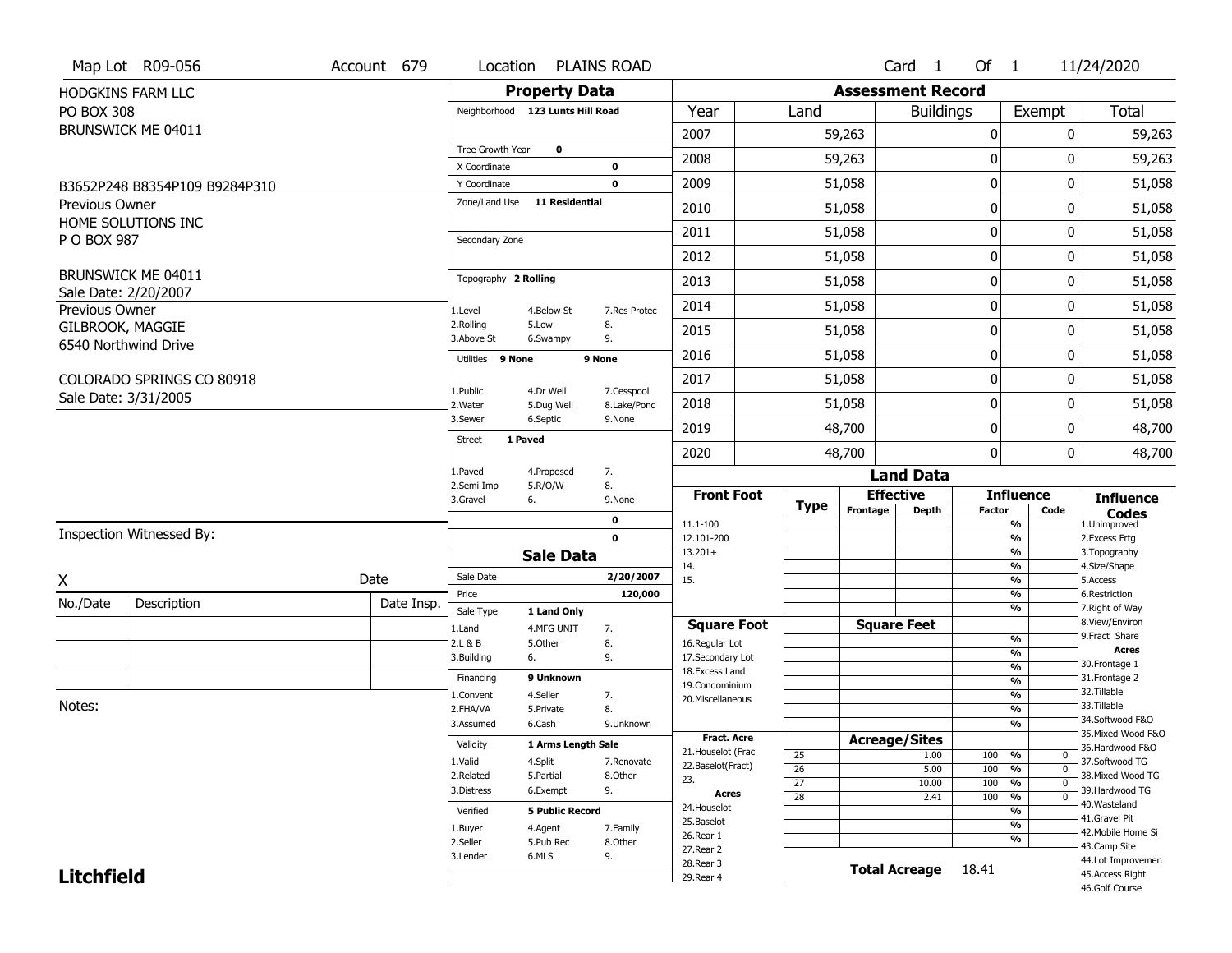|                       |                          |                                                   |                       |                  |                |                                       |                          |                         |              |                   | <b>Litchfield</b>  |        |        |            |
|-----------------------|--------------------------|---------------------------------------------------|-----------------------|------------------|----------------|---------------------------------------|--------------------------|-------------------------|--------------|-------------------|--------------------|--------|--------|------------|
|                       | Map Lot R09-056          |                                                   |                       |                  |                | Account 679                           |                          | Location                |              |                   | <b>PLAINS ROAD</b> | Card 1 | Of $1$ | 11/24/2020 |
|                       | Building Style 0 Uncoded |                                                   | <b>SF Bsmt Living</b> |                  | 0              |                                       |                          | Layout 0                |              |                   |                    |        |        |            |
| 0.Uncoded             | 4.Cape                   | 8.Log                                             | Fin Bsmt Grade        |                  | 0 <sub>0</sub> |                                       |                          | 1.Typical               | 4.           |                   | 7.                 |        |        |            |
| 1.Conv.               | 5.Garrison               | 9.0ther                                           |                       | OPEN-5-CUSTOMIZE | 0              |                                       |                          | 2.Inadeq                | 5.           |                   | 8.                 |        |        |            |
| 2.Ranch               | 6.Split                  | 10.Tri-Lev                                        | Heat Type             | 100%             |                | 0 Uncoded                             |                          | 3.                      | 6.           |                   | 9.                 |        |        |            |
| 3.R Ranch             | 7.Contemp                | 11.Earth O                                        | 0.Uncoded             |                  | 4.Steam        |                                       | 8.Fl/Wall                | Attic<br>$\bullet$      |              |                   |                    |        |        |            |
| Dwelling Units 0      |                          |                                                   | 1.HWBB                |                  | 5.FWA          |                                       | 9.No Heat                | 1.1/4 Fin               | 4.Full Fin   |                   | 7.                 |        |        |            |
| Other Units           | $\mathbf 0$              |                                                   | 2.HWCI                |                  | 6.GravWA       |                                       | 10.Radiant               | 2.1/2 Fin               | 5.Fl/Stair   |                   | 8.                 |        |        |            |
| <b>Stories</b>        | 0                        |                                                   | 3.H Pump              |                  | 7.Electric     |                                       | 11.Radiant               | 3.3/4 Fin               | 6.           |                   | 9.None             |        |        |            |
| 1.1                   | 4.1.5                    | 7.1.25                                            | Cool Type             | 0%               | 9 None         |                                       |                          | Insulation<br>0         |              |                   |                    |        |        |            |
| 2.2                   | 5.1.75                   | 8.3.5                                             | 1.Refrig              |                  | 4.W&C Air      |                                       | 7.RadHW                  | 1.Full                  | 4.Minimal    |                   | 7.                 |        |        |            |
| 3.3                   | 6.2.5                    | 9.4                                               | 2.Evapor              |                  | 5.Monitor-     | 8.                                    |                          | 2. Heavy                | 5.Partial    |                   | 8.                 |        |        |            |
| <b>Exterior Walls</b> | 0 Uncoded                |                                                   | 3.H Pump              |                  | 6.Monitor-     | 9.None                                |                          | 3.Capped                | 6.           |                   | 9.None             |        |        |            |
| 0.Uncoded             | 4.Asbestos               | 8.Concrete                                        | Kitchen Style         |                  | $\bf o$        |                                       |                          | Unfinished %            | 0%           |                   |                    |        |        |            |
| 1.Wd Clapb            | 5.Stucco                 | 9.Other                                           | 1.Modern              |                  | 4.Obsolete     | 7.                                    |                          | Grade & Factor          | 0 0%         |                   |                    |        |        |            |
| 2.Vinyl               | 6.Brick                  | 10.Wd shin                                        | 2.Typical             |                  | 5.             | 8.                                    |                          | 1.E Grade               | 4.B Grade    |                   | 7.AAA Grad         |        |        |            |
| 3.Compos.             | 7.Stone                  | $11. T1 - 11$                                     | 3.Old Type            |                  | 6.             | 9.None                                |                          | 2.D Grade               | 5.A Grade    |                   | 8.M&S              |        |        |            |
| Roof Surface          | $\mathbf 0$              |                                                   | Bath(s) Style         |                  | $\bf{0}$       |                                       |                          | 3.C Grade               |              | 6.AA Grade        | 9.Same             |        |        |            |
| 1.Asphalt             | 4.Composit               | 7.Rolled R                                        | 1.Modern              |                  | 4.Obsolete     | 7.                                    |                          | SQFT (Footprint) 0      |              |                   |                    |        |        |            |
| 2.Slate               | 5.Wood                   | 8.                                                | 2.Typical             |                  | 5.             | 8.                                    |                          | Condition               | $\mathbf 0$  |                   |                    |        |        |            |
| 3.Metal               | 6.Other                  | 9.                                                | 3.Old Type            |                  | 6.             | 9.None                                |                          | 1.Poor                  | 4.Avg        |                   | 7.V G              |        |        |            |
| SF Masonry Trim 0     |                          |                                                   | # Rooms               |                  | 0              |                                       |                          | 2.Fair                  | $5.$ Avg $+$ |                   | 8.Exc              |        |        |            |
| OPEN-3-CUSTOM 0       |                          |                                                   | # Bedrooms            |                  | $\bf{0}$       |                                       |                          | 3.Avg-                  | 6.Good       |                   | 9.Same             |        |        |            |
| OPEN-4-CUSTOM 0       |                          |                                                   | # Full Baths          |                  | $\bf{0}$       |                                       |                          | Phys. % Good            | 0%           |                   |                    |        |        |            |
| Year Built            | $\mathbf 0$              |                                                   | # Half Baths          |                  | $\bf{0}$       |                                       |                          | Funct. % Good           |              | 100%              |                    |        |        |            |
| Year Remodeled        | 0                        |                                                   | # Addn Fixtures       |                  | $\bf o$        |                                       |                          | <b>Functional Code</b>  |              | 9 None            |                    |        |        |            |
| Foundation            | 0                        |                                                   | # Fireplaces          |                  | $\bf{0}$       |                                       |                          | 1.Incomp                | 4.Delap      |                   | 7.No Power         |        |        |            |
| 1.Concrete            | 4.Wood                   | 7.                                                |                       |                  |                |                                       |                          | 2.0-Built               | 5.Bsmt       |                   | 8.LongTerm         |        |        |            |
| 2.C Block             | 5.Slab                   | 8.                                                |                       |                  |                |                                       |                          | 3.Damage                | 6.Common     |                   | 9.None             |        |        |            |
| 3.Br/Stone            | 6.Piers                  | 9.                                                |                       |                  |                |                                       |                          | Econ. % Good            | 100%         |                   |                    |        |        |            |
| Basement              | 0                        |                                                   |                       |                  |                |                                       |                          | Economic Code None      |              |                   |                    |        |        |            |
| 1.1/4 Bmt             | 4.Full Bmt               | 7.                                                |                       |                  |                |                                       |                          | 0.None                  |              | 3.No Power        | 9.None             |        |        |            |
| 2.1/2 Bmt             | 5.Crawl Sp               | 8.                                                |                       |                  |                |                                       |                          | 1.Location              |              | 4.Generate        | 8.                 |        |        |            |
| 3.3/4 Bmt             | 6.                       | 9.None                                            |                       |                  |                | <i>Software</i>                       |                          | 2.Encroach              | 5.Multi-Fa   |                   | 9.                 |        |        |            |
| Bsmt Gar # Cars 0     |                          |                                                   |                       |                  |                | A Division of Harris Computer Systems |                          | <b>Entrance Code</b>    | $\mathbf 0$  |                   |                    |        |        |            |
| Wet Basement 0        |                          |                                                   |                       |                  |                |                                       |                          | 1.Interior              | 4.Vacant     |                   | 7.                 |        |        |            |
| 1.Dry                 | 4.Dirt Flr               | 7.                                                |                       |                  |                |                                       |                          | 2.Refusal               |              | 5.Estimate        | 8.                 |        |        |            |
| 2.Damp                | 5.                       | 8.                                                |                       |                  |                |                                       |                          | 3.Informed              | 6.Existing   |                   | 9.                 |        |        |            |
| 3.Wet                 | 6.                       | 9.                                                |                       |                  |                |                                       |                          | <b>Information Code</b> |              | 0                 |                    |        |        |            |
|                       |                          |                                                   |                       |                  |                |                                       |                          | 1.0wner                 | 4.Agent      |                   | 7.Vacant           |        |        |            |
|                       |                          |                                                   |                       |                  |                |                                       |                          | 2.Relative              |              | 5.Estimate        | 8.                 |        |        |            |
|                       |                          |                                                   | Date Inspected        |                  |                |                                       |                          | 3.Tenant                | 6.Other      |                   | 9.                 |        |        |            |
|                       |                          | <b>Additions, Outbuildings &amp; Improvements</b> |                       |                  |                |                                       |                          |                         |              |                   | 1.One Story Fram   |        |        |            |
| Type                  |                          | Year                                              | Units                 | Grade            | Cond           | Phys.                                 | Funct.                   | Sound Value             |              |                   | 2. Two Story Fram  |        |        |            |
|                       |                          |                                                   |                       |                  |                | $\%$                                  | $\%$                     |                         |              | 3. Three Story Fr |                    |        |        |            |
|                       |                          |                                                   |                       |                  |                |                                       |                          |                         |              | 4.1 & 1/2 Story   |                    |        |        |            |
|                       |                          |                                                   |                       |                  |                | $\frac{0}{0}$                         | $\%$                     |                         |              | 5.1 & 3/4 Story   |                    |        |        |            |
|                       |                          |                                                   |                       |                  |                | $\frac{0}{6}$                         | $\frac{1}{2}$            |                         |              | 6.2 & 1/2 Story   |                    |        |        |            |
|                       |                          |                                                   |                       |                  |                | $\frac{0}{0}$                         | $\%$                     |                         |              |                   | 21. Open Frame Por |        |        |            |
|                       |                          |                                                   |                       |                  |                |                                       |                          |                         |              |                   | 22.Encl Frame Por  |        |        |            |
|                       |                          |                                                   |                       |                  |                | $\frac{0}{0}$                         | $\%$                     |                         |              |                   | 23. Frame Garage   |        |        |            |
|                       |                          |                                                   |                       |                  |                | %                                     | $\%$                     |                         |              | 24.Frame Shed     |                    |        |        |            |
|                       |                          |                                                   |                       |                  |                | $\sqrt{6}$                            | $\%$                     |                         |              |                   | 25. Frame Bay Wind |        |        |            |
|                       |                          |                                                   |                       |                  |                | $\sqrt{6}$                            |                          |                         |              |                   | 26.1SFr Overhang   |        |        |            |
|                       |                          |                                                   |                       |                  |                |                                       | $\%$                     |                         |              |                   | 27. Unfin Basement |        |        |            |
|                       |                          |                                                   |                       |                  |                | $\sqrt{6}$                            | $\overline{\frac{0}{6}}$ |                         |              |                   | 28. Unfinished Att |        |        |            |
|                       |                          |                                                   |                       |                  |                | $\sqrt{2}$                            | $\%$                     |                         |              |                   | 29. Finished Attic |        |        |            |
|                       |                          |                                                   |                       |                  |                |                                       |                          |                         |              |                   |                    |        |        |            |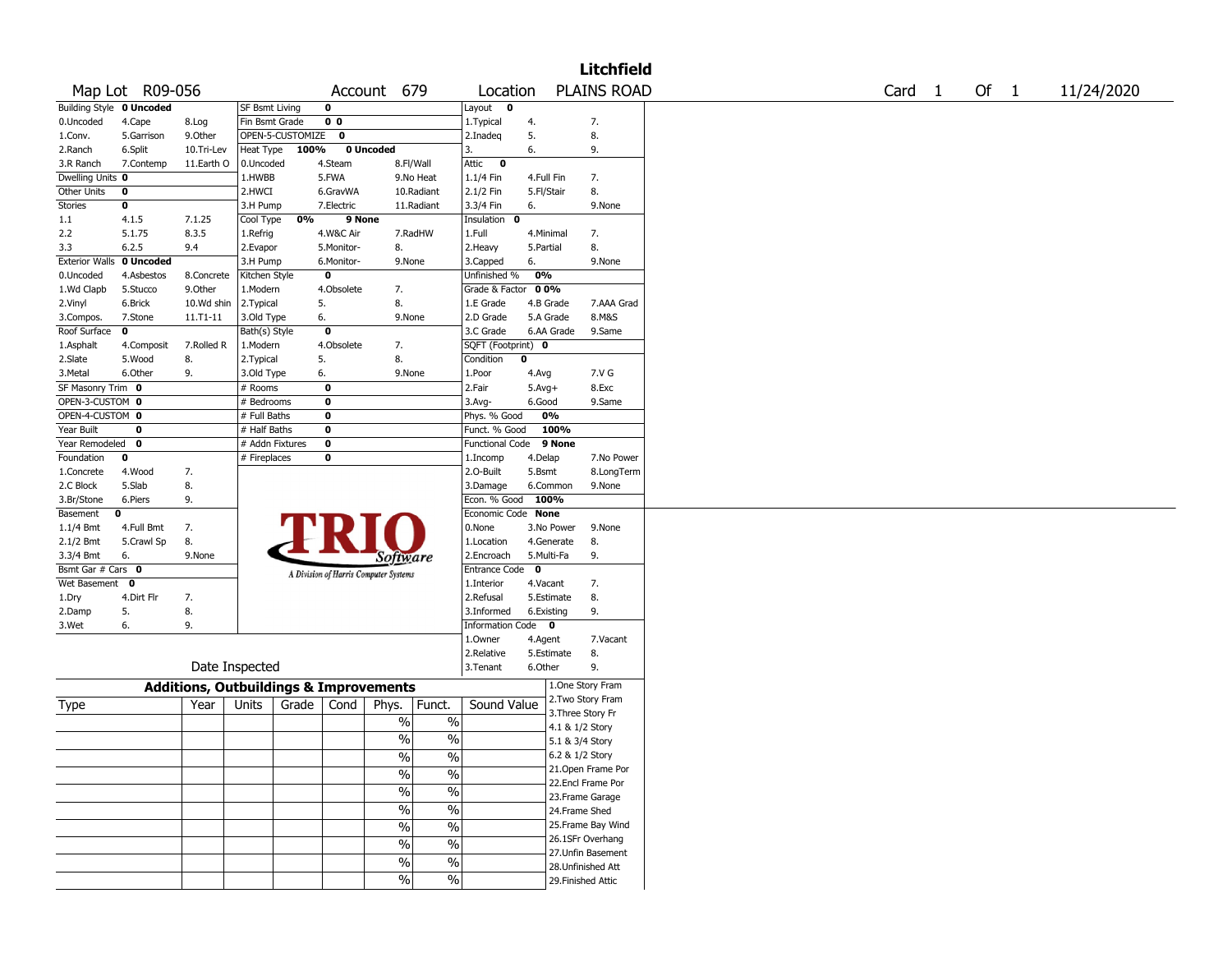|                   | Map Lot R09-056-1                          | Account 2549 | Location                      |                        | <b>BALSAM LANE</b> |                          |      |                          | Card 1               | Of $1$        |                                | 11/24/2020                        |
|-------------------|--------------------------------------------|--------------|-------------------------------|------------------------|--------------------|--------------------------|------|--------------------------|----------------------|---------------|--------------------------------|-----------------------------------|
|                   | HODGKINS FARM LLC                          |              |                               | <b>Property Data</b>   |                    |                          |      | <b>Assessment Record</b> |                      |               |                                |                                   |
| <b>PO BOX 308</b> |                                            |              | Neighborhood 7 Balsam Lane    |                        |                    | Year                     | Land |                          | <b>Buildings</b>     |               | Exempt                         | <b>Total</b>                      |
|                   | BRUNSWICK ME 04011                         |              |                               |                        |                    | 2007                     |      | 24,640                   |                      | 0             | 0                              | 24,640                            |
|                   |                                            |              | Tree Growth Year              | $\bf{0}$               |                    | 2008                     |      | 24,640                   |                      | 0             | 0                              | 24,640                            |
|                   |                                            |              | X Coordinate                  |                        | 0                  |                          |      |                          |                      |               |                                |                                   |
|                   | B8304P109 B9284P310                        |              | Y Coordinate<br>Zone/Land Use | <b>11 Residential</b>  | $\mathbf 0$        | 2009                     |      | 24,640                   |                      | 0             | 0                              | 24,640                            |
| Previous Owner    | HOME SOLUTIONS INC                         |              |                               |                        |                    | 2010                     |      | 24,640                   |                      | $\pmb{0}$     | 0                              | 24,640                            |
| P O BOX 987       |                                            |              | Secondary Zone                |                        |                    | 2011                     |      | 24,640                   |                      | 0             | 0                              | 24,640                            |
|                   |                                            |              |                               |                        |                    | 2012                     |      | 24,640                   |                      | 0             | 0                              | 24,640                            |
|                   | BRUNSWICK ME 04011<br>Sale Date: 2/20/2007 |              | Topography 2 Rolling          |                        |                    | 2013                     |      | 24,640                   |                      | 0             | 0                              | 24,640                            |
|                   |                                            |              | 1.Level                       | 4.Below St             | 7.Res Protec       | 2014                     |      | 24,640                   |                      | 0             | 0                              | 24,640                            |
|                   |                                            |              | 2.Rolling<br>3.Above St       | 5.Low<br>6.Swampy      | 8.<br>9.           | 2015                     |      | 24,640                   |                      | 0             | 0                              | 24,640                            |
|                   |                                            |              | <b>Utilities</b>              |                        |                    | 2016                     |      | 24,640                   |                      | 0             | 0                              | 24,640                            |
|                   |                                            |              | 1.Public                      | 4.Dr Well              | 7.Cesspool         | 2017                     |      | 24,640                   |                      | 0             | 0                              | 24,640                            |
|                   |                                            |              | 2. Water                      | 5.Dug Well             | 8.Lake/Pond        | 2018                     |      | 24,640                   |                      | 0             | 0                              | 24,640                            |
|                   |                                            |              | 3.Sewer                       | 6.Septic               | 9.None             | 2019                     |      | 23,500                   |                      | 0             | 0                              | 23,500                            |
|                   |                                            |              | 1 Paved<br><b>Street</b>      |                        |                    | 2020                     |      | 23,500                   |                      | 0             | 0                              | 23,500                            |
|                   |                                            |              | 1.Paved                       | 4.Proposed             | 7.                 |                          |      |                          | <b>Land Data</b>     |               |                                |                                   |
|                   |                                            |              | 2.Semi Imp<br>3.Gravel        | 5.R/O/W<br>6.          | 8.<br>9.None       | <b>Front Foot</b>        |      | <b>Effective</b>         |                      |               | <b>Influence</b>               | <b>Influence</b>                  |
|                   |                                            |              |                               |                        | 0                  | 11.1-100                 | Type | Frontage                 | <b>Depth</b>         | <b>Factor</b> | Code<br>$\frac{9}{6}$          | <b>Codes</b><br>1.Unimproved      |
|                   | Inspection Witnessed By:                   |              |                               |                        | $\mathbf 0$        | 12.101-200               |      |                          |                      |               | $\frac{9}{6}$                  | 2.Excess Frtg                     |
|                   |                                            |              |                               | <b>Sale Data</b>       |                    | $13.201+$<br>14.         |      |                          |                      |               | $\frac{9}{6}$<br>$\frac{9}{6}$ | 3. Topography<br>4.Size/Shape     |
| X                 |                                            | Date         | Sale Date                     |                        | 2/20/2007          | 15.                      |      |                          |                      |               | $\frac{9}{6}$                  | 5.Access                          |
| No./Date          | Description                                | Date Insp.   | Price                         |                        | 185,000            |                          |      |                          |                      |               | $\frac{9}{6}$                  | 6.Restriction                     |
|                   |                                            |              | Sale Type                     | 1 Land Only            |                    | <b>Square Foot</b>       |      | <b>Square Feet</b>       |                      |               | $\frac{9}{6}$                  | 7. Right of Way<br>8.View/Environ |
|                   |                                            |              | 1.Land<br>2.L & B             | 4.MFG UNIT<br>5.Other  | 7.<br>8.           | 16.Regular Lot           |      |                          |                      |               | $\frac{9}{6}$                  | 9.Fract Share                     |
|                   |                                            |              | 3.Building                    | 6.                     | 9.                 | 17.Secondary Lot         |      |                          |                      |               | $\frac{9}{6}$                  | <b>Acres</b>                      |
|                   |                                            |              | Financing                     | 9 Unknown              |                    | 18.Excess Land           |      |                          |                      |               | $\frac{9}{6}$<br>$\frac{9}{6}$ | 30. Frontage 1<br>31. Frontage 2  |
|                   |                                            |              | 1.Convent                     | 4.Seller               | 7.                 | 19.Condominium           |      |                          |                      |               | $\frac{9}{6}$                  | 32. Tillable                      |
| Notes:            |                                            |              | 2.FHA/VA                      | 5.Private              | 8.                 | 20.Miscellaneous         |      |                          |                      |               | $\frac{9}{6}$                  | 33.Tillable                       |
|                   |                                            |              | 3.Assumed                     | 6.Cash                 | 9.Unknown          |                          |      |                          |                      |               | $\frac{9}{6}$                  | 34.Softwood F&O                   |
|                   |                                            |              | Validity                      | 1 Arms Length Sale     |                    | <b>Fract. Acre</b>       |      | <b>Acreage/Sites</b>     |                      |               |                                | 35. Mixed Wood F&O                |
|                   |                                            |              |                               |                        |                    | 21. Houselot (Frac       | 22   |                          | 0.88                 | 100           | %<br>$\mathbf{0}$              | 36.Hardwood F&O                   |
|                   |                                            |              | 1.Valid                       | 4.Split                | 7.Renovate         | 22.Baselot(Fract)        |      |                          |                      |               | $\frac{9}{6}$                  | 37.Softwood TG                    |
|                   |                                            |              | 2.Related                     | 5.Partial              | 8.Other            | 23.                      |      |                          |                      |               | $\frac{9}{6}$                  | 38. Mixed Wood TG                 |
|                   |                                            |              | 3.Distress                    | 6.Exempt               | 9.                 | <b>Acres</b>             |      |                          |                      |               | $\frac{9}{6}$                  | 39.Hardwood TG<br>40. Wasteland   |
|                   |                                            |              | Verified                      | <b>5 Public Record</b> |                    | 24. Houselot             |      |                          |                      |               | $\frac{9}{6}$                  | 41.Gravel Pit                     |
|                   |                                            |              | 1.Buyer                       | 4.Agent                | 7.Family           | 25.Baselot               |      |                          |                      |               | $\frac{9}{6}$                  | 42. Mobile Home Si                |
|                   |                                            |              | 2.Seller                      | 5.Pub Rec              | 8.Other            | 26.Rear 1<br>27.Rear 2   |      |                          |                      |               | $\frac{9}{6}$                  | 43.Camp Site                      |
|                   |                                            |              | 3.Lender                      |                        |                    |                          |      |                          |                      |               |                                |                                   |
|                   |                                            |              |                               | 6.MLS                  | 9.                 |                          |      |                          |                      |               |                                | 44.Lot Improvemen                 |
| <b>Litchfield</b> |                                            |              |                               |                        |                    | 28. Rear 3<br>29. Rear 4 |      |                          | <b>Total Acreage</b> | 0.88          |                                | 45.Access Right<br>46.Golf Course |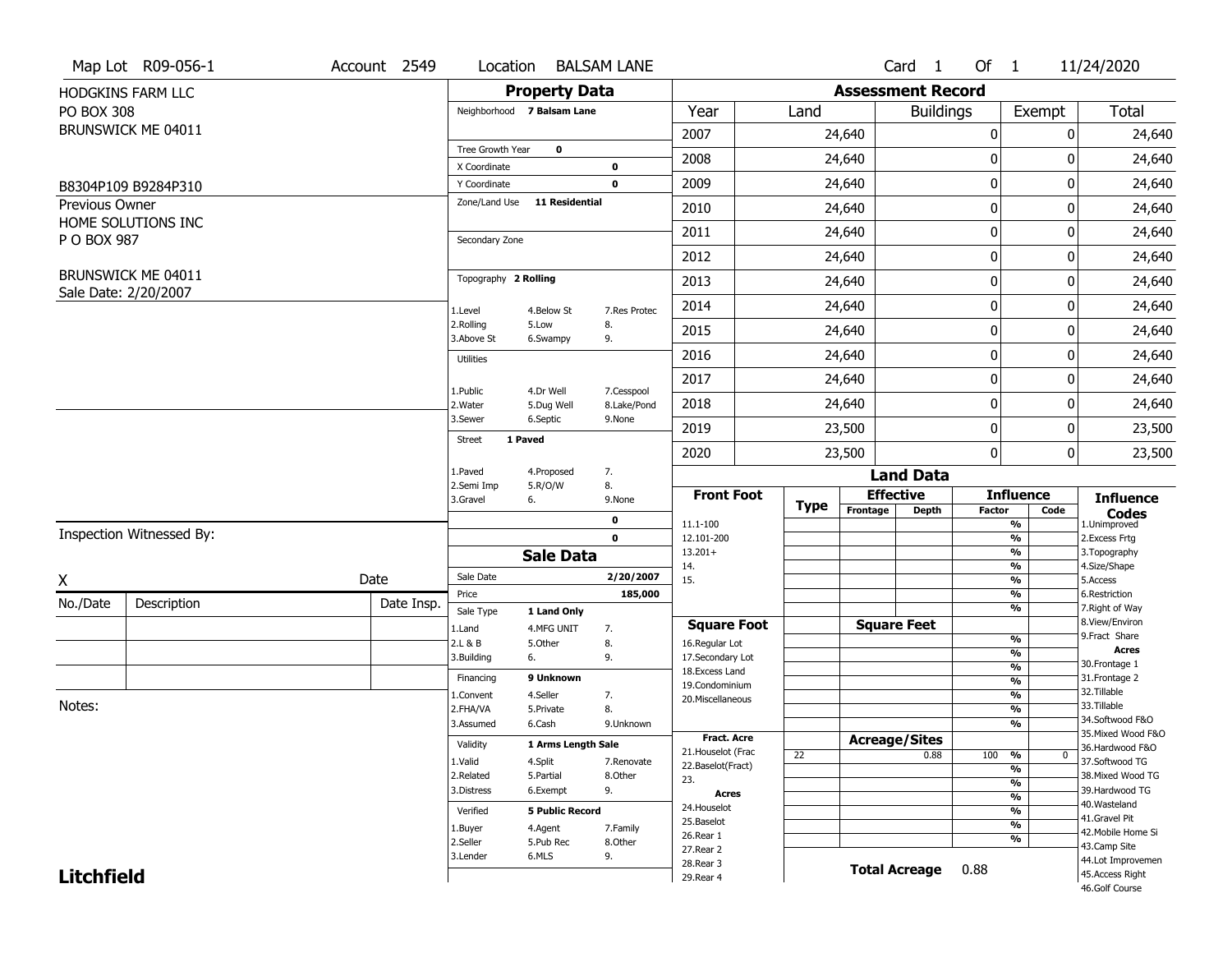|                       |                   |                                                   |                       |       |            |                                       |               |                        |              |                 | <b>Litchfield</b>  |        |        |            |
|-----------------------|-------------------|---------------------------------------------------|-----------------------|-------|------------|---------------------------------------|---------------|------------------------|--------------|-----------------|--------------------|--------|--------|------------|
|                       | Map Lot R09-056-1 |                                                   |                       |       |            | Account 2549                          |               | Location               |              |                 | <b>BALSAM LANE</b> | Card 1 | Of $1$ | 11/24/2020 |
| <b>Building Style</b> |                   |                                                   | <b>SF Bsmt Living</b> |       |            |                                       |               | Layout                 |              |                 |                    |        |        |            |
| 0.Uncoded             | 4.Cape            | 8.Log                                             | Fin Bsmt Grade        |       |            |                                       |               | 1. Typical             | 4.           |                 | 7.                 |        |        |            |
| 1.Conv.               | 5.Garrison        | 9.0ther                                           | OPEN-5-CUSTOMIZE      |       |            |                                       |               | 2.Inadeq               | 5.           |                 | 8.                 |        |        |            |
| 2.Ranch               | 6.Split           | 10.Tri-Lev                                        | Heat Type             | 100%  |            |                                       |               | 3.                     | 6.           |                 | 9.                 |        |        |            |
| 3.R Ranch             | 7.Contemp         | 11.Earth O                                        | 0.Uncoded             |       | 4.Steam    | 8.Fl/Wall                             |               | Attic                  |              |                 |                    |        |        |            |
| Dwelling Units        |                   |                                                   | 1.HWBB                |       | 5.FWA      |                                       | 9.No Heat     | 1.1/4 Fin              | 4.Full Fin   |                 | 7.                 |        |        |            |
| Other Units           |                   |                                                   | 2.HWCI                |       | 6.GravWA   |                                       | 10.Radiant    | 2.1/2 Fin              | 5.Fl/Stair   |                 | 8.                 |        |        |            |
| <b>Stories</b>        |                   |                                                   | 3.H Pump              |       | 7.Electric |                                       | 11.Radiant    | 3.3/4 Fin              | 6.           |                 | 9.None             |        |        |            |
| 1.1                   | 4.1.5             | 7.1.25                                            |                       | 0%    |            |                                       |               | Insulation             |              |                 |                    |        |        |            |
|                       |                   |                                                   | Cool Type             |       |            |                                       |               |                        |              |                 |                    |        |        |            |
| 2.2                   | 5.1.75            | 8.3.5                                             | 1.Refrig              |       | 4.W&C Air  | 7.RadHW                               |               | 1.Full                 | 4.Minimal    |                 | 7.                 |        |        |            |
| 3.3                   | 6.2.5             | 9.4                                               | 2.Evapor              |       | 5.Monitor- | 8.                                    |               | 2.Heavy                | 5.Partial    |                 | 8.                 |        |        |            |
| <b>Exterior Walls</b> |                   |                                                   | 3.H Pump              |       | 6.Monitor- | 9.None                                |               | 3.Capped               | 6.           |                 | 9.None             |        |        |            |
| 0.Uncoded             | 4.Asbestos        | 8.Concrete                                        | Kitchen Style         |       |            |                                       |               | Unfinished %           |              |                 |                    |        |        |            |
| 1.Wd Clapb            | 5.Stucco          | 9.Other                                           | 1.Modern              |       | 4.Obsolete | 7.                                    |               | Grade & Factor         |              |                 |                    |        |        |            |
| 2.Vinyl               | 6.Brick           | 10.Wd shin                                        | 2.Typical             | 5.    |            | 8.                                    |               | 1.E Grade              | 4.B Grade    |                 | 7.AAA Grad         |        |        |            |
| 3.Compos.             | 7.Stone           | 11.T1-11                                          | 3.Old Type            | 6.    |            | 9.None                                |               | 2.D Grade              | 5.A Grade    |                 | 8.M&S              |        |        |            |
| Roof Surface          |                   |                                                   | Bath(s) Style         |       |            |                                       |               | 3.C Grade              | 6.AA Grade   |                 | 9.Same             |        |        |            |
| 1.Asphalt             | 4.Composit        | 7.Rolled R                                        | 1.Modern              |       | 4.Obsolete | 7.                                    |               | SQFT (Footprint)       |              |                 |                    |        |        |            |
| 2.Slate               | 5.Wood            | 8.                                                | 2. Typical            | 5.    |            | 8.                                    |               | Condition              |              |                 |                    |        |        |            |
| 3.Metal               | 6.Other           | 9.                                                | 3.Old Type            | 6.    |            | 9.None                                |               | 1.Poor                 | 4.Avg        |                 | 7.V G              |        |        |            |
| SF Masonry Trim       |                   |                                                   | # Rooms               |       |            |                                       |               | 2.Fair                 | $5.$ Avg $+$ |                 | 8.Exc              |        |        |            |
| OPEN-3-CUSTOM         |                   |                                                   | # Bedrooms            |       |            |                                       |               | $3.$ Avg-              | 6.Good       |                 | 9.Same             |        |        |            |
| OPEN-4-CUSTOM         |                   |                                                   |                       |       |            |                                       |               |                        |              |                 |                    |        |        |            |
|                       |                   |                                                   | # Full Baths          |       |            |                                       |               | Phys. % Good           |              |                 |                    |        |        |            |
| Year Built            |                   |                                                   | # Half Baths          |       |            |                                       |               | Funct. % Good          |              |                 |                    |        |        |            |
| Year Remodeled        |                   |                                                   | # Addn Fixtures       |       |            |                                       |               | <b>Functional Code</b> |              |                 |                    |        |        |            |
| Foundation            |                   |                                                   | # Fireplaces          |       |            |                                       |               | 1.Incomp               | 4.Delap      |                 | 7.No Power         |        |        |            |
| 1.Concrete            | 4.Wood            | 7.                                                |                       |       |            |                                       |               | 2.0-Built              | 5.Bsmt       |                 | 8.LongTerm         |        |        |            |
| 2.C Block             | 5.Slab            | 8.                                                |                       |       |            |                                       |               | 3.Damage               | 6.Common     |                 | 9.None             |        |        |            |
| 3.Br/Stone            | 6.Piers           | 9.                                                |                       |       |            |                                       |               | Econ. % Good           |              |                 |                    |        |        |            |
| Basement              |                   |                                                   |                       |       |            |                                       |               | Economic Code          |              |                 |                    |        |        |            |
| 1.1/4 Bmt             | 4.Full Bmt        | 7.                                                |                       |       |            |                                       |               | 0.None                 | 3.No Power   |                 | 9.None             |        |        |            |
| 2.1/2 Bmt             | 5.Crawl Sp        | 8.                                                |                       |       |            |                                       |               | 1.Location             | 4.Generate   |                 | 8.                 |        |        |            |
| 3.3/4 Bmt             | 6.                | 9.None                                            |                       |       |            | Software                              |               | 2.Encroach             | 5.Multi-Fa   |                 | 9.                 |        |        |            |
| Bsmt Gar # Cars       |                   |                                                   |                       |       |            |                                       |               | Entrance Code          | $\mathbf{o}$ |                 |                    |        |        |            |
| Wet Basement          |                   |                                                   |                       |       |            | A Division of Harris Computer Systems |               | 1.Interior             | 4.Vacant     |                 | 7.                 |        |        |            |
| 1.Dry                 | 4.Dirt Flr        | 7.                                                |                       |       |            |                                       |               | 2.Refusal              | 5.Estimate   |                 | 8.                 |        |        |            |
|                       | 5.                | 8.                                                |                       |       |            |                                       |               | 3.Informed             | 6.Existing   |                 | 9.                 |        |        |            |
| 2.Damp                |                   |                                                   |                       |       |            |                                       |               |                        |              |                 |                    |        |        |            |
| 3.Wet                 | 6.                | 9.                                                |                       |       |            |                                       |               | Information Code 0     |              |                 |                    |        |        |            |
|                       |                   |                                                   |                       |       |            |                                       |               | 1.Owner                | 4.Agent      |                 | 7.Vacant           |        |        |            |
|                       |                   |                                                   |                       |       |            |                                       |               | 2.Relative             | 5.Estimate   |                 | 8.                 |        |        |            |
|                       |                   | Date Inspected                                    |                       |       |            |                                       |               | 3. Tenant              | 6.Other      |                 | 9.                 |        |        |            |
|                       |                   | <b>Additions, Outbuildings &amp; Improvements</b> |                       |       |            |                                       |               |                        |              |                 | 1.One Story Fram   |        |        |            |
|                       |                   |                                                   |                       |       |            |                                       |               |                        |              |                 | 2.Two Story Fram   |        |        |            |
| Type                  |                   | Year                                              | Units                 | Grade | Cond       | Phys.                                 | Funct.        | Sound Value            |              |                 | 3. Three Story Fr  |        |        |            |
|                       |                   |                                                   |                       |       |            | $\%$                                  | $\%$          |                        |              | 4.1 & 1/2 Story |                    |        |        |            |
|                       |                   |                                                   |                       |       |            | $\%$                                  | %             |                        |              | 5.1 & 3/4 Story |                    |        |        |            |
|                       |                   |                                                   |                       |       |            |                                       |               |                        |              | 6.2 & 1/2 Story |                    |        |        |            |
|                       |                   |                                                   |                       |       |            | $\frac{1}{2}$                         | $\%$          |                        |              |                 |                    |        |        |            |
|                       |                   |                                                   |                       |       |            | $\frac{1}{2}$                         | $\frac{1}{2}$ |                        |              |                 | 21. Open Frame Por |        |        |            |
|                       |                   |                                                   |                       |       |            | $\frac{1}{2}$                         | $\frac{0}{6}$ |                        |              |                 | 22.Encl Frame Por  |        |        |            |
|                       |                   |                                                   |                       |       |            |                                       |               |                        |              |                 | 23. Frame Garage   |        |        |            |
|                       |                   |                                                   |                       |       |            | $\frac{1}{2}$                         | $\frac{0}{6}$ |                        |              | 24.Frame Shed   |                    |        |        |            |
|                       |                   |                                                   |                       |       |            | $\frac{1}{2}$                         | $\frac{0}{6}$ |                        |              |                 | 25.Frame Bay Wind  |        |        |            |
|                       |                   |                                                   |                       |       |            | $\%$                                  | $\frac{1}{2}$ |                        |              |                 | 26.1SFr Overhang   |        |        |            |
|                       |                   |                                                   |                       |       |            |                                       |               |                        |              |                 | 27.Unfin Basement  |        |        |            |
|                       |                   |                                                   |                       |       |            | $\%$                                  | $\frac{1}{2}$ |                        |              |                 | 28.Unfinished Att  |        |        |            |
|                       |                   |                                                   |                       |       |            | $\frac{1}{2}$                         | $\frac{1}{2}$ |                        |              |                 | 29. Finished Attic |        |        |            |
|                       |                   |                                                   |                       |       |            |                                       |               |                        |              |                 |                    |        |        |            |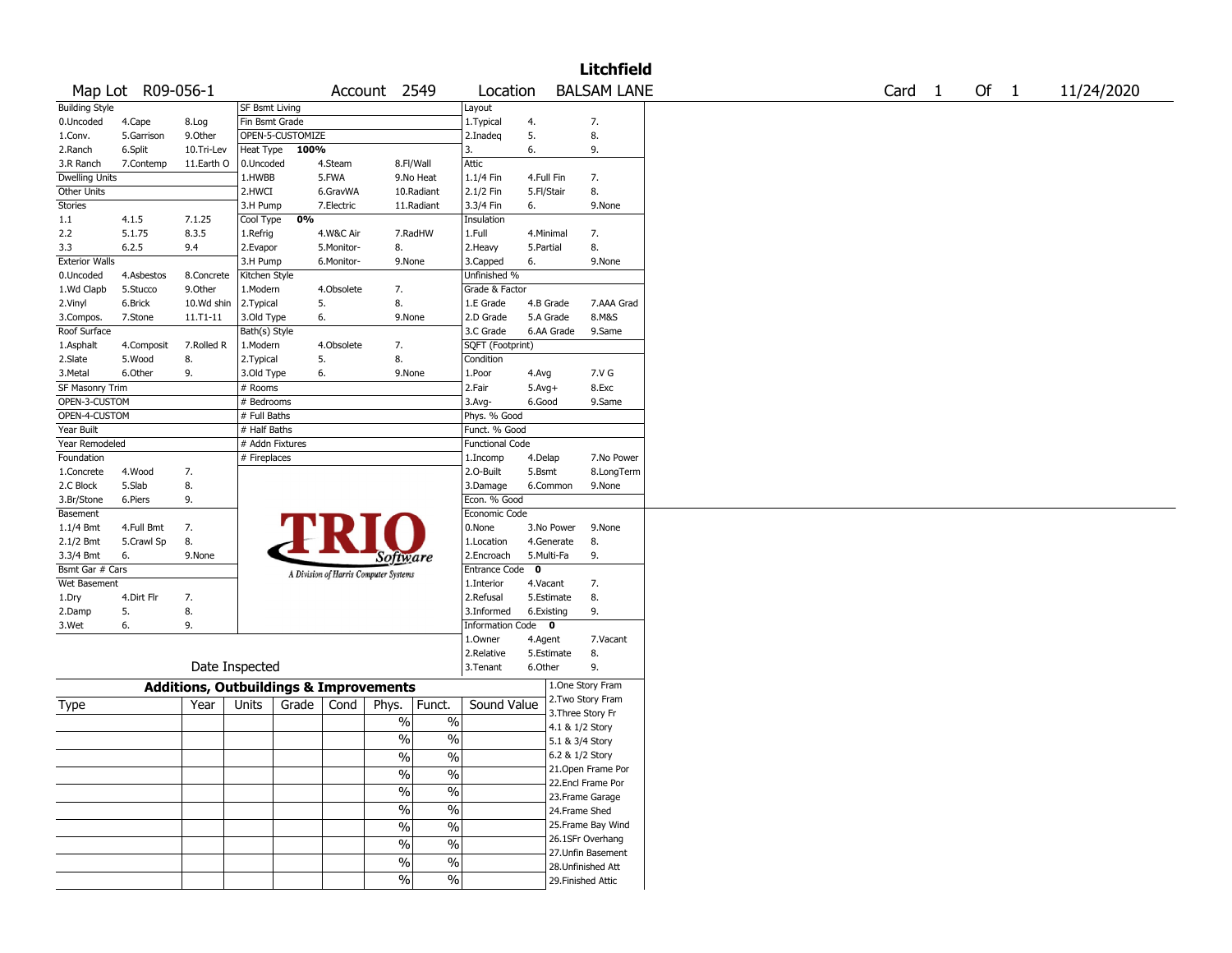|                   | Map Lot R09-056-10       | Account 2559 | Location                      |                                   | <b>BLACK CHERRY LANE</b>  |                                         |                 |                          | Card 1               | Of $1$        |                                | 11/24/2020                            |
|-------------------|--------------------------|--------------|-------------------------------|-----------------------------------|---------------------------|-----------------------------------------|-----------------|--------------------------|----------------------|---------------|--------------------------------|---------------------------------------|
|                   | HODGKINS FARM LLC        |              |                               | <b>Property Data</b>              |                           |                                         |                 | <b>Assessment Record</b> |                      |               |                                |                                       |
| <b>PO BOX 308</b> |                          |              |                               | Neighborhood 25 Black Cherry Lane |                           | Year                                    | Land            |                          | <b>Buildings</b>     |               | Exempt                         | <b>Total</b>                          |
|                   | BRUNSWICK ME 04011       |              |                               |                                   |                           | 2007                                    |                 | 28,377                   |                      | 0             | 0                              | 28,377                                |
|                   |                          |              | Tree Growth Year              | $\mathbf 0$                       |                           | 2008                                    |                 | 28,377                   |                      | 0             | 0                              | 28,377                                |
|                   |                          |              | X Coordinate                  |                                   | 0<br>$\mathbf 0$          | 2009                                    |                 |                          |                      | 0             | 0                              |                                       |
| Previous Owner    | B8354P109 B9284P310      |              | Y Coordinate<br>Zone/Land Use | <b>11 Residential</b>             |                           |                                         |                 | 28,325                   |                      |               |                                | 28,325                                |
|                   | HOME SOLUTIONS, INC      |              |                               |                                   |                           | 2010                                    |                 | 28,325                   |                      | 0             | 0                              | 28,325                                |
| P O BOX 987       |                          |              | Secondary Zone                |                                   |                           | 2011                                    |                 | 28,325                   |                      | 0             | 0                              | 28,325                                |
|                   |                          |              |                               |                                   |                           | 2012                                    |                 | 28,325                   |                      | 0             | 0                              | 28,325                                |
|                   | BRUNSWICK ME 04011       |              | Topography 2 Rolling          |                                   |                           | 2013                                    |                 | 28,325                   |                      | 0             | 0                              | 28,325                                |
|                   | Sale Date: 2/20/2007     |              | 1.Level                       | 4.Below St                        | 7.Res Protec              | 2014                                    |                 | 28,325                   |                      | 0             | 0                              | 28,325                                |
|                   |                          |              | 2.Rolling<br>3.Above St       | 5.Low<br>6.Swampy                 | 8.<br>9.                  | 2015                                    |                 | 28,325                   |                      | 0             | 0                              | 28,325                                |
|                   |                          |              | <b>Utilities</b>              |                                   |                           | 2016                                    |                 | 28,325                   |                      | 0             | 0                              | 28,325                                |
|                   |                          |              |                               |                                   |                           | 2017                                    |                 | 28,325                   |                      | 0             | 0                              | 28,325                                |
|                   |                          |              | 1.Public<br>2. Water          | 4.Dr Well<br>5.Dug Well           | 7.Cesspool<br>8.Lake/Pond | 2018                                    |                 | 28,325                   |                      | 0             | 0                              | 28,325                                |
|                   |                          |              | 3.Sewer                       | 6.Septic                          | 9.None                    | 2019                                    |                 | 25,400                   |                      | 0             | 0                              | 25,400                                |
|                   |                          |              | <b>Street</b>                 | 1 Paved                           |                           | 2020                                    |                 | 25,400                   |                      | 0             | $\mathbf{0}$                   | 25,400                                |
|                   |                          |              | 1.Paved                       | 4.Proposed                        | 7.                        |                                         |                 |                          | <b>Land Data</b>     |               |                                |                                       |
|                   |                          |              | 2.Semi Imp<br>3.Gravel        | 5.R/O/W<br>6.                     | 8.<br>9.None              | <b>Front Foot</b>                       |                 | <b>Effective</b>         |                      |               | <b>Influence</b>               | <b>Influence</b>                      |
|                   |                          |              |                               |                                   | 0                         | 11.1-100                                | <b>Type</b>     | Frontage                 | <b>Depth</b>         | <b>Factor</b> | Code<br>$\frac{9}{6}$          | <b>Codes</b><br>1.Unimproved          |
|                   | Inspection Witnessed By: |              |                               |                                   | $\mathbf{0}$              | 12.101-200                              |                 |                          |                      |               | $\frac{9}{6}$                  | 2. Excess Frtg                        |
|                   |                          |              |                               | <b>Sale Data</b>                  |                           | $13.201+$<br>14.                        |                 |                          |                      |               | %<br>$\frac{9}{6}$             | 3. Topography<br>4.Size/Shape         |
| X                 |                          | Date         | Sale Date                     |                                   | 2/20/2007                 | 15.                                     |                 |                          |                      |               | $\frac{9}{6}$                  | 5.Access                              |
| No./Date          | Description              | Date Insp.   | Price                         |                                   |                           |                                         |                 |                          |                      |               | %                              | 6.Restriction                         |
|                   |                          |              | Sale Type                     | 1 Land Only                       |                           | <b>Square Foot</b>                      |                 | <b>Square Feet</b>       |                      |               | %                              | 7. Right of Way<br>8.View/Environ     |
|                   |                          |              | 1.Land<br>2.L & B             | 4.MFG UNIT<br>5.0ther             | 7.<br>8.                  | 16.Regular Lot                          |                 |                          |                      |               | $\frac{9}{6}$                  | 9.Fract Share                         |
|                   |                          |              | 3.Building                    | 6.                                | 9.                        | 17.Secondary Lot                        |                 |                          |                      |               | $\frac{9}{6}$                  | Acres<br>30. Frontage 1               |
|                   |                          |              | Financing                     | 9 Unknown                         |                           | 18.Excess Land                          |                 |                          |                      |               | $\frac{9}{6}$<br>$\frac{9}{6}$ | 31. Frontage 2                        |
|                   |                          |              | 1.Convent                     | 4.Seller                          | 7.                        | 19.Condominium<br>20.Miscellaneous      |                 |                          |                      |               | $\frac{9}{6}$                  | 32.Tillable                           |
| Notes:            |                          |              | 2.FHA/VA                      | 5.Private                         | 8.                        |                                         |                 |                          |                      |               | $\frac{9}{6}$                  | 33.Tillable                           |
|                   |                          |              | 3.Assumed                     | 6.Cash                            | 9.Unknown                 |                                         |                 |                          |                      |               | $\frac{9}{6}$                  | 34.Softwood F&O                       |
|                   |                          |              | Validity                      | 1 Arms Length Sale                |                           | <b>Fract. Acre</b>                      |                 | <b>Acreage/Sites</b>     |                      |               |                                | 35. Mixed Wood F&O<br>36.Hardwood F&O |
|                   |                          |              | 1.Valid                       | 4.Split                           | 7.Renovate                | 21. Houselot (Frac<br>22.Baselot(Fract) | 25              |                          | 1.00                 | 100           | %<br>0                         | 37.Softwood TG                        |
|                   |                          |              | 2.Related                     | 5.Partial                         | 8.Other                   | 23.                                     | $\overline{26}$ |                          | 0.13                 | 100           | $\overline{0}$<br>%            | 38. Mixed Wood TG                     |
|                   |                          |              | 3.Distress                    | 6.Exempt                          | 9.                        | Acres                                   |                 |                          |                      |               | $\frac{9}{6}$<br>$\frac{9}{6}$ | 39.Hardwood TG                        |
|                   |                          |              | Verified                      | <b>5 Public Record</b>            |                           | 24. Houselot                            |                 |                          |                      |               | $\frac{9}{6}$                  | 40. Wasteland                         |
|                   |                          |              | 1.Buyer                       | 4.Agent                           | 7.Family                  | 25.Baselot                              |                 |                          |                      |               | $\frac{9}{6}$                  | 41.Gravel Pit                         |
|                   |                          |              | 2.Seller                      | 5.Pub Rec                         | 8.Other                   | 26.Rear 1                               |                 |                          |                      |               | $\frac{9}{6}$                  | 42. Mobile Home Si                    |
|                   |                          |              |                               |                                   |                           |                                         |                 |                          |                      |               |                                | 43.Camp Site                          |
|                   |                          |              | 3.Lender                      | 6.MLS                             | 9.                        | 27. Rear 2                              |                 |                          |                      |               |                                |                                       |
| <b>Litchfield</b> |                          |              |                               |                                   |                           | 28. Rear 3<br>29. Rear 4                |                 |                          | <b>Total Acreage</b> | 1.13          |                                | 44.Lot Improvemen<br>45.Access Right  |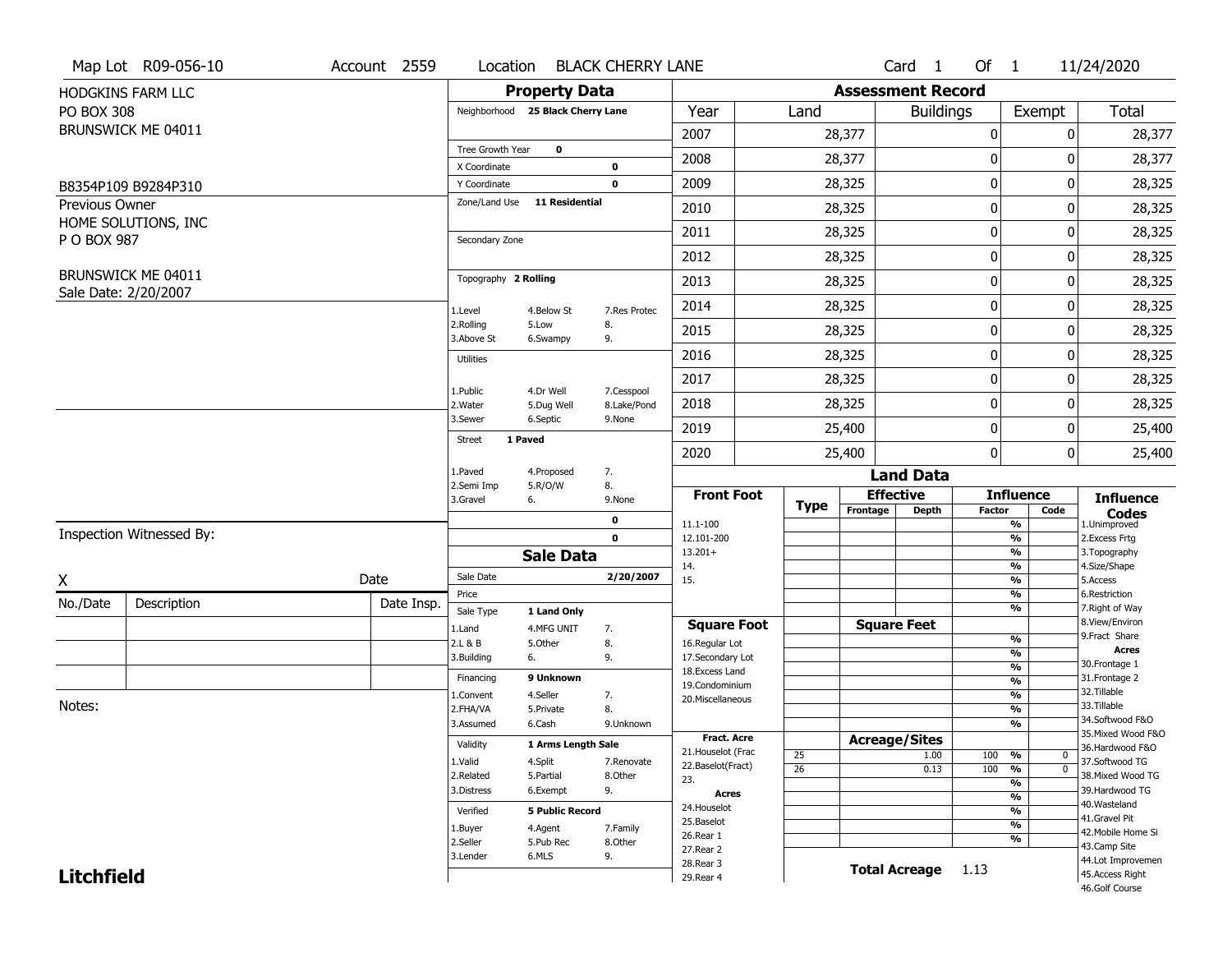|                       |                    |                                                   |                 |                  |            |                                       |                          |                        |            |                 | <b>Litchfield</b>                     |                   |        |            |
|-----------------------|--------------------|---------------------------------------------------|-----------------|------------------|------------|---------------------------------------|--------------------------|------------------------|------------|-----------------|---------------------------------------|-------------------|--------|------------|
|                       | Map Lot R09-056-10 |                                                   |                 |                  |            | Account 2559                          |                          | Location               |            |                 | <b>BLACK CHERRY LANE</b>              | Card <sub>1</sub> | Of $1$ | 11/24/2020 |
| <b>Building Style</b> |                    |                                                   | SF Bsmt Living  |                  |            |                                       |                          | Layout                 |            |                 |                                       |                   |        |            |
| 0.Uncoded             | 4.Cape             | 8.Log                                             | Fin Bsmt Grade  |                  |            |                                       |                          | 1. Typical             | 4.         |                 | 7.                                    |                   |        |            |
| 1.Conv.               | 5.Garrison         | 9.Other                                           |                 | OPEN-5-CUSTOMIZE |            |                                       |                          | 2.Inadeq               | 5.         |                 | 8.                                    |                   |        |            |
| 2.Ranch               | 6.Split            | 10.Tri-Lev                                        | Heat Type       | 100%             |            |                                       |                          | 3.                     | 6.         |                 | 9.                                    |                   |        |            |
| 3.R Ranch             | 7.Contemp          | 11.Earth O                                        | 0.Uncoded       |                  | 4.Steam    | 8.Fl/Wall                             |                          | Attic                  |            |                 |                                       |                   |        |            |
| Dwelling Units        |                    |                                                   | 1.HWBB          |                  | 5.FWA      |                                       | 9.No Heat                | 1.1/4 Fin              | 4.Full Fin |                 | 7.                                    |                   |        |            |
| Other Units           |                    |                                                   | 2.HWCI          |                  | 6.GravWA   |                                       | 10.Radiant               | 2.1/2 Fin              | 5.Fl/Stair |                 | 8.                                    |                   |        |            |
| <b>Stories</b>        |                    |                                                   | 3.H Pump        |                  | 7.Electric |                                       | 11.Radiant               | 3.3/4 Fin              | 6.         |                 | 9.None                                |                   |        |            |
| 1.1                   | 4.1.5              | 7.1.25                                            | Cool Type       | 0%               |            |                                       |                          | Insulation             |            |                 |                                       |                   |        |            |
| 2.2                   | 5.1.75             | 8.3.5                                             | 1.Refrig        |                  | 4.W&C Air  |                                       | 7.RadHW                  | 1.Full                 | 4.Minimal  |                 | 7.                                    |                   |        |            |
| 3.3                   | 6.2.5              | 9.4                                               | 2.Evapor        |                  | 5.Monitor- | 8.                                    |                          | 2.Heavy                | 5.Partial  |                 | 8.                                    |                   |        |            |
| <b>Exterior Walls</b> |                    |                                                   | 3.H Pump        |                  | 6.Monitor- | 9.None                                |                          | 3.Capped               | 6.         |                 | 9.None                                |                   |        |            |
| 0.Uncoded             | 4.Asbestos         | 8.Concrete                                        | Kitchen Style   |                  |            |                                       |                          | Unfinished %           |            |                 |                                       |                   |        |            |
| 1.Wd Clapb            | 5.Stucco           | 9.Other                                           | 1.Modern        |                  | 4.Obsolete | 7.                                    |                          | Grade & Factor         |            |                 |                                       |                   |        |            |
| 2.Vinyl               | 6.Brick            | 10.Wd shin                                        | 2.Typical       |                  | 5.         | 8.                                    |                          | 1.E Grade              | 4.B Grade  |                 | 7.AAA Grad                            |                   |        |            |
| 3.Compos.             | 7.Stone            | 11.T1-11                                          | 3.Old Type      |                  | 6.         | 9.None                                |                          | 2.D Grade              | 5.A Grade  |                 | 8.M&S                                 |                   |        |            |
| Roof Surface          |                    |                                                   | Bath(s) Style   |                  |            |                                       |                          | 3.C Grade              | 6.AA Grade |                 | 9.Same                                |                   |        |            |
| 1.Asphalt             | 4.Composit         | 7.Rolled R                                        | 1.Modern        |                  | 4.Obsolete | 7.                                    |                          | SQFT (Footprint)       |            |                 |                                       |                   |        |            |
| 2.Slate               | 5.Wood             | 8.                                                | 2. Typical      |                  | 5.         | 8.                                    |                          | Condition              |            |                 |                                       |                   |        |            |
| 3.Metal               | 6.Other            | 9.                                                | 3.Old Type      |                  | 6.         | 9.None                                |                          | 1.Poor                 | 4.Avg      |                 | 7.V G                                 |                   |        |            |
| SF Masonry Trim       |                    |                                                   | # Rooms         |                  |            |                                       |                          | 2.Fair                 | $5.Avg+$   |                 | 8.Exc                                 |                   |        |            |
| OPEN-3-CUSTOM         |                    |                                                   | # Bedrooms      |                  |            |                                       |                          | 3.Avg-                 | 6.Good     |                 | 9.Same                                |                   |        |            |
| OPEN-4-CUSTOM         |                    |                                                   | # Full Baths    |                  |            |                                       |                          | Phys. % Good           |            |                 |                                       |                   |        |            |
| Year Built            |                    |                                                   | # Half Baths    |                  |            |                                       |                          | Funct. % Good          |            |                 |                                       |                   |        |            |
| Year Remodeled        |                    |                                                   | # Addn Fixtures |                  |            |                                       |                          | <b>Functional Code</b> |            |                 |                                       |                   |        |            |
| Foundation            |                    |                                                   | # Fireplaces    |                  |            |                                       |                          | 1.Incomp               | 4.Delap    |                 | 7.No Power                            |                   |        |            |
| 1.Concrete            | 4.Wood             | 7.                                                |                 |                  |            |                                       |                          | 2.O-Built              | 5.Bsmt     |                 | 8.LongTerm                            |                   |        |            |
| 2.C Block             | 5.Slab             | 8.                                                |                 |                  |            |                                       |                          | 3.Damage               | 6.Common   |                 | 9.None                                |                   |        |            |
| 3.Br/Stone            | 6.Piers            | 9.                                                |                 |                  |            |                                       |                          | Econ. % Good           |            |                 |                                       |                   |        |            |
| Basement              |                    |                                                   |                 |                  |            |                                       |                          | Economic Code          |            |                 |                                       |                   |        |            |
| 1.1/4 Bmt             | 4.Full Bmt         | 7.                                                |                 |                  |            |                                       |                          | 0.None                 | 3.No Power |                 | 9.None                                |                   |        |            |
| 2.1/2 Bmt             | 5.Crawl Sp         | 8.                                                |                 |                  |            |                                       |                          | 1.Location             | 4.Generate |                 | 8.                                    |                   |        |            |
| 3.3/4 Bmt             | 6.                 | 9.None                                            |                 |                  |            | Software                              |                          | 2.Encroach             | 5.Multi-Fa |                 | 9.                                    |                   |        |            |
| Bsmt Gar # Cars       |                    |                                                   |                 |                  |            | A Division of Harris Computer Systems |                          | Entrance Code 0        |            |                 |                                       |                   |        |            |
| Wet Basement          |                    |                                                   |                 |                  |            |                                       |                          | 1.Interior             | 4.Vacant   |                 | 7.                                    |                   |        |            |
| 1.Dry                 | 4.Dirt Flr         | 7.                                                |                 |                  |            |                                       |                          | 2.Refusal              | 5.Estimate |                 | 8.                                    |                   |        |            |
| 2.Damp                | 5.                 | 8.                                                |                 |                  |            |                                       |                          | 3.Informed             | 6.Existing |                 | 9.                                    |                   |        |            |
| 3.Wet                 | 6.                 | 9.                                                |                 |                  |            |                                       |                          | Information Code 0     |            |                 |                                       |                   |        |            |
|                       |                    |                                                   |                 |                  |            |                                       |                          | 1.Owner                | 4.Agent    |                 | 7.Vacant                              |                   |        |            |
|                       |                    |                                                   |                 |                  |            |                                       |                          | 2.Relative             | 5.Estimate |                 | 8.                                    |                   |        |            |
|                       |                    |                                                   | Date Inspected  |                  |            |                                       |                          | 3.Tenant               | 6.Other    |                 | 9.                                    |                   |        |            |
|                       |                    | <b>Additions, Outbuildings &amp; Improvements</b> |                 |                  |            |                                       |                          |                        |            |                 | 1.One Story Fram                      |                   |        |            |
| Type                  |                    | Year                                              | Units           | Grade            | Cond       | Phys.                                 | Funct.                   | Sound Value            |            |                 | 2. Two Story Fram                     |                   |        |            |
|                       |                    |                                                   |                 |                  |            | $\%$                                  | $\%$                     |                        |            |                 | 3. Three Story Fr                     |                   |        |            |
|                       |                    |                                                   |                 |                  |            |                                       | $\%$                     |                        |            | 4.1 & 1/2 Story |                                       |                   |        |            |
|                       |                    |                                                   |                 |                  |            | $\%$                                  |                          |                        |            | 5.1 & 3/4 Story |                                       |                   |        |            |
|                       |                    |                                                   |                 |                  |            | $\frac{0}{0}$                         | $\frac{0}{0}$            |                        |            | 6.2 & 1/2 Story |                                       |                   |        |            |
|                       |                    |                                                   |                 |                  |            | $\sqrt{2}$                            | $\%$                     |                        |            |                 | 21. Open Frame Por                    |                   |        |            |
|                       |                    |                                                   |                 |                  |            | $\frac{9}{6}$                         | $\overline{\frac{0}{6}}$ |                        |            |                 | 22.Encl Frame Por                     |                   |        |            |
|                       |                    |                                                   |                 |                  |            | $\sqrt{6}$                            | $\overline{\frac{0}{0}}$ |                        |            |                 | 23. Frame Garage                      |                   |        |            |
|                       |                    |                                                   |                 |                  |            |                                       |                          |                        |            |                 | 24.Frame Shed                         |                   |        |            |
|                       |                    |                                                   |                 |                  |            | $\sqrt{6}$                            | $\overline{\frac{0}{6}}$ |                        |            |                 | 25.Frame Bay Wind                     |                   |        |            |
|                       |                    |                                                   |                 |                  |            | $\sqrt{6}$                            | $\%$                     |                        |            |                 | 26.1SFr Overhang<br>27.Unfin Basement |                   |        |            |
|                       |                    |                                                   |                 |                  |            | %                                     | $\frac{0}{0}$            |                        |            |                 |                                       |                   |        |            |
|                       |                    |                                                   |                 |                  |            | $\sqrt{6}$                            | $\%$                     |                        |            |                 | 28. Unfinished Att                    |                   |        |            |
|                       |                    |                                                   |                 |                  |            |                                       |                          |                        |            |                 | 29. Finished Attic                    |                   |        |            |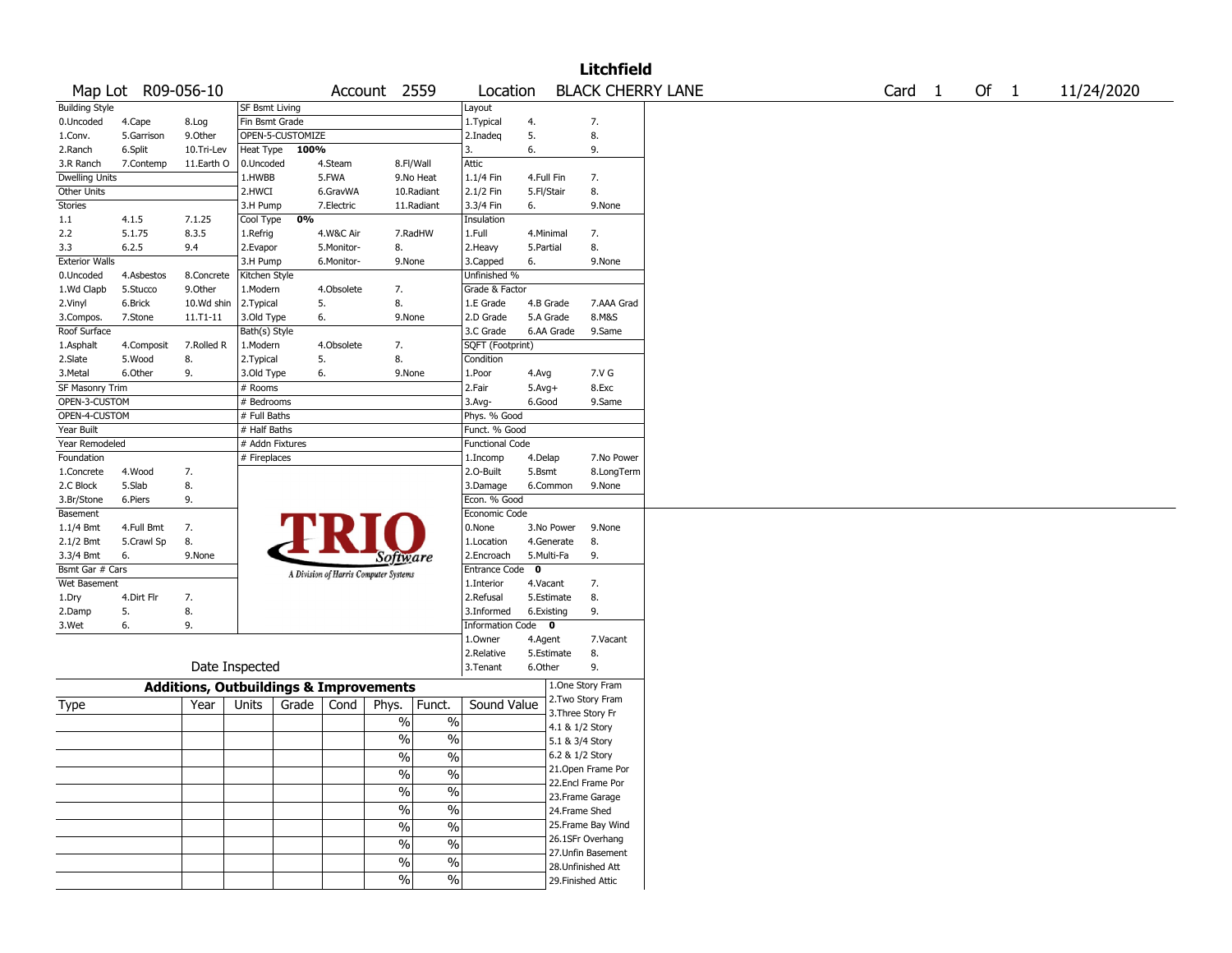|                   | Map Lot R09-056-11       | Account 2560 | Location                      |                                   | <b>BLACK CHERRY LANE</b>  |                                         |                 |                          | Card <sub>1</sub>    | Of $1$        |                                | 11/24/2020                            |
|-------------------|--------------------------|--------------|-------------------------------|-----------------------------------|---------------------------|-----------------------------------------|-----------------|--------------------------|----------------------|---------------|--------------------------------|---------------------------------------|
|                   | HODGKINS FARM LLC        |              |                               | <b>Property Data</b>              |                           |                                         |                 | <b>Assessment Record</b> |                      |               |                                |                                       |
| <b>PO BOX 308</b> |                          |              |                               | Neighborhood 25 Black Cherry Lane |                           | Year                                    | Land            |                          | <b>Buildings</b>     |               | Exempt                         | <b>Total</b>                          |
|                   | BRUNSWICK ME 04011       |              |                               |                                   |                           | 2007                                    |                 | 30,929                   |                      | 0             | 0                              | 30,929                                |
|                   |                          |              | Tree Growth Year              | $\mathbf 0$                       |                           | 2008                                    |                 | 30,929                   |                      | 0             | 0                              | 30,929                                |
|                   |                          |              | X Coordinate                  |                                   | 0<br>$\mathbf 0$          | 2009                                    |                 |                          |                      | 0             | 0                              |                                       |
| Previous Owner    | B8354P109 B9284P310      |              | Y Coordinate<br>Zone/Land Use | <b>11 Residential</b>             |                           |                                         |                 | 30,525                   |                      |               |                                | 30,525                                |
|                   | HOME SOLUTIONS INC       |              |                               |                                   |                           | 2010                                    |                 | 30,525                   |                      | 0             | 0                              | 30,525                                |
| P O BOX 987       |                          |              | Secondary Zone                |                                   |                           | 2011                                    |                 | 30,525                   |                      | 0             | 0                              | 30,525                                |
|                   |                          |              |                               |                                   |                           | 2012                                    |                 | 30,525                   |                      | 0             | 0                              | 30,525                                |
|                   | BRUNSWICK ME 04011       |              | Topography 2 Rolling          |                                   |                           | 2013                                    |                 | 30,525                   |                      | 0             | 0                              | 30,525                                |
|                   | Sale Date: 2/20/2007     |              | 1.Level                       | 4.Below St                        | 7.Res Protec              | 2014                                    |                 | 30,525                   |                      | 0             | 0                              | 30,525                                |
|                   |                          |              | 2.Rolling<br>3.Above St       | 5.Low<br>6.Swampy                 | 8.<br>9.                  | 2015                                    |                 | 30,525                   |                      | 0             | 0                              | 30,525                                |
|                   |                          |              | <b>Utilities</b>              |                                   |                           | 2016                                    |                 | 30,525                   |                      | 0             | 0                              | 30,525                                |
|                   |                          |              |                               |                                   |                           | 2017                                    |                 | 30,525                   |                      | 0             | 0                              | 30,525                                |
|                   |                          |              | 1.Public<br>2. Water          | 4.Dr Well<br>5.Dug Well           | 7.Cesspool<br>8.Lake/Pond | 2018                                    |                 | 30,525                   |                      | 0             | 0                              | 30,525                                |
|                   |                          |              | 3.Sewer                       | 6.Septic                          | 9.None                    | 2019                                    |                 | 28,000                   |                      | 0             | 0                              | 28,000                                |
|                   |                          |              | <b>Street</b>                 | 1 Paved                           |                           | 2020                                    |                 | 28,000                   |                      | 0             | $\mathbf{0}$                   | 28,000                                |
|                   |                          |              | 1.Paved                       | 4.Proposed                        | 7.                        |                                         |                 |                          | <b>Land Data</b>     |               |                                |                                       |
|                   |                          |              | 2.Semi Imp<br>3.Gravel        | 5.R/O/W<br>6.                     | 8.<br>9.None              | <b>Front Foot</b>                       |                 | <b>Effective</b>         |                      |               | <b>Influence</b>               | <b>Influence</b>                      |
|                   |                          |              |                               |                                   | 0                         | 11.1-100                                | <b>Type</b>     | Frontage                 | <b>Depth</b>         | <b>Factor</b> | Code<br>$\frac{9}{6}$          | <b>Codes</b><br>1.Unimproved          |
|                   | Inspection Witnessed By: |              |                               |                                   | $\mathbf 0$               | 12.101-200                              |                 |                          |                      |               | $\frac{9}{6}$                  | 2. Excess Frtg                        |
|                   |                          |              |                               | <b>Sale Data</b>                  |                           | $13.201+$                               |                 |                          |                      |               | $\frac{9}{6}$<br>$\frac{9}{6}$ | 3. Topography<br>4.Size/Shape         |
| X                 |                          | Date         | Sale Date                     |                                   | 2/20/2007                 | 14.<br>15.                              |                 |                          |                      |               | $\frac{9}{6}$                  | 5.Access                              |
| No./Date          | Description              | Date Insp.   | Price                         |                                   |                           |                                         |                 |                          |                      |               | %                              | 6.Restriction                         |
|                   |                          |              | Sale Type                     | 1 Land Only                       |                           | <b>Square Foot</b>                      |                 | <b>Square Feet</b>       |                      |               | %                              | 7. Right of Way<br>8.View/Environ     |
|                   |                          |              | 1.Land<br>2.L & B             | 4.MFG UNIT<br>5.0ther             | 7.<br>8.                  | 16.Regular Lot                          |                 |                          |                      |               | $\frac{9}{6}$                  | 9.Fract Share                         |
|                   |                          |              | 3.Building                    | 6.                                | 9.                        | 17.Secondary Lot                        |                 |                          |                      |               | $\frac{9}{6}$                  | Acres<br>30. Frontage 1               |
|                   |                          |              | Financing                     | 9 Unknown                         |                           | 18.Excess Land                          |                 |                          |                      |               | $\frac{9}{6}$<br>$\frac{9}{6}$ | 31. Frontage 2                        |
|                   |                          |              | 1.Convent                     | 4.Seller                          | 7.                        | 19.Condominium<br>20.Miscellaneous      |                 |                          |                      |               | $\frac{9}{6}$                  | 32.Tillable                           |
| Notes:            |                          |              | 2.FHA/VA                      | 5.Private                         | 8.                        |                                         |                 |                          |                      |               | $\frac{9}{6}$                  | 33.Tillable                           |
|                   |                          |              | 3.Assumed                     | 6.Cash                            | 9.Unknown                 |                                         |                 |                          |                      |               | $\frac{9}{6}$                  | 34.Softwood F&O                       |
|                   |                          |              | Validity                      | 1 Arms Length Sale                |                           | <b>Fract. Acre</b>                      |                 | <b>Acreage/Sites</b>     |                      |               |                                | 35. Mixed Wood F&O<br>36.Hardwood F&O |
|                   |                          |              | 1.Valid                       | 4.Split                           | 7.Renovate                | 21. Houselot (Frac<br>22.Baselot(Fract) | 25              |                          | 1.00                 | 100           | %<br>0                         | 37.Softwood TG                        |
|                   |                          |              | 2.Related                     | 5.Partial                         | 8.Other                   | 23.                                     | $\overline{26}$ |                          | 1.01                 | 100           | $\overline{0}$<br>%            | 38. Mixed Wood TG                     |
|                   |                          |              | 3.Distress                    | 6.Exempt                          | 9.                        | Acres                                   |                 |                          |                      |               | $\frac{9}{6}$<br>$\frac{9}{6}$ | 39.Hardwood TG                        |
|                   |                          |              | Verified                      | <b>5 Public Record</b>            |                           | 24. Houselot                            |                 |                          |                      |               | $\frac{9}{6}$                  | 40. Wasteland                         |
|                   |                          |              | 1.Buyer                       | 4.Agent                           | 7.Family                  | 25.Baselot                              |                 |                          |                      |               | $\frac{9}{6}$                  | 41.Gravel Pit                         |
|                   |                          |              | 2.Seller                      | 5.Pub Rec                         | 8.Other                   | 26.Rear 1                               |                 |                          |                      |               | $\frac{9}{6}$                  | 42. Mobile Home Si<br>43.Camp Site    |
|                   |                          |              | 3.Lender                      | 6.MLS                             | 9.                        | 27. Rear 2                              |                 |                          |                      |               |                                | 44.Lot Improvemen                     |
|                   |                          |              |                               |                                   |                           |                                         |                 |                          |                      |               |                                |                                       |
| <b>Litchfield</b> |                          |              |                               |                                   |                           | 28. Rear 3<br>29. Rear 4                |                 |                          | <b>Total Acreage</b> | 2.01          |                                | 45.Access Right                       |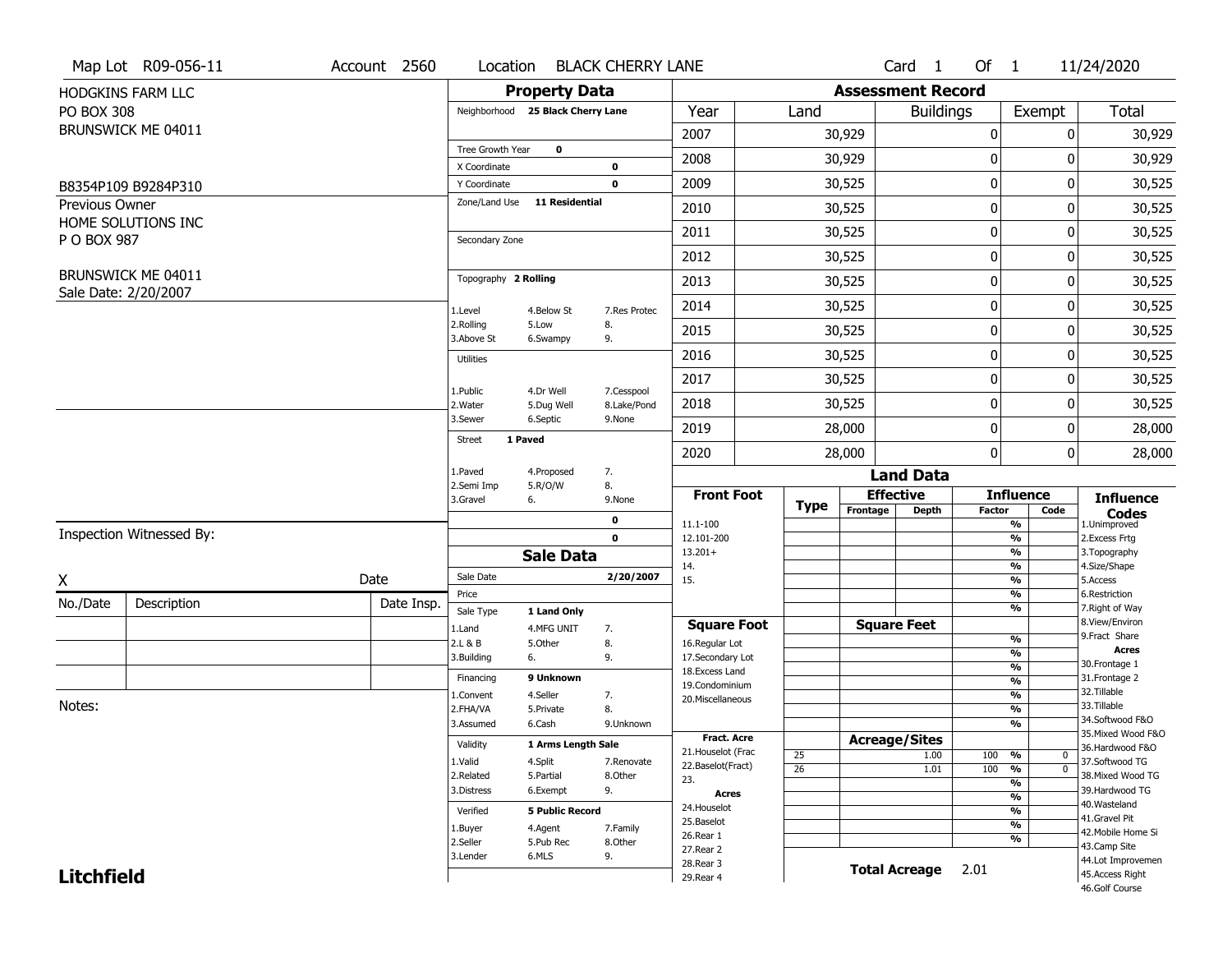|                       |                    |                                                   |                 |                  |            |                                       |                          |                        |              |            | <b>Litchfield</b>                       |  |                   |        |            |
|-----------------------|--------------------|---------------------------------------------------|-----------------|------------------|------------|---------------------------------------|--------------------------|------------------------|--------------|------------|-----------------------------------------|--|-------------------|--------|------------|
|                       | Map Lot R09-056-11 |                                                   |                 |                  |            | Account 2560                          |                          | Location               |              |            | <b>BLACK CHERRY LANE</b>                |  | Card <sub>1</sub> | Of $1$ | 11/24/2020 |
| <b>Building Style</b> |                    |                                                   | SF Bsmt Living  |                  |            |                                       |                          | Layout                 |              |            |                                         |  |                   |        |            |
| 0.Uncoded             | 4.Cape             | 8.Log                                             | Fin Bsmt Grade  |                  |            |                                       |                          | 1. Typical             | 4.           |            | 7.                                      |  |                   |        |            |
| 1.Conv.               | 5.Garrison         | 9.0ther                                           |                 | OPEN-5-CUSTOMIZE |            |                                       |                          | 2.Inadeq               | 5.           |            | 8.                                      |  |                   |        |            |
| 2.Ranch               | 6.Split            | 10.Tri-Lev                                        | Heat Type       | 100%             |            |                                       |                          | 3.                     | 6.           |            | 9.                                      |  |                   |        |            |
| 3.R Ranch             | 7.Contemp          | 11.Earth O                                        | 0.Uncoded       |                  | 4.Steam    | 8.Fl/Wall                             |                          | Attic                  |              |            |                                         |  |                   |        |            |
| <b>Dwelling Units</b> |                    |                                                   | 1.HWBB          |                  | 5.FWA      |                                       | 9.No Heat                | 1.1/4 Fin              | 4.Full Fin   |            | 7.                                      |  |                   |        |            |
| Other Units           |                    |                                                   | 2.HWCI          |                  | 6.GravWA   |                                       | 10.Radiant               | 2.1/2 Fin              | 5.Fl/Stair   |            | 8.                                      |  |                   |        |            |
| Stories               |                    |                                                   | 3.H Pump        |                  | 7.Electric |                                       | 11.Radiant               | 3.3/4 Fin              | 6.           |            | 9.None                                  |  |                   |        |            |
| 1.1                   | 4.1.5              | 7.1.25                                            | Cool Type       | 0%               |            |                                       |                          | Insulation             |              |            |                                         |  |                   |        |            |
| 2.2                   | 5.1.75             | 8.3.5                                             | 1.Refrig        |                  | 4.W&C Air  |                                       | 7.RadHW                  | 1.Full                 | 4.Minimal    |            | 7.                                      |  |                   |        |            |
| 3.3                   | 6.2.5              | 9.4                                               | 2.Evapor        |                  | 5.Monitor- | 8.                                    |                          | 2.Heavy                | 5.Partial    |            | 8.                                      |  |                   |        |            |
| <b>Exterior Walls</b> |                    |                                                   | 3.H Pump        |                  | 6.Monitor- | 9.None                                |                          | 3.Capped               | 6.           |            | 9.None                                  |  |                   |        |            |
| 0.Uncoded             | 4.Asbestos         | 8.Concrete                                        | Kitchen Style   |                  |            |                                       |                          | Unfinished %           |              |            |                                         |  |                   |        |            |
| 1.Wd Clapb            | 5.Stucco           | 9.0ther                                           | 1.Modern        |                  | 4.Obsolete | 7.                                    |                          | Grade & Factor         |              |            |                                         |  |                   |        |            |
| 2.Vinyl               | 6.Brick            | 10.Wd shin                                        | 2. Typical      | 5.               |            | 8.                                    |                          | 1.E Grade              | 4.B Grade    |            | 7.AAA Grad                              |  |                   |        |            |
| 3.Compos.             | 7.Stone            | 11.T1-11                                          | 3.Old Type      | 6.               |            | 9.None                                |                          | 2.D Grade              | 5.A Grade    |            | 8.M&S                                   |  |                   |        |            |
| Roof Surface          |                    |                                                   | Bath(s) Style   |                  |            |                                       |                          | 3.C Grade              |              | 6.AA Grade | 9.Same                                  |  |                   |        |            |
| 1.Asphalt             | 4.Composit         | 7.Rolled R                                        | 1.Modern        |                  | 4.Obsolete | 7.                                    |                          | SQFT (Footprint)       |              |            |                                         |  |                   |        |            |
| 2.Slate               | 5.Wood             | 8.                                                | 2. Typical      | 5.               |            | 8.                                    |                          | Condition              |              |            |                                         |  |                   |        |            |
| 3.Metal               | 6.Other            | 9.                                                | 3.Old Type      |                  | 6.         | 9.None                                |                          | 1.Poor                 | 4.Avg        |            | 7.V G                                   |  |                   |        |            |
| SF Masonry Trim       |                    |                                                   | # Rooms         |                  |            |                                       |                          | 2.Fair                 | $5.$ Avg $+$ |            | 8.Exc                                   |  |                   |        |            |
| OPEN-3-CUSTOM         |                    |                                                   | # Bedrooms      |                  |            |                                       |                          | 3.Avg-                 | 6.Good       |            | 9.Same                                  |  |                   |        |            |
| OPEN-4-CUSTOM         |                    |                                                   | # Full Baths    |                  |            |                                       |                          | Phys. % Good           |              |            |                                         |  |                   |        |            |
| Year Built            |                    |                                                   | # Half Baths    |                  |            |                                       |                          | Funct. % Good          |              |            |                                         |  |                   |        |            |
| Year Remodeled        |                    |                                                   | # Addn Fixtures |                  |            |                                       |                          | <b>Functional Code</b> |              |            |                                         |  |                   |        |            |
| Foundation            |                    |                                                   | # Fireplaces    |                  |            |                                       |                          | 1.Incomp               | 4.Delap      |            | 7.No Power                              |  |                   |        |            |
| 1.Concrete            | 4.Wood             | 7.                                                |                 |                  |            |                                       |                          | 2.O-Built              | 5.Bsmt       |            | 8.LongTerm                              |  |                   |        |            |
| 2.C Block             | 5.Slab             | 8.                                                |                 |                  |            |                                       |                          | 3.Damage               |              | 6.Common   | 9.None                                  |  |                   |        |            |
| 3.Br/Stone            | 6.Piers            | 9.                                                |                 |                  |            |                                       |                          | Econ. % Good           |              |            |                                         |  |                   |        |            |
| Basement              |                    |                                                   |                 |                  |            |                                       |                          | Economic Code          |              |            |                                         |  |                   |        |            |
| 1.1/4 Bmt             | 4.Full Bmt         | 7.                                                |                 |                  |            |                                       |                          | 0.None                 |              | 3.No Power | 9.None                                  |  |                   |        |            |
| 2.1/2 Bmt             | 5.Crawl Sp         | 8.                                                |                 |                  |            |                                       |                          | 1.Location             |              | 4.Generate | 8.                                      |  |                   |        |            |
| 3.3/4 Bmt             | 6.                 | 9.None                                            |                 |                  |            | Software                              |                          | 2.Encroach             | 5.Multi-Fa   |            | 9.                                      |  |                   |        |            |
| Bsmt Gar # Cars       |                    |                                                   |                 |                  |            |                                       |                          | Entrance Code          | $\mathbf 0$  |            |                                         |  |                   |        |            |
| Wet Basement          |                    |                                                   |                 |                  |            | A Division of Harris Computer Systems |                          | 1.Interior             | 4.Vacant     |            | 7.                                      |  |                   |        |            |
| 1.Dry                 | 4.Dirt Flr         | 7.                                                |                 |                  |            |                                       |                          | 2.Refusal              |              | 5.Estimate | 8.                                      |  |                   |        |            |
| 2.Damp                | 5.                 | 8.                                                |                 |                  |            |                                       |                          | 3.Informed             | 6.Existing   |            | 9.                                      |  |                   |        |            |
| 3.Wet                 | 6.                 | 9.                                                |                 |                  |            |                                       |                          | Information Code 0     |              |            |                                         |  |                   |        |            |
|                       |                    |                                                   |                 |                  |            |                                       |                          | 1.Owner                | 4.Agent      |            | 7.Vacant                                |  |                   |        |            |
|                       |                    |                                                   |                 |                  |            |                                       |                          | 2.Relative             | 5.Estimate   |            | 8.                                      |  |                   |        |            |
|                       |                    |                                                   | Date Inspected  |                  |            |                                       |                          | 3.Tenant               | 6.Other      |            | 9.                                      |  |                   |        |            |
|                       |                    | <b>Additions, Outbuildings &amp; Improvements</b> |                 |                  |            |                                       |                          |                        |              |            | 1.One Story Fram                        |  |                   |        |            |
|                       |                    | Year                                              | Units           | Grade            | Cond       |                                       | Funct.                   | Sound Value            |              |            | 2. Two Story Fram                       |  |                   |        |            |
| Type                  |                    |                                                   |                 |                  |            | Phys.                                 |                          |                        |              |            | 3. Three Story Fr                       |  |                   |        |            |
|                       |                    |                                                   |                 |                  |            | %                                     | $\%$                     |                        |              |            | 4.1 & 1/2 Story                         |  |                   |        |            |
|                       |                    |                                                   |                 |                  |            | %                                     | $\%$                     |                        |              |            | 5.1 & 3/4 Story                         |  |                   |        |            |
|                       |                    |                                                   |                 |                  |            | $\frac{0}{0}$                         | $\%$                     |                        |              |            | 6.2 & 1/2 Story                         |  |                   |        |            |
|                       |                    |                                                   |                 |                  |            |                                       |                          |                        |              |            | 21. Open Frame Por                      |  |                   |        |            |
|                       |                    |                                                   |                 |                  |            | $\sqrt{2}$                            | $\frac{0}{0}$            |                        |              |            | 22.Encl Frame Por                       |  |                   |        |            |
|                       |                    |                                                   |                 |                  |            | $\frac{0}{6}$                         | $\overline{\frac{0}{6}}$ |                        |              |            | 23. Frame Garage                        |  |                   |        |            |
|                       |                    |                                                   |                 |                  |            | $\sqrt{6}$                            | $\frac{1}{2}$            |                        |              |            | 24.Frame Shed                           |  |                   |        |            |
|                       |                    |                                                   |                 |                  |            |                                       |                          |                        |              |            | 25. Frame Bay Wind                      |  |                   |        |            |
|                       |                    |                                                   |                 |                  |            |                                       |                          |                        |              |            |                                         |  |                   |        |            |
|                       |                    |                                                   |                 |                  |            | $\sqrt{6}$                            | $\overline{\frac{0}{6}}$ |                        |              |            |                                         |  |                   |        |            |
|                       |                    |                                                   |                 |                  |            | $\%$                                  | $\%$                     |                        |              |            | 26.1SFr Overhang                        |  |                   |        |            |
|                       |                    |                                                   |                 |                  |            | $\sqrt{6}$<br>$\frac{9}{6}$           | $\sqrt{6}$<br>$\sqrt{6}$ |                        |              |            | 27.Unfin Basement<br>28. Unfinished Att |  |                   |        |            |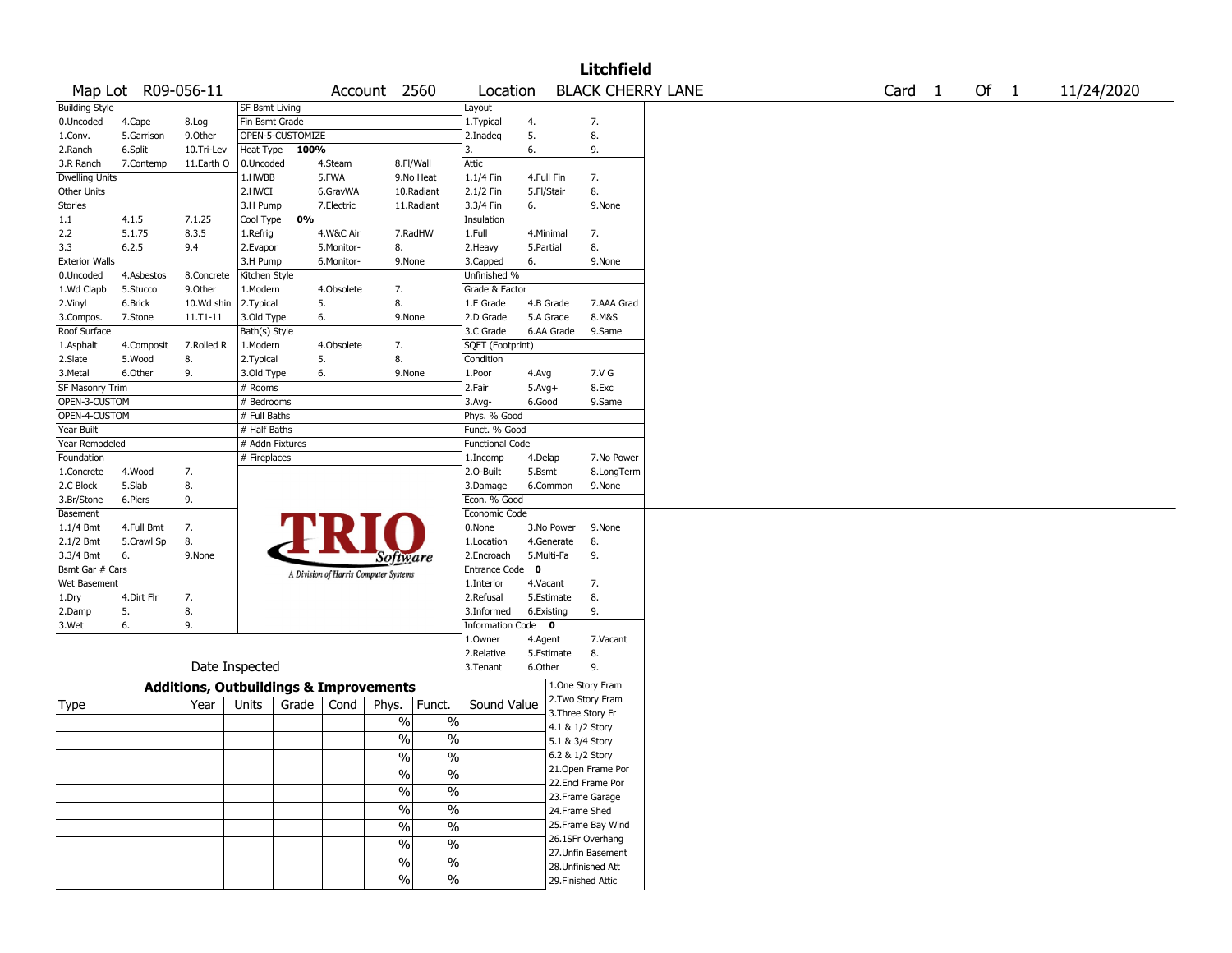|                   | Map Lot R09-056-12       | Account 2561 | Location                      |                                   | <b>BLACK CHERRY LANE</b>  |                                         |                 |                          | Card <sub>1</sub>    | Of $1$        |                                | 11/24/2020                            |
|-------------------|--------------------------|--------------|-------------------------------|-----------------------------------|---------------------------|-----------------------------------------|-----------------|--------------------------|----------------------|---------------|--------------------------------|---------------------------------------|
|                   | HODGKINS FARM LLC        |              |                               | <b>Property Data</b>              |                           |                                         |                 | <b>Assessment Record</b> |                      |               |                                |                                       |
| <b>PO BOX 308</b> |                          |              |                               | Neighborhood 25 Black Cherry Lane |                           | Year                                    | Land            |                          | <b>Buildings</b>     |               | Exempt                         | <b>Total</b>                          |
|                   | BRUNSWICK ME 04011       |              |                               |                                   |                           | 2007                                    |                 | 35,134                   |                      | 0             | 0                              | 35,134                                |
|                   |                          |              | Tree Growth Year              | $\mathbf 0$                       |                           | 2008                                    |                 | 35,134                   |                      | 0             | 0                              | 35,134                                |
|                   |                          |              | X Coordinate                  |                                   | 0<br>$\mathbf 0$          | 2009                                    |                 | 34,150                   |                      | 0             | 0                              |                                       |
| Previous Owner    | B8354P109 B9284P310      |              | Y Coordinate<br>Zone/Land Use | <b>11 Residential</b>             |                           |                                         |                 |                          |                      |               |                                | 34,150                                |
|                   | HOME SOLUTIONS, INC      |              |                               |                                   |                           | 2010                                    |                 | 34,150                   |                      | 0             | 0                              | 34,150                                |
| P O BOX 987       |                          |              | Secondary Zone                |                                   |                           | 2011                                    |                 | 34,150                   |                      | 0             | 0                              | 34,150                                |
|                   |                          |              |                               |                                   |                           | 2012                                    |                 | 34,150                   |                      | 0             | 0                              | 34,150                                |
|                   | BRUNSWICK ME 04011       |              | Topography 2 Rolling          |                                   |                           | 2013                                    |                 | 34,150                   |                      | 0             | 0                              | 34,150                                |
|                   | Sale Date: 2/20/2007     |              | 1.Level                       | 4.Below St                        | 7.Res Protec              | 2014                                    |                 | 34,150                   |                      | 0             | 0                              | 34,150                                |
|                   |                          |              | 2.Rolling<br>3.Above St       | 5.Low<br>6.Swampy                 | 8.<br>9.                  | 2015                                    |                 | 34,150                   |                      | 0             | 0                              | 34,150                                |
|                   |                          |              | <b>Utilities</b>              |                                   |                           | 2016                                    |                 | 34,150                   |                      | 0             | 0                              | 34,150                                |
|                   |                          |              |                               |                                   |                           | 2017                                    |                 | 34,150                   |                      | 0             | 0                              | 34,150                                |
|                   |                          |              | 1.Public<br>2. Water          | 4.Dr Well<br>5.Dug Well           | 7.Cesspool<br>8.Lake/Pond | 2018                                    |                 | 34,150                   |                      | 0             | 0                              | 34,150                                |
|                   |                          |              | 3.Sewer                       | 6.Septic                          | 9.None                    | 2019                                    |                 | 32,400                   |                      | 0             | 0                              | 32,400                                |
|                   |                          |              | <b>Street</b>                 | 1 Paved                           |                           | 2020                                    |                 | 32,400                   |                      | 0             | $\mathbf{0}$                   | 32,400                                |
|                   |                          |              | 1.Paved                       | 4.Proposed                        | 7.                        |                                         |                 |                          | <b>Land Data</b>     |               |                                |                                       |
|                   |                          |              | 2.Semi Imp<br>3.Gravel        | 5.R/O/W<br>6.                     | 8.<br>9.None              | <b>Front Foot</b>                       |                 | <b>Effective</b>         |                      |               | <b>Influence</b>               | <b>Influence</b>                      |
|                   |                          |              |                               |                                   | 0                         | 11.1-100                                | <b>Type</b>     | Frontage                 | <b>Depth</b>         | <b>Factor</b> | Code<br>$\frac{9}{6}$          | <b>Codes</b><br>1.Unimproved          |
|                   | Inspection Witnessed By: |              |                               |                                   | $\mathbf 0$               | 12.101-200                              |                 |                          |                      |               | $\frac{9}{6}$                  | 2. Excess Frtg                        |
|                   |                          |              |                               | <b>Sale Data</b>                  |                           | $13.201+$<br>14.                        |                 |                          |                      |               | $\frac{9}{6}$<br>$\frac{9}{6}$ | 3. Topography<br>4.Size/Shape         |
| X                 |                          | Date         | Sale Date                     |                                   | 2/20/2007                 | 15.                                     |                 |                          |                      |               | $\frac{9}{6}$                  | 5.Access                              |
| No./Date          | Description              | Date Insp.   | Price                         |                                   |                           |                                         |                 |                          |                      |               | $\frac{9}{6}$                  | 6.Restriction                         |
|                   |                          |              | Sale Type                     | 1 Land Only                       |                           | <b>Square Foot</b>                      |                 | <b>Square Feet</b>       |                      |               | %                              | 7. Right of Way<br>8.View/Environ     |
|                   |                          |              | 1.Land<br>2.L & B             | 4.MFG UNIT<br>5.0ther             | 7.<br>8.                  | 16.Regular Lot                          |                 |                          |                      |               | $\frac{9}{6}$                  | 9.Fract Share                         |
|                   |                          |              | 3.Building                    | 6.                                | 9.                        | 17.Secondary Lot                        |                 |                          |                      |               | $\frac{9}{6}$                  | Acres<br>30. Frontage 1               |
|                   |                          |              | Financing                     | 9 Unknown                         |                           | 18.Excess Land                          |                 |                          |                      |               | $\frac{9}{6}$<br>$\frac{9}{6}$ | 31. Frontage 2                        |
|                   |                          |              | 1.Convent                     | 4.Seller                          | 7.                        | 19.Condominium<br>20.Miscellaneous      |                 |                          |                      |               | $\frac{9}{6}$                  | 32.Tillable                           |
| Notes:            |                          |              | 2.FHA/VA                      | 5.Private                         | 8.                        |                                         |                 |                          |                      |               | $\frac{9}{6}$                  | 33.Tillable                           |
|                   |                          |              | 3.Assumed                     | 6.Cash                            | 9.Unknown                 |                                         |                 |                          |                      |               | $\frac{9}{6}$                  | 34.Softwood F&O                       |
|                   |                          |              | Validity                      | 1 Arms Length Sale                |                           | <b>Fract. Acre</b>                      |                 | <b>Acreage/Sites</b>     |                      |               |                                | 35. Mixed Wood F&O<br>36.Hardwood F&O |
|                   |                          |              | 1.Valid                       | 4.Split                           | 7.Renovate                | 21. Houselot (Frac<br>22.Baselot(Fract) | 25              |                          | 1.00                 | 100           | %<br>0                         | 37.Softwood TG                        |
|                   |                          |              | 2.Related                     | 5.Partial                         | 8.Other                   | 23.                                     | $\overline{26}$ |                          | 2.46                 | 100           | $\overline{0}$<br>%            | 38. Mixed Wood TG                     |
|                   |                          |              | 3.Distress                    | 6.Exempt                          | 9.                        | Acres                                   |                 |                          |                      |               | $\frac{9}{6}$<br>$\frac{9}{6}$ | 39.Hardwood TG                        |
|                   |                          |              | Verified                      | <b>5 Public Record</b>            |                           | 24. Houselot                            |                 |                          |                      |               | $\frac{9}{6}$                  | 40. Wasteland                         |
|                   |                          |              | 1.Buyer                       | 4.Agent                           | 7.Family                  | 25.Baselot                              |                 |                          |                      |               | $\frac{9}{6}$                  | 41.Gravel Pit                         |
|                   |                          |              | 2.Seller                      | 5.Pub Rec                         | 8.Other                   | 26.Rear 1                               |                 |                          |                      |               | $\frac{9}{6}$                  | 42. Mobile Home Si                    |
|                   |                          |              | 3.Lender                      | 6.MLS                             | 9.                        | 27. Rear 2                              |                 |                          |                      |               |                                | 43.Camp Site<br>44.Lot Improvemen     |
|                   |                          |              |                               |                                   |                           |                                         |                 |                          |                      |               |                                |                                       |
| <b>Litchfield</b> |                          |              |                               |                                   |                           | 28. Rear 3<br>29. Rear 4                |                 |                          | <b>Total Acreage</b> | 3.46          |                                | 45.Access Right                       |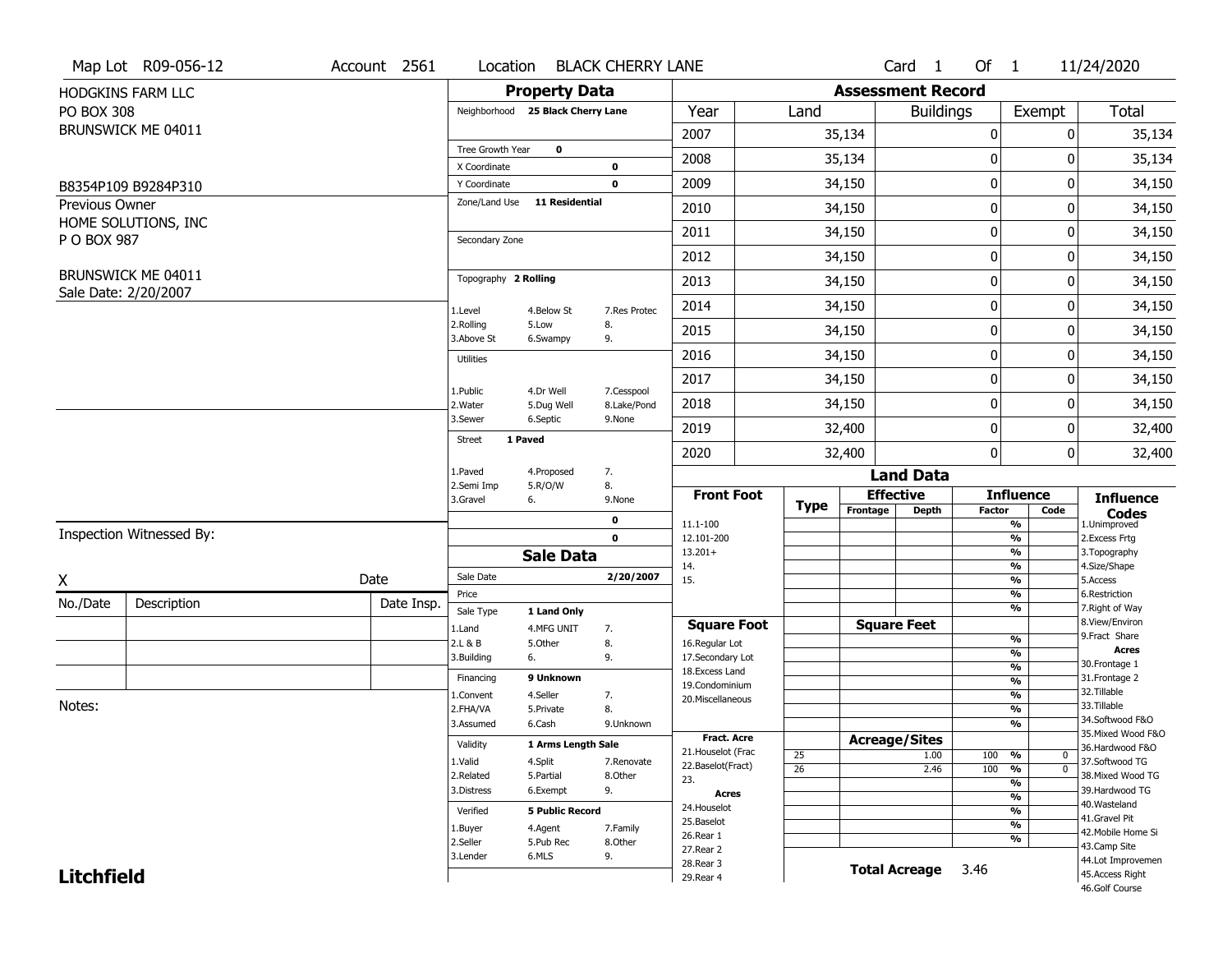|                       |                    |                                                   |                 |                  |            |                                       |                          |                        |            |                 | <b>Litchfield</b>  |                          |        |        |            |
|-----------------------|--------------------|---------------------------------------------------|-----------------|------------------|------------|---------------------------------------|--------------------------|------------------------|------------|-----------------|--------------------|--------------------------|--------|--------|------------|
|                       | Map Lot R09-056-12 |                                                   |                 |                  |            | Account 2561                          |                          | Location               |            |                 |                    | <b>BLACK CHERRY LANE</b> | Card 1 | Of $1$ | 11/24/2020 |
| <b>Building Style</b> |                    |                                                   | SF Bsmt Living  |                  |            |                                       |                          | Layout                 |            |                 |                    |                          |        |        |            |
| 0.Uncoded             | 4.Cape             | 8.Log                                             | Fin Bsmt Grade  |                  |            |                                       |                          | 1. Typical             | 4.         |                 | 7.                 |                          |        |        |            |
| 1.Conv.               | 5.Garrison         | 9.Other                                           |                 | OPEN-5-CUSTOMIZE |            |                                       |                          | 2.Inadeg               | 5.         |                 | 8.                 |                          |        |        |            |
| 2.Ranch               | 6.Split            | 10.Tri-Lev                                        | Heat Type       | 100%             |            |                                       |                          | 3.                     | 6.         |                 | 9.                 |                          |        |        |            |
| 3.R Ranch             | 7.Contemp          | 11.Earth O                                        | 0.Uncoded       |                  | 4.Steam    | 8.Fl/Wall                             |                          | Attic                  |            |                 |                    |                          |        |        |            |
| <b>Dwelling Units</b> |                    |                                                   | 1.HWBB          |                  | 5.FWA      |                                       | 9.No Heat                | 1.1/4 Fin              | 4.Full Fin |                 | 7.                 |                          |        |        |            |
| Other Units           |                    |                                                   | 2.HWCI          |                  | 6.GravWA   |                                       | 10.Radiant               | 2.1/2 Fin              | 5.Fl/Stair |                 | 8.                 |                          |        |        |            |
| Stories               |                    |                                                   | 3.H Pump        |                  | 7.Electric |                                       | 11.Radiant               | 3.3/4 Fin              | 6.         |                 | 9.None             |                          |        |        |            |
| 1.1                   | 4.1.5              | 7.1.25                                            | Cool Type       | 0%               |            |                                       |                          | Insulation             |            |                 |                    |                          |        |        |            |
| 2.2                   | 5.1.75             | 8.3.5                                             | 1.Refrig        |                  | 4.W&C Air  |                                       | 7.RadHW                  | 1.Full                 | 4.Minimal  |                 | 7.                 |                          |        |        |            |
| 3.3                   | 6.2.5              | 9.4                                               | 2.Evapor        |                  | 5.Monitor- | 8.                                    |                          | 2.Heavy                | 5.Partial  |                 | 8.                 |                          |        |        |            |
| <b>Exterior Walls</b> |                    |                                                   | 3.H Pump        |                  | 6.Monitor- | 9.None                                |                          | 3.Capped               | 6.         |                 | 9.None             |                          |        |        |            |
| 0.Uncoded             | 4.Asbestos         | 8.Concrete                                        | Kitchen Style   |                  |            |                                       |                          | Unfinished %           |            |                 |                    |                          |        |        |            |
| 1.Wd Clapb            | 5.Stucco           | 9.Other                                           | 1.Modern        |                  | 4.Obsolete | 7.                                    |                          | Grade & Factor         |            |                 |                    |                          |        |        |            |
| 2.Vinyl               | 6.Brick            | 10.Wd shin                                        | 2. Typical      | 5.               |            | 8.                                    |                          | 1.E Grade              | 4.B Grade  |                 | 7.AAA Grad         |                          |        |        |            |
| 3.Compos.             | 7.Stone            | 11.T1-11                                          | 3.Old Type      | 6.               |            | 9.None                                |                          | 2.D Grade              | 5.A Grade  |                 | 8.M&S              |                          |        |        |            |
| Roof Surface          |                    |                                                   | Bath(s) Style   |                  |            |                                       |                          | 3.C Grade              |            | 6.AA Grade      | 9.Same             |                          |        |        |            |
| 1.Asphalt             | 4.Composit         | 7.Rolled R                                        | 1.Modern        |                  | 4.Obsolete | 7.                                    |                          | SQFT (Footprint)       |            |                 |                    |                          |        |        |            |
| 2.Slate               | 5.Wood             | 8.                                                | 2. Typical      | 5.               |            | 8.                                    |                          | Condition              |            |                 |                    |                          |        |        |            |
| 3.Metal               | 6.Other            | 9.                                                | 3.Old Type      | 6.               |            | 9.None                                |                          | 1.Poor                 | 4.Avg      |                 | 7.V G              |                          |        |        |            |
| SF Masonry Trim       |                    |                                                   | # Rooms         |                  |            |                                       |                          | 2.Fair                 | $5.Avg+$   |                 | 8.Exc              |                          |        |        |            |
| OPEN-3-CUSTOM         |                    |                                                   | # Bedrooms      |                  |            |                                       |                          | 3.Avg-                 | 6.Good     |                 | 9.Same             |                          |        |        |            |
| OPEN-4-CUSTOM         |                    |                                                   | # Full Baths    |                  |            |                                       |                          | Phys. % Good           |            |                 |                    |                          |        |        |            |
| Year Built            |                    |                                                   | # Half Baths    |                  |            |                                       |                          | Funct. % Good          |            |                 |                    |                          |        |        |            |
| Year Remodeled        |                    |                                                   | # Addn Fixtures |                  |            |                                       |                          | <b>Functional Code</b> |            |                 |                    |                          |        |        |            |
| Foundation            |                    |                                                   | # Fireplaces    |                  |            |                                       |                          | 1.Incomp               | 4.Delap    |                 | 7.No Power         |                          |        |        |            |
| 1.Concrete            | 4.Wood             | 7.                                                |                 |                  |            |                                       |                          | 2.O-Built              | 5.Bsmt     |                 | 8.LongTerm         |                          |        |        |            |
| 2.C Block             | 5.Slab             | 8.                                                |                 |                  |            |                                       |                          | 3.Damage               | 6.Common   |                 | 9.None             |                          |        |        |            |
| 3.Br/Stone            | 6.Piers            | 9.                                                |                 |                  |            |                                       |                          | Econ. % Good           |            |                 |                    |                          |        |        |            |
| Basement              |                    |                                                   |                 |                  |            |                                       |                          | Economic Code          |            |                 |                    |                          |        |        |            |
| $1.1/4$ Bmt           | 4.Full Bmt         | 7.                                                |                 |                  |            |                                       |                          | 0.None                 |            | 3.No Power      | 9.None             |                          |        |        |            |
| 2.1/2 Bmt             | 5.Crawl Sp         | 8.                                                |                 |                  |            |                                       |                          | 1.Location             | 4.Generate |                 | 8.                 |                          |        |        |            |
| 3.3/4 Bmt             | 6.                 | 9.None                                            |                 |                  |            | Software                              |                          | 2.Encroach             | 5.Multi-Fa |                 | 9.                 |                          |        |        |            |
| Bsmt Gar # Cars       |                    |                                                   |                 |                  |            |                                       |                          | Entrance Code          | 0          |                 |                    |                          |        |        |            |
| Wet Basement          |                    |                                                   |                 |                  |            | A Division of Harris Computer Systems |                          | 1.Interior             | 4.Vacant   |                 | 7.                 |                          |        |        |            |
| 1.Dry                 | 4.Dirt Flr         | 7.                                                |                 |                  |            |                                       |                          | 2.Refusal              | 5.Estimate |                 | 8.                 |                          |        |        |            |
| 2.Damp                | 5.                 | 8.                                                |                 |                  |            |                                       |                          | 3.Informed             | 6.Existing |                 | 9.                 |                          |        |        |            |
| 3.Wet                 | 6.                 | 9.                                                |                 |                  |            |                                       |                          | Information Code       | $\bullet$  |                 |                    |                          |        |        |            |
|                       |                    |                                                   |                 |                  |            |                                       |                          | 1.Owner                | 4.Agent    |                 | 7.Vacant           |                          |        |        |            |
|                       |                    |                                                   |                 |                  |            |                                       |                          | 2.Relative             | 5.Estimate |                 | 8.                 |                          |        |        |            |
|                       |                    |                                                   | Date Inspected  |                  |            |                                       |                          | 3. Tenant              | 6.Other    |                 | 9.                 |                          |        |        |            |
|                       |                    | <b>Additions, Outbuildings &amp; Improvements</b> |                 |                  |            |                                       |                          |                        |            |                 | 1.One Story Fram   |                          |        |        |            |
| Type                  |                    | Year                                              | Units           | Grade            | Cond       | Phys.                                 | Funct.                   | Sound Value            |            |                 | 2. Two Story Fram  |                          |        |        |            |
|                       |                    |                                                   |                 |                  |            |                                       |                          |                        |            |                 | 3. Three Story Fr  |                          |        |        |            |
|                       |                    |                                                   |                 |                  |            | $\%$                                  | $\%$                     |                        |            | 4.1 & 1/2 Story |                    |                          |        |        |            |
|                       |                    |                                                   |                 |                  |            | %                                     | $\%$                     |                        |            | 5.1 & 3/4 Story |                    |                          |        |        |            |
|                       |                    |                                                   |                 |                  |            | $\%$                                  | $\%$                     |                        |            | 6.2 & 1/2 Story |                    |                          |        |        |            |
|                       |                    |                                                   |                 |                  |            | $\sqrt{6}$                            | $\%$                     |                        |            |                 | 21. Open Frame Por |                          |        |        |            |
|                       |                    |                                                   |                 |                  |            |                                       |                          |                        |            |                 | 22.Encl Frame Por  |                          |        |        |            |
|                       |                    |                                                   |                 |                  |            | $\frac{1}{2}$                         | $\overline{\frac{0}{6}}$ |                        |            |                 | 23. Frame Garage   |                          |        |        |            |
|                       |                    |                                                   |                 |                  |            | $\sqrt{6}$                            | $\overline{\frac{0}{6}}$ |                        |            | 24.Frame Shed   |                    |                          |        |        |            |
|                       |                    |                                                   |                 |                  |            | $\frac{1}{2}$                         | $\overline{\frac{0}{6}}$ |                        |            |                 | 25. Frame Bay Wind |                          |        |        |            |
|                       |                    |                                                   |                 |                  |            | $\sqrt{6}$                            | $\%$                     |                        |            |                 | 26.1SFr Overhang   |                          |        |        |            |
|                       |                    |                                                   |                 |                  |            |                                       |                          |                        |            |                 | 27.Unfin Basement  |                          |        |        |            |
|                       |                    |                                                   |                 |                  |            | $\sqrt{6}$                            | $\%$                     |                        |            |                 | 28. Unfinished Att |                          |        |        |            |
|                       |                    |                                                   |                 |                  |            | $\sqrt{6}$                            | $\%$                     |                        |            |                 | 29. Finished Attic |                          |        |        |            |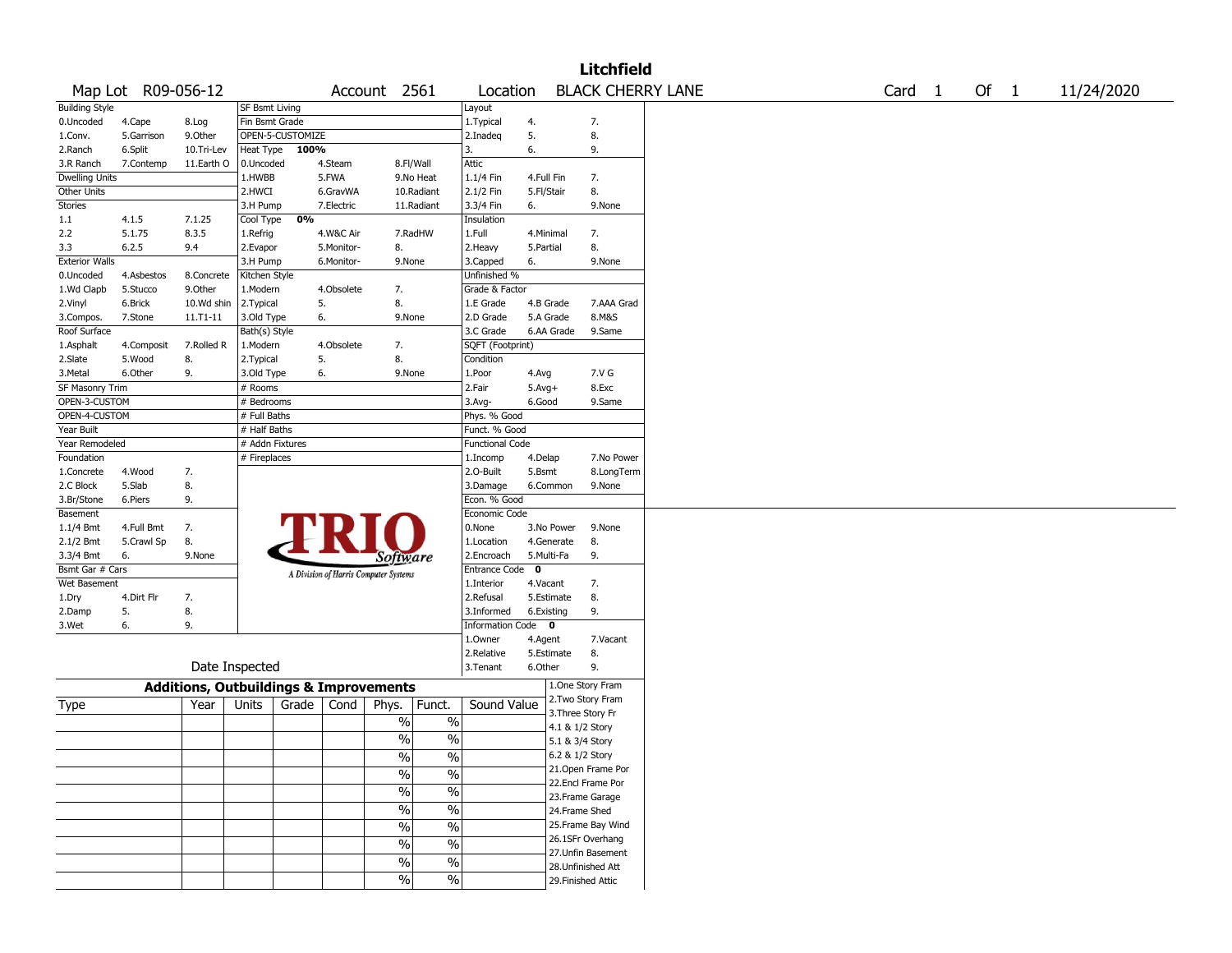|                             | Map Lot R09-056-13                         | Account 2562 | Location                |                                   | <b>BLACK CHERRY LANE</b>  |                     |                 |                          | Card <sub>1</sub>    | Of $1$        |                                | 11/24/2020                        |
|-----------------------------|--------------------------------------------|--------------|-------------------------|-----------------------------------|---------------------------|---------------------|-----------------|--------------------------|----------------------|---------------|--------------------------------|-----------------------------------|
|                             | HODGKINS FARM LLC                          |              |                         | <b>Property Data</b>              |                           |                     |                 | <b>Assessment Record</b> |                      |               |                                |                                   |
| <b>PO BOX 308</b>           |                                            |              |                         | Neighborhood 25 Black Cherry Lane |                           | Year                | Land            |                          | <b>Buildings</b>     |               | Exempt                         | <b>Total</b>                      |
|                             | BRUNSWICK ME 04011                         |              |                         |                                   |                           | 2007                |                 | 30,175                   |                      | 0             | 0                              | 30,175                            |
|                             |                                            |              | Tree Growth Year        | $\mathbf 0$                       |                           | 2008                |                 | 30,175                   |                      | 0             | 0                              | 30,175                            |
|                             |                                            |              | X Coordinate            |                                   | 0                         |                     |                 |                          |                      |               |                                |                                   |
|                             | B8639P114 B9611P54                         |              | Y Coordinate            |                                   | $\mathbf 0$               | 2009                |                 | 29,875                   |                      | 0             | 0                              | 29,875                            |
| Previous Owner<br>PPR LABBE |                                            |              | Zone/Land Use           | <b>11 Residential</b>             |                           | 2010                |                 | 29,875                   |                      | 0             | $\Omega$                       | 29,875                            |
| 4 HIGHLAND ROAD             |                                            |              | Secondary Zone          |                                   |                           | 2011                |                 | 29,875                   |                      | 0             | 0                              | 29,875                            |
|                             |                                            |              |                         |                                   |                           | 2012                |                 | 29,875                   |                      | 0             | 0                              | 29,875                            |
|                             | BRUNSWICK ME 04011<br>Sale Date: 1/07/2008 |              | Topography 2 Rolling    |                                   |                           | 2013                |                 | 29,875                   |                      | 0             | 0                              | 29,875                            |
|                             |                                            |              | 1.Level                 | 4.Below St                        | 7.Res Protec              | 2014                |                 | 29,875                   |                      | 0             | 0                              | 29,875                            |
|                             |                                            |              | 2.Rolling<br>3.Above St | 5.Low<br>6.Swampy                 | 8.<br>9.                  | 2015                |                 | 29,875                   |                      | 0             | 0                              | 29,875                            |
|                             |                                            |              | <b>Utilities</b>        |                                   |                           | 2016                |                 | 29,875                   |                      | 0             | 0                              | 29,875                            |
|                             |                                            |              |                         |                                   |                           | 2017                |                 | 29,875                   |                      | 0             | 0                              | 29,875                            |
|                             |                                            |              | 1.Public<br>2. Water    | 4.Dr Well<br>5.Dug Well           | 7.Cesspool<br>8.Lake/Pond | 2018                |                 | 29,875                   |                      | 0             | 0                              | 29,875                            |
|                             |                                            |              | 3.Sewer                 | 6.Septic                          | 9.None                    | 2019                |                 | 27,300                   |                      | 0             | 0                              | 27,300                            |
|                             |                                            |              | Street                  | 1 Paved                           |                           | 2020                |                 | 27,300                   |                      | 0             | 0                              | 27,300                            |
|                             |                                            |              | 1.Paved                 | 4.Proposed                        | 7.                        |                     |                 |                          | <b>Land Data</b>     |               |                                |                                   |
|                             |                                            |              | 2.Semi Imp<br>3.Gravel  | 5.R/O/W<br>6.                     | 8.<br>9.None              | <b>Front Foot</b>   | <b>Type</b>     | <b>Effective</b>         |                      |               | <b>Influence</b>               | <b>Influence</b>                  |
|                             |                                            |              |                         |                                   | 0                         | 11.1-100            |                 | Frontage                 | <b>Depth</b>         | <b>Factor</b> | Code<br>%                      | <b>Codes</b><br>1.Unimproved      |
|                             | Inspection Witnessed By:                   |              |                         |                                   | $\mathbf 0$               | 12.101-200          |                 |                          |                      |               | $\frac{9}{6}$                  | 2.Excess Frtg                     |
|                             |                                            |              |                         | <b>Sale Data</b>                  |                           | $13.201+$<br>14.    |                 |                          |                      |               | %<br>%                         | 3. Topography<br>4.Size/Shape     |
| X                           |                                            | Date         | Sale Date               |                                   | 1/07/2008                 | 15.                 |                 |                          |                      |               | $\frac{9}{6}$                  | 5.Access                          |
| No./Date                    | Description                                | Date Insp.   | Price                   |                                   | 35,000                    |                     |                 |                          |                      |               | %                              | 6.Restriction                     |
|                             |                                            |              | Sale Type               | 1 Land Only                       |                           | <b>Square Foot</b>  |                 | <b>Square Feet</b>       |                      |               | %                              | 7. Right of Way<br>8.View/Environ |
|                             |                                            |              | 1.Land<br>2.L & B       | 4.MFG UNIT<br>5.Other             | 7.<br>8.                  | 16.Regular Lot      |                 |                          |                      |               | $\frac{9}{6}$                  | 9. Fract Share                    |
|                             |                                            |              | 3.Building              | 6.                                | 9.                        | 17.Secondary Lot    |                 |                          |                      |               | $\frac{9}{6}$                  | <b>Acres</b>                      |
|                             |                                            |              | Financing               | 9 Unknown                         |                           | 18. Excess Land     |                 |                          |                      |               | $\frac{9}{6}$                  | 30. Frontage 1<br>31. Frontage 2  |
|                             |                                            |              | 1.Convent               | 4.Seller                          | 7.                        | 19.Condominium      |                 |                          |                      |               | $\frac{9}{6}$<br>$\frac{9}{6}$ | 32.Tillable                       |
| Notes:                      |                                            |              | 2.FHA/VA                | 5.Private                         | 8.                        | 20.Miscellaneous    |                 |                          |                      |               | $\frac{9}{6}$                  | 33.Tillable                       |
|                             |                                            |              | 3.Assumed               | 6.Cash                            | 9.Unknown                 |                     |                 |                          |                      |               | $\overline{\frac{9}{6}}$       | 34.Softwood F&O                   |
|                             |                                            |              | Validity                | 1 Arms Length Sale                |                           | <b>Fract, Acre</b>  |                 | <b>Acreage/Sites</b>     |                      |               |                                | 35. Mixed Wood F&O                |
|                             |                                            |              | 1.Valid                 | 4.Split                           | 7.Renovate                | 21. Houselot (Frac  | 25              |                          | 1.00                 | 100           | %<br>0                         | 36.Hardwood F&O<br>37.Softwood TG |
|                             |                                            |              | 2.Related               | 5.Partial                         | 8.Other                   | 22.Baselot(Fract)   | $\overline{26}$ |                          | 0.75                 | 100           | $\overline{0}$<br>%            | 38. Mixed Wood TG                 |
|                             |                                            |              | 3.Distress              | 6.Exempt                          | 9.                        | 23.<br><b>Acres</b> |                 |                          |                      |               | $\frac{9}{6}$                  | 39.Hardwood TG                    |
|                             |                                            |              |                         |                                   |                           | 24. Houselot        |                 |                          |                      |               | $\frac{9}{6}$                  | 40. Wasteland                     |
|                             |                                            |              | Verified                | <b>5 Public Record</b>            |                           | 25.Baselot          |                 |                          |                      |               | $\frac{9}{6}$<br>$\frac{9}{6}$ | 41.Gravel Pit                     |
|                             |                                            |              | 1.Buyer                 | 4.Agent                           | 7.Family                  | 26.Rear 1           |                 |                          |                      |               | $\frac{9}{6}$                  | 42. Mobile Home Si                |
|                             |                                            |              | 2.Seller                | 5.Pub Rec                         | 8.Other                   | 27.Rear 2           |                 |                          |                      |               |                                | 43.Camp Site                      |
|                             |                                            |              | 3.Lender                | 6.MLS                             | 9.                        | 28. Rear 3          |                 |                          | <b>Total Acreage</b> | 1.75          |                                | 44.Lot Improvemen                 |
| <b>Litchfield</b>           |                                            |              |                         |                                   |                           | 29. Rear 4          |                 |                          |                      |               |                                | 45.Access Right<br>46.Golf Course |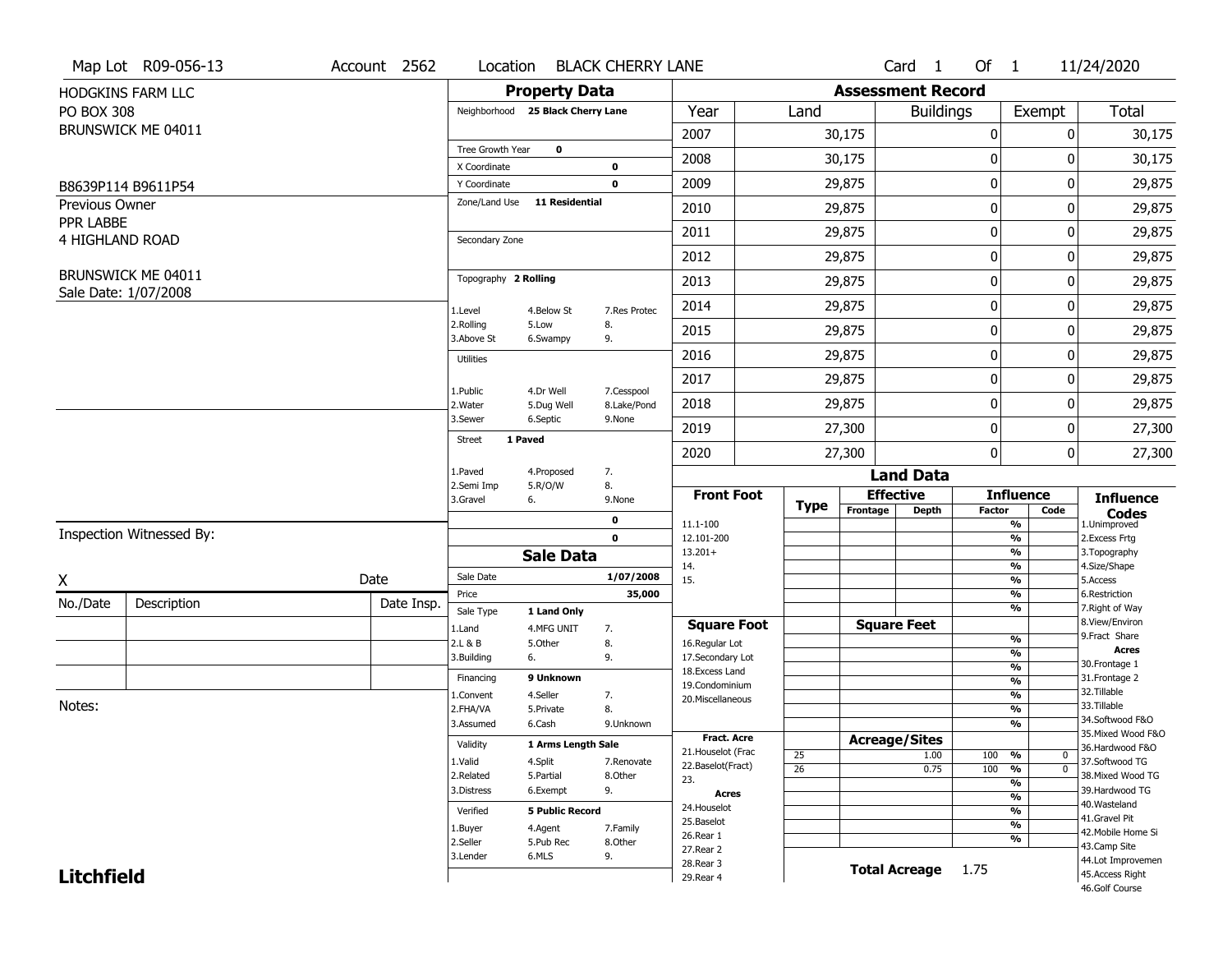|                       |                    |                                                   |                       |                  |            |                                       |                          |                        |             |                 | <b>Litchfield</b>  |                          |  |        |        |            |
|-----------------------|--------------------|---------------------------------------------------|-----------------------|------------------|------------|---------------------------------------|--------------------------|------------------------|-------------|-----------------|--------------------|--------------------------|--|--------|--------|------------|
|                       | Map Lot R09-056-13 |                                                   |                       |                  |            | Account 2562                          |                          | Location               |             |                 |                    | <b>BLACK CHERRY LANE</b> |  | Card 1 | Of $1$ | 11/24/2020 |
| <b>Building Style</b> |                    |                                                   | <b>SF Bsmt Living</b> |                  |            |                                       |                          | Layout                 |             |                 |                    |                          |  |        |        |            |
| 0.Uncoded             | 4.Cape             | 8.Log                                             | Fin Bsmt Grade        |                  |            |                                       |                          | 1. Typical             | 4.          |                 | 7.                 |                          |  |        |        |            |
| 1.Conv.               | 5.Garrison         | 9.Other                                           |                       | OPEN-5-CUSTOMIZE |            |                                       |                          | 2.Inadeg               | 5.          |                 | 8.                 |                          |  |        |        |            |
| 2.Ranch               | 6.Split            | 10.Tri-Lev                                        | Heat Type             | 100%             |            |                                       |                          | 3.                     | 6.          |                 | 9.                 |                          |  |        |        |            |
| 3.R Ranch             | 7.Contemp          | 11.Earth O                                        | 0.Uncoded             |                  | 4.Steam    |                                       | 8.Fl/Wall                | Attic                  |             |                 |                    |                          |  |        |        |            |
| <b>Dwelling Units</b> |                    |                                                   | 1.HWBB                |                  | 5.FWA      |                                       | 9.No Heat                | 1.1/4 Fin              | 4.Full Fin  |                 | 7.                 |                          |  |        |        |            |
| Other Units           |                    |                                                   | 2.HWCI                |                  | 6.GravWA   |                                       | 10.Radiant               | 2.1/2 Fin              | 5.Fl/Stair  |                 | 8.                 |                          |  |        |        |            |
| <b>Stories</b>        |                    |                                                   | 3.H Pump              |                  | 7.Electric |                                       | 11.Radiant               | 3.3/4 Fin              | 6.          |                 | 9.None             |                          |  |        |        |            |
|                       |                    |                                                   |                       |                  |            |                                       |                          |                        |             |                 |                    |                          |  |        |        |            |
| 1.1                   | 4.1.5              | 7.1.25                                            | Cool Type             | 0%               |            |                                       |                          | Insulation             |             |                 |                    |                          |  |        |        |            |
| 2.2                   | 5.1.75             | 8.3.5                                             | 1.Refrig              |                  | 4.W&C Air  |                                       | 7.RadHW                  | 1.Full                 | 4.Minimal   |                 | 7.                 |                          |  |        |        |            |
| 3.3                   | 6.2.5              | 9.4                                               | 2.Evapor              |                  | 5.Monitor- | 8.                                    |                          | 2. Heavy               | 5.Partial   |                 | 8.                 |                          |  |        |        |            |
| <b>Exterior Walls</b> |                    |                                                   | 3.H Pump              |                  | 6.Monitor- | 9.None                                |                          | 3.Capped               | 6.          |                 | 9.None             |                          |  |        |        |            |
| 0.Uncoded             | 4.Asbestos         | 8.Concrete                                        | Kitchen Style         |                  |            |                                       |                          | Unfinished %           |             |                 |                    |                          |  |        |        |            |
| 1.Wd Clapb            | 5.Stucco           | 9.0ther                                           | 1.Modern              |                  | 4.Obsolete | 7.                                    |                          | Grade & Factor         |             |                 |                    |                          |  |        |        |            |
| 2.Vinyl               | 6.Brick            | 10.Wd shin                                        | 2.Typical             | 5.               |            | 8.                                    |                          | 1.E Grade              | 4.B Grade   |                 | 7.AAA Grad         |                          |  |        |        |            |
| 3.Compos.             | 7.Stone            | 11.T1-11                                          | 3.Old Type            | 6.               |            | 9.None                                |                          | 2.D Grade              | 5.A Grade   |                 | 8.M&S              |                          |  |        |        |            |
| Roof Surface          |                    |                                                   | Bath(s) Style         |                  |            |                                       |                          | 3.C Grade              |             | 6.AA Grade      | 9.Same             |                          |  |        |        |            |
| 1.Asphalt             | 4.Composit         | 7.Rolled R                                        | 1.Modern              |                  | 4.Obsolete | 7.                                    |                          | SQFT (Footprint)       |             |                 |                    |                          |  |        |        |            |
| 2.Slate               | 5.Wood             | 8.                                                | 2.Typical             | 5.               |            | 8.                                    |                          | Condition              |             |                 |                    |                          |  |        |        |            |
| 3.Metal               | 6.Other            | 9.                                                | 3.Old Type            | 6.               |            | 9.None                                |                          | 1.Poor                 | 4.Avg       |                 | 7.V G              |                          |  |        |        |            |
| SF Masonry Trim       |                    |                                                   | # Rooms               |                  |            |                                       |                          | 2.Fair                 | $5.Avg+$    |                 | 8.Exc              |                          |  |        |        |            |
| OPEN-3-CUSTOM         |                    |                                                   | # Bedrooms            |                  |            |                                       |                          | 3.Avg-                 | 6.Good      |                 | 9.Same             |                          |  |        |        |            |
| OPEN-4-CUSTOM         |                    |                                                   | # Full Baths          |                  |            |                                       |                          | Phys. % Good           |             |                 |                    |                          |  |        |        |            |
| Year Built            |                    |                                                   | # Half Baths          |                  |            |                                       |                          | Funct. % Good          |             |                 |                    |                          |  |        |        |            |
|                       |                    |                                                   | # Addn Fixtures       |                  |            |                                       |                          |                        |             |                 |                    |                          |  |        |        |            |
| Year Remodeled        |                    |                                                   |                       |                  |            |                                       |                          | <b>Functional Code</b> |             |                 |                    |                          |  |        |        |            |
| Foundation            |                    |                                                   | # Fireplaces          |                  |            |                                       |                          | 1.Incomp               | 4.Delap     |                 | 7.No Power         |                          |  |        |        |            |
| 1.Concrete            | 4.Wood             | 7.                                                |                       |                  |            |                                       |                          | 2.O-Built              | 5.Bsmt      |                 | 8.LongTerm         |                          |  |        |        |            |
| 2.C Block             | 5.Slab             | 8.                                                |                       |                  |            |                                       |                          | 3.Damage               |             | 6.Common        | 9.None             |                          |  |        |        |            |
| 3.Br/Stone            | 6.Piers            | 9.                                                |                       |                  |            |                                       |                          | Econ. % Good           |             |                 |                    |                          |  |        |        |            |
| Basement              |                    |                                                   |                       |                  |            |                                       |                          | Economic Code          |             |                 |                    |                          |  |        |        |            |
| $1.1/4$ Bmt           | 4.Full Bmt         | 7.                                                |                       |                  |            |                                       |                          | 0.None                 |             | 3.No Power      | 9.None             |                          |  |        |        |            |
| 2.1/2 Bmt             | 5.Crawl Sp         | 8.                                                |                       |                  |            |                                       |                          | 1.Location             |             | 4.Generate      | 8.                 |                          |  |        |        |            |
| 3.3/4 Bmt             | 6.                 | 9.None                                            |                       |                  |            | <i>Software</i>                       |                          | 2.Encroach             | 5.Multi-Fa  |                 | 9.                 |                          |  |        |        |            |
| Bsmt Gar # Cars       |                    |                                                   |                       |                  |            | A Division of Harris Computer Systems |                          | <b>Entrance Code</b>   | $\mathbf 0$ |                 |                    |                          |  |        |        |            |
| Wet Basement          |                    |                                                   |                       |                  |            |                                       |                          | 1.Interior             | 4.Vacant    |                 | 7.                 |                          |  |        |        |            |
| 1.Dry                 | 4.Dirt Flr         | 7.                                                |                       |                  |            |                                       |                          | 2.Refusal              | 5.Estimate  |                 | 8.                 |                          |  |        |        |            |
| 2.Damp                | 5.                 | 8.                                                |                       |                  |            |                                       |                          | 3.Informed             | 6.Existing  |                 | 9.                 |                          |  |        |        |            |
| 3.Wet                 | 6.                 | 9.                                                |                       |                  |            |                                       |                          | Information Code 0     |             |                 |                    |                          |  |        |        |            |
|                       |                    |                                                   |                       |                  |            |                                       |                          | 1.0wner                | 4.Agent     |                 | 7.Vacant           |                          |  |        |        |            |
|                       |                    |                                                   |                       |                  |            |                                       |                          | 2.Relative             | 5.Estimate  |                 | 8.                 |                          |  |        |        |            |
|                       |                    |                                                   | Date Inspected        |                  |            |                                       |                          | 3.Tenant               | 6.Other     |                 | 9.                 |                          |  |        |        |            |
|                       |                    |                                                   |                       |                  |            |                                       |                          |                        |             |                 | 1.One Story Fram   |                          |  |        |        |            |
|                       |                    | <b>Additions, Outbuildings &amp; Improvements</b> |                       |                  |            |                                       |                          |                        |             |                 | 2. Two Story Fram  |                          |  |        |        |            |
| Type                  |                    | Year                                              | Units                 | Grade            | Cond       | Phys.                                 | Funct.                   | Sound Value            |             |                 | 3. Three Story Fr  |                          |  |        |        |            |
|                       |                    |                                                   |                       |                  |            | $\%$                                  | $\%$                     |                        |             | 4.1 & 1/2 Story |                    |                          |  |        |        |            |
|                       |                    |                                                   |                       |                  |            | $\%$                                  | $\%$                     |                        |             | 5.1 & 3/4 Story |                    |                          |  |        |        |            |
|                       |                    |                                                   |                       |                  |            |                                       |                          |                        |             | 6.2 & 1/2 Story |                    |                          |  |        |        |            |
|                       |                    |                                                   |                       |                  |            | %                                     | $\%$                     |                        |             |                 | 21. Open Frame Por |                          |  |        |        |            |
|                       |                    |                                                   |                       |                  |            | $\frac{1}{2}$                         | $\frac{0}{0}$            |                        |             |                 | 22.Encl Frame Por  |                          |  |        |        |            |
|                       |                    |                                                   |                       |                  |            | $\sqrt{9/6}$                          | $\overline{\frac{0}{6}}$ |                        |             |                 |                    |                          |  |        |        |            |
|                       |                    |                                                   |                       |                  |            |                                       |                          |                        |             |                 | 23. Frame Garage   |                          |  |        |        |            |
|                       |                    |                                                   |                       |                  |            | $\frac{1}{2}$                         | $\overline{\frac{0}{6}}$ |                        |             | 24.Frame Shed   |                    |                          |  |        |        |            |
|                       |                    |                                                   |                       |                  |            | $\sqrt{6}$                            | $\%$                     |                        |             |                 | 25.Frame Bay Wind  |                          |  |        |        |            |
|                       |                    |                                                   |                       |                  |            | $\frac{1}{2}$                         | $\%$                     |                        |             |                 | 26.1SFr Overhang   |                          |  |        |        |            |
|                       |                    |                                                   |                       |                  |            |                                       |                          |                        |             |                 | 27.Unfin Basement  |                          |  |        |        |            |
|                       |                    |                                                   |                       |                  |            | $\sqrt{6}$                            | $\%$                     |                        |             |                 | 28.Unfinished Att  |                          |  |        |        |            |
|                       |                    |                                                   |                       |                  |            | $\sqrt{6}$                            | $\%$                     |                        |             |                 | 29. Finished Attic |                          |  |        |        |            |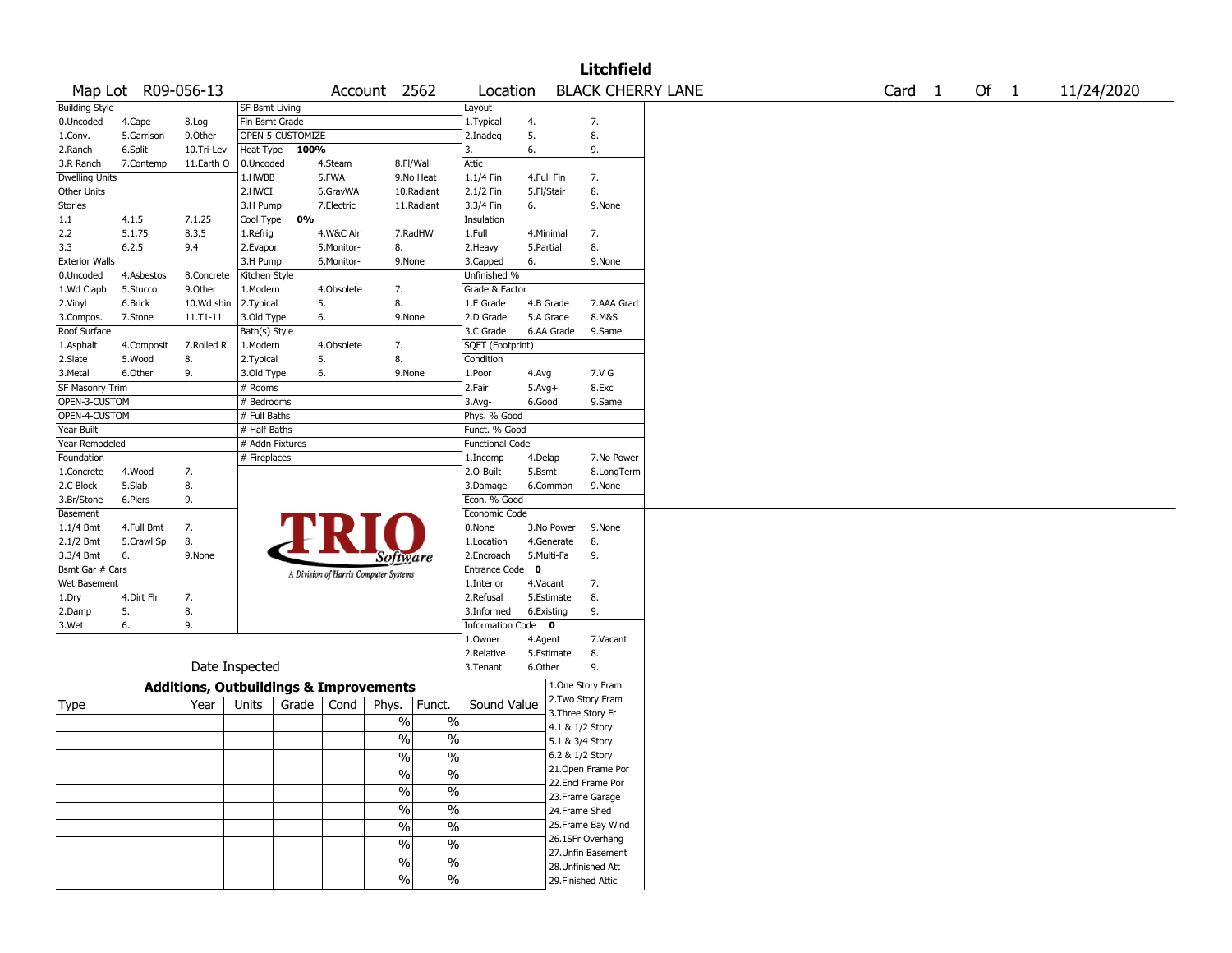|                          | Map Lot R09-056-14                                        | Account 2536 | Location                                |                                  | 413 LUNTS HILL ROAD          |                                      |                 |                          | Card <sub>1</sub>  | Of $1$        |                                           | 11/24/2020                           |
|--------------------------|-----------------------------------------------------------|--------------|-----------------------------------------|----------------------------------|------------------------------|--------------------------------------|-----------------|--------------------------|--------------------|---------------|-------------------------------------------|--------------------------------------|
|                          | CLOUTIER, BENJAMIN L                                      |              |                                         | <b>Property Data</b>             |                              |                                      |                 | <b>Assessment Record</b> |                    |               |                                           |                                      |
| CLOUTIER, LINDA J        |                                                           |              |                                         | Neighborhood 123 Lunts Hill Road |                              | Year                                 | Land            |                          | <b>Buildings</b>   |               | Exempt                                    | <b>Total</b>                         |
|                          | 413 LUNTS HILL ROAD                                       |              |                                         |                                  |                              | 2007                                 |                 | 42,929                   |                    | 132,742       | 0                                         | 175,671                              |
|                          | LITCHFIELD ME 04350                                       |              | <b>Tree Growth Year</b><br>X Coordinate | $\mathbf 0$                      | $\bf{0}$                     | 2008                                 |                 | 42,929                   |                    | 132,742       | 0                                         | 175,671                              |
| B13486P230               |                                                           |              | Y Coordinate                            |                                  | $\mathbf 0$                  | 2009                                 |                 | 42,525                   |                    | 128,057       | $\Omega$                                  | 170,582                              |
| Previous Owner           |                                                           |              | Zone/Land Use                           | <b>11 Residential</b>            |                              | 2010                                 |                 | 42,525                   |                    | 107,133       | $\Omega$                                  | 149,658                              |
| POULIN ROBERT JR         |                                                           |              |                                         |                                  |                              | 2011                                 |                 | 42,525                   |                    | 105,227       | 10,000                                    | 137,752                              |
| POULIN EMILY             | 413 LUNTS HILL ROAD                                       |              | Secondary Zone                          |                                  |                              | 2012                                 |                 | 42,525                   |                    | 105,227       | 10,000                                    | 137,752                              |
|                          | LITCHFIELD ME 04350                                       |              | Topography 2 Rolling                    |                                  |                              | 2013                                 |                 | 42,525                   |                    | 104,230       | 10,000                                    | 136,755                              |
| Previous Owner           | Sale Date: 11/18/2010                                     |              | 1.Level                                 | 4.Below St                       | 7.Res Protec                 | 2014                                 |                 | 42,525                   |                    | 87,363        | 10,000                                    | 119,888                              |
|                          | DOWNEAST TRADING CO INC                                   |              | 2.Rolling                               | 5.Low                            | 8.                           | 2015                                 |                 | 42,525                   |                    | 85,694        | 10,000                                    | 118,219                              |
| P O BOX 987              |                                                           |              | 3.Above St<br>Utilities 4 Drilled Well  | 6.Swampy                         | 9.<br><b>6 Septic System</b> | 2016                                 |                 | 42,525                   |                    | 83,955        | 15,000                                    | 111,480                              |
|                          | BRUNSWICK ME 04011                                        |              |                                         |                                  |                              | 2017                                 |                 | 42,525                   |                    | 82,392        | 20,000                                    | 104,917                              |
|                          | Sale Date: 7/21/2006                                      |              | 1.Public<br>2. Water                    | 4.Dr Well<br>5.Dug Well          | 7.Cesspool<br>8.Lake/Pond    | 2018                                 |                 | 42,525                   |                    | 80,891        | 19,200                                    | 104,216                              |
| Previous Owner           |                                                           |              | 3.Sewer                                 | 6.Septic                         | 9.None                       | 2019                                 |                 | 48,000                   |                    | 71,400        | 20,000                                    | 99,400                               |
|                          |                                                           |              | <b>Street</b>                           | 1 Paved                          |                              | 2020                                 |                 | 48,000                   |                    | 70,500        | 25,000                                    | 93,500                               |
|                          |                                                           |              | 1.Paved                                 | 4.Proposed                       | 7.                           |                                      |                 |                          | <b>Land Data</b>   |               |                                           |                                      |
| Litchfield ME 04350      |                                                           |              | 2.Semi Imp                              | 5.R/O/W                          | 8.                           | <b>Front Foot</b>                    |                 | <b>Effective</b>         |                    |               | <b>Influence</b>                          |                                      |
|                          | Sale Date: 4/10/2005                                      |              | 3.Gravel                                | 6.                               | 9.None                       |                                      | <b>Type</b>     | Frontage                 | Depth              | <b>Factor</b> | Code                                      | <b>Influence</b>                     |
| Inspection Witnessed By: |                                                           |              |                                         |                                  |                              |                                      |                 |                          |                    |               |                                           | <b>Codes</b>                         |
|                          |                                                           |              |                                         |                                  | $\bf{0}$                     | 11.1-100                             |                 |                          |                    |               | $\frac{9}{6}$                             | 1.Unimproved                         |
|                          |                                                           |              |                                         |                                  | $\mathbf 0$                  | 12.101-200<br>$13.201+$              |                 |                          |                    |               | $\overline{\frac{9}{6}}$<br>$\frac{9}{6}$ | 2.Excess Frtg<br>3. Topography       |
|                          |                                                           |              | Sale Date                               | <b>Sale Data</b>                 | 11/18/2010                   | 14.<br>15.                           |                 |                          |                    |               | $\overline{\frac{9}{6}}$<br>$\frac{9}{6}$ | 4.Size/Shape<br>5.Access             |
| X                        |                                                           | Date         | Price                                   |                                  | 125,000                      |                                      |                 |                          |                    |               | $\overline{\frac{9}{6}}$                  | 6.Restriction                        |
| No./Date                 | Description                                               | Date Insp.   | Sale Type                               | 2 Land & Buildings               |                              |                                      |                 |                          |                    |               | $\frac{9}{6}$                             | 7. Right of Way<br>8.View/Environ    |
|                          |                                                           |              | 1.Land<br>2.L & B                       | 4.MFG UNIT<br>5.Other            | 7.<br>8.                     | <b>Square Foot</b><br>16.Regular Lot |                 |                          | <b>Square Feet</b> |               | %                                         | 9.Fract Share                        |
|                          |                                                           |              | 3.Building                              | 6.                               | 9.                           | 17.Secondary Lot                     |                 |                          |                    |               | %                                         | <b>Acres</b>                         |
|                          |                                                           |              | Financing                               | 9 Unknown                        |                              | 18. Excess Land                      |                 |                          |                    |               | %                                         | 30. Frontage 1<br>31. Frontage 2     |
|                          |                                                           |              | 1.Convent                               | 4.Seller                         | 7.                           | 19.Condominium                       |                 |                          |                    |               | $\frac{9}{6}$<br>%                        | 32. Tillable                         |
| Notes:                   |                                                           |              | 2.FHA/VA                                | 5.Private                        | 8.                           | 20.Miscellaneous                     |                 |                          |                    |               | %                                         | 33.Tillable                          |
|                          | '18 Renamed this lot 56-14, was previously changed to lot |              | 3.Assumed                               | 6.Cash                           | 9.Unknown                    |                                      |                 |                          |                    |               | %                                         | 34.Softwood F&O                      |
|                          |                                                           |              | Validity                                | 8 Other Non Valid                |                              | <b>Fract. Acre</b>                   |                 | <b>Acreage/Sites</b>     |                    |               |                                           | 35. Mixed Wood F&O                   |
| 56-4 in error            |                                                           |              |                                         |                                  |                              | 21.Houselot (Frac                    | 24              |                          | 1.00               | 100           | %<br>0                                    | 36.Hardwood F&O                      |
|                          | 1/23/12-HOMESTEAD EXEMPTION FOR 4/1/12                    |              | 1.Valid<br>2.Related                    | 4.Split<br>5.Partial             | 7.Renovate<br>8.Other        | 22.Baselot(Fract)                    | $\overline{26}$ |                          | 1.01               | 100           | $\frac{9}{6}$<br>$\Omega$                 | 37.Softwood TG<br>38. Mixed Wood TG  |
|                          |                                                           |              | 3.Distress                              | 6.Exempt                         | 9.                           | 23.                                  | 44              |                          | 1.00               | 100           | %<br>$\Omega$                             | 39.Hardwood TG                       |
|                          |                                                           |              |                                         |                                  |                              | <b>Acres</b><br>24. Houselot         |                 |                          |                    |               | %                                         | 40. Wasteland                        |
|                          |                                                           |              | Verified                                | <b>5 Public Record</b>           |                              | 25.Baselot                           |                 |                          |                    |               | %<br>%                                    | 41.Gravel Pit                        |
|                          |                                                           |              | 1.Buyer                                 | 4.Agent                          | 7.Family                     | 26.Rear 1                            |                 |                          |                    |               | %                                         | 42. Mobile Home Si                   |
|                          |                                                           |              | 2.Seller<br>3.Lender                    | 5.Pub Rec<br>6.MLS               | 8.Other<br>9.                | 27. Rear 2                           |                 |                          |                    |               |                                           | 43.Camp Site                         |
| <b>Litchfield</b>        |                                                           |              |                                         |                                  |                              | 28. Rear 3<br>29. Rear 4             |                 | <b>Total Acreage</b>     |                    | 2.01          |                                           | 44.Lot Improvemen<br>45.Access Right |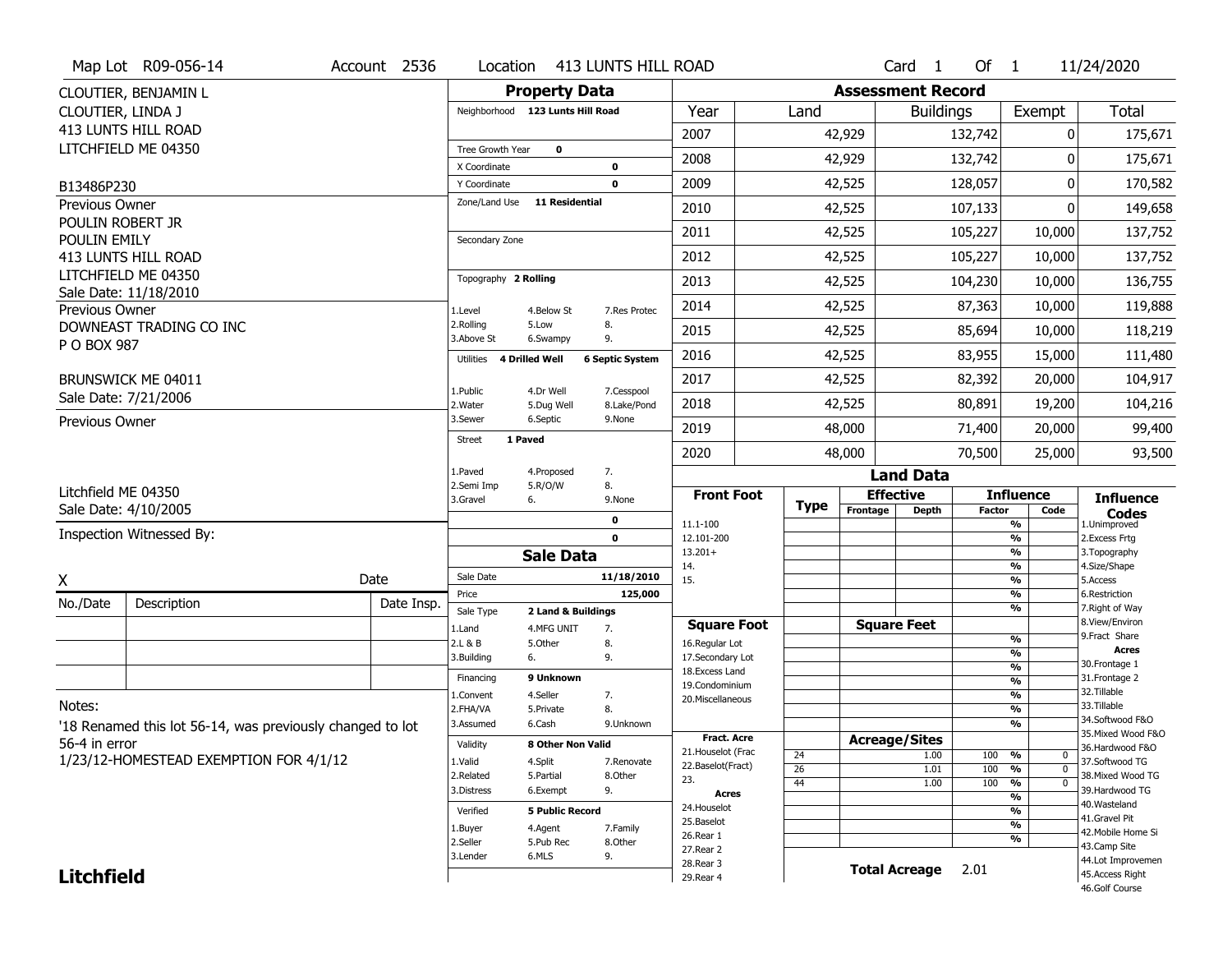|                       |                    |                                                   |                |                  |            |                                       |                      |                             |            |                    | <b>Litchfield</b>                      |       |     |       |       |                   |        |     |            |        |
|-----------------------|--------------------|---------------------------------------------------|----------------|------------------|------------|---------------------------------------|----------------------|-----------------------------|------------|--------------------|----------------------------------------|-------|-----|-------|-------|-------------------|--------|-----|------------|--------|
|                       | Map Lot R09-056-14 |                                                   |                |                  |            | Account 2536                          |                      | Location                    |            |                    | 413 LUNTS HILL ROAD                    |       |     |       |       | Card <sub>1</sub> | Of $1$ |     | 11/24/2020 |        |
| <b>Building Style</b> |                    |                                                   | SF Bsmt Living |                  |            |                                       |                      | Layout                      |            |                    |                                        |       |     |       |       |                   |        |     |            |        |
| 0.Uncoded             | 4.Cape             | 8.Log                                             |                | Fin Bsmt Grade   |            |                                       |                      | 1. Typical                  | 4.         |                    | 7.                                     |       |     |       |       |                   |        |     |            |        |
| 1.Conv.               | 5.Garrison         | 9.0ther                                           |                | OPEN-5-CUSTOMIZE |            |                                       |                      | 2.Inadeg                    | 5.         |                    | 8.                                     |       |     |       |       |                   |        |     |            |        |
| 2.Ranch               | 6.Split            | 10.Tri-Lev                                        |                | Heat Type 100%   |            |                                       |                      | 3.                          | 6.         |                    | 9.                                     |       |     |       |       |                   |        |     |            |        |
| 3.R Ranch             | 7.Contemp          | 11.Earth O                                        | 0.Uncoded      |                  | 4.Steam    |                                       | 8.Fl/Wall            | Attic                       |            |                    |                                        |       |     |       |       |                   |        |     |            |        |
| <b>Dwelling Units</b> |                    |                                                   | 1.HWBB         |                  | 5.FWA      |                                       | 9.No Heat            | 1.1/4 Fin                   | 4.Full Fin |                    | 7.                                     |       |     |       |       |                   |        |     |            |        |
| Other Units           |                    |                                                   | 2.HWCI         |                  | 6.GravWA   |                                       | 10.Radiant           | 2.1/2 Fin                   | 5.Fl/Stair |                    | 8.                                     |       |     |       |       |                   |        |     |            |        |
| <b>Stories</b>        |                    |                                                   | 3.H Pump       |                  | 7.Electric |                                       | 11.Radiant           | 3.3/4 Fin                   | 6.         |                    | 9.None                                 |       |     |       |       |                   |        |     |            |        |
| 1.1                   | 4.1.5              | 7.1.25                                            | Cool Type      | 0%               |            |                                       |                      | Insulation                  |            |                    |                                        |       |     |       |       |                   |        |     |            |        |
| 2.2                   | 5.1.75             | 8.3.5                                             | 1.Refrig       |                  | 4.W&C Air  |                                       | 7.RadHW              | 1.Full                      | 4.Minimal  |                    | 7.                                     |       |     |       |       |                   |        |     |            | Canopy |
| 3.3                   | 6.2.5              | 9.4                                               | 2.Evapor       |                  | 5.Monitor- | 8.                                    |                      | 2.Heavy                     | 5.Partial  |                    | 8.                                     |       |     |       |       | D-Wide/B          |        |     |            |        |
| <b>Exterior Walls</b> |                    |                                                   | 3.H Pump       |                  | 6.Monitor- |                                       | 9.None               | 3.Capped                    | 6.         |                    | 9.None                                 | Shed  |     |       |       |                   |        |     |            | 20.0'  |
| 0.Uncoded             | 4.Asbestos         | 8.Concrete                                        | Kitchen Style  |                  |            |                                       |                      | Unfinished %                |            |                    |                                        |       |     |       |       |                   | 28.0   |     |            |        |
| 1.Wd Clapb            | 5.Stucco           | 9.0ther                                           | 1.Modern       |                  | 4.Obsolete | 7.                                    |                      | Grade & Factor              |            |                    |                                        | 14.0' |     |       |       |                   |        |     |            |        |
| 2.Vinyl               | 6.Brick            | 10.Wd shin                                        | 2. Typical     |                  | 5.         | 8.                                    |                      | 1.E Grade                   |            | 4.B Grade          | 7.AAA Grad                             | 10.0' |     |       |       |                   |        |     |            | 11.0'  |
| 3.Compos.             | 7.Stone            | $11. T1 - 11$                                     | 3.Old Type     |                  | 6.         |                                       | 9.None               | 2.D Grade                   |            | 5.A Grade          | 8.M&S                                  |       |     |       |       |                   |        | BE. |            |        |
| Roof Surface          |                    |                                                   | Bath(s) Style  |                  |            |                                       |                      | 3.C Grade                   |            | 6.AA Grade         | 9.Same                                 |       |     |       | 52.0' |                   |        |     |            |        |
| 1.Asphalt             | 4.Composit         | 7.Rolled R                                        | 1.Modern       |                  | 4.Obsolete | 7.                                    |                      | SQFT (Footprint)            |            |                    |                                        |       |     |       |       |                   |        |     |            |        |
| 2.Slate               | 5.Wood             | 8.                                                | 2. Typical     |                  | 5.         | 8.                                    |                      | Condition                   |            |                    |                                        |       |     |       |       |                   |        |     |            |        |
| 3.Metal               | 6.Other            | 9.                                                | 3.Old Type     |                  | 6.         |                                       | 9.None               | 1.Poor                      | 4.Avg      |                    | 7.V G                                  |       | OP. |       | 10.0  |                   |        |     |            |        |
| SF Masonry Trim       |                    |                                                   | # Rooms        |                  |            |                                       |                      | 2.Fair                      | $5.Avg+$   |                    | 8.Exc                                  |       |     | 32.0' |       |                   |        |     |            |        |
| OPEN-3-CUSTOM         |                    |                                                   | # Bedrooms     |                  |            |                                       |                      | 3.Avg-                      | 6.Good     |                    | 9.Same                                 |       |     |       |       |                   |        |     |            |        |
| OPEN-4-CUSTOM         |                    |                                                   | # Full Baths   |                  |            |                                       |                      | Phys. % Good                |            |                    |                                        |       |     |       |       |                   |        |     |            |        |
| Year Built            |                    |                                                   | # Half Baths   |                  |            |                                       |                      | Funct. % Good               |            |                    |                                        |       |     |       |       |                   |        |     |            |        |
| Year Remodeled        |                    |                                                   |                | # Addn Fixtures  |            |                                       |                      | <b>Functional Code</b>      |            |                    |                                        |       |     |       |       |                   |        |     |            |        |
| Foundation            |                    |                                                   | # Fireplaces   |                  |            |                                       |                      | 1.Incomp                    | 4.Delap    |                    | 7.No Power                             |       |     |       |       |                   |        |     |            |        |
| 1.Concrete            | 4.Wood             | 7.                                                |                |                  |            |                                       |                      | 2.O-Built                   | 5.Bsmt     |                    | 8.LongTerm                             |       |     |       |       |                   |        |     |            |        |
| 2.C Block             | 5.Slab             | 8.                                                |                |                  |            |                                       |                      | 3.Damage                    |            | 6.Common           | 9.None                                 |       |     |       |       |                   |        |     |            |        |
| 3.Br/Stone            | 6.Piers            | 9.                                                |                |                  |            |                                       |                      | Econ. % Good                |            |                    |                                        |       |     |       |       |                   |        |     |            |        |
| Basement              |                    |                                                   |                |                  |            |                                       |                      | Economic Code               |            |                    |                                        |       |     |       |       |                   |        |     |            |        |
| 1.1/4 Bmt             | 4.Full Bmt         | 7.                                                |                |                  |            |                                       |                      | 0.None                      |            | 3.No Power         | 9.None                                 |       |     |       |       |                   |        |     |            |        |
| 2.1/2 Bmt             | 5.Crawl Sp         | 8.                                                |                |                  |            |                                       |                      | 1.Location                  |            | 4.Generate         | 8.                                     |       |     |       |       |                   |        |     |            |        |
| 3.3/4 Bmt             | 6.                 | 9.None                                            |                |                  |            | Software                              |                      | 2.Encroach                  | 5.Multi-Fa |                    | 9.                                     |       |     |       |       |                   |        |     |            |        |
| Bsmt Gar # Cars       |                    |                                                   |                |                  |            | A Division of Harris Computer Systems |                      | Entrance Code               |            | <b>5 Estimated</b> |                                        |       |     |       |       |                   |        |     |            |        |
| Wet Basement          |                    |                                                   |                |                  |            |                                       |                      | 1.Interior                  | 4.Vacant   |                    | 7.                                     |       |     |       |       |                   |        |     |            |        |
| 1.Dry                 | 4.Dirt Flr         | 7.                                                |                |                  |            |                                       |                      | 2.Refusal                   |            | 5.Estimate         | 8.                                     |       |     |       |       |                   |        |     |            |        |
| 2.Damp                | 5.                 | 8.                                                |                |                  |            |                                       |                      | 3.Informed                  | 6.Existing |                    | 9.                                     |       |     |       |       |                   |        |     |            |        |
| 3.Wet                 | 6.                 | 9.                                                |                |                  |            |                                       |                      | Information Code 5 Estimate |            |                    |                                        |       |     |       |       |                   |        |     |            |        |
|                       |                    |                                                   |                |                  |            |                                       |                      | 1.0wner                     | 4.Agent    |                    | 7.Vacant                               |       |     |       |       |                   |        |     |            |        |
|                       |                    |                                                   |                |                  |            |                                       |                      | 2.Relative                  |            | 5.Estimate         | 8.                                     |       |     |       |       |                   |        |     |            |        |
|                       |                    |                                                   | Date Inspected |                  | 9/18/2018  |                                       |                      | 3.Tenant                    | 6.Other    |                    | 9.                                     |       |     |       |       |                   |        |     |            |        |
|                       |                    | <b>Additions, Outbuildings &amp; Improvements</b> |                |                  |            |                                       |                      |                             |            |                    | 1.One Story Fram                       |       |     |       |       |                   |        |     |            |        |
| <b>Type</b>           |                    | Year                                              | Units          | Grade            | Cond       |                                       | Phys.   Funct.       | Sound Value                 |            |                    | 2. Two Story Fram                      |       |     |       |       |                   |        |     |            |        |
| 991 Double wide       |                    | 2005                                              | 28x52          | 3 100            | 16         | 10                                    | $%100$ %             |                             |            |                    | 3. Three Story Fr                      |       |     |       |       |                   |        |     |            |        |
|                       | 27 Unfin Basement  | 2005                                              | 1456           | 3 100            | 4          | 10                                    | % 100 %              |                             |            | 4.1 & 1/2 Story    |                                        |       |     |       |       |                   |        |     |            |        |
|                       |                    |                                                   |                |                  |            |                                       |                      |                             |            | 5.1 & 3/4 Story    |                                        |       |     |       |       |                   |        |     |            |        |
| 21 Open Frame         |                    | 2009                                              | 320            | 3 100            | 4          | 0                                     | % 100 %              |                             |            | 6.2 & 1/2 Story    |                                        |       |     |       |       |                   |        |     |            |        |
| 24 Frame Shed         |                    | 0                                                 |                |                  |            | $\%$                                  |                      | % 1,400                     |            |                    | 21.Open Frame Por<br>22.Encl Frame Por |       |     |       |       |                   |        |     |            |        |
| 61 Canopy/s           |                    | 0                                                 | 220            | 1 100            | 2          | 10.                                   | $\sqrt{20}$ 100<br>% |                             |            |                    | 23.Frame Garage                        |       |     |       |       |                   |        |     |            |        |
|                       |                    |                                                   |                |                  |            | $\sqrt{6}$                            | %                    |                             |            | 24.Frame Shed      |                                        |       |     |       |       |                   |        |     |            |        |
|                       |                    |                                                   |                |                  |            |                                       |                      |                             |            |                    | 25. Frame Bay Wind                     |       |     |       |       |                   |        |     |            |        |
|                       |                    |                                                   |                |                  |            | $\frac{0}{6}$                         | $\frac{0}{6}$        |                             |            |                    | 26.1SFr Overhang                       |       |     |       |       |                   |        |     |            |        |
|                       |                    |                                                   |                |                  |            | $\sqrt{6}$                            | $\sqrt{6}$           |                             |            |                    | 27.Unfin Basement                      |       |     |       |       |                   |        |     |            |        |
|                       |                    |                                                   |                |                  |            | $\sqrt{6}$                            | $\sqrt{6}$           |                             |            |                    | 28.Unfinished Att                      |       |     |       |       |                   |        |     |            |        |
|                       |                    |                                                   |                |                  |            | $\sqrt{6}$                            | $\sqrt{6}$           |                             |            |                    | 29. Finished Attic                     |       |     |       |       |                   |        |     |            |        |
|                       |                    |                                                   |                |                  |            |                                       |                      |                             |            |                    |                                        |       |     |       |       |                   |        |     |            |        |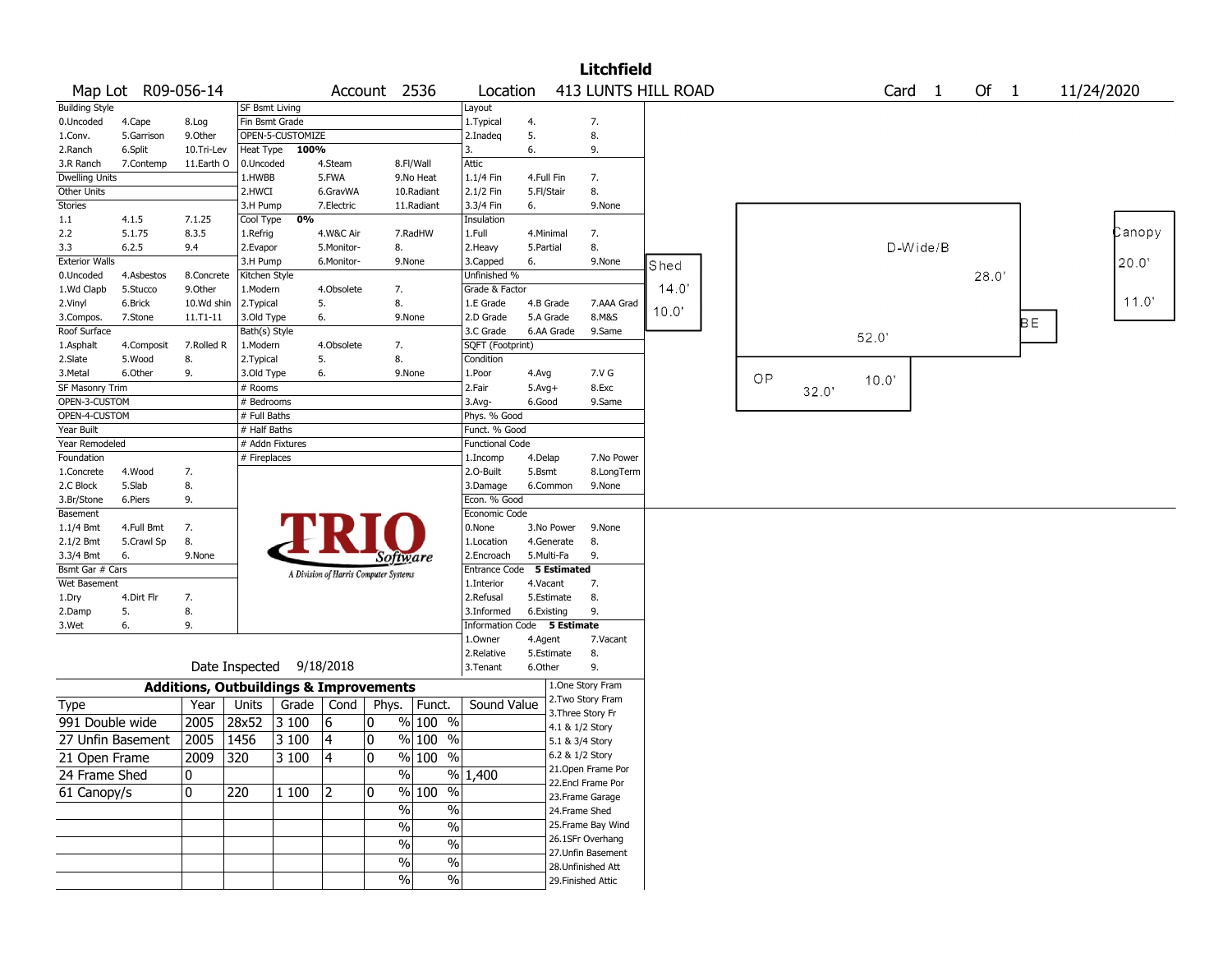|                   | Map Lot R09-056-2                          | Account 2550 | Location                      |                           | <b>BALSAM LANE</b>    |                                    |      |                          | Card 1               | Of $1$        |                                | 11/24/2020                          |
|-------------------|--------------------------------------------|--------------|-------------------------------|---------------------------|-----------------------|------------------------------------|------|--------------------------|----------------------|---------------|--------------------------------|-------------------------------------|
|                   | HODGKINS FARM LLC                          |              |                               | <b>Property Data</b>      |                       |                                    |      | <b>Assessment Record</b> |                      |               |                                |                                     |
| <b>PO BOX 308</b> |                                            |              | Neighborhood 7 Balsam Lane    |                           |                       | Year                               | Land |                          | <b>Buildings</b>     |               | Exempt                         | <b>Total</b>                        |
|                   | BRUNSWICK ME 04011                         |              |                               |                           |                       | 2007                               |      | 21,280                   |                      | 0             | 0                              | 21,280                              |
|                   |                                            |              | Tree Growth Year              | $\bf{0}$                  |                       | 2008                               |      | 21,280                   |                      | 0             | 0                              | 21,280                              |
|                   |                                            |              | X Coordinate                  |                           | 0                     |                                    |      |                          |                      |               |                                |                                     |
|                   | B8354P109 B9284P310                        |              | Y Coordinate<br>Zone/Land Use | <b>11 Residential</b>     | $\mathbf 0$           | 2009                               |      | 21,280                   |                      | 0             | 0                              | 21,280                              |
| Previous Owner    | HOME SOLUTIONS, INC                        |              |                               |                           |                       | 2010                               |      | 21,280                   |                      | 0             | 0                              | 21,280                              |
| P O BOX 987       |                                            |              | Secondary Zone                |                           |                       | 2011                               |      | 21,280                   |                      | 0             | 0                              | 21,280                              |
|                   |                                            |              |                               |                           |                       | 2012                               |      | 21,280                   |                      | 0             | 0                              | 21,280                              |
|                   | BRUNSWICK ME 04011<br>Sale Date: 2/20/2007 |              | Topography 2 Rolling          |                           |                       | 2013                               |      | 21,280                   |                      | 0             | 0                              | 21,280                              |
|                   |                                            |              | 1.Level                       | 4.Below St                | 7.Res Protec          | 2014                               |      | 21,280                   |                      | 0             | 0                              | 21,280                              |
|                   |                                            |              | 2.Rolling<br>3.Above St       | 5.Low<br>6.Swampy         | 8.<br>9.              | 2015                               |      | 21,280                   |                      | 0             | 0                              | 21,280                              |
|                   |                                            |              | <b>Utilities</b>              |                           |                       | 2016                               |      | 21,280                   |                      | 0             | 0                              | 21,280                              |
|                   |                                            |              | 1.Public                      | 4.Dr Well                 | 7.Cesspool            | 2017                               |      | 21,280                   |                      | 0             | 0                              | 21,280                              |
|                   |                                            |              | 2. Water                      | 5.Dug Well                | 8.Lake/Pond           | 2018                               |      | 21,280                   |                      | 0             | 0                              | 21,280                              |
|                   |                                            |              | 3.Sewer                       | 6.Septic                  | 9.None                | 2019                               |      | 21,800                   |                      | 0             | 0                              | 21,800                              |
|                   |                                            |              | 1 Paved<br><b>Street</b>      |                           |                       | 2020                               |      | 21,800                   |                      | 0             | 0                              | 21,800                              |
|                   |                                            |              | 1.Paved                       | 4.Proposed                | 7.                    |                                    |      |                          | <b>Land Data</b>     |               |                                |                                     |
|                   |                                            |              | 2.Semi Imp<br>3.Gravel        | 5.R/O/W<br>6.             | 8.<br>9.None          | <b>Front Foot</b>                  |      | <b>Effective</b>         |                      |               | <b>Influence</b>               | <b>Influence</b>                    |
|                   |                                            |              |                               |                           | 0                     | 11.1-100                           | Type | Frontage                 | <b>Depth</b>         | <b>Factor</b> | Code<br>$\frac{9}{6}$          | <b>Codes</b><br>1.Unimproved        |
|                   | Inspection Witnessed By:                   |              |                               |                           | $\mathbf 0$           | 12.101-200                         |      |                          |                      |               | $\frac{9}{6}$                  | 2.Excess Frtg                       |
|                   |                                            |              |                               | <b>Sale Data</b>          |                       | $13.201+$<br>14.                   |      |                          |                      |               | $\frac{9}{6}$<br>$\frac{9}{6}$ | 3. Topography<br>4.Size/Shape       |
| X                 |                                            | Date         | Sale Date                     |                           | 2/20/2007             | 15.                                |      |                          |                      |               | $\frac{9}{6}$                  | 5.Access                            |
| No./Date          | Description                                | Date Insp.   | Price                         |                           |                       |                                    |      |                          |                      |               | $\frac{9}{6}$<br>$\frac{9}{6}$ | 6.Restriction<br>7. Right of Way    |
|                   |                                            |              | Sale Type<br>1.Land           | 1 Land Only<br>4.MFG UNIT | 7.                    | <b>Square Foot</b>                 |      | <b>Square Feet</b>       |                      |               |                                | 8.View/Environ                      |
|                   |                                            |              | 2.L & B                       | 5.Other                   | 8.                    | 16.Regular Lot                     |      |                          |                      |               | $\frac{9}{6}$                  | 9.Fract Share                       |
|                   |                                            |              | 3.Building                    | 6.                        | 9.                    | 17.Secondary Lot                   |      |                          |                      |               | $\frac{9}{6}$                  | <b>Acres</b><br>30. Frontage 1      |
|                   |                                            |              | Financing                     | 9 Unknown                 |                       | 18. Excess Land                    |      |                          |                      |               | $\frac{9}{6}$<br>$\frac{9}{6}$ | 31. Frontage 2                      |
|                   |                                            |              | 1.Convent                     | 4.Seller                  | 7.                    | 19.Condominium<br>20.Miscellaneous |      |                          |                      |               | $\frac{9}{6}$                  | 32. Tillable                        |
| Notes:            |                                            |              | 2.FHA/VA                      | 5.Private                 | 8.                    |                                    |      |                          |                      |               | $\frac{9}{6}$                  | 33.Tillable                         |
|                   |                                            |              | 3.Assumed                     | 6.Cash                    | 9.Unknown             |                                    |      |                          |                      |               | $\frac{9}{6}$                  | 34.Softwood F&O                     |
|                   |                                            |              | Validity                      | 1 Arms Length Sale        |                       | <b>Fract. Acre</b>                 |      | <b>Acreage/Sites</b>     |                      |               |                                | 35. Mixed Wood F&O                  |
|                   |                                            |              |                               |                           |                       | 21. Houselot (Frac                 | 22   |                          | 0.76                 | 100           | %<br>$\mathbf{0}$              | 36.Hardwood F&O                     |
|                   |                                            |              | 1.Valid<br>2.Related          | 4.Split<br>5.Partial      | 7.Renovate<br>8.Other | 22.Baselot(Fract)                  |      |                          |                      |               | $\frac{9}{6}$                  | 37.Softwood TG<br>38. Mixed Wood TG |
|                   |                                            |              | 3.Distress                    | 6.Exempt                  | 9.                    | 23.                                |      |                          |                      |               | $\frac{9}{6}$                  | 39.Hardwood TG                      |
|                   |                                            |              |                               |                           |                       | <b>Acres</b>                       |      |                          |                      |               | $\frac{9}{6}$                  | 40. Wasteland                       |
|                   |                                            |              | Verified                      | <b>5 Public Record</b>    |                       | 24. Houselot                       |      |                          |                      |               | $\frac{9}{6}$                  | 41.Gravel Pit                       |
|                   |                                            |              | 1.Buyer                       | 4.Agent                   | 7.Family              | 25.Baselot<br>26.Rear 1            |      |                          |                      |               | $\frac{9}{6}$                  | 42. Mobile Home Si                  |
|                   |                                            |              | 2.Seller                      | 5.Pub Rec                 | 8.Other               | 27.Rear 2                          |      |                          |                      |               | $\frac{9}{6}$                  | 43.Camp Site                        |
|                   |                                            |              | 3.Lender                      |                           |                       |                                    |      |                          |                      |               |                                |                                     |
|                   |                                            |              |                               | 6.MLS                     | 9.                    | 28. Rear 3                         |      |                          |                      |               |                                | 44.Lot Improvemen                   |
| <b>Litchfield</b> |                                            |              |                               |                           |                       | 29. Rear 4                         |      |                          | <b>Total Acreage</b> | 0.76          |                                | 45. Access Right<br>46.Golf Course  |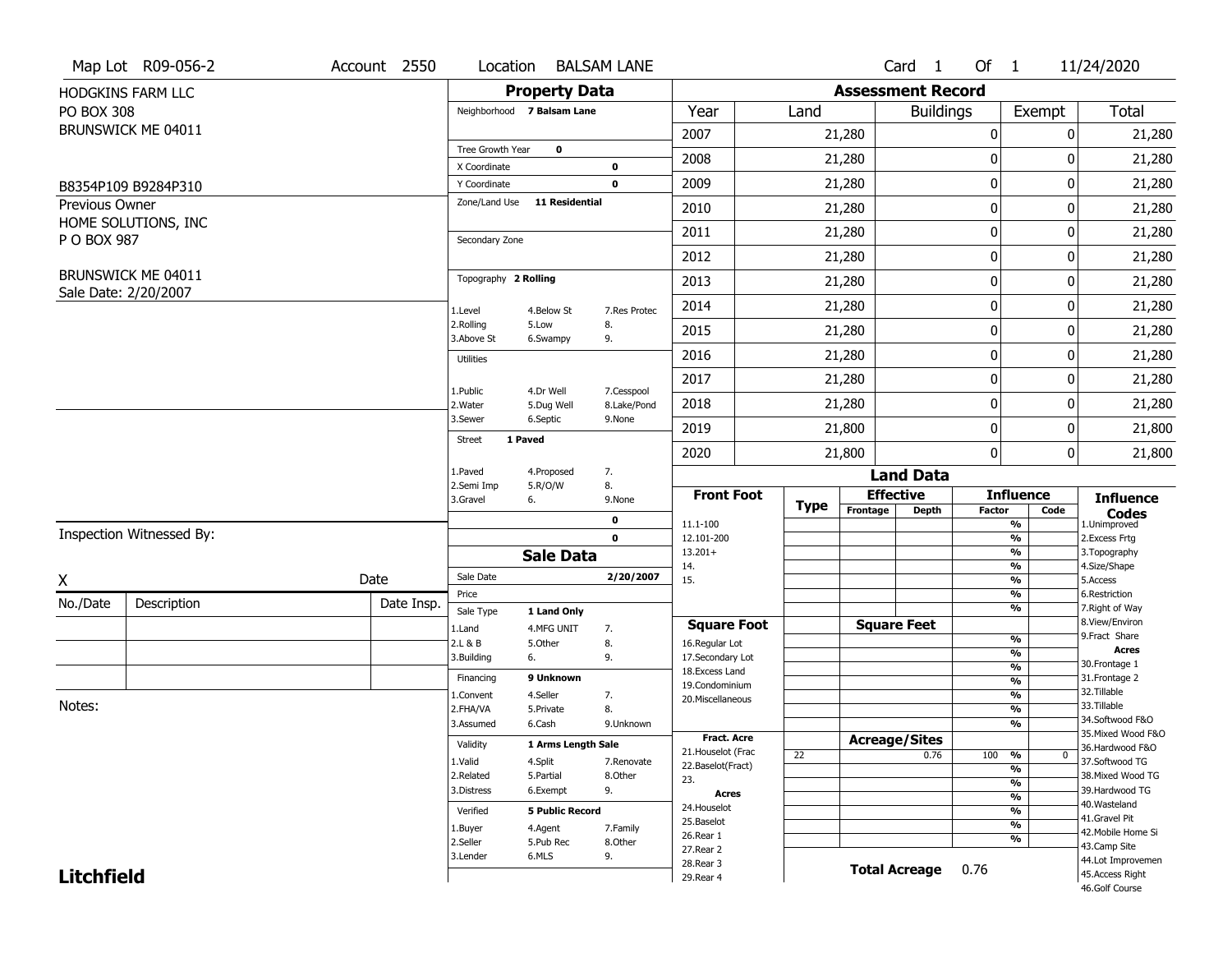|                       |                   |                |                                                   |                                       |                          |                          |                        |             |                    | <b>Litchfield</b>  |        |        |            |
|-----------------------|-------------------|----------------|---------------------------------------------------|---------------------------------------|--------------------------|--------------------------|------------------------|-------------|--------------------|--------------------|--------|--------|------------|
|                       | Map Lot R09-056-2 |                |                                                   |                                       | Account 2550             |                          | Location               |             |                    | <b>BALSAM LANE</b> | Card 1 | Of $1$ | 11/24/2020 |
| <b>Building Style</b> |                   |                | <b>SF Bsmt Living</b>                             |                                       |                          |                          | Layout                 |             |                    |                    |        |        |            |
| 0.Uncoded             | 4.Cape            | 8.Log          | Fin Bsmt Grade                                    |                                       |                          |                          | 1. Typical             | 4.          |                    | 7.                 |        |        |            |
| 1.Conv.               | 5.Garrison        | 9.0ther        | OPEN-5-CUSTOMIZE                                  |                                       |                          |                          | 2.Inadeq               | 5.          |                    | 8.                 |        |        |            |
| 2.Ranch               | 6.Split           | 10.Tri-Lev     | Heat Type                                         | 100%                                  |                          |                          | 3.                     | 6.          |                    | 9.                 |        |        |            |
| 3.R Ranch             | 7.Contemp         | 11.Earth O     | 0.Uncoded                                         | 4.Steam                               | 8.Fl/Wall                |                          | Attic                  |             |                    |                    |        |        |            |
| Dwelling Units        |                   |                | 1.HWBB                                            | 5.FWA                                 |                          | 9.No Heat                | 1.1/4 Fin              | 4.Full Fin  |                    | 7.                 |        |        |            |
| Other Units           |                   |                | 2.HWCI                                            | 6.GravWA                              |                          | 10.Radiant               | 2.1/2 Fin              | 5.Fl/Stair  |                    | 8.                 |        |        |            |
| <b>Stories</b>        |                   |                | 3.H Pump                                          | 7.Electric                            |                          | 11.Radiant               | 3.3/4 Fin              | 6.          |                    | 9.None             |        |        |            |
| 1.1                   | 4.1.5             | 7.1.25         | Cool Type                                         | 0%                                    |                          |                          | Insulation             |             |                    |                    |        |        |            |
| 2.2                   | 5.1.75            | 8.3.5          | 1.Refrig                                          | 4.W&C Air                             |                          | 7.RadHW                  | 1.Full                 | 4.Minimal   |                    | 7.                 |        |        |            |
| 3.3                   | 6.2.5             | 9.4            | 2.Evapor                                          | 5.Monitor-                            | 8.                       |                          | 2. Heavy               | 5.Partial   |                    | 8.                 |        |        |            |
| <b>Exterior Walls</b> |                   |                | 3.H Pump                                          | 6.Monitor-                            | 9.None                   |                          | 3.Capped               | 6.          |                    | 9.None             |        |        |            |
| 0.Uncoded             | 4.Asbestos        | 8.Concrete     | Kitchen Style                                     |                                       |                          |                          | Unfinished %           |             |                    |                    |        |        |            |
| 1.Wd Clapb            | 5.Stucco          | 9.Other        | 1.Modern                                          | 4.Obsolete                            | 7.                       |                          | Grade & Factor         |             |                    |                    |        |        |            |
| 2.Vinyl               | 6.Brick           | 10.Wd shin     | 2.Typical                                         | 5.                                    | 8.                       |                          | 1.E Grade              | 4.B Grade   |                    | 7.AAA Grad         |        |        |            |
| 3.Compos.             | 7.Stone           | 11.T1-11       | 3.Old Type                                        | 6.                                    | 9.None                   |                          | 2.D Grade              | 5.A Grade   |                    | 8.M&S              |        |        |            |
| Roof Surface          |                   |                | Bath(s) Style                                     |                                       |                          |                          | 3.C Grade              | 6.AA Grade  |                    | 9.Same             |        |        |            |
| 1.Asphalt             | 4.Composit        | 7.Rolled R     | 1.Modern                                          | 4.Obsolete                            | 7.                       |                          | SQFT (Footprint)       |             |                    |                    |        |        |            |
| 2.Slate               | 5.Wood            | 8.             | 2. Typical                                        | 5.                                    | 8.                       |                          | Condition              |             |                    |                    |        |        |            |
| 3.Metal               | 6.Other           | 9.             | 3.Old Type                                        | 6.                                    | 9.None                   |                          | 1.Poor                 | 4.Avg       |                    | 7.V G              |        |        |            |
| SF Masonry Trim       |                   |                | # Rooms                                           |                                       |                          |                          | 2.Fair                 | $5.Avg+$    |                    | 8.Exc              |        |        |            |
| OPEN-3-CUSTOM         |                   |                | # Bedrooms                                        |                                       |                          |                          | 3.Avg-                 | 6.Good      |                    | 9.Same             |        |        |            |
| OPEN-4-CUSTOM         |                   |                | # Full Baths                                      |                                       |                          |                          | Phys. % Good           |             |                    |                    |        |        |            |
| Year Built            |                   |                | # Half Baths                                      |                                       |                          |                          | Funct. % Good          |             |                    |                    |        |        |            |
| Year Remodeled        |                   |                | # Addn Fixtures                                   |                                       |                          |                          | <b>Functional Code</b> |             |                    |                    |        |        |            |
| Foundation            |                   |                | # Fireplaces                                      |                                       |                          |                          | 1.Incomp               | 4.Delap     |                    | 7.No Power         |        |        |            |
| 1.Concrete            | 4.Wood            | 7.             |                                                   |                                       |                          |                          | 2.0-Built              | 5.Bsmt      |                    | 8.LongTerm         |        |        |            |
| 2.C Block             | 5.Slab            | 8.             |                                                   |                                       |                          |                          | 3.Damage               | 6.Common    |                    | 9.None             |        |        |            |
| 3.Br/Stone            | 6.Piers           | 9.             |                                                   |                                       |                          |                          | Econ. % Good           |             |                    |                    |        |        |            |
| Basement              |                   |                |                                                   |                                       |                          |                          | Economic Code          |             |                    |                    |        |        |            |
| 1.1/4 Bmt             | 4.Full Bmt        | 7.             |                                                   |                                       |                          |                          | 0.None                 | 3.No Power  |                    | 9.None             |        |        |            |
| 2.1/2 Bmt             | 5.Crawl Sp        | 8.             |                                                   |                                       |                          |                          | 1.Location             | 4.Generate  |                    | 8.                 |        |        |            |
| 3.3/4 Bmt             | 6.                | 9.None         |                                                   |                                       | Software                 |                          | 2.Encroach             | 5.Multi-Fa  |                    | 9.                 |        |        |            |
| Bsmt Gar # Cars       |                   |                |                                                   | A Division of Harris Computer Systems |                          |                          | <b>Entrance Code</b>   | $\mathbf 0$ |                    |                    |        |        |            |
| Wet Basement          |                   |                |                                                   |                                       |                          |                          | 1.Interior             | 4.Vacant    |                    | 7.                 |        |        |            |
| 1.Dry                 | 4.Dirt Flr        | 7.             |                                                   |                                       |                          |                          | 2.Refusal              | 5.Estimate  |                    | 8.                 |        |        |            |
| 2.Damp                | 5.                | 8.             |                                                   |                                       |                          |                          | 3.Informed             | 6.Existing  |                    | 9.                 |        |        |            |
| 3.Wet                 | 6.                | 9.             |                                                   |                                       |                          |                          | Information Code 0     |             |                    |                    |        |        |            |
|                       |                   |                |                                                   |                                       |                          |                          | 1.Owner                | 4.Agent     |                    | 7.Vacant           |        |        |            |
|                       |                   |                |                                                   |                                       |                          |                          | 2.Relative             | 5.Estimate  |                    | 8.                 |        |        |            |
|                       |                   | Date Inspected |                                                   |                                       |                          |                          | 3. Tenant              | 6.Other     |                    | 9.                 |        |        |            |
|                       |                   |                | <b>Additions, Outbuildings &amp; Improvements</b> |                                       |                          |                          |                        |             |                    | 1.One Story Fram   |        |        |            |
| Type                  |                   | Year           | Units<br>Grade                                    | Cond                                  | Phys.                    | Funct.                   | Sound Value            |             |                    | 2.Two Story Fram   |        |        |            |
|                       |                   |                |                                                   |                                       |                          |                          |                        |             | 3. Three Story Fr  |                    |        |        |            |
|                       |                   |                |                                                   |                                       | $\%$                     | $\%$                     |                        |             | 4.1 & 1/2 Story    |                    |        |        |            |
|                       |                   |                |                                                   |                                       | $\%$                     | $\%$                     |                        |             | 5.1 & 3/4 Story    |                    |        |        |            |
|                       |                   |                |                                                   |                                       | $\sqrt{6}$               | $\frac{1}{2}$            |                        |             | 6.2 & 1/2 Story    |                    |        |        |            |
|                       |                   |                |                                                   |                                       | $\sqrt{6}$               | $\overline{\frac{0}{0}}$ |                        |             |                    | 21.Open Frame Por  |        |        |            |
|                       |                   |                |                                                   |                                       | $\sqrt{2}$               | $\frac{0}{6}$            |                        |             |                    | 22.Encl Frame Por  |        |        |            |
|                       |                   |                |                                                   |                                       |                          |                          |                        |             |                    | 23. Frame Garage   |        |        |            |
|                       |                   |                |                                                   |                                       | $\overline{\frac{0}{0}}$ | $\frac{0}{6}$            |                        |             | 24.Frame Shed      |                    |        |        |            |
|                       |                   |                |                                                   |                                       | $\frac{0}{6}$            | $\frac{0}{6}$            |                        |             |                    | 25. Frame Bay Wind |        |        |            |
|                       |                   |                |                                                   |                                       | $\sqrt{6}$               | $\frac{1}{2}$            |                        |             |                    | 26.1SFr Overhang   |        |        |            |
|                       |                   |                |                                                   |                                       | $\sqrt{6}$               | $\frac{1}{2}$            |                        |             |                    | 27. Unfin Basement |        |        |            |
|                       |                   |                |                                                   |                                       | $\frac{1}{2}$            |                          |                        |             |                    | 28. Unfinished Att |        |        |            |
|                       |                   |                |                                                   |                                       |                          | $\frac{1}{2}$            |                        |             | 29. Finished Attic |                    |        |        |            |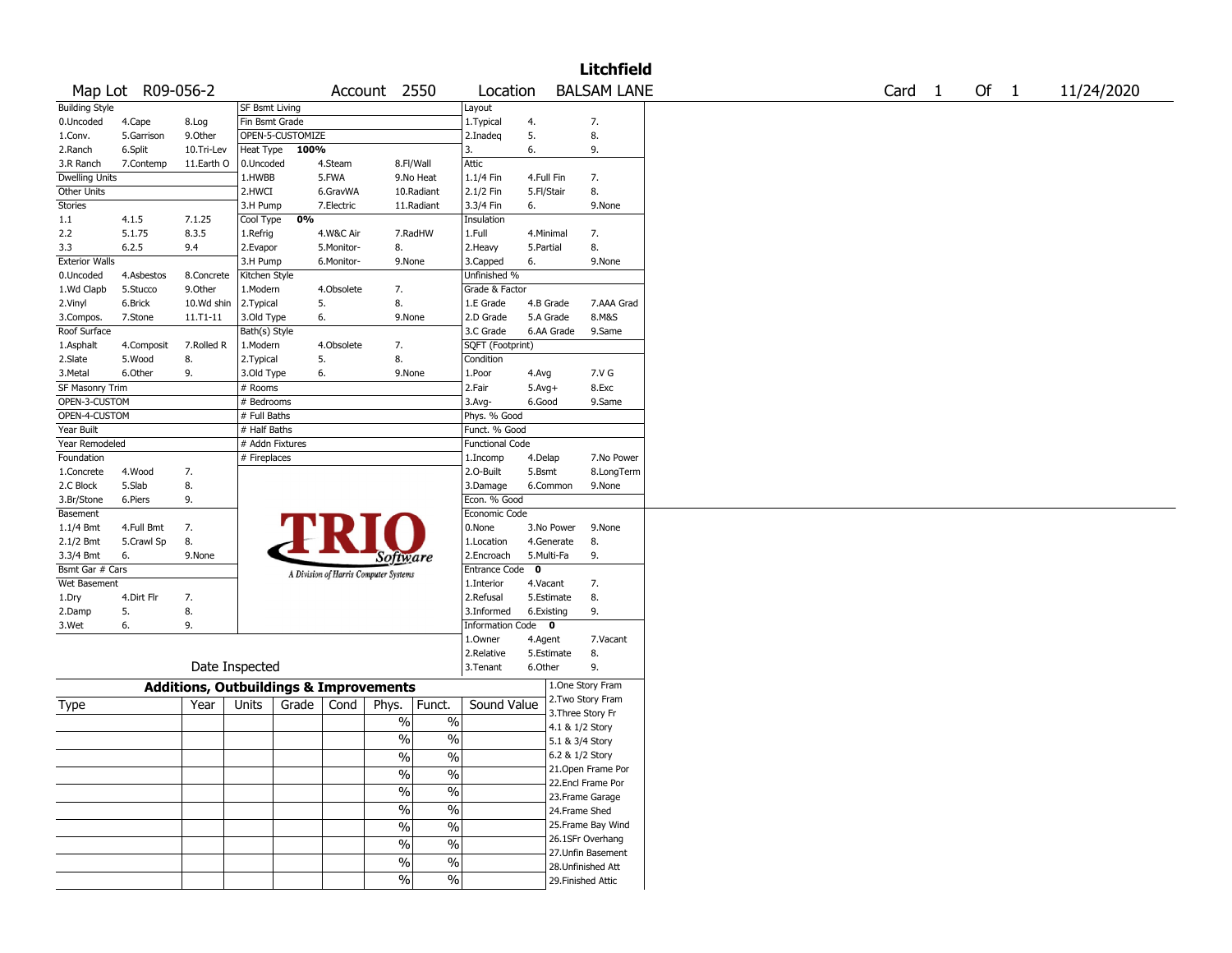|                   | Map Lot R09-056-3                          | Account 2551 | Location                      |                           | <b>BALSAM LANE</b> |                                         |      |                          | Card 1           | Of $1$        |                                | 11/24/2020                            |
|-------------------|--------------------------------------------|--------------|-------------------------------|---------------------------|--------------------|-----------------------------------------|------|--------------------------|------------------|---------------|--------------------------------|---------------------------------------|
|                   | HODGKINS FARM LLC                          |              |                               | <b>Property Data</b>      |                    |                                         |      | <b>Assessment Record</b> |                  |               |                                |                                       |
| <b>PO BOX 308</b> |                                            |              | Neighborhood 7 Balsam Lane    |                           |                    | Year                                    | Land |                          | <b>Buildings</b> |               | Exempt                         | <b>Total</b>                          |
|                   | BRUNSWICK ME 04011                         |              |                               |                           |                    | 2007                                    |      | 25,760                   |                  | 0             | 0                              | 25,760                                |
|                   |                                            |              | Tree Growth Year              | $\bf{0}$                  |                    | 2008                                    |      | 25,760                   |                  | 0             | 0                              | 25,760                                |
|                   |                                            |              | X Coordinate                  |                           | 0                  |                                         |      |                          |                  |               |                                |                                       |
|                   | B8354P109 B9284P310                        |              | Y Coordinate<br>Zone/Land Use | <b>11 Residential</b>     | $\mathbf 0$        | 2009                                    |      | 25,760                   |                  | 0             | 0                              | 25,760                                |
| Previous Owner    | HOME SOLUTIONS INC                         |              |                               |                           |                    | 2010                                    |      | 25,760                   |                  | $\pmb{0}$     | 0                              | 25,760                                |
| P O BOX 987       |                                            |              | Secondary Zone                |                           |                    | 2011                                    |      | 25,760                   |                  | 0             | 0                              | 25,760                                |
|                   |                                            |              |                               |                           |                    | 2012                                    |      | 25,760                   |                  | 0             | 0                              | 25,760                                |
|                   | BRUNSWICK ME 04011<br>Sale Date: 2/20/2007 |              | Topography 2 Rolling          |                           |                    | 2013                                    |      | 25,760                   |                  | 0             | 0                              | 25,760                                |
|                   |                                            |              | 1.Level                       | 4.Below St                | 7.Res Protec       | 2014                                    |      | 25,760                   |                  | 0             | 0                              | 25,760                                |
|                   |                                            |              | 2.Rolling<br>3.Above St       | 5.Low<br>6.Swampy         | 8.<br>9.           | 2015                                    |      | 25,760                   |                  | 0             | 0                              | 25,760                                |
|                   |                                            |              | <b>Utilities</b>              |                           |                    | 2016                                    |      | 25,760                   |                  | 0             | 0                              | 25,760                                |
|                   |                                            |              | 1.Public                      | 4.Dr Well                 | 7.Cesspool         | 2017                                    |      | 25,760                   |                  | 0             | 0                              | 25,760                                |
|                   |                                            |              | 2. Water                      | 5.Dug Well                | 8.Lake/Pond        | 2018                                    |      | 25,760                   |                  | 0             | 0                              | 25,760                                |
|                   |                                            |              | 3.Sewer                       | 6.Septic                  | 9.None             | 2019                                    |      | 24,000                   |                  | 0             | 0                              | 24,000                                |
|                   |                                            |              | 1 Paved<br><b>Street</b>      |                           |                    | 2020                                    |      | 24,000                   |                  | 0             | 0                              | 24,000                                |
|                   |                                            |              | 1.Paved                       | 4.Proposed                | 7.                 |                                         |      |                          | <b>Land Data</b> |               |                                |                                       |
|                   |                                            |              | 2.Semi Imp<br>3.Gravel        | 5.R/O/W<br>6.             | 8.<br>9.None       | <b>Front Foot</b>                       |      | <b>Effective</b>         |                  |               | <b>Influence</b>               | <b>Influence</b>                      |
|                   |                                            |              |                               |                           | 0                  | 11.1-100                                | Type | Frontage                 | <b>Depth</b>     | <b>Factor</b> | Code<br>$\frac{9}{6}$          | <b>Codes</b><br>1.Unimproved          |
|                   | Inspection Witnessed By:                   |              |                               |                           | $\mathbf 0$        | 12.101-200                              |      |                          |                  |               | $\frac{9}{6}$                  | 2.Excess Frtg                         |
|                   |                                            |              |                               | <b>Sale Data</b>          |                    | $13.201+$<br>14.                        |      |                          |                  |               | $\frac{9}{6}$<br>$\frac{9}{6}$ | 3. Topography<br>4.Size/Shape         |
| X                 |                                            | Date         | Sale Date                     |                           | 2/20/2007          | 15.                                     |      |                          |                  |               | $\frac{9}{6}$                  | 5.Access                              |
| No./Date          | Description                                | Date Insp.   | Price                         |                           |                    |                                         |      |                          |                  |               | $\frac{9}{6}$<br>$\frac{9}{6}$ | 6.Restriction<br>7. Right of Way      |
|                   |                                            |              | Sale Type<br>1.Land           | 1 Land Only<br>4.MFG UNIT | 7.                 | <b>Square Foot</b>                      |      | <b>Square Feet</b>       |                  |               |                                | 8.View/Environ                        |
|                   |                                            |              | 2.L & B                       | 5.Other                   | 8.                 | 16.Regular Lot                          |      |                          |                  |               | $\frac{9}{6}$                  | 9.Fract Share                         |
|                   |                                            |              | 3.Building                    | 6.                        | 9.                 | 17.Secondary Lot                        |      |                          |                  |               | $\frac{9}{6}$<br>$\frac{9}{6}$ | <b>Acres</b><br>30. Frontage 1        |
|                   |                                            |              | Financing                     | 9 Unknown                 |                    | 18.Excess Land<br>19.Condominium        |      |                          |                  |               | $\frac{9}{6}$                  | 31. Frontage 2                        |
|                   |                                            |              | 1.Convent                     | 4.Seller                  | 7.                 | 20.Miscellaneous                        |      |                          |                  |               | $\frac{9}{6}$                  | 32. Tillable                          |
| Notes:            |                                            |              | 2.FHA/VA                      | 5.Private                 | 8.                 |                                         |      |                          |                  |               | $\frac{9}{6}$                  | 33.Tillable                           |
|                   |                                            |              | 3.Assumed                     | 6.Cash                    | 9.Unknown          |                                         |      |                          |                  |               | $\frac{9}{6}$                  | 34.Softwood F&O<br>35. Mixed Wood F&O |
|                   |                                            |              | Validity                      | 1 Arms Length Sale        |                    | <b>Fract. Acre</b>                      |      | <b>Acreage/Sites</b>     |                  |               |                                | 36.Hardwood F&O                       |
|                   |                                            |              | 1.Valid                       | 4.Split                   | 7.Renovate         | 21. Houselot (Frac<br>22.Baselot(Fract) | 22   |                          | 0.92             | 100           | %<br>$\mathbf{0}$              | 37.Softwood TG                        |
|                   |                                            |              | 2.Related                     | 5.Partial                 | 8.Other            | 23.                                     |      |                          |                  |               | $\frac{9}{6}$<br>$\frac{9}{6}$ | 38. Mixed Wood TG                     |
|                   |                                            |              | 3.Distress                    | 6.Exempt                  | 9.                 | <b>Acres</b>                            |      |                          |                  |               | $\frac{9}{6}$                  | 39.Hardwood TG                        |
|                   |                                            |              | Verified                      | <b>5 Public Record</b>    |                    | 24. Houselot                            |      |                          |                  |               | $\frac{9}{6}$                  | 40. Wasteland                         |
|                   |                                            |              | 1.Buyer                       | 4.Agent                   | 7.Family           | 25.Baselot                              |      |                          |                  |               | $\frac{9}{6}$                  | 41.Gravel Pit                         |
|                   |                                            |              | 2.Seller                      | 5.Pub Rec                 | 8.Other            | 26.Rear 1                               |      |                          |                  |               | $\frac{9}{6}$                  | 42. Mobile Home Si<br>43.Camp Site    |
|                   |                                            |              |                               |                           |                    |                                         |      |                          |                  |               |                                |                                       |
|                   |                                            |              | 3.Lender                      | 6.MLS                     | 9.                 | 27.Rear 2                               |      |                          |                  |               |                                |                                       |
| <b>Litchfield</b> |                                            |              |                               |                           |                    | 28. Rear 3<br>29. Rear 4                |      | <b>Total Acreage</b>     |                  | 0.92          |                                | 44.Lot Improvemen<br>45. Access Right |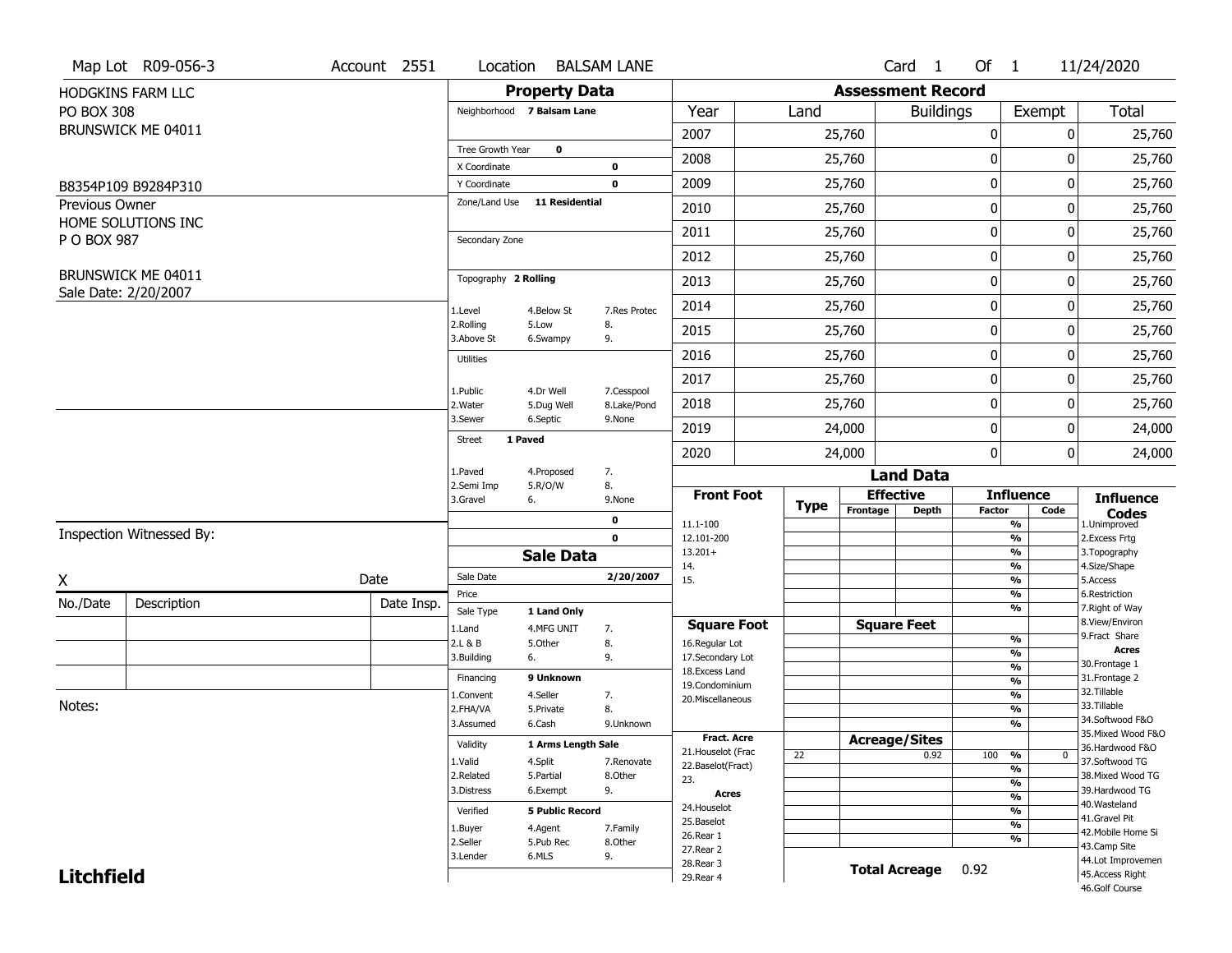|                                    |                          |                                                   |                       |       |                                       |                 |               |                         |              |                 | <b>Litchfield</b>  |  |  |  |                   |  |      |            |
|------------------------------------|--------------------------|---------------------------------------------------|-----------------------|-------|---------------------------------------|-----------------|---------------|-------------------------|--------------|-----------------|--------------------|--|--|--|-------------------|--|------|------------|
|                                    | Map Lot R09-056-3        |                                                   |                       |       |                                       | Account 2551    |               | Location                |              |                 | <b>BALSAM LANE</b> |  |  |  | Card <sub>1</sub> |  | Of 1 | 11/24/2020 |
|                                    | Building Style 0 Uncoded |                                                   | <b>SF Bsmt Living</b> |       | $\mathbf 0$                           |                 |               | Layout<br>$\mathbf{o}$  |              |                 |                    |  |  |  |                   |  |      |            |
| 0.Uncoded                          | 4.Cape                   | 8.Log                                             | Fin Bsmt Grade        |       | 0 <sub>0</sub>                        |                 |               | 1. Typical              | 4.           |                 | 7.                 |  |  |  |                   |  |      |            |
| 1.Conv.                            | 5.Garrison               | 9.0ther                                           | OPEN-5-CUSTOMIZE      |       | $\mathbf 0$                           |                 |               | 2.Inadeg                | 5.           |                 | 8.                 |  |  |  |                   |  |      |            |
| 2.Ranch                            | 6.Split                  | 10.Tri-Lev                                        | Heat Type             | 100%  |                                       | 0 Uncoded       |               | 3.                      | 6.           |                 | 9.                 |  |  |  |                   |  |      |            |
| 3.R Ranch                          | 7.Contemp                | 11.Earth O                                        | 0.Uncoded             |       | 4.Steam                               |                 | 8.Fl/Wall     | Attic<br>$\bullet$      |              |                 |                    |  |  |  |                   |  |      |            |
| Dwelling Units 0                   |                          |                                                   | 1.HWBB                |       | 5.FWA                                 |                 | 9.No Heat     | 1.1/4 Fin               | 4.Full Fin   |                 | 7.                 |  |  |  |                   |  |      |            |
| Other Units                        | 0                        |                                                   | 2.HWCI                |       | 6.GravWA                              |                 | 10.Radiant    | 2.1/2 Fin               | 5.Fl/Stair   |                 | 8.                 |  |  |  |                   |  |      |            |
| Stories                            | 0                        |                                                   | 3.H Pump              |       | 7.Electric                            |                 | 11.Radiant    | 3.3/4 Fin               | 6.           |                 | 9.None             |  |  |  |                   |  |      |            |
| 1.1                                | 4.1.5                    | 7.1.25                                            | Cool Type             | 0%    | 9 None                                |                 |               | Insulation 0            |              |                 |                    |  |  |  |                   |  |      |            |
| 2.2                                | 5.1.75                   | 8.3.5                                             | 1.Refrig              |       | 4.W&C Air                             |                 | 7.RadHW       | 1.Full                  | 4.Minimal    |                 | 7.                 |  |  |  |                   |  |      |            |
| 3.3                                | 6.2.5                    | 9.4                                               | 2.Evapor              |       | 5.Monitor-                            | 8.              |               | 2. Heavy                | 5.Partial    |                 | 8.                 |  |  |  |                   |  |      |            |
| <b>Exterior Walls</b>              | 0 Uncoded                |                                                   | 3.H Pump              |       | 6.Monitor-                            | 9.None          |               | 3.Capped                | 6.           |                 | 9.None             |  |  |  |                   |  |      |            |
| 0.Uncoded                          | 4.Asbestos               | 8.Concrete                                        | Kitchen Style         |       | $\mathbf 0$                           |                 |               | Unfinished %            | 0%           |                 |                    |  |  |  |                   |  |      |            |
| 1.Wd Clapb                         | 5.Stucco                 | 9.Other                                           | 1.Modern              |       | 4.Obsolete                            | 7.              |               | Grade & Factor 00%      |              |                 |                    |  |  |  |                   |  |      |            |
| 2.Vinyl                            | 6.Brick                  | 10.Wd shin                                        | 2.Typical             |       | 5.                                    | 8.              |               | 1.E Grade               | 4.B Grade    |                 | 7.AAA Grad         |  |  |  |                   |  |      |            |
| 3.Compos.                          | 7.Stone                  | 11.T1-11                                          | 3.Old Type            |       | 6.                                    | 9.None          |               | 2.D Grade               | 5.A Grade    |                 | 8.M&S              |  |  |  |                   |  |      |            |
| Roof Surface                       | $\mathbf 0$              |                                                   | Bath(s) Style         |       | $\mathbf 0$                           |                 |               | 3.C Grade               |              | 6.AA Grade      | 9.Same             |  |  |  |                   |  |      |            |
| 1.Asphalt                          | 4.Composit               | 7.Rolled R                                        | 1.Modern              |       | 4.Obsolete                            | 7.              |               | SQFT (Footprint) 0      |              |                 |                    |  |  |  |                   |  |      |            |
| 2.Slate                            | 5.Wood                   | 8.                                                | 2. Typical            |       | 5.                                    | 8.              |               | Condition               | 0            |                 |                    |  |  |  |                   |  |      |            |
| 3.Metal                            | 6.Other                  | 9.                                                |                       |       |                                       | 9.None          |               | 1.Poor                  |              |                 | 7.V G              |  |  |  |                   |  |      |            |
| SF Masonry Trim 0                  |                          |                                                   | 3.Old Type            |       | 6.<br>$\mathbf 0$                     |                 |               |                         | 4.Avg        |                 |                    |  |  |  |                   |  |      |            |
|                                    |                          |                                                   | # Rooms               |       |                                       |                 |               | 2.Fair                  | $5.$ Avg $+$ |                 | 8.Exc              |  |  |  |                   |  |      |            |
| OPEN-3-CUSTOM 0<br>OPEN-4-CUSTOM 0 |                          |                                                   | # Bedrooms            |       | 0                                     |                 |               | $3.$ Avg-               | 6.Good       |                 | 9.Same             |  |  |  |                   |  |      |            |
|                                    |                          |                                                   | # Full Baths          |       | $\mathbf 0$                           |                 |               | Phys. % Good            |              | 0%              |                    |  |  |  |                   |  |      |            |
| Year Built                         | 0                        |                                                   | # Half Baths          |       | $\mathbf 0$                           |                 |               | Funct. % Good           |              | 100%            |                    |  |  |  |                   |  |      |            |
| Year Remodeled 0                   |                          |                                                   | # Addn Fixtures       |       | $\mathbf 0$                           |                 |               | <b>Functional Code</b>  |              | 9 None          |                    |  |  |  |                   |  |      |            |
| Foundation                         | 0                        |                                                   | # Fireplaces          |       | 0                                     |                 |               | 1.Incomp                | 4.Delap      |                 | 7.No Power         |  |  |  |                   |  |      |            |
| 1.Concrete                         | 4.Wood                   | 7.                                                |                       |       |                                       |                 |               | 2.0-Built               | 5.Bsmt       |                 | 8.LongTerm         |  |  |  |                   |  |      |            |
| 2.C Block                          | 5.Slab                   | 8.                                                |                       |       |                                       |                 |               | 3.Damage                |              | 6.Common        | 9.None             |  |  |  |                   |  |      |            |
| 3.Br/Stone                         | 6.Piers                  | 9.                                                |                       |       |                                       |                 |               | Econ. % Good 100%       |              |                 |                    |  |  |  |                   |  |      |            |
| Basement                           | 0                        |                                                   |                       |       |                                       |                 |               | Economic Code None      |              |                 |                    |  |  |  |                   |  |      |            |
| 1.1/4 Bmt                          | 4.Full Bmt               | 7.                                                |                       |       |                                       |                 |               | 0.None                  |              | 3.No Power      | 9.None             |  |  |  |                   |  |      |            |
| 2.1/2 Bmt                          | 5.Crawl Sp               | 8.                                                |                       |       |                                       |                 |               | 1.Location              |              | 4.Generate      | 8.                 |  |  |  |                   |  |      |            |
| 3.3/4 Bmt                          | 6.                       | 9.None                                            |                       |       |                                       | <i>Software</i> |               | 2.Encroach              | 5.Multi-Fa   |                 | 9.                 |  |  |  |                   |  |      |            |
| Bsmt Gar # Cars 0                  |                          |                                                   |                       |       | A Division of Harris Computer Systems |                 |               | Entrance Code           | $\mathbf 0$  |                 |                    |  |  |  |                   |  |      |            |
| Wet Basement 0                     |                          |                                                   |                       |       |                                       |                 |               | 1.Interior              | 4.Vacant     |                 | 7.                 |  |  |  |                   |  |      |            |
| 1.Dry                              | 4.Dirt Flr               | 7.                                                |                       |       |                                       |                 |               | 2.Refusal               |              | 5.Estimate      | 8.                 |  |  |  |                   |  |      |            |
| 2.Damp                             | 5.                       | 8.                                                |                       |       |                                       |                 |               | 3.Informed              | 6.Existing   |                 | 9.                 |  |  |  |                   |  |      |            |
| 3.Wet                              | 6.                       | 9.                                                |                       |       |                                       |                 |               | <b>Information Code</b> |              | $\mathbf{o}$    |                    |  |  |  |                   |  |      |            |
|                                    |                          |                                                   |                       |       |                                       |                 |               | 1.Owner                 | 4.Agent      |                 | 7.Vacant           |  |  |  |                   |  |      |            |
|                                    |                          |                                                   |                       |       |                                       |                 |               | 2.Relative              |              | 5.Estimate      | 8.                 |  |  |  |                   |  |      |            |
|                                    |                          |                                                   | Date Inspected        |       |                                       |                 |               | 3.Tenant                | 6.Other      |                 | 9.                 |  |  |  |                   |  |      |            |
|                                    |                          | <b>Additions, Outbuildings &amp; Improvements</b> |                       |       |                                       |                 |               |                         |              |                 | 1.One Story Fram   |  |  |  |                   |  |      |            |
|                                    |                          |                                                   |                       |       |                                       |                 |               | Sound Value             |              |                 | 2. Two Story Fram  |  |  |  |                   |  |      |            |
| Type                               |                          | Year                                              | Units                 | Grade | Cond                                  | Phys.           | Funct.        |                         |              |                 | 3. Three Story Fr  |  |  |  |                   |  |      |            |
|                                    |                          |                                                   |                       |       |                                       | $\%$            | $\%$          |                         |              | 4.1 & 1/2 Story |                    |  |  |  |                   |  |      |            |
|                                    |                          |                                                   |                       |       |                                       | $\%$            | $\frac{0}{0}$ |                         |              | 5.1 & 3/4 Story |                    |  |  |  |                   |  |      |            |
|                                    |                          |                                                   |                       |       |                                       | $\%$            | $\sqrt{20}$   |                         |              |                 | 6.2 & 1/2 Story    |  |  |  |                   |  |      |            |
|                                    |                          |                                                   |                       |       |                                       |                 |               |                         |              |                 | 21. Open Frame Por |  |  |  |                   |  |      |            |
|                                    |                          |                                                   |                       |       |                                       | $\%$            | $\frac{9}{6}$ |                         |              |                 | 22.Encl Frame Por  |  |  |  |                   |  |      |            |
|                                    |                          |                                                   |                       |       |                                       | $\%$            | $\frac{9}{6}$ |                         |              |                 | 23. Frame Garage   |  |  |  |                   |  |      |            |
|                                    |                          |                                                   |                       |       |                                       | $\%$            | $\frac{1}{2}$ |                         |              |                 | 24.Frame Shed      |  |  |  |                   |  |      |            |
|                                    |                          |                                                   |                       |       |                                       |                 |               |                         |              |                 |                    |  |  |  |                   |  |      |            |
|                                    |                          |                                                   |                       |       |                                       | $\%$            | $\frac{1}{2}$ |                         |              |                 | 25. Frame Bay Wind |  |  |  |                   |  |      |            |
|                                    |                          |                                                   |                       |       |                                       | $\%$            | $\sqrt{6}$    |                         |              |                 | 26.1SFr Overhang   |  |  |  |                   |  |      |            |
|                                    |                          |                                                   |                       |       |                                       | $\%$            | $\frac{1}{2}$ |                         |              |                 | 27.Unfin Basement  |  |  |  |                   |  |      |            |
|                                    |                          |                                                   |                       |       |                                       |                 |               |                         |              |                 | 28. Unfinished Att |  |  |  |                   |  |      |            |
|                                    |                          |                                                   |                       |       |                                       | $\%$            | $\sqrt{6}$    |                         |              |                 | 29. Finished Attic |  |  |  |                   |  |      |            |
|                                    |                          |                                                   |                       |       |                                       |                 |               |                         |              |                 |                    |  |  |  |                   |  |      |            |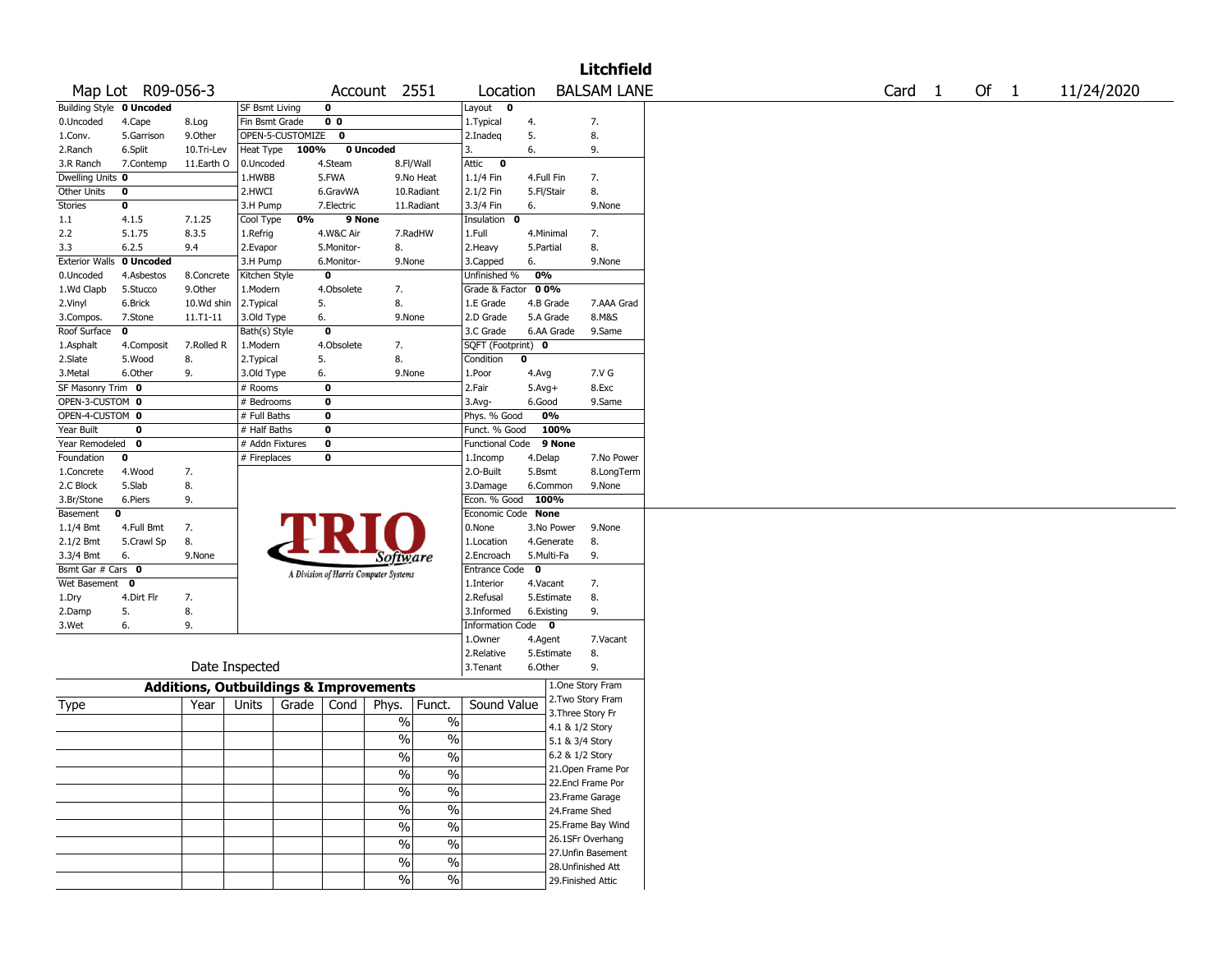| Total<br>29,050<br>26,300           |
|-------------------------------------|
|                                     |
|                                     |
|                                     |
|                                     |
|                                     |
| 26,300                              |
|                                     |
|                                     |
|                                     |
|                                     |
|                                     |
|                                     |
|                                     |
|                                     |
|                                     |
|                                     |
| <b>Influence</b><br><b>Codes</b>    |
| 1.Unimproved                        |
| 2. Excess Frtg<br>3. Topography     |
| 4.Size/Shape                        |
| 5.Access                            |
| 6.Restriction<br>7. Right of Way    |
| 8.View/Environ                      |
| 9. Fract Share<br><b>Acres</b>      |
| 30. Frontage 1                      |
| 31. Frontage 2                      |
| 32. Tillable                        |
| 33.Tillable<br>34.Softwood F&O      |
| 35. Mixed Wood F&O                  |
| 36.Hardwood F&O                     |
| 37.Softwood TG<br>38. Mixed Wood TG |
| 39.Hardwood TG                      |
| 40. Wasteland                       |
| 41.Gravel Pit                       |
| 42. Mobile Home Si<br>43.Camp Site  |
| 44.Lot Improvemen                   |
| 45.Access Right<br>46.Golf Course   |
|                                     |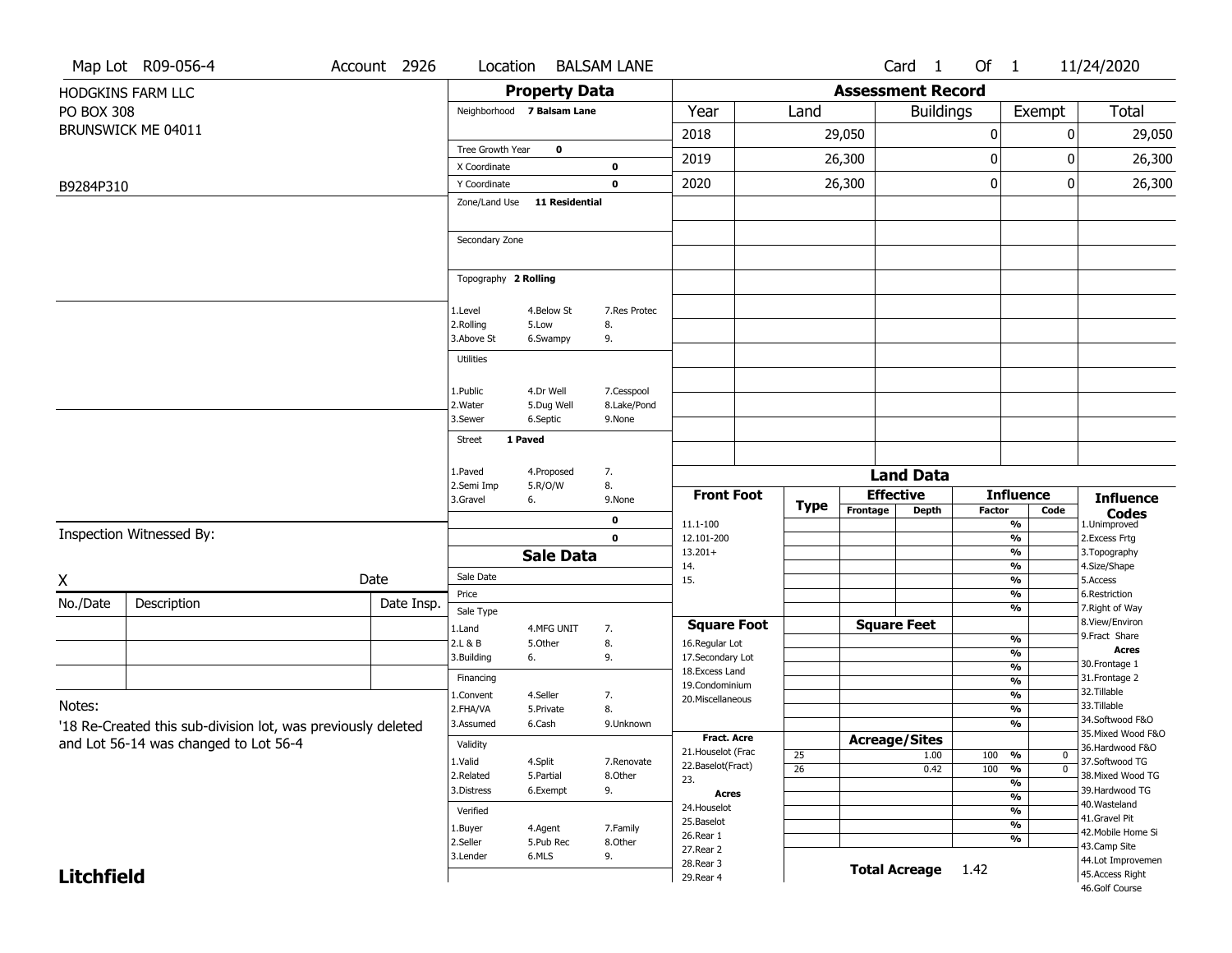|                       |                   |            |                       |                                                   |                          |                          |                        |             |                    | <b>Litchfield</b>  |        |        |            |
|-----------------------|-------------------|------------|-----------------------|---------------------------------------------------|--------------------------|--------------------------|------------------------|-------------|--------------------|--------------------|--------|--------|------------|
|                       | Map Lot R09-056-4 |            |                       |                                                   | Account 2926             |                          | Location               |             |                    | <b>BALSAM LANE</b> | Card 1 | Of $1$ | 11/24/2020 |
| <b>Building Style</b> |                   |            | <b>SF Bsmt Living</b> |                                                   |                          |                          | Layout                 |             |                    |                    |        |        |            |
| 0.Uncoded             | 4.Cape            | 8.Log      | Fin Bsmt Grade        |                                                   |                          |                          | 1. Typical             | 4.          |                    | 7.                 |        |        |            |
| 1.Conv.               | 5.Garrison        | 9.0ther    | OPEN-5-CUSTOMIZE      |                                                   |                          |                          | 2.Inadeq               | 5.          |                    | 8.                 |        |        |            |
| 2.Ranch               | 6.Split           | 10.Tri-Lev | Heat Type             | 100%                                              |                          |                          | 3.                     | 6.          |                    | 9.                 |        |        |            |
| 3.R Ranch             | 7.Contemp         | 11.Earth O | 0.Uncoded             | 4.Steam                                           | 8.Fl/Wall                |                          | Attic                  |             |                    |                    |        |        |            |
| Dwelling Units        |                   |            | 1.HWBB                | 5.FWA                                             |                          | 9.No Heat                | 1.1/4 Fin              | 4.Full Fin  |                    | 7.                 |        |        |            |
| Other Units           |                   |            | 2.HWCI                | 6.GravWA                                          |                          | 10.Radiant               | 2.1/2 Fin              | 5.Fl/Stair  |                    | 8.                 |        |        |            |
| <b>Stories</b>        |                   |            | 3.H Pump              | 7.Electric                                        |                          | 11.Radiant               | 3.3/4 Fin              | 6.          |                    | 9.None             |        |        |            |
| 1.1                   | 4.1.5             | 7.1.25     | Cool Type             | 0%                                                |                          |                          | Insulation             |             |                    |                    |        |        |            |
| 2.2                   | 5.1.75            | 8.3.5      | 1.Refrig              | 4.W&C Air                                         |                          | 7.RadHW                  | 1.Full                 | 4.Minimal   |                    | 7.                 |        |        |            |
| 3.3                   | 6.2.5             | 9.4        | 2.Evapor              | 5.Monitor-                                        | 8.                       |                          | 2. Heavy               | 5.Partial   |                    | 8.                 |        |        |            |
| <b>Exterior Walls</b> |                   |            | 3.H Pump              | 6.Monitor-                                        | 9.None                   |                          | 3.Capped               | 6.          |                    | 9.None             |        |        |            |
| 0.Uncoded             | 4.Asbestos        | 8.Concrete | Kitchen Style         |                                                   |                          |                          | Unfinished %           |             |                    |                    |        |        |            |
|                       |                   |            |                       | 4.Obsolete                                        |                          |                          | Grade & Factor         |             |                    |                    |        |        |            |
| 1.Wd Clapb            | 5.Stucco          | 9.Other    | 1.Modern              |                                                   | 7.<br>8.                 |                          |                        |             |                    |                    |        |        |            |
| 2.Vinyl               | 6.Brick           | 10.Wd shin | 2.Typical             | 5.                                                |                          |                          | 1.E Grade              | 4.B Grade   |                    | 7.AAA Grad         |        |        |            |
| 3.Compos.             | 7.Stone           | 11.T1-11   | 3.Old Type            | 6.                                                | 9.None                   |                          | 2.D Grade              | 5.A Grade   |                    | 8.M&S              |        |        |            |
| Roof Surface          |                   |            | Bath(s) Style         |                                                   |                          |                          | 3.C Grade              | 6.AA Grade  |                    | 9.Same             |        |        |            |
| 1.Asphalt             | 4.Composit        | 7.Rolled R | 1.Modern              | 4.Obsolete                                        | 7.                       |                          | SQFT (Footprint)       |             |                    |                    |        |        |            |
| 2.Slate               | 5.Wood            | 8.         | 2. Typical            | 5.                                                | 8.                       |                          | Condition              |             |                    |                    |        |        |            |
| 3.Metal               | 6.Other           | 9.         | 3.Old Type            | 6.                                                | 9.None                   |                          | 1.Poor                 | 4.Avg       |                    | 7.V G              |        |        |            |
| SF Masonry Trim       |                   |            | # Rooms               |                                                   |                          |                          | 2.Fair                 | $5.Avg+$    |                    | 8.Exc              |        |        |            |
| OPEN-3-CUSTOM         |                   |            | # Bedrooms            |                                                   |                          |                          | 3.Avg-                 | 6.Good      |                    | 9.Same             |        |        |            |
| OPEN-4-CUSTOM         |                   |            | # Full Baths          |                                                   |                          |                          | Phys. % Good           |             |                    |                    |        |        |            |
| Year Built            |                   |            | # Half Baths          |                                                   |                          |                          | Funct. % Good          |             |                    |                    |        |        |            |
| Year Remodeled        |                   |            | # Addn Fixtures       |                                                   |                          |                          | <b>Functional Code</b> |             |                    |                    |        |        |            |
| Foundation            |                   |            | # Fireplaces          |                                                   |                          |                          | 1.Incomp               | 4.Delap     |                    | 7.No Power         |        |        |            |
| 1.Concrete            | 4.Wood            | 7.         |                       |                                                   |                          |                          | 2.0-Built              | 5.Bsmt      |                    | 8.LongTerm         |        |        |            |
| 2.C Block             | 5.Slab            | 8.         |                       |                                                   |                          |                          | 3.Damage               | 6.Common    |                    | 9.None             |        |        |            |
| 3.Br/Stone            | 6.Piers           | 9.         |                       |                                                   |                          |                          | Econ. % Good           |             |                    |                    |        |        |            |
| Basement              |                   |            |                       |                                                   |                          |                          | Economic Code          |             |                    |                    |        |        |            |
| 1.1/4 Bmt             | 4.Full Bmt        | 7.         |                       |                                                   |                          |                          | 0.None                 | 3.No Power  |                    | 9.None             |        |        |            |
| 2.1/2 Bmt             | 5.Crawl Sp        | 8.         |                       |                                                   |                          |                          | 1.Location             | 4.Generate  |                    | 8.                 |        |        |            |
| 3.3/4 Bmt             | 6.                | 9.None     |                       |                                                   | Software                 |                          | 2.Encroach             | 5.Multi-Fa  |                    | 9.                 |        |        |            |
| Bsmt Gar # Cars       |                   |            |                       | A Division of Harris Computer Systems             |                          |                          | <b>Entrance Code</b>   | $\mathbf 0$ |                    |                    |        |        |            |
| Wet Basement          |                   |            |                       |                                                   |                          |                          | 1.Interior             | 4.Vacant    |                    | 7.                 |        |        |            |
| 1.Dry                 | 4.Dirt Flr        | 7.         |                       |                                                   |                          |                          | 2.Refusal              | 5.Estimate  |                    | 8.                 |        |        |            |
| 2.Damp                | 5.                | 8.         |                       |                                                   |                          |                          | 3.Informed             | 6.Existing  |                    | 9.                 |        |        |            |
| 3.Wet                 | 6.                | 9.         |                       |                                                   |                          |                          | Information Code 0     |             |                    |                    |        |        |            |
|                       |                   |            |                       |                                                   |                          |                          | 1.Owner                | 4.Agent     |                    | 7.Vacant           |        |        |            |
|                       |                   |            |                       |                                                   |                          |                          | 2.Relative             | 5.Estimate  |                    | 8.                 |        |        |            |
|                       |                   |            | Date Inspected        |                                                   |                          |                          | 3. Tenant              | 6.Other     |                    | 9.                 |        |        |            |
|                       |                   |            |                       |                                                   |                          |                          |                        |             |                    |                    |        |        |            |
|                       |                   |            |                       | <b>Additions, Outbuildings &amp; Improvements</b> |                          |                          |                        |             |                    | 1.One Story Fram   |        |        |            |
| Type                  |                   | Year       | Units                 | Grade<br>Cond                                     | Phys.                    | Funct.                   | Sound Value            |             |                    | 2.Two Story Fram   |        |        |            |
|                       |                   |            |                       |                                                   | $\%$                     | $\%$                     |                        |             | 3. Three Story Fr  |                    |        |        |            |
|                       |                   |            |                       |                                                   |                          |                          |                        |             | 4.1 & 1/2 Story    |                    |        |        |            |
|                       |                   |            |                       |                                                   | $\%$                     | $\%$                     |                        |             | 5.1 & 3/4 Story    |                    |        |        |            |
|                       |                   |            |                       |                                                   | $\sqrt{6}$               | $\frac{1}{2}$            |                        |             | 6.2 & 1/2 Story    |                    |        |        |            |
|                       |                   |            |                       |                                                   | $\sqrt{6}$               | $\overline{\frac{0}{0}}$ |                        |             |                    | 21.Open Frame Por  |        |        |            |
|                       |                   |            |                       |                                                   | $\sqrt{6}$               | $\frac{0}{6}$            |                        |             |                    | 22.Encl Frame Por  |        |        |            |
|                       |                   |            |                       |                                                   |                          |                          |                        |             |                    | 23. Frame Garage   |        |        |            |
|                       |                   |            |                       |                                                   | $\overline{\frac{0}{0}}$ | $\frac{0}{6}$            |                        |             | 24.Frame Shed      |                    |        |        |            |
|                       |                   |            |                       |                                                   | $\frac{0}{6}$            | $\frac{0}{6}$            |                        |             |                    | 25. Frame Bay Wind |        |        |            |
|                       |                   |            |                       |                                                   | $\sqrt{6}$               | $\frac{1}{2}$            |                        |             |                    | 26.1SFr Overhang   |        |        |            |
|                       |                   |            |                       |                                                   |                          |                          |                        |             |                    | 27. Unfin Basement |        |        |            |
|                       |                   |            |                       |                                                   | $\sqrt{6}$               | $\frac{1}{2}$            |                        |             |                    | 28. Unfinished Att |        |        |            |
|                       |                   |            |                       |                                                   | $\frac{1}{2}$            | $\frac{1}{2}$            |                        |             | 29. Finished Attic |                    |        |        |            |
|                       |                   |            |                       |                                                   |                          |                          |                        |             |                    |                    |        |        |            |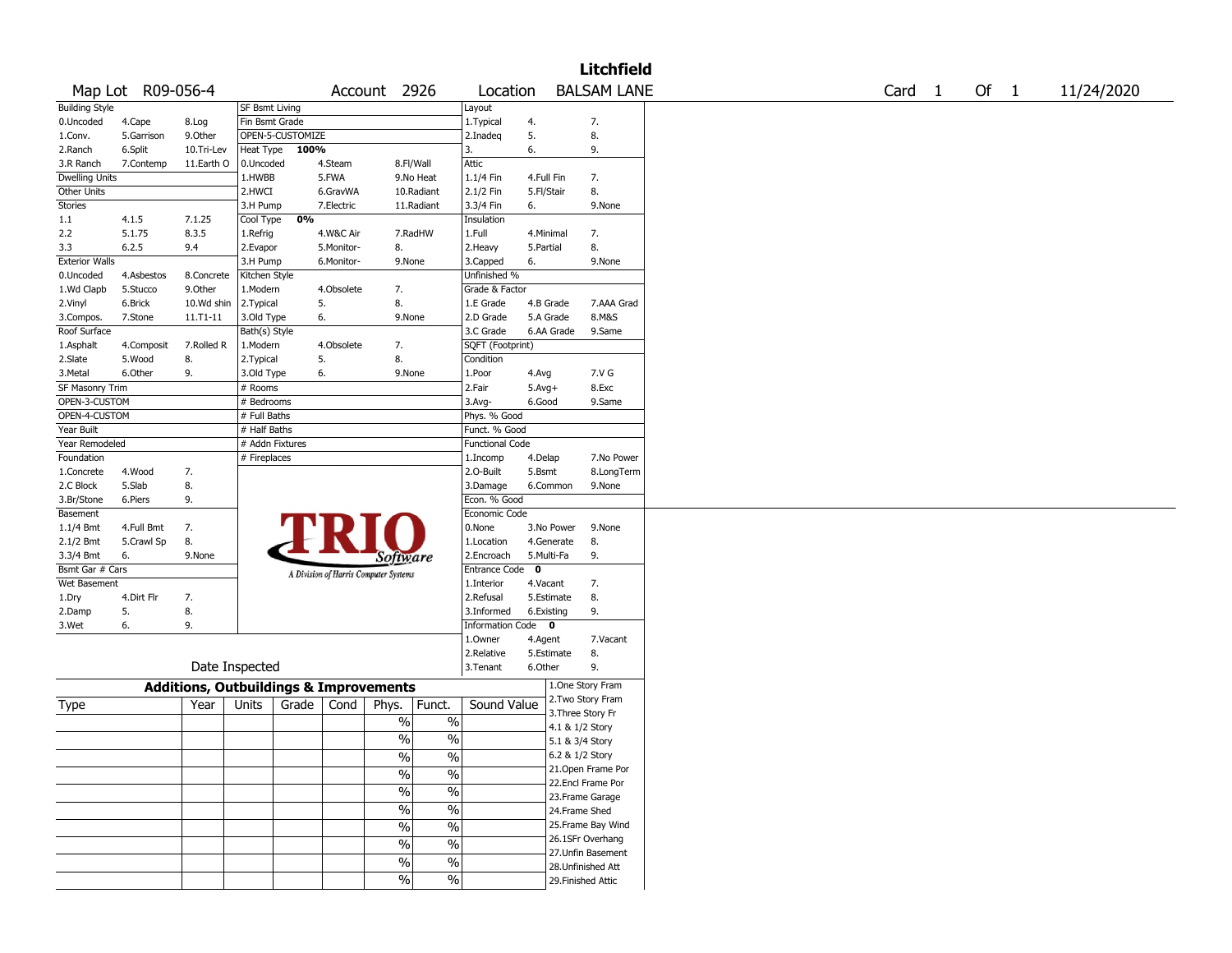|                   | Map Lot R09-056-5                          | Account 2553 | Location                      |                           | <b>BALSAM LANE</b>    |                                    |      |                          | Card 1           | Of $1$        |                                | 11/24/2020                          |
|-------------------|--------------------------------------------|--------------|-------------------------------|---------------------------|-----------------------|------------------------------------|------|--------------------------|------------------|---------------|--------------------------------|-------------------------------------|
|                   | HODGKINS FARM LLC                          |              |                               | <b>Property Data</b>      |                       |                                    |      | <b>Assessment Record</b> |                  |               |                                |                                     |
| <b>PO BOX 308</b> |                                            |              | Neighborhood 7 Balsam Lane    |                           |                       | Year                               | Land |                          | <b>Buildings</b> |               | Exempt                         | <b>Total</b>                        |
|                   | BRUNSWICK ME 04011                         |              |                               |                           |                       | 2007                               |      | 26,880                   |                  | 0             | 0                              | 26,880                              |
|                   |                                            |              | Tree Growth Year              | $\bf{0}$                  |                       | 2008                               |      | 26,880                   |                  | 0             | 0                              | 26,880                              |
|                   |                                            |              | X Coordinate                  |                           | 0                     |                                    |      |                          |                  |               |                                |                                     |
|                   | B8354P109 B9284P310                        |              | Y Coordinate<br>Zone/Land Use | <b>11 Residential</b>     | $\mathbf 0$           | 2009                               |      | 26,880                   |                  | 0             | 0                              | 26,880                              |
| Previous Owner    | HOME SOLUTIONS, INC                        |              |                               |                           |                       | 2010                               |      | 26,880                   |                  | 0             | 0                              | 26,880                              |
| P O BOX 987       |                                            |              | Secondary Zone                |                           |                       | 2011                               |      | 26,880                   |                  | 0             | 0                              | 26,880                              |
|                   |                                            |              |                               |                           |                       | 2012                               |      | 26,880                   |                  | 0             | 0                              | 26,880                              |
|                   | BRUNSWICK ME 04011<br>Sale Date: 2/20/2007 |              | Topography 2 Rolling          |                           |                       | 2013                               |      | 26,880                   |                  | 0             | 0                              | 26,880                              |
|                   |                                            |              | 1.Level                       | 4.Below St                | 7.Res Protec          | 2014                               |      | 26,880                   |                  | 0             | 0                              | 26,880                              |
|                   |                                            |              | 2.Rolling<br>3.Above St       | 5.Low<br>6.Swampy         | 8.<br>9.              | 2015                               |      | 26,880                   |                  | 0             | 0                              | 26,880                              |
|                   |                                            |              | <b>Utilities</b>              |                           |                       | 2016                               |      | 26,880                   |                  | 0             | 0                              | 26,880                              |
|                   |                                            |              | 1.Public                      | 4.Dr Well                 | 7.Cesspool            | 2017                               |      | 26,880                   |                  | 0             | 0                              | 26,880                              |
|                   |                                            |              | 2. Water                      | 5.Dug Well                | 8.Lake/Pond           | 2018                               |      | 26,880                   |                  | 0             | 0                              | 26,880                              |
|                   |                                            |              | 3.Sewer                       | 6.Septic                  | 9.None                | 2019                               |      | 24,500                   |                  | 0             | 0                              | 24,500                              |
|                   |                                            |              | 1 Paved<br><b>Street</b>      |                           |                       | 2020                               |      | 24,500                   |                  | 0             | 0                              | 24,500                              |
|                   |                                            |              | 1.Paved                       | 4.Proposed                | 7.                    |                                    |      |                          | <b>Land Data</b> |               |                                |                                     |
|                   |                                            |              | 2.Semi Imp<br>3.Gravel        | 5.R/O/W<br>6.             | 8.<br>9.None          | <b>Front Foot</b>                  |      | <b>Effective</b>         |                  |               | <b>Influence</b>               | <b>Influence</b>                    |
|                   |                                            |              |                               |                           | 0                     | 11.1-100                           | Type | Frontage                 | <b>Depth</b>     | <b>Factor</b> | Code<br>$\frac{9}{6}$          | <b>Codes</b><br>1.Unimproved        |
|                   | Inspection Witnessed By:                   |              |                               |                           | $\mathbf 0$           | 12.101-200                         |      |                          |                  |               | $\frac{9}{6}$                  | 2. Excess Frtg                      |
|                   |                                            |              |                               | <b>Sale Data</b>          |                       | $13.201+$<br>14.                   |      |                          |                  |               | $\frac{9}{6}$<br>$\frac{9}{6}$ | 3. Topography<br>4.Size/Shape       |
| X                 |                                            | Date         | Sale Date                     |                           | 2/20/2007             | 15.                                |      |                          |                  |               | $\frac{9}{6}$                  | 5.Access                            |
| No./Date          | Description                                | Date Insp.   | Price                         |                           |                       |                                    |      |                          |                  |               | $\frac{9}{6}$<br>$\frac{9}{6}$ | 6.Restriction<br>7. Right of Way    |
|                   |                                            |              | Sale Type<br>1.Land           | 1 Land Only<br>4.MFG UNIT | 7.                    | <b>Square Foot</b>                 |      | <b>Square Feet</b>       |                  |               |                                | 8.View/Environ                      |
|                   |                                            |              | 2.L & B                       | 5.Other                   | 8.                    | 16.Regular Lot                     |      |                          |                  |               | $\frac{9}{6}$                  | 9.Fract Share                       |
|                   |                                            |              | 3.Building                    | 6.                        | 9.                    | 17.Secondary Lot                   |      |                          |                  |               | $\frac{9}{6}$                  | <b>Acres</b><br>30. Frontage 1      |
|                   |                                            |              | Financing                     | 9 Unknown                 |                       | 18. Excess Land                    |      |                          |                  |               | $\frac{9}{6}$<br>$\frac{9}{6}$ | 31. Frontage 2                      |
|                   |                                            |              | 1.Convent                     | 4.Seller                  | 7.                    | 19.Condominium<br>20.Miscellaneous |      |                          |                  |               | $\frac{9}{6}$                  | 32. Tillable                        |
| Notes:            |                                            |              | 2.FHA/VA                      | 5.Private                 | 8.                    |                                    |      |                          |                  |               | $\frac{9}{6}$                  | 33.Tillable                         |
|                   |                                            |              | 3.Assumed                     | 6.Cash                    | 9.Unknown             |                                    |      |                          |                  |               | $\frac{9}{6}$                  | 34.Softwood F&O                     |
|                   |                                            |              | Validity                      | 1 Arms Length Sale        |                       | <b>Fract. Acre</b>                 |      | <b>Acreage/Sites</b>     |                  |               |                                | 35. Mixed Wood F&O                  |
|                   |                                            |              |                               |                           |                       | 21. Houselot (Frac                 | 22   |                          | 0.96             | 100           | %<br>$\mathbf{0}$              | 36.Hardwood F&O                     |
|                   |                                            |              | 1.Valid<br>2.Related          | 4.Split<br>5.Partial      | 7.Renovate<br>8.Other | 22.Baselot(Fract)                  |      |                          |                  |               | $\frac{9}{6}$                  | 37.Softwood TG<br>38. Mixed Wood TG |
|                   |                                            |              | 3.Distress                    | 6.Exempt                  | 9.                    | 23.                                |      |                          |                  |               | $\frac{9}{6}$                  | 39.Hardwood TG                      |
|                   |                                            |              |                               |                           |                       | <b>Acres</b>                       |      |                          |                  |               | $\frac{9}{6}$                  | 40. Wasteland                       |
|                   |                                            |              | Verified                      | <b>5 Public Record</b>    |                       | 24. Houselot                       |      |                          |                  |               | $\frac{9}{6}$                  | 41.Gravel Pit                       |
|                   |                                            |              | 1.Buyer                       | 4.Agent                   | 7.Family              | 25.Baselot<br>26.Rear 1            |      |                          |                  |               | $\frac{9}{6}$                  | 42. Mobile Home Si                  |
|                   |                                            |              | 2.Seller                      | 5.Pub Rec                 | 8.Other               | 27. Rear 2                         |      |                          |                  |               | $\frac{9}{6}$                  | 43.Camp Site                        |
|                   |                                            |              | 3.Lender                      | 6.MLS                     | 9.                    |                                    |      |                          |                  |               |                                | 44.Lot Improvemen                   |
|                   |                                            |              |                               |                           |                       | 28. Rear 3                         |      |                          |                  |               |                                |                                     |
| <b>Litchfield</b> |                                            |              |                               |                           |                       | 29. Rear 4                         |      | <b>Total Acreage</b>     |                  | 0.96          |                                | 45.Access Right<br>46.Golf Course   |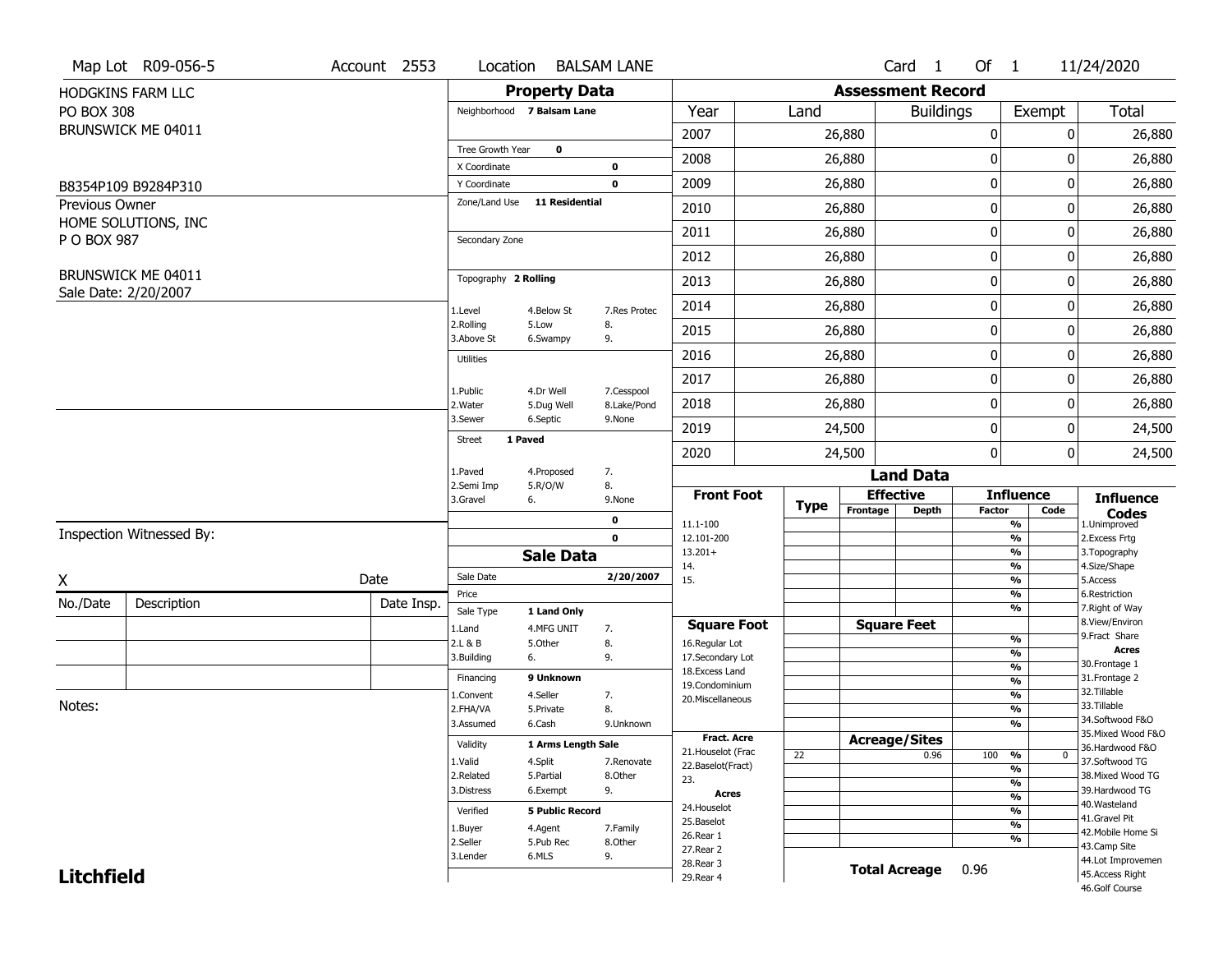|                       |                   |                |                                                   |                                       |                          |                          |             |                   | <b>Litchfield</b>  |        |        |            |
|-----------------------|-------------------|----------------|---------------------------------------------------|---------------------------------------|--------------------------|--------------------------|-------------|-------------------|--------------------|--------|--------|------------|
|                       | Map Lot R09-056-5 |                |                                                   |                                       | Account 2553             | Location                 |             |                   | <b>BALSAM LANE</b> | Card 1 | Of $1$ | 11/24/2020 |
| <b>Building Style</b> |                   |                | <b>SF Bsmt Living</b>                             |                                       |                          | Layout                   |             |                   |                    |        |        |            |
| 0.Uncoded             | 4.Cape            | 8.Log          | Fin Bsmt Grade                                    |                                       |                          | 1. Typical               | 4.          |                   | 7.                 |        |        |            |
| 1.Conv.               | 5.Garrison        | 9.0ther        | OPEN-5-CUSTOMIZE                                  |                                       |                          | 2.Inadeq                 | 5.          |                   | 8.                 |        |        |            |
| 2.Ranch               | 6.Split           | 10.Tri-Lev     | Heat Type                                         | 100%                                  |                          | 3.                       | 6.          |                   | 9.                 |        |        |            |
| 3.R Ranch             | 7.Contemp         | 11.Earth O     | 0.Uncoded                                         | 4.Steam                               | 8.Fl/Wall                | Attic                    |             |                   |                    |        |        |            |
| Dwelling Units        |                   |                | 1.HWBB                                            | 5.FWA                                 | 9.No Heat                | 1.1/4 Fin                | 4.Full Fin  |                   | 7.                 |        |        |            |
| Other Units           |                   |                | 2.HWCI                                            | 6.GravWA                              | 10.Radiant               | 2.1/2 Fin                | 5.Fl/Stair  |                   | 8.                 |        |        |            |
| <b>Stories</b>        |                   |                | 3.H Pump                                          | 7.Electric                            | 11.Radiant               | 3.3/4 Fin                | 6.          |                   | 9.None             |        |        |            |
| 1.1                   | 4.1.5             | 7.1.25         | Cool Type                                         | 0%                                    |                          | Insulation               |             |                   |                    |        |        |            |
| 2.2                   | 5.1.75            | 8.3.5          | 1.Refrig                                          | 4.W&C Air                             | 7.RadHW                  | 1.Full                   | 4.Minimal   |                   | 7.                 |        |        |            |
| 3.3                   | 6.2.5             | 9.4            | 2.Evapor                                          | 5.Monitor-                            | 8.                       | 2. Heavy                 | 5.Partial   |                   | 8.                 |        |        |            |
| <b>Exterior Walls</b> |                   |                | 3.H Pump                                          | 6.Monitor-                            | 9.None                   | 3.Capped                 | 6.          |                   | 9.None             |        |        |            |
| 0.Uncoded             | 4.Asbestos        | 8.Concrete     | Kitchen Style                                     |                                       |                          | Unfinished %             |             |                   |                    |        |        |            |
| 1.Wd Clapb            | 5.Stucco          | 9.Other        | 1.Modern                                          | 4.Obsolete                            | 7.                       | Grade & Factor           |             |                   |                    |        |        |            |
| 2.Vinyl               | 6.Brick           | 10.Wd shin     | 2.Typical                                         | 5.                                    | 8.                       | 1.E Grade                |             | 4.B Grade         | 7.AAA Grad         |        |        |            |
| 3.Compos.             | 7.Stone           | 11.T1-11       | 3.Old Type                                        | 6.                                    | 9.None                   | 2.D Grade                |             | 5.A Grade         | 8.M&S              |        |        |            |
| Roof Surface          |                   |                | Bath(s) Style                                     |                                       |                          | 3.C Grade                |             | 6.AA Grade        | 9.Same             |        |        |            |
| 1.Asphalt             | 4.Composit        | 7.Rolled R     | 1.Modern                                          | 4.Obsolete                            | 7.                       | SQFT (Footprint)         |             |                   |                    |        |        |            |
| 2.Slate               | 5.Wood            | 8.             | 2. Typical                                        | 5.                                    | 8.                       | Condition                |             |                   |                    |        |        |            |
| 3.Metal               | 6.Other           | 9.             | 3.Old Type                                        | 6.                                    | 9.None                   | 1.Poor                   | 4.Avg       |                   | 7.V G              |        |        |            |
| SF Masonry Trim       |                   |                | # Rooms                                           |                                       |                          | 2.Fair                   | $5.Avg+$    |                   | 8.Exc              |        |        |            |
| OPEN-3-CUSTOM         |                   |                | # Bedrooms                                        |                                       |                          | 3.Avg-                   | 6.Good      |                   | 9.Same             |        |        |            |
| OPEN-4-CUSTOM         |                   |                | # Full Baths                                      |                                       |                          | Phys. % Good             |             |                   |                    |        |        |            |
| Year Built            |                   |                | # Half Baths                                      |                                       |                          | Funct. % Good            |             |                   |                    |        |        |            |
| Year Remodeled        |                   |                | # Addn Fixtures                                   |                                       |                          | <b>Functional Code</b>   |             |                   |                    |        |        |            |
| Foundation            |                   |                | # Fireplaces                                      |                                       |                          | 1.Incomp                 | 4.Delap     |                   | 7.No Power         |        |        |            |
| 1.Concrete            | 4.Wood            | 7.             |                                                   |                                       |                          | 2.0-Built                | 5.Bsmt      |                   | 8.LongTerm         |        |        |            |
| 2.C Block             | 5.Slab            | 8.             |                                                   |                                       |                          | 3.Damage                 |             | 6.Common          | 9.None             |        |        |            |
| 3.Br/Stone            | 6.Piers           | 9.             |                                                   |                                       |                          | Econ. % Good             |             |                   |                    |        |        |            |
| Basement              |                   |                |                                                   |                                       |                          | Economic Code            |             |                   |                    |        |        |            |
| 1.1/4 Bmt             | 4.Full Bmt        | 7.             |                                                   |                                       |                          | 0.None                   |             | 3.No Power        | 9.None             |        |        |            |
| 2.1/2 Bmt             | 5.Crawl Sp        | 8.             |                                                   |                                       |                          | 1.Location               |             | 4.Generate        | 8.                 |        |        |            |
| 3.3/4 Bmt             | 6.                | 9.None         |                                                   |                                       |                          | 2.Encroach               | 5.Multi-Fa  |                   | 9.                 |        |        |            |
| Bsmt Gar # Cars       |                   |                |                                                   |                                       | Software                 | <b>Entrance Code</b>     | $\mathbf 0$ |                   |                    |        |        |            |
| Wet Basement          |                   |                |                                                   | A Division of Harris Computer Systems |                          | 1.Interior               | 4.Vacant    |                   | 7.                 |        |        |            |
|                       |                   |                |                                                   |                                       |                          | 2.Refusal                |             |                   |                    |        |        |            |
| 1.Dry                 | 4.Dirt Flr        | 7.             |                                                   |                                       |                          |                          |             | 5.Estimate        | 8.                 |        |        |            |
| 2.Damp                | 5.                | 8.<br>9.       |                                                   |                                       |                          | 3.Informed               | 6.Existing  |                   | 9.                 |        |        |            |
| 3.Wet                 | 6.                |                |                                                   |                                       |                          | Information Code 0       |             |                   |                    |        |        |            |
|                       |                   |                |                                                   |                                       |                          | 1.Owner                  | 4.Agent     |                   | 7.Vacant           |        |        |            |
|                       |                   | Date Inspected |                                                   |                                       |                          | 2.Relative               |             | 5.Estimate        | 8.                 |        |        |            |
|                       |                   |                |                                                   |                                       |                          | 3. Tenant                | 6.Other     |                   | 9.                 |        |        |            |
|                       |                   |                | <b>Additions, Outbuildings &amp; Improvements</b> |                                       |                          |                          |             |                   | 1.One Story Fram   |        |        |            |
| Type                  |                   | Year           | Units<br>Grade                                    | Cond                                  | Phys.<br>Funct.          | Sound Value              |             |                   | 2.Two Story Fram   |        |        |            |
|                       |                   |                |                                                   |                                       |                          |                          |             | 3. Three Story Fr |                    |        |        |            |
|                       |                   |                |                                                   |                                       | $\%$                     | $\%$                     |             | 4.1 & 1/2 Story   |                    |        |        |            |
|                       |                   |                |                                                   |                                       | $\%$                     | $\%$                     |             | 5.1 & 3/4 Story   |                    |        |        |            |
|                       |                   |                |                                                   |                                       | $\sqrt{6}$               | $\frac{1}{2}$            |             | 6.2 & 1/2 Story   |                    |        |        |            |
|                       |                   |                |                                                   |                                       | $\sqrt{6}$               | $\overline{\frac{0}{0}}$ |             |                   | 21.Open Frame Por  |        |        |            |
|                       |                   |                |                                                   |                                       |                          |                          |             |                   | 22.Encl Frame Por  |        |        |            |
|                       |                   |                |                                                   |                                       | $\sqrt{6}$               | $\frac{0}{6}$            |             |                   | 23. Frame Garage   |        |        |            |
|                       |                   |                |                                                   |                                       | $\overline{\frac{0}{0}}$ | $\frac{0}{6}$            |             | 24.Frame Shed     |                    |        |        |            |
|                       |                   |                |                                                   |                                       | $\frac{0}{6}$            | $\frac{0}{6}$            |             |                   | 25. Frame Bay Wind |        |        |            |
|                       |                   |                |                                                   |                                       |                          |                          |             |                   | 26.1SFr Overhang   |        |        |            |
|                       |                   |                |                                                   |                                       | $\sqrt{6}$               | $\frac{1}{2}$            |             |                   | 27.Unfin Basement  |        |        |            |
|                       |                   |                |                                                   |                                       | $\sqrt{6}$               | $\frac{1}{2}$            |             |                   | 28. Unfinished Att |        |        |            |
|                       |                   |                |                                                   |                                       | $\frac{1}{2}$            | $\frac{1}{2}$            |             |                   | 29. Finished Attic |        |        |            |
|                       |                   |                |                                                   |                                       |                          |                          |             |                   |                    |        |        |            |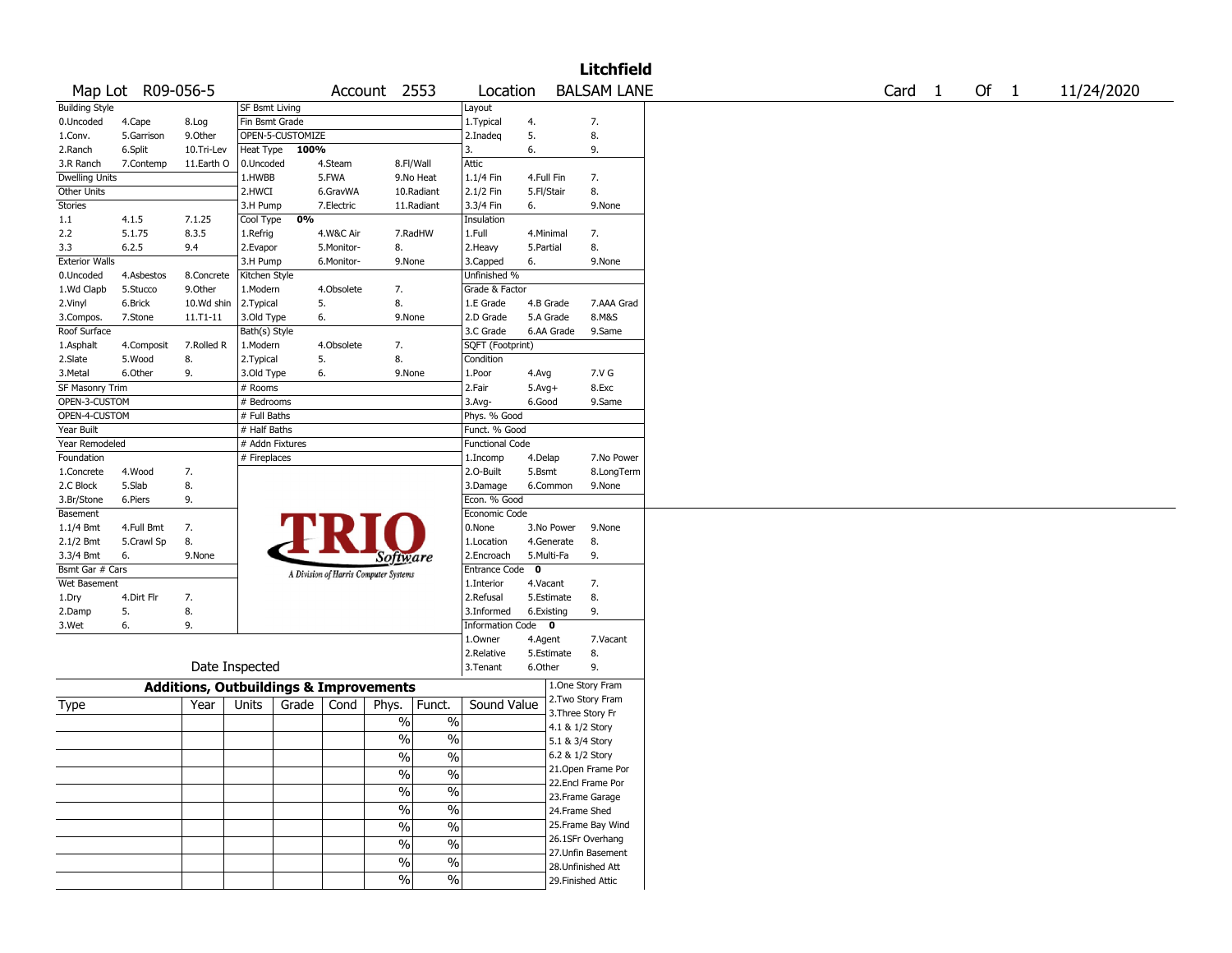|                   | Map Lot R09-056-6                          | Account 2554 | Location                      |                           | <b>BALSAM LANE</b> |                                         |      |                          | Card 1               | Of $1$        |                                | 11/24/2020                            |
|-------------------|--------------------------------------------|--------------|-------------------------------|---------------------------|--------------------|-----------------------------------------|------|--------------------------|----------------------|---------------|--------------------------------|---------------------------------------|
|                   | HODGKINS FARM LLC                          |              |                               | <b>Property Data</b>      |                    |                                         |      | <b>Assessment Record</b> |                      |               |                                |                                       |
| <b>PO BOX 308</b> |                                            |              | Neighborhood 7 Balsam Lane    |                           |                    | Year                                    | Land |                          | <b>Buildings</b>     |               | Exempt                         | <b>Total</b>                          |
|                   | BRUNSWICK ME 04011                         |              |                               |                           |                    | 2007                                    |      | 27,160                   |                      | 0             | 0                              | 27,160                                |
|                   |                                            |              | Tree Growth Year              | $\bf{0}$                  |                    | 2008                                    |      | 27,160                   |                      | 0             | 0                              | 27,160                                |
|                   |                                            |              | X Coordinate                  |                           | 0                  |                                         |      |                          |                      |               |                                |                                       |
|                   | B8354P109 B9284P310                        |              | Y Coordinate<br>Zone/Land Use | <b>11 Residential</b>     | $\mathbf 0$        | 2009                                    |      | 27,160                   |                      | 0             | 0                              | 27,160                                |
| Previous Owner    | HOME SOLUTIONS INC                         |              |                               |                           |                    | 2010                                    |      | 27,160                   |                      | 0             | 0                              | 27,160                                |
| P O BOX 987       |                                            |              | Secondary Zone                |                           |                    | 2011                                    |      | 27,160                   |                      | 0             | 0                              | 27,160                                |
|                   |                                            |              |                               |                           |                    | 2012                                    |      | 27,160                   |                      | 0             | 0                              | 27,160                                |
|                   | BRUNSWICK ME 04011<br>Sale Date: 2/20/2007 |              | Topography 2 Rolling          |                           |                    | 2013                                    |      | 27,160                   |                      | 0             | 0                              | 27,160                                |
|                   |                                            |              | 1.Level                       | 4.Below St                | 7.Res Protec       | 2014                                    |      | 27,160                   |                      | 0             | 0                              | 27,160                                |
|                   |                                            |              | 2.Rolling<br>3.Above St       | 5.Low<br>6.Swampy         | 8.<br>9.           | 2015                                    |      | 27,160                   |                      | 0             | 0                              | 27,160                                |
|                   |                                            |              | <b>Utilities</b>              |                           |                    | 2016                                    |      | 27,160                   |                      | 0             | 0                              | 27,160                                |
|                   |                                            |              | 1.Public                      | 4.Dr Well                 | 7.Cesspool         | 2017                                    |      | 27,160                   |                      | 0             | 0                              | 27,160                                |
|                   |                                            |              | 2. Water                      | 5.Dug Well                | 8.Lake/Pond        | 2018                                    |      | 27,160                   |                      | 0             | 0                              | 27,160                                |
|                   |                                            |              | 3.Sewer                       | 6.Septic                  | 9.None             | 2019                                    |      | 24,600                   |                      | 0             | 0                              | 24,600                                |
|                   |                                            |              | 1 Paved<br><b>Street</b>      |                           |                    | 2020                                    |      | 24,600                   |                      | 0             | 0                              | 24,600                                |
|                   |                                            |              | 1.Paved                       | 4.Proposed                | 7.                 |                                         |      |                          | <b>Land Data</b>     |               |                                |                                       |
|                   |                                            |              | 2.Semi Imp<br>3.Gravel        | 5.R/O/W<br>6.             | 8.<br>9.None       | <b>Front Foot</b>                       |      | <b>Effective</b>         |                      |               | <b>Influence</b>               | <b>Influence</b>                      |
|                   |                                            |              |                               |                           | 0                  | 11.1-100                                | Type | Frontage                 | <b>Depth</b>         | <b>Factor</b> | Code<br>$\frac{9}{6}$          | <b>Codes</b><br>1.Unimproved          |
|                   | Inspection Witnessed By:                   |              |                               |                           | $\mathbf 0$        | 12.101-200                              |      |                          |                      |               | $\frac{9}{6}$                  | 2.Excess Frtg                         |
|                   |                                            |              |                               | <b>Sale Data</b>          |                    | $13.201+$<br>14.                        |      |                          |                      |               | $\frac{9}{6}$<br>$\frac{9}{6}$ | 3. Topography<br>4.Size/Shape         |
| X                 |                                            | Date         | Sale Date                     |                           | 2/20/2007          | 15.                                     |      |                          |                      |               | $\frac{9}{6}$                  | 5.Access                              |
| No./Date          | Description                                | Date Insp.   | Price                         |                           |                    |                                         |      |                          |                      |               | $\frac{9}{6}$<br>$\frac{9}{6}$ | 6.Restriction<br>7. Right of Way      |
|                   |                                            |              | Sale Type<br>1.Land           | 1 Land Only<br>4.MFG UNIT | 7.                 | <b>Square Foot</b>                      |      | <b>Square Feet</b>       |                      |               |                                | 8.View/Environ                        |
|                   |                                            |              | 2.L & B                       | 5.Other                   | 8.                 | 16.Regular Lot                          |      |                          |                      |               | $\frac{9}{6}$                  | 9.Fract Share                         |
|                   |                                            |              | 3.Building                    | 6.                        | 9.                 | 17.Secondary Lot                        |      |                          |                      |               | $\frac{9}{6}$<br>$\frac{9}{6}$ | <b>Acres</b><br>30. Frontage 1        |
|                   |                                            |              | Financing                     | 9 Unknown                 |                    | 18. Excess Land<br>19.Condominium       |      |                          |                      |               | $\frac{9}{6}$                  | 31. Frontage 2                        |
|                   |                                            |              | 1.Convent                     | 4.Seller                  | 7.                 | 20.Miscellaneous                        |      |                          |                      |               | $\frac{9}{6}$                  | 32. Tillable                          |
| Notes:            |                                            |              | 2.FHA/VA                      | 5.Private                 | 8.                 |                                         |      |                          |                      |               | $\frac{9}{6}$                  | 33.Tillable                           |
|                   |                                            |              | 3.Assumed                     | 6.Cash                    | 9.Unknown          |                                         |      |                          |                      |               | $\frac{9}{6}$                  | 34.Softwood F&O<br>35. Mixed Wood F&O |
|                   |                                            |              | Validity                      | 1 Arms Length Sale        |                    | <b>Fract. Acre</b>                      |      | <b>Acreage/Sites</b>     |                      |               |                                | 36.Hardwood F&O                       |
|                   |                                            |              | 1.Valid                       | 4.Split                   | 7.Renovate         | 21. Houselot (Frac<br>22.Baselot(Fract) | 22   |                          | 0.97                 | 100           | %<br>$\mathbf{0}$              | 37.Softwood TG                        |
|                   |                                            |              | 2.Related                     | 5.Partial                 | 8.Other            | 23.                                     |      |                          |                      |               | $\frac{9}{6}$<br>$\frac{9}{6}$ | 38. Mixed Wood TG                     |
|                   |                                            |              | 3.Distress                    | 6.Exempt                  | 9.                 | <b>Acres</b>                            |      |                          |                      |               | $\frac{9}{6}$                  | 39.Hardwood TG                        |
|                   |                                            |              | Verified                      | <b>5 Public Record</b>    |                    | 24. Houselot                            |      |                          |                      |               | $\frac{9}{6}$                  | 40. Wasteland                         |
|                   |                                            |              | 1.Buyer                       | 4.Agent                   | 7.Family           | 25.Baselot                              |      |                          |                      |               | $\frac{9}{6}$                  | 41.Gravel Pit                         |
|                   |                                            |              | 2.Seller                      | 5.Pub Rec                 | 8.Other            | 26.Rear 1                               |      |                          |                      |               | $\frac{9}{6}$                  | 42. Mobile Home Si<br>43.Camp Site    |
|                   |                                            |              | 3.Lender                      | 6.MLS                     | 9.                 | 27. Rear 2                              |      |                          |                      |               |                                | 44.Lot Improvemen                     |
| <b>Litchfield</b> |                                            |              |                               |                           |                    |                                         |      |                          |                      |               |                                |                                       |
|                   |                                            |              |                               |                           |                    | 28. Rear 3<br>29. Rear 4                |      |                          | <b>Total Acreage</b> | 0.97          |                                | 45. Access Right                      |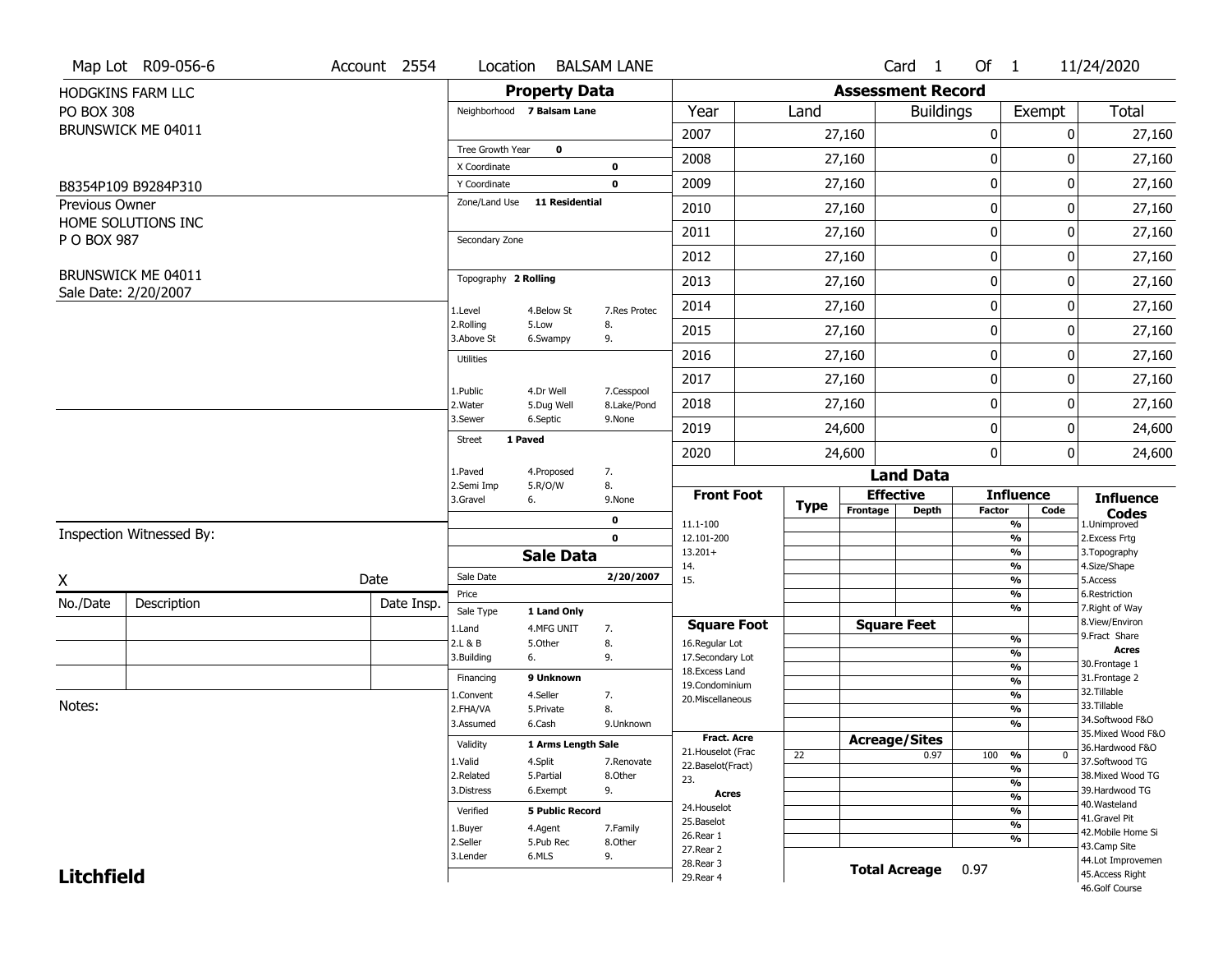|                       |                   |                                                   |                       |       |            |                                       |               |                        |              |                 | <b>Litchfield</b>  |        |        |            |
|-----------------------|-------------------|---------------------------------------------------|-----------------------|-------|------------|---------------------------------------|---------------|------------------------|--------------|-----------------|--------------------|--------|--------|------------|
|                       | Map Lot R09-056-6 |                                                   |                       |       |            | Account 2554                          |               | Location               |              |                 | <b>BALSAM LANE</b> | Card 1 | Of $1$ | 11/24/2020 |
| <b>Building Style</b> |                   |                                                   | <b>SF Bsmt Living</b> |       |            |                                       |               | Layout                 |              |                 |                    |        |        |            |
| 0.Uncoded             | 4.Cape            | 8.Log                                             | Fin Bsmt Grade        |       |            |                                       |               | 1. Typical             | 4.           |                 | 7.                 |        |        |            |
| 1.Conv.               | 5.Garrison        | 9.0ther                                           | OPEN-5-CUSTOMIZE      |       |            |                                       |               | 2.Inadeq               | 5.           |                 | 8.                 |        |        |            |
| 2.Ranch               | 6.Split           | 10.Tri-Lev                                        | Heat Type             | 100%  |            |                                       |               | 3.                     | 6.           |                 | 9.                 |        |        |            |
| 3.R Ranch             | 7.Contemp         | 11.Earth O                                        | 0.Uncoded             |       | 4.Steam    | 8.Fl/Wall                             |               | Attic                  |              |                 |                    |        |        |            |
| Dwelling Units        |                   |                                                   | 1.HWBB                |       | 5.FWA      |                                       | 9.No Heat     | 1.1/4 Fin              | 4.Full Fin   |                 | 7.                 |        |        |            |
| Other Units           |                   |                                                   | 2.HWCI                |       | 6.GravWA   |                                       | 10.Radiant    | 2.1/2 Fin              | 5.Fl/Stair   |                 | 8.                 |        |        |            |
| <b>Stories</b>        |                   |                                                   | 3.H Pump              |       | 7.Electric |                                       | 11.Radiant    | 3.3/4 Fin              | 6.           |                 | 9.None             |        |        |            |
| 1.1                   | 4.1.5             | 7.1.25                                            |                       | 0%    |            |                                       |               | Insulation             |              |                 |                    |        |        |            |
|                       |                   |                                                   | Cool Type             |       |            |                                       |               |                        |              |                 |                    |        |        |            |
| 2.2                   | 5.1.75            | 8.3.5                                             | 1.Refrig              |       | 4.W&C Air  |                                       | 7.RadHW       | 1.Full                 | 4.Minimal    |                 | 7.                 |        |        |            |
| 3.3                   | 6.2.5             | 9.4                                               | 2.Evapor              |       | 5.Monitor- | 8.                                    |               | 2.Heavy                | 5.Partial    |                 | 8.                 |        |        |            |
| <b>Exterior Walls</b> |                   |                                                   | 3.H Pump              |       | 6.Monitor- | 9.None                                |               | 3.Capped               | 6.           |                 | 9.None             |        |        |            |
| 0.Uncoded             | 4.Asbestos        | 8.Concrete                                        | Kitchen Style         |       |            |                                       |               | Unfinished %           |              |                 |                    |        |        |            |
| 1.Wd Clapb            | 5.Stucco          | 9.Other                                           | 1.Modern              |       | 4.Obsolete | 7.                                    |               | Grade & Factor         |              |                 |                    |        |        |            |
| 2.Vinyl               | 6.Brick           | 10.Wd shin                                        | 2.Typical             | 5.    |            | 8.                                    |               | 1.E Grade              | 4.B Grade    |                 | 7.AAA Grad         |        |        |            |
| 3.Compos.             | 7.Stone           | 11.T1-11                                          | 3.Old Type            | 6.    |            | 9.None                                |               | 2.D Grade              | 5.A Grade    |                 | 8.M&S              |        |        |            |
| Roof Surface          |                   |                                                   | Bath(s) Style         |       |            |                                       |               | 3.C Grade              | 6.AA Grade   |                 | 9.Same             |        |        |            |
| 1.Asphalt             | 4.Composit        | 7.Rolled R                                        | 1.Modern              |       | 4.Obsolete | 7.                                    |               | SQFT (Footprint)       |              |                 |                    |        |        |            |
| 2.Slate               | 5.Wood            | 8.                                                | 2. Typical            | 5.    |            | 8.                                    |               | Condition              |              |                 |                    |        |        |            |
| 3.Metal               | 6.Other           | 9.                                                | 3.Old Type            | 6.    |            | 9.None                                |               | 1.Poor                 | 4.Avg        |                 | 7.V G              |        |        |            |
| SF Masonry Trim       |                   |                                                   | # Rooms               |       |            |                                       |               | 2.Fair                 | $5.$ Avg $+$ |                 | 8.Exc              |        |        |            |
| OPEN-3-CUSTOM         |                   |                                                   | # Bedrooms            |       |            |                                       |               | $3.$ Avg-              | 6.Good       |                 | 9.Same             |        |        |            |
| OPEN-4-CUSTOM         |                   |                                                   | # Full Baths          |       |            |                                       |               | Phys. % Good           |              |                 |                    |        |        |            |
| Year Built            |                   |                                                   | # Half Baths          |       |            |                                       |               | Funct. % Good          |              |                 |                    |        |        |            |
| Year Remodeled        |                   |                                                   | # Addn Fixtures       |       |            |                                       |               | <b>Functional Code</b> |              |                 |                    |        |        |            |
| Foundation            |                   |                                                   |                       |       |            |                                       |               |                        |              |                 | 7.No Power         |        |        |            |
|                       |                   |                                                   | # Fireplaces          |       |            |                                       |               | 1.Incomp               | 4.Delap      |                 |                    |        |        |            |
| 1.Concrete            | 4.Wood            | 7.                                                |                       |       |            |                                       |               | 2.0-Built              | 5.Bsmt       |                 | 8.LongTerm         |        |        |            |
| 2.C Block             | 5.Slab            | 8.                                                |                       |       |            |                                       |               | 3.Damage               | 6.Common     |                 | 9.None             |        |        |            |
| 3.Br/Stone            | 6.Piers           | 9.                                                |                       |       |            |                                       |               | Econ. % Good           |              |                 |                    |        |        |            |
| Basement              |                   |                                                   |                       |       |            |                                       |               | Economic Code          |              |                 |                    |        |        |            |
| 1.1/4 Bmt             | 4.Full Bmt        | 7.                                                |                       |       |            |                                       |               | 0.None                 | 3.No Power   |                 | 9.None             |        |        |            |
| 2.1/2 Bmt             | 5.Crawl Sp        | 8.                                                |                       |       |            |                                       |               | 1.Location             | 4.Generate   |                 | 8.                 |        |        |            |
| 3.3/4 Bmt             | 6.                | 9.None                                            |                       |       |            | Software                              |               | 2.Encroach             | 5.Multi-Fa   |                 | 9.                 |        |        |            |
| Bsmt Gar # Cars       |                   |                                                   |                       |       |            | A Division of Harris Computer Systems |               | Entrance Code          | $\mathbf{o}$ |                 |                    |        |        |            |
| Wet Basement          |                   |                                                   |                       |       |            |                                       |               | 1.Interior             | 4.Vacant     |                 | 7.                 |        |        |            |
| 1.Dry                 | 4.Dirt Flr        | 7.                                                |                       |       |            |                                       |               | 2.Refusal              | 5.Estimate   |                 | 8.                 |        |        |            |
| 2.Damp                | 5.                | 8.                                                |                       |       |            |                                       |               | 3.Informed             | 6.Existing   |                 | 9.                 |        |        |            |
| 3.Wet                 | 6.                | 9.                                                |                       |       |            |                                       |               | Information Code 0     |              |                 |                    |        |        |            |
|                       |                   |                                                   |                       |       |            |                                       |               | 1.Owner                | 4.Agent      |                 | 7.Vacant           |        |        |            |
|                       |                   |                                                   |                       |       |            |                                       |               | 2.Relative             | 5.Estimate   |                 | 8.                 |        |        |            |
|                       |                   | Date Inspected                                    |                       |       |            |                                       |               | 3. Tenant              | 6.Other      |                 | 9.                 |        |        |            |
|                       |                   |                                                   |                       |       |            |                                       |               |                        |              |                 |                    |        |        |            |
|                       |                   | <b>Additions, Outbuildings &amp; Improvements</b> |                       |       |            |                                       |               |                        |              |                 | 1.One Story Fram   |        |        |            |
| Type                  |                   | Year                                              | Units                 | Grade | Cond       | Phys.                                 | Funct.        | Sound Value            |              |                 | 2.Two Story Fram   |        |        |            |
|                       |                   |                                                   |                       |       |            | $\%$                                  | $\%$          |                        |              |                 | 3. Three Story Fr  |        |        |            |
|                       |                   |                                                   |                       |       |            |                                       |               |                        |              | 4.1 & 1/2 Story |                    |        |        |            |
|                       |                   |                                                   |                       |       |            | $\%$                                  | %             |                        |              | 5.1 & 3/4 Story |                    |        |        |            |
|                       |                   |                                                   |                       |       |            | $\frac{1}{2}$                         | $\%$          |                        |              | 6.2 & 1/2 Story |                    |        |        |            |
|                       |                   |                                                   |                       |       |            | $\frac{1}{2}$                         | $\frac{1}{2}$ |                        |              |                 | 21. Open Frame Por |        |        |            |
|                       |                   |                                                   |                       |       |            |                                       |               |                        |              |                 | 22.Encl Frame Por  |        |        |            |
|                       |                   |                                                   |                       |       |            | $\frac{1}{2}$                         | $\frac{0}{6}$ |                        |              |                 | 23. Frame Garage   |        |        |            |
|                       |                   |                                                   |                       |       |            | $\frac{1}{2}$                         | $\frac{0}{6}$ |                        |              | 24.Frame Shed   |                    |        |        |            |
|                       |                   |                                                   |                       |       |            | $\frac{1}{2}$                         | $\frac{0}{6}$ |                        |              |                 | 25.Frame Bay Wind  |        |        |            |
|                       |                   |                                                   |                       |       |            |                                       |               |                        |              |                 | 26.1SFr Overhang   |        |        |            |
|                       |                   |                                                   |                       |       |            | $\%$                                  | $\frac{1}{2}$ |                        |              |                 | 27.Unfin Basement  |        |        |            |
|                       |                   |                                                   |                       |       |            | $\%$                                  | $\frac{1}{2}$ |                        |              |                 | 28.Unfinished Att  |        |        |            |
|                       |                   |                                                   |                       |       |            | $\frac{1}{2}$                         | $\frac{1}{2}$ |                        |              |                 |                    |        |        |            |
|                       |                   |                                                   |                       |       |            |                                       |               |                        |              |                 | 29. Finished Attic |        |        |            |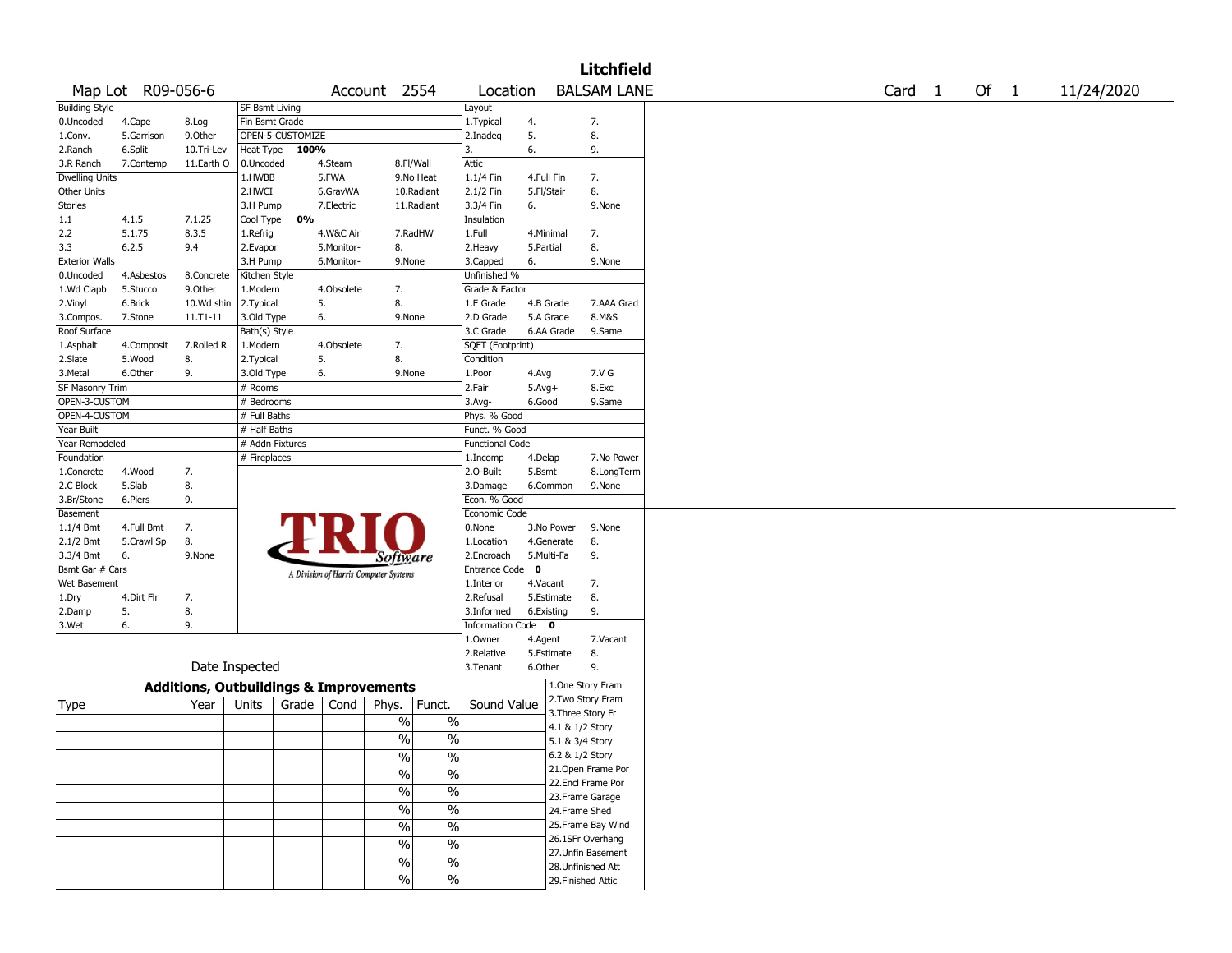|                   | Map Lot R09-056-7                          | Account 2555 | Location                      |                         | <b>BALSAM LANE</b>        |                          |                 |                          | Card 1           | Of 1          |                                           | 11/24/2020                          |
|-------------------|--------------------------------------------|--------------|-------------------------------|-------------------------|---------------------------|--------------------------|-----------------|--------------------------|------------------|---------------|-------------------------------------------|-------------------------------------|
|                   | HODGKINS FARM LLC                          |              |                               | <b>Property Data</b>    |                           |                          |                 | <b>Assessment Record</b> |                  |               |                                           |                                     |
| <b>PO BOX 308</b> |                                            |              | Neighborhood 7 Balsam Lane    |                         |                           | Year                     | Land            |                          | <b>Buildings</b> |               | Exempt                                    | <b>Total</b>                        |
|                   | BRUNSWICK ME 04011                         |              |                               |                         |                           | 2007                     |                 | 29,218                   |                  | 0             | 0                                         | 29,218                              |
|                   |                                            |              | Tree Growth Year              | 0                       |                           | 2008                     |                 | 29,218                   |                  | 0             | 0                                         | 29,218                              |
|                   |                                            |              | X Coordinate                  |                         | 0                         |                          |                 |                          |                  |               |                                           |                                     |
|                   | B8354P109 B9284P310                        |              | Y Coordinate<br>Zone/Land Use | <b>11 Residential</b>   | $\mathbf 0$               | 2009                     |                 | 29,050                   |                  | 0             | 0                                         | 29,050                              |
| Previous Owner    | HOME SOLUTIONS, INC                        |              |                               |                         |                           | 2010                     |                 | 29,050                   |                  | 0             | 0                                         | 29,050                              |
| P O BOX 987       |                                            |              | Secondary Zone                |                         |                           | 2011                     |                 | 29,050                   |                  | 0             | 0                                         | 29,050                              |
|                   |                                            |              |                               |                         |                           | 2012                     |                 | 29,050                   |                  | 0             | 0                                         | 29,050                              |
|                   | BRUNSWICK ME 04011<br>Sale Date: 2/20/2007 |              | Topography 2 Rolling          |                         |                           | 2013                     |                 | 29,050                   |                  | 0             | 0                                         | 29,050                              |
|                   |                                            |              | 1.Level                       | 4.Below St              | 7.Res Protec              | 2014                     |                 | 29,050                   |                  | $\pmb{0}$     | 0                                         | 29,050                              |
|                   |                                            |              | 2.Rolling<br>3.Above St       | 5.Low<br>6.Swampy       | 8.<br>9.                  | 2015                     |                 | 29,050                   |                  | 0             | 0                                         | 29,050                              |
|                   |                                            |              | <b>Utilities</b>              |                         |                           | 2016                     |                 | 29,050                   |                  | $\mathbf 0$   | 0                                         | 29,050                              |
|                   |                                            |              |                               |                         |                           | 2017                     |                 | 29,050                   |                  | 0             | 0                                         | 29,050                              |
|                   |                                            |              | 1.Public<br>2. Water          | 4.Dr Well<br>5.Dug Well | 7.Cesspool<br>8.Lake/Pond | 2018                     |                 | 29,050                   |                  | $\mathbf 0$   | 0                                         | 29,050                              |
|                   |                                            |              | 3.Sewer                       | 6.Septic                | 9.None                    | 2019                     |                 | 26,300                   |                  | 0             | 0                                         | 26,300                              |
|                   |                                            |              | Street<br>1 Paved             |                         |                           | 2020                     |                 | 26,300                   |                  | $\mathbf{0}$  | 0                                         | 26,300                              |
|                   |                                            |              | 1.Paved                       | 4.Proposed              | 7.                        |                          |                 |                          | <b>Land Data</b> |               |                                           |                                     |
|                   |                                            |              | 2.Semi Imp<br>3.Gravel        | 5.R/O/W<br>6.           | 8.<br>9.None              | <b>Front Foot</b>        |                 | <b>Effective</b>         |                  |               | <b>Influence</b>                          | <b>Influence</b>                    |
|                   |                                            |              |                               |                         | 0                         | 11.1-100                 | Type            | Frontage                 | <b>Depth</b>     | <b>Factor</b> | Code<br>$\overline{\frac{9}{6}}$          | <b>Codes</b><br>1.Unimproved        |
|                   | Inspection Witnessed By:                   |              |                               |                         | $\mathbf 0$               | 12.101-200               |                 |                          |                  |               | $\frac{9}{6}$                             | 2.Excess Frtg                       |
|                   |                                            |              |                               | <b>Sale Data</b>        |                           | $13.201+$<br>14.         |                 |                          |                  |               | $\overline{\frac{9}{6}}$<br>$\frac{9}{6}$ | 3. Topography<br>4.Size/Shape       |
| X                 |                                            | Date         | Sale Date                     |                         | 2/20/2007                 | 15.                      |                 |                          |                  |               | $\frac{9}{6}$                             | 5.Access                            |
| No./Date          | Description                                | Date Insp.   | Price                         |                         |                           |                          |                 |                          |                  |               | $\frac{9}{6}$<br>$\frac{9}{6}$            | 6.Restriction<br>7. Right of Way    |
|                   |                                            |              | Sale Type                     | 1 Land Only             |                           | <b>Square Foot</b>       |                 | <b>Square Feet</b>       |                  |               |                                           | 8.View/Environ                      |
|                   |                                            |              | 1.Land<br>2.L & B             | 4.MFG UNIT<br>5.Other   | 7.<br>8.                  | 16.Regular Lot           |                 |                          |                  |               | $\frac{9}{6}$                             | 9. Fract Share                      |
|                   |                                            |              | 3.Building                    | 6.                      | 9.                        | 17.Secondary Lot         |                 |                          |                  |               | $\frac{9}{6}$                             | <b>Acres</b>                        |
|                   |                                            |              | Financing                     | 9 Unknown               |                           | 18.Excess Land           |                 |                          |                  |               | $\frac{9}{6}$<br>$\frac{9}{6}$            | 30. Frontage 1<br>31. Frontage 2    |
|                   |                                            |              | 1.Convent                     | 4.Seller                | 7.                        | 19.Condominium           |                 |                          |                  |               | $\frac{9}{6}$                             | 32.Tillable                         |
| Notes:            |                                            |              | 2.FHA/VA                      | 5.Private               | 8.                        | 20.Miscellaneous         |                 |                          |                  |               | $\frac{9}{6}$                             | 33.Tillable                         |
|                   |                                            |              | 3.Assumed                     | 6.Cash                  | 9.Unknown                 |                          |                 |                          |                  |               | $\frac{9}{6}$                             | 34.Softwood F&O                     |
|                   |                                            |              | Validity                      | 1 Arms Length Sale      |                           | <b>Fract. Acre</b>       |                 | <b>Acreage/Sites</b>     |                  |               |                                           | 35. Mixed Wood F&O                  |
|                   |                                            |              |                               |                         |                           | 21. Houselot (Frac       | 22              |                          | 1.00             | 100 %         | $\mathbf{0}$                              | 36.Hardwood F&O                     |
|                   |                                            |              | 1.Valid                       | 4.Split                 | 7.Renovate                | 22.Baselot(Fract)        | $\overline{26}$ |                          | 0.42             | 100           | $\overline{0}$<br>%                       | 37.Softwood TG                      |
|                   |                                            |              | 2.Related                     | 5.Partial               | 8.Other                   | 23.                      |                 |                          |                  |               | $\overline{\frac{9}{6}}$                  | 38. Mixed Wood TG<br>39.Hardwood TG |
|                   |                                            |              | 3.Distress                    | 6.Exempt                | 9.                        | Acres                    |                 |                          |                  |               | $\frac{9}{6}$                             | 40. Wasteland                       |
|                   |                                            |              | Verified                      | <b>5 Public Record</b>  |                           | 24. Houselot             |                 |                          |                  |               | $\overline{\frac{9}{6}}$                  | 41.Gravel Pit                       |
|                   |                                            |              | 1.Buyer                       | 4.Agent                 | 7.Family                  | 25.Baselot               |                 |                          |                  |               | $\overline{\frac{9}{6}}$                  | 42. Mobile Home Si                  |
|                   |                                            |              | 2.Seller                      | 5.Pub Rec               | 8.Other                   | 26.Rear 1                |                 |                          |                  |               | %                                         | 43.Camp Site                        |
|                   |                                            |              |                               |                         |                           |                          |                 |                          |                  |               |                                           |                                     |
|                   |                                            |              | 3.Lender                      | 6.MLS                   | 9.                        | 27. Rear 2               |                 |                          |                  |               |                                           | 44.Lot Improvemen                   |
| <b>Litchfield</b> |                                            |              |                               |                         |                           | 28. Rear 3<br>29. Rear 4 |                 | <b>Total Acreage</b>     |                  | 1.42          |                                           | 45.Access Right<br>46.Golf Course   |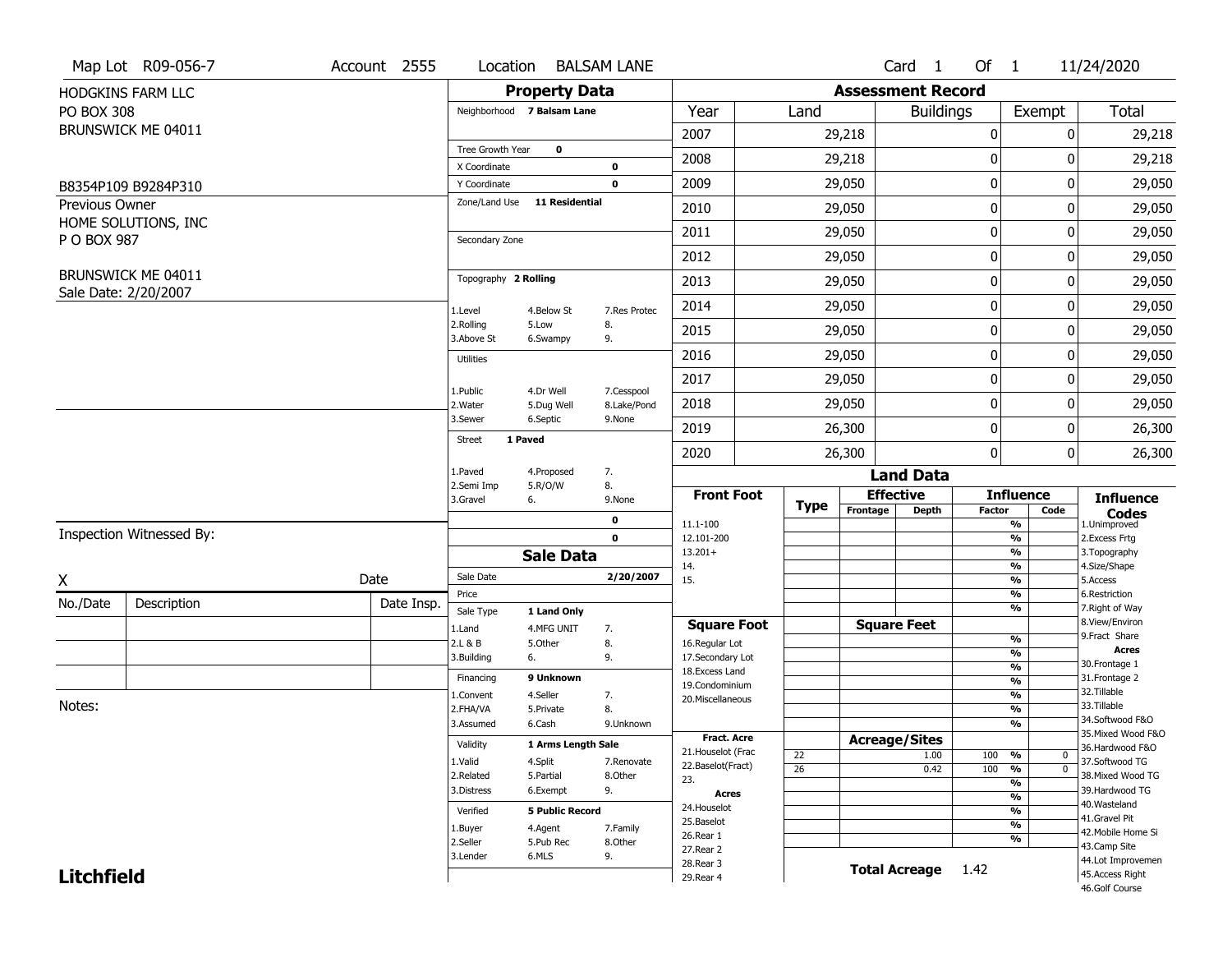|                       |                   |                                                   |                       |                  |            |                                       |               |                        |            |                 | <b>Litchfield</b>  |        |      |            |
|-----------------------|-------------------|---------------------------------------------------|-----------------------|------------------|------------|---------------------------------------|---------------|------------------------|------------|-----------------|--------------------|--------|------|------------|
|                       | Map Lot R09-056-7 |                                                   |                       |                  |            | Account 2555                          |               | Location               |            |                 | <b>BALSAM LANE</b> | Card 1 | Of 1 | 11/24/2020 |
| <b>Building Style</b> |                   |                                                   | <b>SF Bsmt Living</b> |                  |            |                                       |               | Layout                 |            |                 |                    |        |      |            |
| 0.Uncoded             | 4.Cape            | 8.Log                                             | Fin Bsmt Grade        |                  |            |                                       |               | 1.Typical              | 4.         |                 | 7.                 |        |      |            |
| 1.Conv.               | 5.Garrison        | 9.0ther                                           |                       | OPEN-5-CUSTOMIZE |            |                                       |               | 2.Inadeq               | 5.         |                 | 8.                 |        |      |            |
| 2.Ranch               | 6.Split           | 10.Tri-Lev                                        | Heat Type             | 100%             |            |                                       |               | 3.                     | 6.         |                 | 9.                 |        |      |            |
| 3.R Ranch             | 7.Contemp         | 11.Earth O                                        | 0.Uncoded             |                  | 4.Steam    | 8.Fl/Wall                             |               | Attic                  |            |                 |                    |        |      |            |
| <b>Dwelling Units</b> |                   |                                                   | 1.HWBB                |                  | 5.FWA      |                                       | 9.No Heat     | 1.1/4 Fin              | 4.Full Fin |                 | 7.                 |        |      |            |
| Other Units           |                   |                                                   | 2.HWCI                |                  | 6.GravWA   |                                       | 10.Radiant    | 2.1/2 Fin              | 5.Fl/Stair |                 | 8.                 |        |      |            |
| Stories               |                   |                                                   | 3.H Pump              |                  | 7.Electric |                                       | 11.Radiant    | 3.3/4 Fin              | 6.         |                 | 9.None             |        |      |            |
| 1.1                   | 4.1.5             | 7.1.25                                            | Cool Type             | 0%               |            |                                       |               | Insulation             |            |                 |                    |        |      |            |
| 2.2                   | 5.1.75            | 8.3.5                                             | 1.Refrig              |                  | 4.W&C Air  |                                       | 7.RadHW       | 1.Full                 | 4.Minimal  |                 | 7.                 |        |      |            |
| 3.3                   | 6.2.5             | 9.4                                               | 2.Evapor              |                  | 5.Monitor- | 8.                                    |               | 2.Heavy                | 5.Partial  |                 | 8.                 |        |      |            |
| <b>Exterior Walls</b> |                   |                                                   | 3.H Pump              |                  | 6.Monitor- | 9.None                                |               | 3.Capped               | 6.         |                 | 9.None             |        |      |            |
| 0.Uncoded             | 4.Asbestos        | 8.Concrete                                        | Kitchen Style         |                  |            |                                       |               | Unfinished %           |            |                 |                    |        |      |            |
| 1.Wd Clapb            | 5.Stucco          | 9.0ther                                           | 1.Modern              |                  | 4.Obsolete | 7.                                    |               | Grade & Factor         |            |                 |                    |        |      |            |
| 2.Vinyl               | 6.Brick           | 10.Wd shin                                        | 2.Typical             |                  | 5.         | 8.                                    |               | 1.E Grade              |            | 4.B Grade       | 7.AAA Grad         |        |      |            |
| 3.Compos.             | 7.Stone           | 11.T1-11                                          | 3.Old Type            |                  | 6.         | 9.None                                |               | 2.D Grade              |            | 5.A Grade       | 8.M&S              |        |      |            |
| Roof Surface          |                   |                                                   | Bath(s) Style         |                  |            |                                       |               | 3.C Grade              |            | 6.AA Grade      | 9.Same             |        |      |            |
| 1.Asphalt             | 4.Composit        | 7.Rolled R                                        | 1.Modern              |                  | 4.Obsolete | 7.                                    |               | SQFT (Footprint)       |            |                 |                    |        |      |            |
| 2.Slate               | 5.Wood            | 8.                                                | 2. Typical            |                  | 5.         | 8.                                    |               | Condition              |            |                 |                    |        |      |            |
| 3.Metal               | 6.Other           | 9.                                                | 3.Old Type            |                  | 6.         | 9.None                                |               | 1.Poor                 | 4.Avg      |                 | 7.V G              |        |      |            |
| SF Masonry Trim       |                   |                                                   | # Rooms               |                  |            |                                       |               | 2.Fair                 | $5.Avg+$   |                 | 8.Exc              |        |      |            |
| OPEN-3-CUSTOM         |                   |                                                   | # Bedrooms            |                  |            |                                       |               | 3.Avg-                 | 6.Good     |                 | 9.Same             |        |      |            |
| OPEN-4-CUSTOM         |                   |                                                   | # Full Baths          |                  |            |                                       |               | Phys. % Good           |            |                 |                    |        |      |            |
| Year Built            |                   |                                                   | # Half Baths          |                  |            |                                       |               | Funct. % Good          |            |                 |                    |        |      |            |
| Year Remodeled        |                   |                                                   | # Addn Fixtures       |                  |            |                                       |               | <b>Functional Code</b> |            |                 |                    |        |      |            |
| Foundation            |                   |                                                   | # Fireplaces          |                  |            |                                       |               | 1.Incomp               | 4.Delap    |                 | 7.No Power         |        |      |            |
| 1.Concrete            | 4.Wood            | 7.                                                |                       |                  |            |                                       |               | 2.0-Built              | 5.Bsmt     |                 | 8.LongTerm         |        |      |            |
| 2.C Block             | 5.Slab            | 8.                                                |                       |                  |            |                                       |               | 3.Damage               |            | 6.Common        | 9.None             |        |      |            |
| 3.Br/Stone            | 6.Piers           | 9.                                                |                       |                  |            |                                       |               | Econ. % Good           |            |                 |                    |        |      |            |
| Basement              |                   |                                                   |                       |                  |            |                                       |               | Economic Code          |            |                 |                    |        |      |            |
| 1.1/4 Bmt             | 4.Full Bmt        | 7.                                                |                       |                  |            |                                       |               | 0.None                 |            | 3.No Power      | 9.None             |        |      |            |
| 2.1/2 Bmt             | 5.Crawl Sp        | 8.                                                |                       |                  |            |                                       |               | 1.Location             |            | 4.Generate      | 8.                 |        |      |            |
| 3.3/4 Bmt             | 6.                | 9.None                                            |                       |                  |            | Software                              |               | 2.Encroach             |            | 5.Multi-Fa      | 9.                 |        |      |            |
| Bsmt Gar # Cars       |                   |                                                   |                       |                  |            |                                       |               | Entrance Code 0        |            |                 |                    |        |      |            |
| Wet Basement          |                   |                                                   |                       |                  |            | A Division of Harris Computer Systems |               | 1.Interior             | 4.Vacant   |                 | 7.                 |        |      |            |
| 1.Dry                 | 4.Dirt Flr        | 7.                                                |                       |                  |            |                                       |               | 2.Refusal              |            | 5.Estimate      | 8.                 |        |      |            |
| 2.Damp                | 5.                | 8.                                                |                       |                  |            |                                       |               | 3.Informed             | 6.Existing |                 | 9.                 |        |      |            |
| 3.Wet                 | 6.                | 9.                                                |                       |                  |            |                                       |               | Information Code 0     |            |                 |                    |        |      |            |
|                       |                   |                                                   |                       |                  |            |                                       |               | 1.Owner                | 4.Agent    |                 | 7.Vacant           |        |      |            |
|                       |                   |                                                   |                       |                  |            |                                       |               | 2.Relative             |            | 5.Estimate      | 8.                 |        |      |            |
|                       |                   | Date Inspected                                    |                       |                  |            |                                       |               | 3. Tenant              | 6.Other    |                 | 9.                 |        |      |            |
|                       |                   |                                                   |                       |                  |            |                                       |               |                        |            |                 |                    |        |      |            |
|                       |                   | <b>Additions, Outbuildings &amp; Improvements</b> |                       |                  |            |                                       |               |                        |            |                 | 1.One Story Fram   |        |      |            |
| <b>Type</b>           |                   | Year                                              | Units                 | Grade            | Cond       | Phys.                                 | Funct.        | Sound Value            |            |                 | 2. Two Story Fram  |        |      |            |
|                       |                   |                                                   |                       |                  |            | $\%$                                  | $\%$          |                        |            |                 | 3. Three Story Fr  |        |      |            |
|                       |                   |                                                   |                       |                  |            |                                       |               |                        |            | 4.1 & 1/2 Story |                    |        |      |            |
|                       |                   |                                                   |                       |                  |            | $\frac{1}{2}$                         | $\frac{0}{0}$ |                        |            | 5.1 & 3/4 Story |                    |        |      |            |
|                       |                   |                                                   |                       |                  |            | %                                     | %             |                        |            | 6.2 & 1/2 Story |                    |        |      |            |
|                       |                   |                                                   |                       |                  |            | $\frac{0}{6}$                         | $\sqrt{20}$   |                        |            |                 | 21. Open Frame Por |        |      |            |
|                       |                   |                                                   |                       |                  |            | $\frac{1}{2}$                         | $\frac{0}{6}$ |                        |            |                 | 22.Encl Frame Por  |        |      |            |
|                       |                   |                                                   |                       |                  |            |                                       |               |                        |            |                 | 23. Frame Garage   |        |      |            |
|                       |                   |                                                   |                       |                  |            | $\frac{1}{2}$                         | $\frac{9}{6}$ |                        |            | 24.Frame Shed   |                    |        |      |            |
|                       |                   |                                                   |                       |                  |            | $\frac{1}{2}$                         | $\frac{0}{6}$ |                        |            |                 | 25. Frame Bay Wind |        |      |            |
|                       |                   |                                                   |                       |                  |            | $\frac{0}{0}$                         | $\frac{1}{2}$ |                        |            |                 | 26.1SFr Overhang   |        |      |            |
|                       |                   |                                                   |                       |                  |            |                                       |               |                        |            |                 | 27. Unfin Basement |        |      |            |
|                       |                   |                                                   |                       |                  |            | $\%$                                  | $\frac{1}{2}$ |                        |            |                 | 28. Unfinished Att |        |      |            |
|                       |                   |                                                   |                       |                  |            | $\%$                                  | $\sqrt{6}$    |                        |            |                 | 29. Finished Attic |        |      |            |
|                       |                   |                                                   |                       |                  |            |                                       |               |                        |            |                 |                    |        |      |            |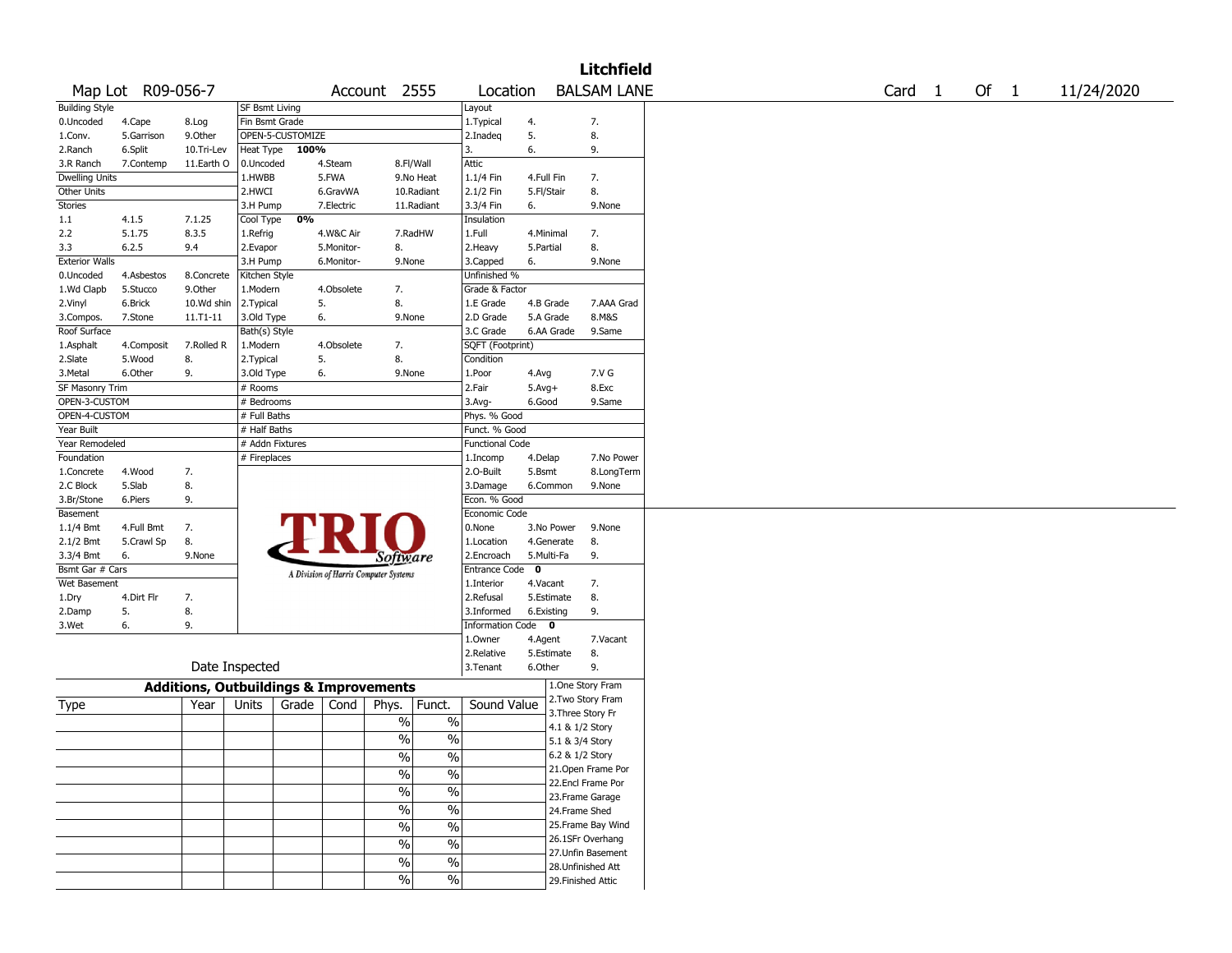|                   | Map Lot R09-056-8        | Account 2556 | Location                |                                   | <b>BLACK CHERRY LANE</b>  |                                      |                 |                          | Card <sub>1</sub>    | Of $1$      |                                           | 11/24/2020                           |
|-------------------|--------------------------|--------------|-------------------------|-----------------------------------|---------------------------|--------------------------------------|-----------------|--------------------------|----------------------|-------------|-------------------------------------------|--------------------------------------|
|                   | <b>HODGKINS FARM LLC</b> |              |                         | <b>Property Data</b>              |                           |                                      |                 | <b>Assessment Record</b> |                      |             |                                           |                                      |
| <b>PO BOX 308</b> |                          |              |                         | Neighborhood 25 Black Cherry Lane |                           | Year                                 | Land            |                          | <b>Buildings</b>     |             | Exempt                                    | <b>Total</b>                         |
|                   | BRUNSWICK ME 04011       |              |                         |                                   |                           | 2007                                 |                 | 28,609                   |                      | 0           | 0                                         | 28,609                               |
|                   |                          |              | Tree Growth Year        | $\mathbf 0$                       |                           | 2008                                 |                 | 28,609                   |                      | 0           | 0                                         | 28,609                               |
|                   |                          |              | X Coordinate            |                                   | 0                         |                                      |                 |                          |                      |             |                                           |                                      |
|                   | B8354P109 B9284P310      |              | Y Coordinate            |                                   | $\mathbf 0$               | 2009                                 |                 | 28,525                   |                      | $\pmb{0}$   | 0                                         | 28,525                               |
| Previous Owner    |                          |              | Zone/Land Use           | 11 Residential                    |                           | 2010                                 |                 | 28,525                   |                      | 0           | 0                                         | 28,525                               |
| P O BOX 987       | HOME SOLUTIONS, INC      |              | Secondary Zone          |                                   |                           | 2011                                 |                 | 28,525                   |                      | $\mathbf 0$ | 0                                         | 28,525                               |
|                   |                          |              |                         |                                   |                           | 2012                                 |                 | 28,525                   |                      | 0           | 0                                         | 28,525                               |
|                   | BRUNSWICK ME 04011       |              | Topography 2 Rolling    |                                   |                           | 2013                                 |                 | 28,525                   |                      | $\pmb{0}$   | 0                                         | 28,525                               |
|                   | Sale Date: 2/20/2007     |              | 1.Level                 | 4.Below St                        | 7.Res Protec              | 2014                                 |                 | 28,525                   |                      | 0           | 0                                         | 28,525                               |
|                   |                          |              | 2.Rolling<br>3.Above St | 5.Low<br>6.Swampy                 | 8.<br>9.                  | 2015                                 |                 | 28,525                   |                      | 0           | 0                                         | 28,525                               |
|                   |                          |              | <b>Utilities</b>        |                                   |                           | 2016                                 |                 | 28,525                   |                      | $\pmb{0}$   | 0                                         | 28,525                               |
|                   |                          |              |                         |                                   |                           | 2017                                 |                 | 28,525                   |                      | $\pmb{0}$   | 0                                         | 28,525                               |
|                   |                          |              | 1.Public<br>2. Water    | 4.Dr Well<br>5.Dug Well           | 7.Cesspool<br>8.Lake/Pond | 2018                                 |                 | 28,525                   |                      | 0           | 0                                         | 28,525                               |
|                   |                          |              | 3.Sewer                 | 6.Septic                          | 9.None                    | 2019                                 |                 | 25,600                   |                      | $\mathbf 0$ | 0                                         | 25,600                               |
|                   |                          |              | <b>Street</b>           | 1 Paved                           |                           | 2020                                 |                 | 25,600                   |                      | 0           | $\overline{0}$                            | 25,600                               |
|                   |                          |              | 1.Paved                 | 4.Proposed                        | 7.                        |                                      |                 |                          | <b>Land Data</b>     |             |                                           |                                      |
|                   |                          |              | 2.Semi Imp<br>3.Gravel  | 5.R/O/W<br>6.                     | 8.<br>9.None              | <b>Front Foot</b>                    |                 |                          | <b>Effective</b>     |             | <b>Influence</b>                          | <b>Influence</b>                     |
|                   |                          |              |                         |                                   | 0                         | 11.1-100                             | <b>Type</b>     | Frontage                 | <b>Depth</b>         | Factor      | Code<br>%                                 | <b>Codes</b><br>1.Unimproved         |
|                   | Inspection Witnessed By: |              |                         |                                   | $\mathbf 0$               | 12.101-200                           |                 |                          |                      |             | $\overline{\frac{9}{6}}$                  | 2. Excess Frtg                       |
|                   |                          |              |                         | <b>Sale Data</b>                  |                           | $13.201+$<br>14.                     |                 |                          |                      |             | %<br>%                                    | 3. Topography<br>4.Size/Shape        |
| X                 |                          | Date         | Sale Date               |                                   | 2/20/2007                 | 15.                                  |                 |                          |                      |             | $\frac{9}{6}$                             | 5.Access                             |
| No./Date          | Description              | Date Insp.   | Price                   |                                   |                           |                                      |                 |                          |                      |             | %                                         | 6.Restriction                        |
|                   |                          |              | Sale Type               | 1 Land Only                       |                           |                                      |                 |                          | <b>Square Feet</b>   |             | %                                         | 7. Right of Way<br>8.View/Environ    |
|                   |                          |              | 1.Land<br>2.L & B       | 4.MFG UNIT<br>5.Other             | 7.<br>8.                  | <b>Square Foot</b><br>16.Regular Lot |                 |                          |                      |             | $\frac{9}{6}$                             | 9. Fract Share                       |
|                   |                          |              | 3.Building              | 6.                                | 9.                        | 17.Secondary Lot                     |                 |                          |                      |             | $\overline{\frac{9}{6}}$                  | <b>Acres</b>                         |
|                   |                          |              | Financing               | 9 Unknown                         |                           | 18. Excess Land                      |                 |                          |                      |             | $\frac{9}{6}$                             | 30.Frontage 1<br>31. Frontage 2      |
|                   |                          |              |                         |                                   |                           | 19.Condominium                       |                 |                          |                      |             | $\overline{\frac{9}{6}}$                  | 32.Tillable                          |
| Notes:            |                          |              | 1.Convent<br>2.FHA/VA   | 4.Seller<br>5.Private             | 7.<br>8.                  | 20.Miscellaneous                     |                 |                          |                      |             | $\frac{9}{6}$<br>$\overline{\frac{9}{6}}$ | 33.Tillable                          |
|                   |                          |              | 3.Assumed               | 6.Cash                            | 9.Unknown                 |                                      |                 |                          |                      |             | %                                         | 34.Softwood F&O                      |
|                   |                          |              |                         |                                   |                           | <b>Fract. Acre</b>                   |                 |                          | <b>Acreage/Sites</b> |             |                                           | 35. Mixed Wood F&O                   |
|                   |                          |              | Validity                | 1 Arms Length Sale                |                           | 21. Houselot (Frac                   | 25              |                          | 1.00                 | 100         | %<br>0                                    | 36.Hardwood F&O                      |
|                   |                          |              | 1.Valid                 | 4.Split                           | 7.Renovate                | 22.Baselot(Fract)                    | $\overline{26}$ |                          | 0.21                 | 100         | $\overline{0}$<br>$\frac{9}{6}$           | 37.Softwood TG                       |
|                   |                          |              | 2.Related               | 5.Partial                         | 8.Other                   | 23.                                  |                 |                          |                      |             | %                                         | 38. Mixed Wood TG                    |
|                   |                          |              | 3.Distress              | 6.Exempt                          | 9.                        | <b>Acres</b>                         |                 |                          |                      |             | $\frac{9}{6}$                             | 39.Hardwood TG                       |
|                   |                          |              | Verified                | <b>5 Public Record</b>            |                           | 24. Houselot                         |                 |                          |                      |             | %                                         | 40. Wasteland                        |
|                   |                          |              |                         |                                   |                           |                                      |                 |                          |                      |             | $\frac{9}{6}$                             | 41.Gravel Pit                        |
|                   |                          |              |                         |                                   |                           | 25.Baselot                           |                 |                          |                      |             |                                           |                                      |
|                   |                          |              | 1.Buyer                 | 4.Agent                           | 7.Family                  | 26.Rear 1                            |                 |                          |                      |             | %                                         | 42. Mobile Home Si                   |
|                   |                          |              | 2.Seller<br>3.Lender    | 5.Pub Rec<br>6.MLS                | 8.Other<br>9.             | 27.Rear 2                            |                 |                          |                      |             |                                           | 43.Camp Site                         |
| <b>Litchfield</b> |                          |              |                         |                                   |                           | 28.Rear 3<br>29. Rear 4              |                 |                          | <b>Total Acreage</b> | 1.21        |                                           | 44.Lot Improvemen<br>45.Access Right |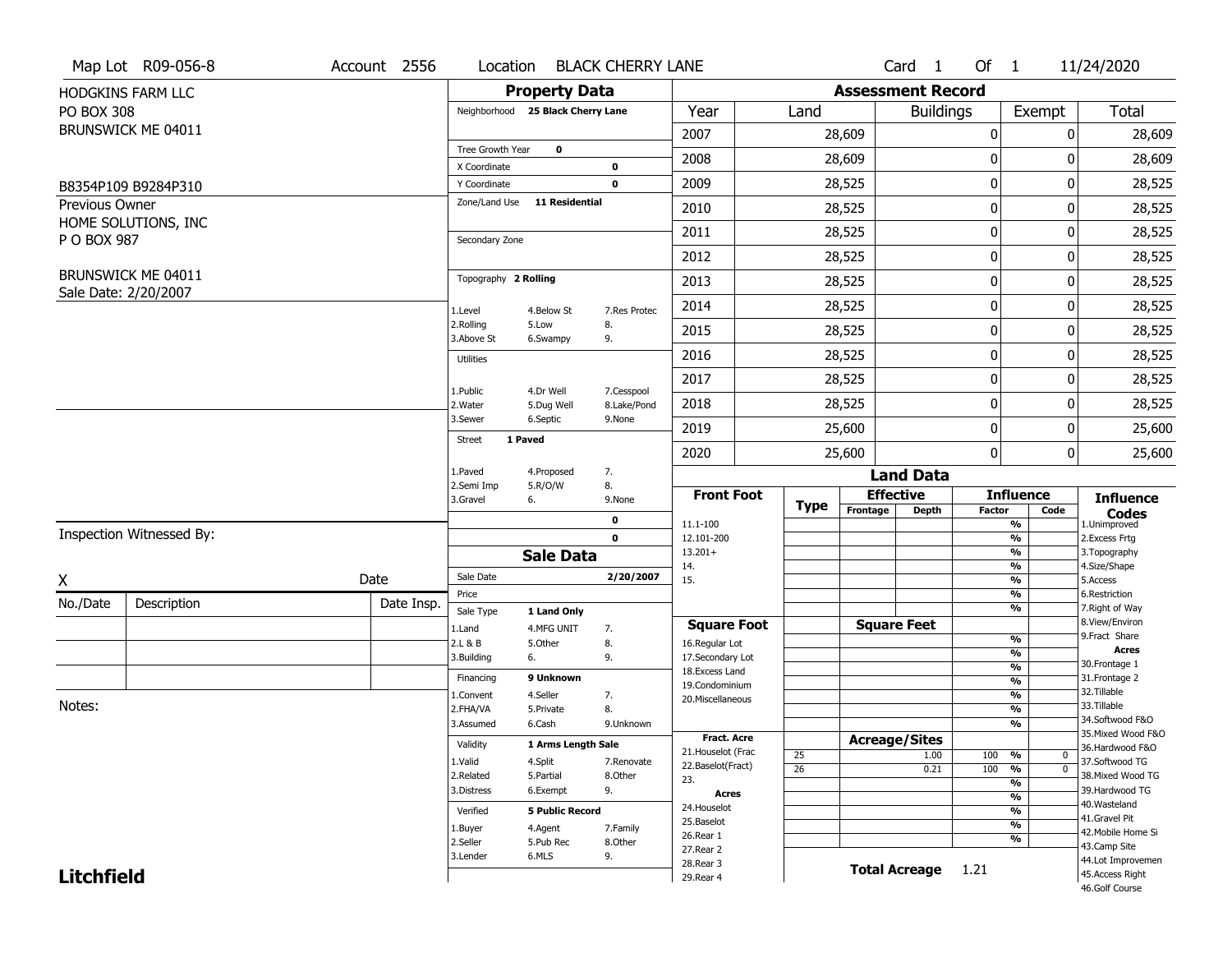|                        |                   |                                                   |                       |                  |            |                                       |                          |                        |            |                 | <b>Litchfield</b>                      |                          |        |        |            |
|------------------------|-------------------|---------------------------------------------------|-----------------------|------------------|------------|---------------------------------------|--------------------------|------------------------|------------|-----------------|----------------------------------------|--------------------------|--------|--------|------------|
|                        | Map Lot R09-056-8 |                                                   |                       |                  |            | Account 2556                          |                          | Location               |            |                 |                                        | <b>BLACK CHERRY LANE</b> | Card 1 | Of $1$ | 11/24/2020 |
| <b>Building Style</b>  |                   |                                                   | <b>SF Bsmt Living</b> |                  |            |                                       |                          | Layout                 |            |                 |                                        |                          |        |        |            |
| 0.Uncoded              | 4.Cape            | 8.Log                                             | Fin Bsmt Grade        |                  |            |                                       |                          | 1. Typical             | 4.         |                 | 7.                                     |                          |        |        |            |
| 1.Conv.                | 5.Garrison        | 9.Other                                           |                       | OPEN-5-CUSTOMIZE |            |                                       |                          | 2.Inadeg               | 5.         |                 | 8.                                     |                          |        |        |            |
| 2.Ranch                | 6.Split           | 10.Tri-Lev                                        | Heat Type             | 100%             |            |                                       |                          | 3.                     | 6.         |                 | 9.                                     |                          |        |        |            |
| 3.R Ranch              | 7.Contemp         | 11.Earth O                                        | 0.Uncoded             |                  | 4.Steam    | 8.Fl/Wall                             |                          | Attic                  |            |                 |                                        |                          |        |        |            |
| <b>Dwelling Units</b>  |                   |                                                   | 1.HWBB                |                  | 5.FWA      |                                       | 9.No Heat                | 1.1/4 Fin              | 4.Full Fin |                 | 7.                                     |                          |        |        |            |
| Other Units            |                   |                                                   | 2.HWCI                |                  | 6.GravWA   |                                       | 10.Radiant               | 2.1/2 Fin              | 5.Fl/Stair |                 | 8.                                     |                          |        |        |            |
| Stories                |                   |                                                   | 3.H Pump              |                  | 7.Electric |                                       | 11.Radiant               | 3.3/4 Fin              | 6.         |                 | 9.None                                 |                          |        |        |            |
| 1.1                    | 4.1.5             | 7.1.25                                            | Cool Type             | 0%               |            |                                       |                          | Insulation             |            |                 |                                        |                          |        |        |            |
| 2.2                    | 5.1.75            | 8.3.5                                             | 1.Refrig              |                  | 4.W&C Air  |                                       | 7.RadHW                  | 1.Full                 | 4.Minimal  |                 | 7.                                     |                          |        |        |            |
| 3.3                    | 6.2.5             | 9.4                                               | 2.Evapor              |                  | 5.Monitor- | 8.                                    |                          | 2. Heavy               | 5.Partial  |                 | 8.                                     |                          |        |        |            |
| <b>Exterior Walls</b>  |                   |                                                   | 3.H Pump              |                  | 6.Monitor- | 9.None                                |                          | 3.Capped               | 6.         |                 | 9.None                                 |                          |        |        |            |
| 0.Uncoded              | 4.Asbestos        | 8.Concrete                                        | Kitchen Style         |                  |            |                                       |                          | Unfinished %           |            |                 |                                        |                          |        |        |            |
| 1.Wd Clapb             | 5.Stucco          | 9.Other                                           | 1.Modern              |                  | 4.Obsolete | 7.                                    |                          | Grade & Factor         |            |                 |                                        |                          |        |        |            |
| 2.Vinyl                | 6.Brick           | 10.Wd shin                                        | 2. Typical            | 5.               |            | 8.                                    |                          | 1.E Grade              | 4.B Grade  |                 | 7.AAA Grad                             |                          |        |        |            |
| 3.Compos.              | 7.Stone           | $11.71 - 11$                                      | 3.Old Type            | 6.               |            | 9.None                                |                          | 2.D Grade              | 5.A Grade  |                 | 8.M&S                                  |                          |        |        |            |
| Roof Surface           |                   |                                                   | Bath(s) Style         |                  |            |                                       |                          | 3.C Grade              |            | 6.AA Grade      | 9.Same                                 |                          |        |        |            |
| 1.Asphalt              | 4.Composit        | 7.Rolled R                                        | 1.Modern              |                  | 4.Obsolete | 7.                                    |                          | SQFT (Footprint)       |            |                 |                                        |                          |        |        |            |
| 2.Slate                | 5.Wood            | 8.                                                | 2. Typical            | 5.               |            | 8.                                    |                          | Condition              |            |                 |                                        |                          |        |        |            |
| 3.Metal                | 6.Other           | 9.                                                | 3.Old Type            | 6.               |            | 9.None                                |                          | 1.Poor                 | 4.Avg      |                 | 7.V G                                  |                          |        |        |            |
| <b>SF Masonry Trim</b> |                   |                                                   | # Rooms               |                  |            |                                       |                          | 2.Fair                 | $5.Avg+$   |                 | 8.Exc                                  |                          |        |        |            |
| OPEN-3-CUSTOM          |                   |                                                   | # Bedrooms            |                  |            |                                       |                          | 3.Avg-                 | 6.Good     |                 | 9.Same                                 |                          |        |        |            |
| OPEN-4-CUSTOM          |                   |                                                   | # Full Baths          |                  |            |                                       |                          | Phys. % Good           |            |                 |                                        |                          |        |        |            |
| Year Built             |                   |                                                   | # Half Baths          |                  |            |                                       |                          | Funct. % Good          |            |                 |                                        |                          |        |        |            |
| Year Remodeled         |                   |                                                   | # Addn Fixtures       |                  |            |                                       |                          | <b>Functional Code</b> |            |                 |                                        |                          |        |        |            |
| Foundation             |                   |                                                   | # Fireplaces          |                  |            |                                       |                          | 1.Incomp               | 4.Delap    |                 | 7.No Power                             |                          |        |        |            |
| 1.Concrete             | 4.Wood            | 7.                                                |                       |                  |            |                                       |                          | 2.O-Built              | 5.Bsmt     |                 | 8.LongTerm                             |                          |        |        |            |
| 2.C Block              | 5.Slab            | 8.                                                |                       |                  |            |                                       |                          | 3.Damage               |            | 6.Common        | 9.None                                 |                          |        |        |            |
| 3.Br/Stone             | 6.Piers           | 9.                                                |                       |                  |            |                                       |                          | Econ. % Good           |            |                 |                                        |                          |        |        |            |
| Basement               |                   |                                                   |                       |                  |            |                                       |                          | Economic Code          |            |                 |                                        |                          |        |        |            |
| $1.1/4$ Bmt            | 4.Full Bmt        | 7.                                                |                       |                  |            |                                       |                          | 0.None                 |            | 3.No Power      | 9.None                                 |                          |        |        |            |
| 2.1/2 Bmt              | 5.Crawl Sp        | 8.                                                |                       |                  |            |                                       |                          | 1.Location             |            | 4.Generate      | 8.                                     |                          |        |        |            |
| 3.3/4 Bmt              | 6.                | 9.None                                            |                       |                  |            | Software                              |                          | 2.Encroach             | 5.Multi-Fa |                 | 9.                                     |                          |        |        |            |
| Bsmt Gar # Cars        |                   |                                                   |                       |                  |            | A Division of Harris Computer Systems |                          | Entrance Code 0        |            |                 |                                        |                          |        |        |            |
| Wet Basement           |                   |                                                   |                       |                  |            |                                       |                          | 1.Interior             | 4.Vacant   |                 | 7.                                     |                          |        |        |            |
| 1.Dry                  | 4.Dirt Flr        | 7.                                                |                       |                  |            |                                       |                          | 2.Refusal              |            | 5.Estimate      | 8.                                     |                          |        |        |            |
| 2.Damp                 | 5.                | 8.                                                |                       |                  |            |                                       |                          | 3.Informed             | 6.Existing |                 | 9.                                     |                          |        |        |            |
| 3.Wet                  | 6.                | 9.                                                |                       |                  |            |                                       |                          | Information Code 0     |            |                 |                                        |                          |        |        |            |
|                        |                   |                                                   |                       |                  |            |                                       |                          | 1.Owner                | 4.Agent    |                 | 7.Vacant                               |                          |        |        |            |
|                        |                   |                                                   |                       |                  |            |                                       |                          | 2.Relative             | 5.Estimate |                 | 8.                                     |                          |        |        |            |
|                        |                   |                                                   | Date Inspected        |                  |            |                                       |                          | 3.Tenant               | 6.Other    |                 | 9.                                     |                          |        |        |            |
|                        |                   | <b>Additions, Outbuildings &amp; Improvements</b> |                       |                  |            |                                       |                          |                        |            |                 | 1.One Story Fram                       |                          |        |        |            |
| Type                   |                   | Year                                              | Units                 | Grade            | Cond       | Phys.                                 | Funct.                   | Sound Value            |            |                 | 2. Two Story Fram<br>3. Three Story Fr |                          |        |        |            |
|                        |                   |                                                   |                       |                  |            | $\%$                                  | $\%$                     |                        |            | 4.1 & 1/2 Story |                                        |                          |        |        |            |
|                        |                   |                                                   |                       |                  |            | $\%$                                  | $\%$                     |                        |            | 5.1 & 3/4 Story |                                        |                          |        |        |            |
|                        |                   |                                                   |                       |                  |            | $\%$                                  | $\frac{0}{0}$            |                        |            | 6.2 & 1/2 Story |                                        |                          |        |        |            |
|                        |                   |                                                   |                       |                  |            |                                       |                          |                        |            |                 | 21. Open Frame Por                     |                          |        |        |            |
|                        |                   |                                                   |                       |                  |            | $\sqrt{6}$                            | $\frac{0}{0}$            |                        |            |                 | 22.Encl Frame Por                      |                          |        |        |            |
|                        |                   |                                                   |                       |                  |            | $\frac{9}{6}$                         | $\overline{\frac{0}{0}}$ |                        |            |                 | 23. Frame Garage                       |                          |        |        |            |
|                        |                   |                                                   |                       |                  |            | $\sqrt{20}$                           | $\overline{\frac{0}{0}}$ |                        |            |                 | 24.Frame Shed                          |                          |        |        |            |
|                        |                   |                                                   |                       |                  |            | $\frac{9}{6}$                         | $\overline{\frac{0}{0}}$ |                        |            |                 | 25. Frame Bay Wind                     |                          |        |        |            |
|                        |                   |                                                   |                       |                  |            |                                       |                          |                        |            |                 | 26.1SFr Overhang                       |                          |        |        |            |
|                        |                   |                                                   |                       |                  |            | $\sqrt{20}$                           | $\%$                     |                        |            |                 | 27.Unfin Basement                      |                          |        |        |            |
|                        |                   |                                                   |                       |                  |            | $\sqrt{20}$                           | $\%$                     |                        |            |                 | 28. Unfinished Att                     |                          |        |        |            |
|                        |                   |                                                   |                       |                  |            | $\sqrt{6}$                            | $\%$                     |                        |            |                 | 29. Finished Attic                     |                          |        |        |            |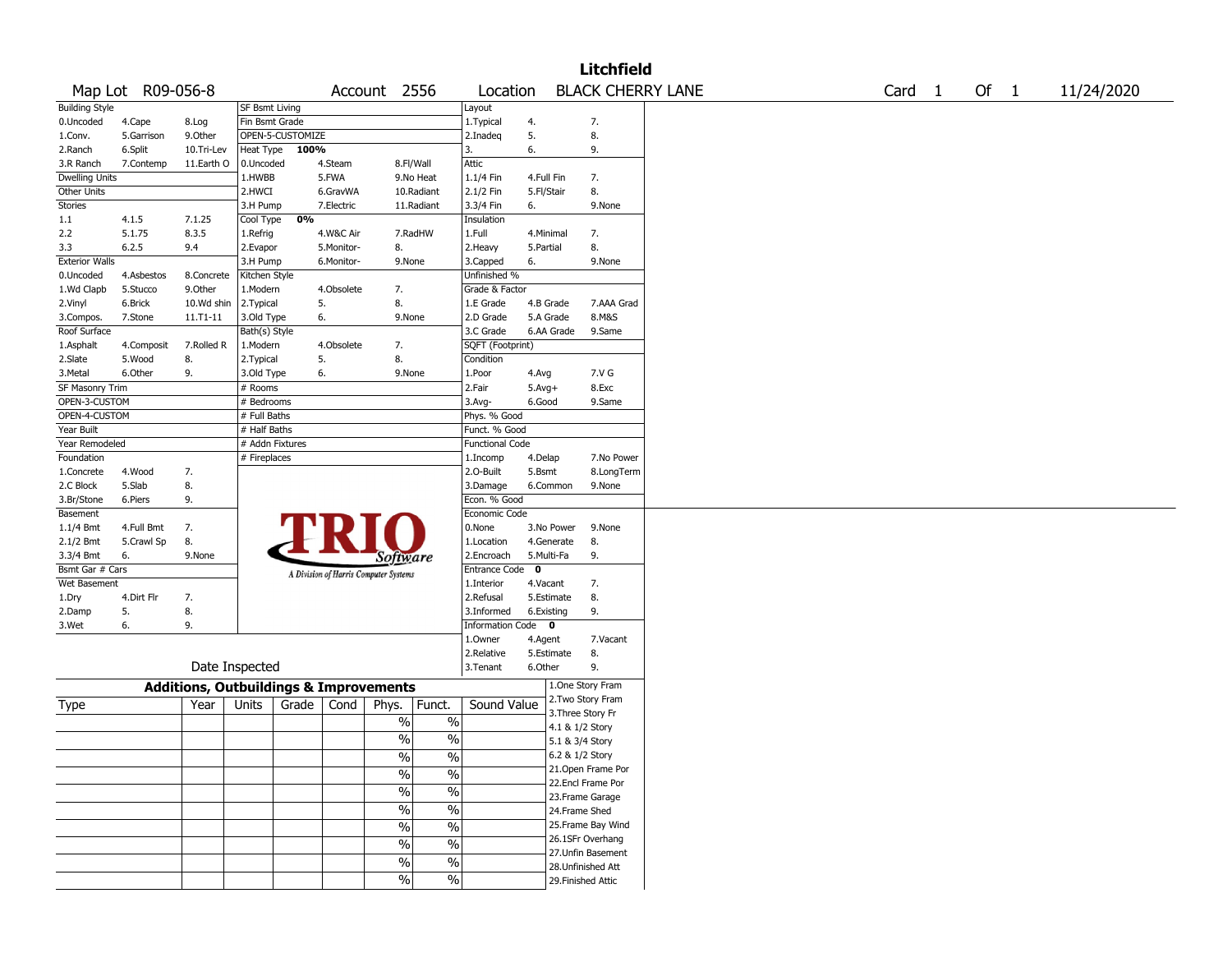|                   | Map Lot R09-056-9        | Account 2557 | Location                      |                                   | <b>BLACK CHERRY LANE</b>  |                         |                 |                          | Card <sub>1</sub> | Of $1$      |                                           | 11/24/2020                          |
|-------------------|--------------------------|--------------|-------------------------------|-----------------------------------|---------------------------|-------------------------|-----------------|--------------------------|-------------------|-------------|-------------------------------------------|-------------------------------------|
|                   | <b>HODGKINS FARM LLC</b> |              |                               | <b>Property Data</b>              |                           |                         |                 | <b>Assessment Record</b> |                   |             |                                           |                                     |
| <b>PO BOX 308</b> |                          |              |                               | Neighborhood 25 Black Cherry Lane |                           | Year                    | Land            |                          | <b>Buildings</b>  |             | Exempt                                    | <b>Total</b>                        |
|                   | BRUNSWICK ME 04011       |              |                               |                                   |                           | 2007                    |                 | 28,232                   |                   | 0           |                                           | 28,232<br>0                         |
|                   |                          |              | Tree Growth Year              | $\mathbf 0$                       |                           | 2008                    |                 | 28,232                   |                   | 0           |                                           | 28,232<br>0                         |
|                   |                          |              | X Coordinate                  |                                   | 0                         |                         |                 |                          |                   |             |                                           |                                     |
|                   | B8354P109 B9284P310      |              | Y Coordinate<br>Zone/Land Use | 11 Residential                    | $\mathbf 0$               | 2009                    |                 | 28,200                   |                   | $\pmb{0}$   |                                           | 0<br>28,200                         |
| Previous Owner    | HOME SOLUTIONS, INC      |              |                               |                                   |                           | 2010                    |                 | 28,200                   |                   | 0           |                                           | 28,200<br>0                         |
| P O BOX 987       |                          |              | Secondary Zone                |                                   |                           | 2011                    |                 | 28,200                   |                   | $\mathbf 0$ |                                           | 28,200<br>0                         |
|                   |                          |              |                               |                                   |                           | 2012                    |                 | 28,200                   |                   | 0           |                                           | 0<br>28,200                         |
|                   | BRUNSWICK ME 04011       |              | Topography 2 Rolling          |                                   |                           | 2013                    |                 | 28,200                   |                   | $\pmb{0}$   |                                           | 28,200<br>0                         |
|                   | Sale Date: 2/20/2007     |              | 1.Level                       | 4.Below St                        | 7.Res Protec              | 2014                    |                 | 28,200                   |                   | 0           |                                           | 0<br>28,200                         |
|                   |                          |              | 2.Rolling<br>3.Above St       | 5.Low<br>6.Swampy                 | 8.<br>9.                  | 2015                    |                 | 28,200                   |                   | 0           |                                           | 28,200<br>0                         |
|                   |                          |              | <b>Utilities</b>              |                                   |                           | 2016                    |                 | 28,200                   |                   | $\pmb{0}$   |                                           | 28,200<br>0                         |
|                   |                          |              |                               |                                   |                           | 2017                    |                 | 28,200                   |                   | $\pmb{0}$   |                                           | 0<br>28,200                         |
|                   |                          |              | 1.Public<br>2. Water          | 4.Dr Well<br>5.Dug Well           | 7.Cesspool<br>8.Lake/Pond | 2018                    |                 | 28,200                   |                   | 0           |                                           | 28,200<br>0                         |
|                   |                          |              | 3.Sewer                       | 6.Septic                          | 9.None                    | 2019                    |                 | 25,200                   |                   | $\mathbf 0$ |                                           | 0<br>25,200                         |
|                   |                          |              | <b>Street</b>                 | 1 Paved                           |                           | 2020                    |                 | 25,200                   |                   | 0           |                                           | $\overline{0}$<br>25,200            |
|                   |                          |              | 1.Paved                       | 4.Proposed                        | 7.                        |                         |                 |                          | <b>Land Data</b>  |             |                                           |                                     |
|                   |                          |              | 2.Semi Imp<br>3.Gravel        | 5.R/O/W<br>6.                     | 8.<br>9.None              | <b>Front Foot</b>       | <b>Type</b>     | <b>Effective</b>         |                   |             | <b>Influence</b>                          | <b>Influence</b>                    |
|                   |                          |              |                               |                                   | 0                         | 11.1-100                |                 | Frontage                 | <b>Depth</b>      | Factor      | Code<br>%                                 | <b>Codes</b><br>1.Unimproved        |
|                   | Inspection Witnessed By: |              |                               |                                   | $\mathbf 0$               | 12.101-200              |                 |                          |                   |             | $\overline{\frac{9}{6}}$                  | 2. Excess Frtg                      |
|                   |                          |              |                               | <b>Sale Data</b>                  |                           | $13.201+$<br>14.        |                 |                          |                   |             | %<br>%                                    | 3. Topography<br>4.Size/Shape       |
| X                 |                          | Date         | Sale Date                     |                                   | 2/20/2007                 | 15.                     |                 |                          |                   |             | $\frac{9}{6}$                             | 5.Access                            |
| No./Date          | Description              | Date Insp.   | Price                         |                                   |                           |                         |                 |                          |                   |             | %<br>%                                    | 6.Restriction<br>7. Right of Way    |
|                   |                          |              | Sale Type                     | 1 Land Only                       |                           | <b>Square Foot</b>      |                 | <b>Square Feet</b>       |                   |             |                                           | 8.View/Environ                      |
|                   |                          |              | 1.Land<br>2.L & B             | 4.MFG UNIT<br>5.Other             | 7.<br>8.                  | 16.Regular Lot          |                 |                          |                   |             | $\frac{9}{6}$                             | 9. Fract Share                      |
|                   |                          |              | 3.Building                    | 6.                                | 9.                        | 17.Secondary Lot        |                 |                          |                   |             | $\overline{\frac{9}{6}}$                  | <b>Acres</b><br>30.Frontage 1       |
|                   |                          |              | Financing                     | 9 Unknown                         |                           | 18. Excess Land         |                 |                          |                   |             | $\frac{9}{6}$<br>$\overline{\frac{9}{6}}$ | 31. Frontage 2                      |
|                   |                          |              | 1.Convent                     | 4.Seller                          | 7.                        | 19.Condominium          |                 |                          |                   |             | $\frac{9}{6}$                             | 32.Tillable                         |
| Notes:            |                          |              | 2.FHA/VA                      | 5.Private                         | 8.                        | 20.Miscellaneous        |                 |                          |                   |             | $\overline{\frac{9}{6}}$                  | 33.Tillable                         |
|                   |                          |              | 3.Assumed                     | 6.Cash                            | 9.Unknown                 |                         |                 |                          |                   |             | %                                         | 34.Softwood F&O                     |
|                   |                          |              | Validity                      | 1 Arms Length Sale                |                           | <b>Fract. Acre</b>      |                 | <b>Acreage/Sites</b>     |                   |             |                                           | 35. Mixed Wood F&O                  |
|                   |                          |              |                               |                                   |                           | 21. Houselot (Frac      | 25              |                          | 1.00              | 100         | %<br>0                                    | 36.Hardwood F&O                     |
|                   |                          |              | 1.Valid<br>2.Related          | 4.Split<br>5.Partial              | 7.Renovate<br>8.Other     | 22.Baselot(Fract)       | $\overline{26}$ |                          | 0.08              | 100         | $\overline{0}$<br>$\frac{9}{6}$           | 37.Softwood TG<br>38. Mixed Wood TG |
|                   |                          |              | 3.Distress                    | 6.Exempt                          | 9.                        | 23.                     |                 |                          |                   |             | %                                         | 39.Hardwood TG                      |
|                   |                          |              |                               |                                   |                           | <b>Acres</b>            |                 |                          |                   |             | $\frac{9}{6}$                             | 40. Wasteland                       |
|                   |                          |              | Verified                      | <b>5 Public Record</b>            |                           | 24. Houselot            |                 |                          |                   |             | %                                         | 41.Gravel Pit                       |
|                   |                          |              | 1.Buyer                       | 4.Agent                           | 7.Family                  | 25.Baselot<br>26.Rear 1 |                 |                          |                   |             | $\frac{9}{6}$                             | 42. Mobile Home Si                  |
|                   |                          |              | 2.Seller                      | 5.Pub Rec                         | 8.Other                   | 27.Rear 2               |                 |                          |                   |             | %                                         | 43.Camp Site                        |
|                   |                          |              | 3.Lender                      | 6.MLS                             | 9.                        |                         |                 |                          |                   |             |                                           |                                     |
|                   |                          |              |                               |                                   |                           | 28.Rear 3               |                 |                          |                   |             |                                           | 44.Lot Improvemen                   |
| <b>Litchfield</b> |                          |              |                               |                                   |                           | 29. Rear 4              |                 | <b>Total Acreage</b>     |                   | 1.08        |                                           | 45.Access Right<br>46.Golf Course   |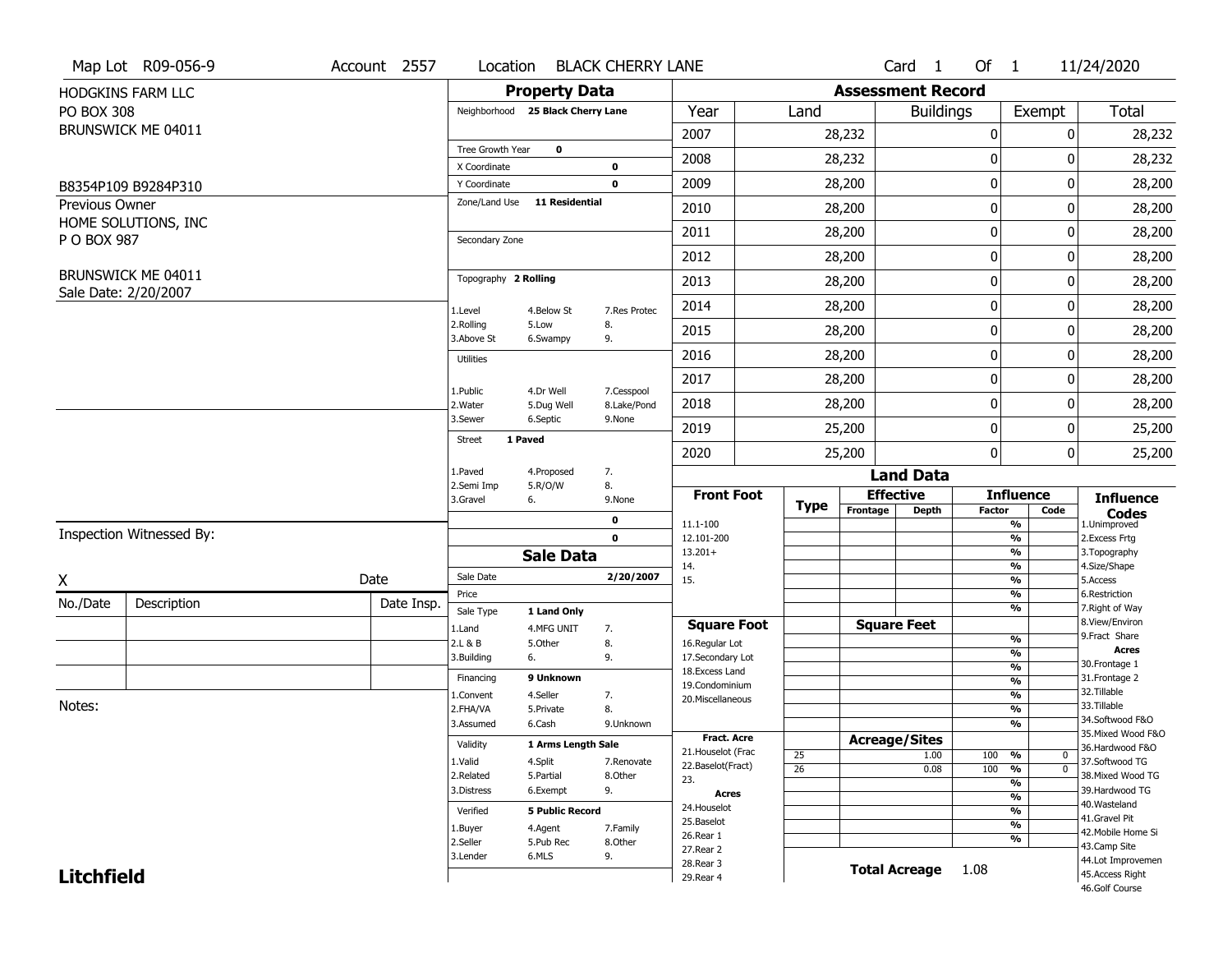|                       |                   |                                                   |                 |                  |            |                                       |                          |                        |             |                 | <b>Litchfield</b>  |                          |                   |        |  |            |
|-----------------------|-------------------|---------------------------------------------------|-----------------|------------------|------------|---------------------------------------|--------------------------|------------------------|-------------|-----------------|--------------------|--------------------------|-------------------|--------|--|------------|
|                       | Map Lot R09-056-9 |                                                   |                 |                  |            | Account 2557                          |                          | Location               |             |                 |                    | <b>BLACK CHERRY LANE</b> | Card <sub>1</sub> | Of $1$ |  | 11/24/2020 |
| <b>Building Style</b> |                   |                                                   | SF Bsmt Living  |                  |            |                                       |                          | Layout                 |             |                 |                    |                          |                   |        |  |            |
| 0.Uncoded             | 4.Cape            | 8.Log                                             | Fin Bsmt Grade  |                  |            |                                       |                          | 1. Typical             | 4.          |                 | 7.                 |                          |                   |        |  |            |
| 1.Conv.               | 5.Garrison        | 9.Other                                           |                 | OPEN-5-CUSTOMIZE |            |                                       |                          | 2.Inadeq               | 5.          |                 | 8.                 |                          |                   |        |  |            |
| 2.Ranch               | 6.Split           | 10.Tri-Lev                                        | Heat Type       | 100%             |            |                                       |                          | 3.                     | 6.          |                 | 9.                 |                          |                   |        |  |            |
| 3.R Ranch             | 7.Contemp         | 11.Earth O                                        | 0.Uncoded       |                  | 4.Steam    | 8.Fl/Wall                             |                          | Attic                  |             |                 |                    |                          |                   |        |  |            |
| Dwelling Units        |                   |                                                   | 1.HWBB          |                  | 5.FWA      |                                       | 9.No Heat                | 1.1/4 Fin              | 4.Full Fin  |                 | 7.                 |                          |                   |        |  |            |
| Other Units           |                   |                                                   | 2.HWCI          |                  | 6.GravWA   |                                       | 10.Radiant               | 2.1/2 Fin              | 5.Fl/Stair  |                 | 8.                 |                          |                   |        |  |            |
| Stories               |                   |                                                   | 3.H Pump        |                  | 7.Electric |                                       | 11.Radiant               | 3.3/4 Fin              | 6.          |                 | 9.None             |                          |                   |        |  |            |
| 1.1                   | 4.1.5             | 7.1.25                                            | Cool Type       | 0%               |            |                                       |                          | Insulation             |             |                 |                    |                          |                   |        |  |            |
| 2.2                   | 5.1.75            | 8.3.5                                             | 1.Refrig        |                  | 4.W&C Air  |                                       | 7.RadHW                  | 1.Full                 | 4.Minimal   |                 | 7.                 |                          |                   |        |  |            |
| 3.3                   | 6.2.5             | 9.4                                               | 2.Evapor        |                  | 5.Monitor- | 8.                                    |                          | 2. Heavy               | 5.Partial   |                 | 8.                 |                          |                   |        |  |            |
| <b>Exterior Walls</b> |                   |                                                   | 3.H Pump        |                  | 6.Monitor- | 9.None                                |                          | 3.Capped               | 6.          |                 | 9.None             |                          |                   |        |  |            |
| 0.Uncoded             | 4.Asbestos        | 8.Concrete                                        | Kitchen Style   |                  |            |                                       |                          | Unfinished %           |             |                 |                    |                          |                   |        |  |            |
| 1.Wd Clapb            | 5.Stucco          | 9.0ther                                           | 1.Modern        |                  | 4.Obsolete | 7.                                    |                          | Grade & Factor         |             |                 |                    |                          |                   |        |  |            |
| 2.Vinyl               | 6.Brick           | 10.Wd shin                                        | 2.Typical       |                  | 5.         | 8.                                    |                          | 1.E Grade              | 4.B Grade   |                 | 7.AAA Grad         |                          |                   |        |  |            |
| 3.Compos.             | 7.Stone           | 11.T1-11                                          | 3.Old Type      |                  | 6.         | 9.None                                |                          | 2.D Grade              | 5.A Grade   |                 | 8.M&S              |                          |                   |        |  |            |
| Roof Surface          |                   |                                                   | Bath(s) Style   |                  |            |                                       |                          | 3.C Grade              |             | 6.AA Grade      | 9.Same             |                          |                   |        |  |            |
| 1.Asphalt             | 4.Composit        | 7.Rolled R                                        | 1.Modern        |                  | 4.Obsolete | 7.                                    |                          | SQFT (Footprint)       |             |                 |                    |                          |                   |        |  |            |
| 2.Slate               | 5.Wood            | 8.                                                | 2. Typical      |                  | 5.         | 8.                                    |                          | Condition              |             |                 |                    |                          |                   |        |  |            |
| 3.Metal               | 6.Other           | 9.                                                | 3.Old Type      |                  | 6.         | 9.None                                |                          | 1.Poor                 | 4.Avg       |                 | 7.V G              |                          |                   |        |  |            |
| SF Masonry Trim       |                   |                                                   | # Rooms         |                  |            |                                       |                          | 2.Fair                 | $5.Avg+$    |                 | 8.Exc              |                          |                   |        |  |            |
| OPEN-3-CUSTOM         |                   |                                                   | # Bedrooms      |                  |            |                                       |                          | 3.Avg-                 | 6.Good      |                 | 9.Same             |                          |                   |        |  |            |
| OPEN-4-CUSTOM         |                   |                                                   | # Full Baths    |                  |            |                                       |                          | Phys. % Good           |             |                 |                    |                          |                   |        |  |            |
| Year Built            |                   |                                                   | # Half Baths    |                  |            |                                       |                          | Funct. % Good          |             |                 |                    |                          |                   |        |  |            |
| Year Remodeled        |                   |                                                   | # Addn Fixtures |                  |            |                                       |                          | <b>Functional Code</b> |             |                 |                    |                          |                   |        |  |            |
| Foundation            |                   |                                                   | # Fireplaces    |                  |            |                                       |                          | 1.Incomp               | 4.Delap     |                 | 7.No Power         |                          |                   |        |  |            |
| 1.Concrete            | 4.Wood            | 7.                                                |                 |                  |            |                                       |                          | 2.0-Built              | 5.Bsmt      |                 | 8.LongTerm         |                          |                   |        |  |            |
| 2.C Block             | 5.Slab            | 8.                                                |                 |                  |            |                                       |                          | 3.Damage               |             | 6.Common        | 9.None             |                          |                   |        |  |            |
| 3.Br/Stone            | 6.Piers           | 9.                                                |                 |                  |            |                                       |                          | Econ. % Good           |             |                 |                    |                          |                   |        |  |            |
| Basement              |                   |                                                   |                 |                  |            |                                       |                          | Economic Code          |             |                 |                    |                          |                   |        |  |            |
| $1.1/4$ Bmt           | 4.Full Bmt        | 7.                                                |                 |                  |            |                                       |                          | 0.None                 |             | 3.No Power      | 9.None             |                          |                   |        |  |            |
| 2.1/2 Bmt             | 5.Crawl Sp        | 8.                                                |                 |                  | FR         |                                       |                          | 1.Location             |             | 4.Generate      | 8.                 |                          |                   |        |  |            |
| 3.3/4 Bmt             | 6.                | 9.None                                            |                 |                  |            |                                       |                          | 2.Encroach             | 5.Multi-Fa  |                 | 9.                 |                          |                   |        |  |            |
| Bsmt Gar # Cars       |                   |                                                   |                 |                  |            | Software                              |                          | <b>Entrance Code</b>   | $\mathbf 0$ |                 |                    |                          |                   |        |  |            |
| Wet Basement          |                   |                                                   |                 |                  |            | A Division of Harris Computer Systems |                          | 1.Interior             | 4.Vacant    |                 | 7.                 |                          |                   |        |  |            |
| 1.Dry                 | 4.Dirt Flr        | 7.                                                |                 |                  |            |                                       |                          | 2.Refusal              |             | 5.Estimate      | 8.                 |                          |                   |        |  |            |
| 2.Damp                | 5.                | 8.                                                |                 |                  |            |                                       |                          | 3.Informed             | 6.Existing  |                 | 9.                 |                          |                   |        |  |            |
|                       | 6.                | 9.                                                |                 |                  |            |                                       |                          | Information Code 0     |             |                 |                    |                          |                   |        |  |            |
| 3.Wet                 |                   |                                                   |                 |                  |            |                                       |                          | 1.Owner                |             |                 | 7.Vacant           |                          |                   |        |  |            |
|                       |                   |                                                   |                 |                  |            |                                       |                          | 2.Relative             | 4.Agent     | 5.Estimate      | 8.                 |                          |                   |        |  |            |
|                       |                   |                                                   | Date Inspected  |                  |            |                                       |                          | 3.Tenant               | 6.Other     |                 | 9.                 |                          |                   |        |  |            |
|                       |                   |                                                   |                 |                  |            |                                       |                          |                        |             |                 |                    |                          |                   |        |  |            |
|                       |                   | <b>Additions, Outbuildings &amp; Improvements</b> |                 |                  |            |                                       |                          |                        |             |                 | 1.One Story Fram   |                          |                   |        |  |            |
| Type                  |                   | Year                                              | Units           | Grade            | Cond       | Phys.                                 | Funct.                   | Sound Value            |             |                 | 2. Two Story Fram  |                          |                   |        |  |            |
|                       |                   |                                                   |                 |                  |            | $\%$                                  | $\%$                     |                        |             |                 | 3. Three Story Fr  |                          |                   |        |  |            |
|                       |                   |                                                   |                 |                  |            |                                       |                          |                        |             | 4.1 & 1/2 Story |                    |                          |                   |        |  |            |
|                       |                   |                                                   |                 |                  |            | %                                     | $\%$                     |                        |             | 5.1 & 3/4 Story |                    |                          |                   |        |  |            |
|                       |                   |                                                   |                 |                  |            | $\%$                                  | $\%$                     |                        |             | 6.2 & 1/2 Story |                    |                          |                   |        |  |            |
|                       |                   |                                                   |                 |                  |            | $\frac{1}{2}$                         | $\frac{0}{0}$            |                        |             |                 | 21. Open Frame Por |                          |                   |        |  |            |
|                       |                   |                                                   |                 |                  |            |                                       |                          |                        |             |                 | 22.Encl Frame Por  |                          |                   |        |  |            |
|                       |                   |                                                   |                 |                  |            | $\frac{9}{6}$                         | $\overline{\frac{0}{0}}$ |                        |             |                 | 23. Frame Garage   |                          |                   |        |  |            |
|                       |                   |                                                   |                 |                  |            | $\frac{9}{6}$                         | $\overline{\frac{0}{0}}$ |                        |             | 24.Frame Shed   |                    |                          |                   |        |  |            |
|                       |                   |                                                   |                 |                  |            | $\sqrt{6}$                            | $\overline{\frac{0}{0}}$ |                        |             |                 | 25. Frame Bay Wind |                          |                   |        |  |            |
|                       |                   |                                                   |                 |                  |            | $\frac{9}{6}$                         | $\overline{\frac{0}{0}}$ |                        |             |                 | 26.1SFr Overhang   |                          |                   |        |  |            |
|                       |                   |                                                   |                 |                  |            |                                       |                          |                        |             |                 | 27. Unfin Basement |                          |                   |        |  |            |
|                       |                   |                                                   |                 |                  |            | $\sqrt{6}$                            | $\overline{\frac{0}{0}}$ |                        |             |                 | 28. Unfinished Att |                          |                   |        |  |            |
|                       |                   |                                                   |                 |                  |            | $\sqrt{6}$                            | $\overline{\frac{0}{6}}$ |                        |             |                 | 29. Finished Attic |                          |                   |        |  |            |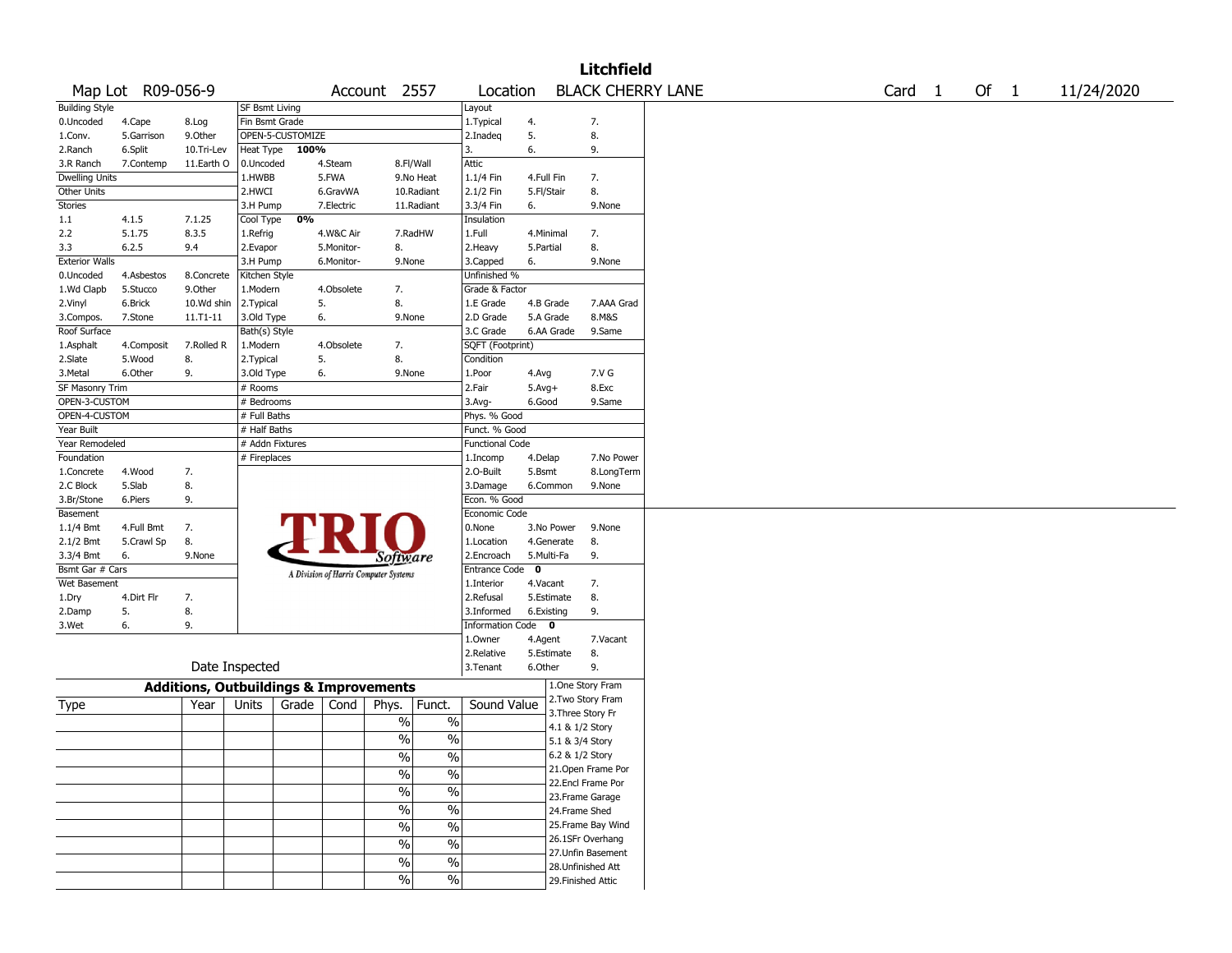|                         | Map Lot R09-057          | Account 1849 | Location                |                         | OFF STEVENSTOWN ROAD      |                                         |      |                      | Card <sub>1</sub>        | Of $1$       |                                           | 11/24/2020                            |
|-------------------------|--------------------------|--------------|-------------------------|-------------------------|---------------------------|-----------------------------------------|------|----------------------|--------------------------|--------------|-------------------------------------------|---------------------------------------|
| <b>WESTON, PHILIP A</b> |                          |              |                         | <b>Property Data</b>    |                           |                                         |      |                      | <b>Assessment Record</b> |              |                                           |                                       |
| <b>WESTON ANN</b>       |                          |              | Neighborhood 1 Rural    |                         |                           | Year                                    | Land |                      | <b>Buildings</b>         |              | Exempt                                    | Total                                 |
|                         | 419 STEVENSTOWN RD       |              |                         |                         |                           | 2007                                    |      | 300                  |                          | 0            |                                           | 0<br>300                              |
|                         | LITCHFIELD ME 04350      |              | Tree Growth Year        | $\bf{0}$                |                           | 2008                                    |      | 300                  |                          | 0            |                                           | 300<br>0                              |
|                         |                          |              | X Coordinate            |                         | 0                         |                                         |      |                      |                          |              |                                           |                                       |
| B3726P331               |                          |              | Y Coordinate            | <b>11 Residential</b>   | $\mathbf 0$               | 2009                                    |      | 300                  |                          | 0            |                                           | 300<br>0                              |
|                         |                          |              | Zone/Land Use           |                         |                           | 2010                                    |      | 300                  |                          | $\pmb{0}$    |                                           | 300<br>0                              |
|                         |                          |              | Secondary Zone          |                         |                           | 2011                                    |      | 300                  |                          | 0            |                                           | 300<br>0                              |
|                         |                          |              |                         |                         |                           | 2012                                    |      | 300                  |                          | 0            |                                           | 300<br>0                              |
|                         |                          |              | Topography 9            |                         | 9                         | 2013                                    |      | 300                  |                          | $\pmb{0}$    |                                           | 300<br>0                              |
|                         |                          |              | 1.Level                 | 4.Below St              | 7.Res Protec              | 2014                                    |      | 300                  |                          | $\pmb{0}$    |                                           | 300<br>0                              |
|                         |                          |              | 2.Rolling<br>3.Above St | 5.Low<br>6.Swampy       | 8.<br>9.                  | 2015                                    |      | 300                  |                          | 0            |                                           | 300<br>0                              |
|                         |                          |              | Utilities 9 None        |                         | 9 None                    | 2016                                    |      | 300                  |                          | $\mathbf 0$  |                                           | 300<br>0                              |
|                         |                          |              |                         |                         |                           | 2017                                    |      | 300                  |                          | 0            |                                           | 300<br>0                              |
|                         |                          |              | 1.Public<br>2. Water    | 4.Dr Well<br>5.Dug Well | 7.Cesspool<br>8.Lake/Pond | 2018                                    |      | 300                  |                          | $\pmb{0}$    |                                           | 300<br>0                              |
|                         |                          |              | 3.Sewer                 | 6.Septic                | 9.None                    | 2019                                    |      | 600                  |                          | $\bf{0}$     |                                           | 600<br>0                              |
|                         |                          |              | 9 None<br><b>Street</b> |                         |                           | 2020                                    |      | 600                  |                          | $\mathbf{0}$ |                                           | 0<br>600                              |
|                         |                          |              | 1.Paved                 | 4.Proposed              | 7.                        |                                         |      |                      | <b>Land Data</b>         |              |                                           |                                       |
|                         |                          |              | 2.Semi Imp<br>3.Gravel  | 5.R/O/W<br>6.           | 8.<br>9.None              | <b>Front Foot</b>                       |      |                      | <b>Effective</b>         |              | <b>Influence</b>                          | <b>Influence</b>                      |
|                         |                          |              |                         |                         | 0                         | 11.1-100                                | Type | Frontage             | Depth                    | Factor       | Code<br>$\frac{9}{6}$                     | <b>Codes</b><br>1.Unimproved          |
|                         | Inspection Witnessed By: |              |                         |                         | $\mathbf 0$               | 12.101-200                              |      |                      |                          |              | $\frac{9}{6}$                             | 2.Excess Frtg                         |
|                         |                          |              |                         | <b>Sale Data</b>        |                           | $13.201+$                               |      |                      |                          |              | $\frac{9}{6}$<br>$\frac{9}{6}$            | 3. Topography<br>4.Size/Shape         |
| X                       |                          | Date         | Sale Date               |                         |                           | 14.<br>15.                              |      |                      |                          |              | $\frac{9}{6}$                             | 5.Access                              |
| No./Date                | Description              | Date Insp.   | Price                   |                         |                           |                                         |      |                      |                          |              | $\frac{9}{6}$                             | 6.Restriction                         |
|                         |                          |              | Sale Type               |                         |                           | <b>Square Foot</b>                      |      |                      | <b>Square Feet</b>       |              | $\frac{9}{6}$                             | 7. Right of Way<br>8.View/Environ     |
|                         |                          |              | 1.Land<br>2.L & B       | 4.MFG UNIT<br>5.Other   | 7.<br>8.                  | 16.Regular Lot                          |      |                      |                          |              | %                                         | 9. Fract Share                        |
|                         |                          |              | 3.Building              | 6.                      | 9.                        | 17.Secondary Lot                        |      |                      |                          |              | $\frac{9}{6}$                             | <b>Acres</b>                          |
|                         |                          |              | Financing               |                         |                           | 18. Excess Land                         |      |                      |                          |              | $\frac{9}{6}$<br>$\overline{\frac{9}{6}}$ | 30. Frontage 1<br>31. Frontage 2      |
|                         |                          |              | 1.Convent               | 4.Seller                | 7.                        | 19.Condominium<br>20.Miscellaneous      |      |                      |                          |              | $\frac{9}{6}$                             | 32.Tillable                           |
| Notes:                  |                          |              | 2.FHA/VA                | 5.Private               | 8.                        |                                         |      |                      |                          |              | $\frac{9}{6}$                             | 33.Tillable                           |
|                         |                          |              | 3.Assumed               | 6.Cash                  | 9.Unknown                 |                                         |      |                      |                          |              | $\frac{9}{6}$                             | 34.Softwood F&O<br>35. Mixed Wood F&O |
|                         |                          |              | Validity                |                         |                           | <b>Fract. Acre</b>                      |      | <b>Acreage/Sites</b> |                          |              |                                           | 36.Hardwood F&O                       |
|                         |                          |              | 1.Valid                 | 4.Split                 | 7.Renovate                | 21. Houselot (Frac<br>22.Baselot(Fract) | 40   |                      | 6.00                     | 100          | %<br>$\mathbf{0}$                         | 37.Softwood TG                        |
|                         |                          |              | 2.Related               | 5.Partial               | 8.Other                   | 23.                                     |      |                      |                          |              | %<br>$\frac{9}{6}$                        | 38. Mixed Wood TG                     |
|                         |                          |              | 3.Distress              | 6.Exempt                | 9.                        | <b>Acres</b>                            |      |                      |                          |              | $\frac{9}{6}$                             | 39.Hardwood TG                        |
|                         |                          |              | Verified                |                         |                           | 24. Houselot                            |      |                      |                          |              | $\frac{9}{6}$                             | 40. Wasteland<br>41.Gravel Pit        |
|                         |                          |              | 1.Buyer                 | 4.Agent                 | 7.Family                  | 25.Baselot                              |      |                      |                          |              | $\frac{9}{6}$                             | 42. Mobile Home Si                    |
|                         |                          |              | 2.Seller                | 5.Pub Rec               | 8.Other                   | 26.Rear 1<br>27.Rear 2                  |      |                      |                          |              | %                                         | 43.Camp Site                          |
|                         |                          |              | 3.Lender                | 6.MLS                   | 9.                        | 28. Rear 3                              |      |                      |                          |              |                                           | 44.Lot Improvemen                     |
| <b>Litchfield</b>       |                          |              |                         |                         |                           | 29. Rear 4                              |      |                      | <b>Total Acreage</b>     | 6.00         |                                           | 45.Access Right                       |
|                         |                          |              |                         |                         |                           |                                         |      |                      |                          |              |                                           | 46.Golf Course                        |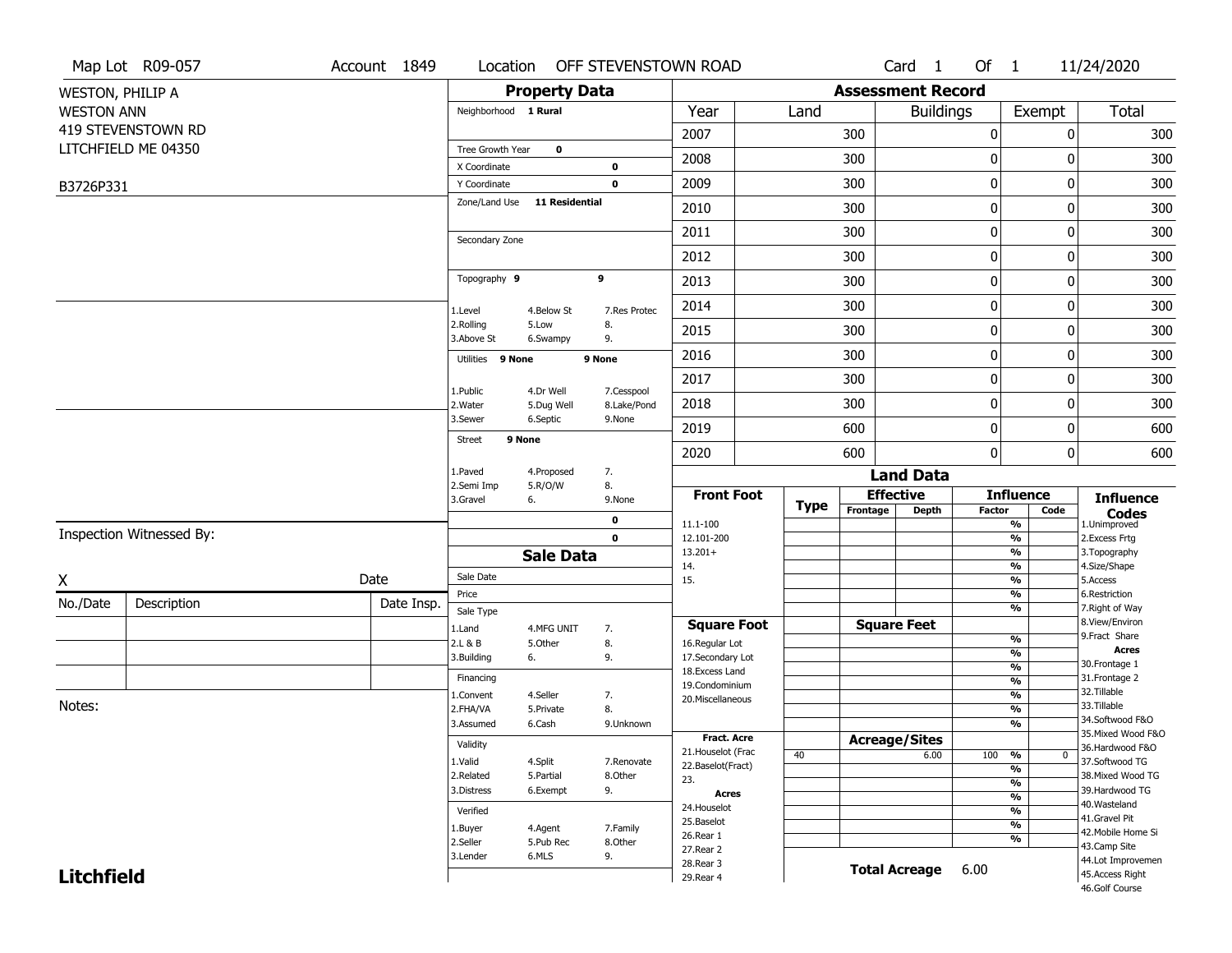|                       |                 |                                                   |                       |                  |            |                                       |                          |                         |                           |                                      | <b>Litchfield</b>  |                      |  |        |        |            |
|-----------------------|-----------------|---------------------------------------------------|-----------------------|------------------|------------|---------------------------------------|--------------------------|-------------------------|---------------------------|--------------------------------------|--------------------|----------------------|--|--------|--------|------------|
|                       | Map Lot R09-057 |                                                   |                       |                  |            | Account 1849                          |                          | Location                |                           |                                      |                    | OFF STEVENSTOWN ROAD |  | Card 1 | Of $1$ | 11/24/2020 |
| <b>Building Style</b> |                 |                                                   | <b>SF Bsmt Living</b> |                  |            |                                       |                          | Layout                  |                           |                                      |                    |                      |  |        |        |            |
| 0.Uncoded             | 4.Cape          | 8.Log                                             | Fin Bsmt Grade        |                  |            |                                       |                          | 1. Typical              | 4.                        |                                      | 7.                 |                      |  |        |        |            |
| 1.Conv.               | 5.Garrison      | 9.Other                                           |                       | OPEN-5-CUSTOMIZE |            |                                       |                          | 2.Inadeq                | 5.                        |                                      | 8.                 |                      |  |        |        |            |
| 2.Ranch               | 6.Split         | 10.Tri-Lev                                        | Heat Type             | 100%             |            |                                       |                          | 3.                      | 6.                        |                                      | 9.                 |                      |  |        |        |            |
| 3.R Ranch             | 7.Contemp       | 11.Earth O                                        | 0.Uncoded             |                  | 4.Steam    |                                       | 8.Fl/Wall                | Attic                   |                           |                                      |                    |                      |  |        |        |            |
| Dwelling Units        |                 |                                                   | 1.HWBB                |                  | 5.FWA      |                                       | 9.No Heat                | 1.1/4 Fin               | 4.Full Fin                |                                      | 7.                 |                      |  |        |        |            |
| Other Units           |                 |                                                   | 2.HWCI                |                  | 6.GravWA   |                                       | 10.Radiant               | 2.1/2 Fin               | 5.Fl/Stair                |                                      | 8.                 |                      |  |        |        |            |
| Stories               |                 |                                                   | 3.H Pump              |                  | 7.Electric |                                       | 11.Radiant               | 3.3/4 Fin               | 6.                        |                                      | 9.None             |                      |  |        |        |            |
| 1.1                   | 4.1.5           | 7.1.25                                            | Cool Type             | 0%               |            |                                       |                          | Insulation              |                           |                                      |                    |                      |  |        |        |            |
| 2.2                   | 5.1.75          | 8.3.5                                             | 1.Refrig              |                  | 4.W&C Air  |                                       | 7.RadHW                  | 1.Full                  | 4.Minimal                 |                                      | 7.                 |                      |  |        |        |            |
| 3.3                   | 6.2.5           | 9.4                                               | 2.Evapor              |                  | 5.Monitor- | 8.                                    |                          | 2. Heavy                | 5.Partial                 |                                      | 8.                 |                      |  |        |        |            |
| <b>Exterior Walls</b> |                 |                                                   | 3.H Pump              |                  | 6.Monitor- | 9.None                                |                          | 3.Capped                | 6.                        |                                      | 9.None             |                      |  |        |        |            |
| 0.Uncoded             | 4.Asbestos      | 8.Concrete                                        | Kitchen Style         |                  |            |                                       |                          | Unfinished %            |                           |                                      |                    |                      |  |        |        |            |
| 1.Wd Clapb            | 5.Stucco        | 9.0ther                                           | 1.Modern              |                  | 4.Obsolete | 7.                                    |                          | Grade & Factor          |                           |                                      |                    |                      |  |        |        |            |
| 2.Vinyl               | 6.Brick         | 10.Wd shin                                        | 2.Typical             |                  | 5.         | 8.                                    |                          | 1.E Grade               | 4.B Grade                 |                                      | 7.AAA Grad         |                      |  |        |        |            |
| 3.Compos.             | 7.Stone         | $11.71 - 11$                                      | 3.Old Type            |                  | 6.         | 9.None                                |                          | 2.D Grade               | 5.A Grade                 |                                      | 8.M&S              |                      |  |        |        |            |
| Roof Surface          |                 |                                                   | Bath(s) Style         |                  |            |                                       |                          | 3.C Grade               | 6.AA Grade                |                                      | 9.Same             |                      |  |        |        |            |
| 1.Asphalt             | 4.Composit      | 7.Rolled R                                        | 1.Modern              |                  | 4.Obsolete | 7.                                    |                          | SQFT (Footprint)        |                           |                                      |                    |                      |  |        |        |            |
| 2.Slate               | 5.Wood          | 8.                                                | 2. Typical            |                  | 5.         | 8.                                    |                          | Condition               |                           |                                      |                    |                      |  |        |        |            |
| 3.Metal               | 6.Other         | 9.                                                | 3.Old Type            |                  | 6.         | 9.None                                |                          | 1.Poor                  | 4.Avg                     |                                      | 7.V G              |                      |  |        |        |            |
| SF Masonry Trim       |                 |                                                   | # Rooms               |                  |            |                                       |                          | 2.Fair                  | $5.Avg+$                  |                                      | 8.Exc              |                      |  |        |        |            |
| OPEN-3-CUSTOM         |                 |                                                   | # Bedrooms            |                  |            |                                       |                          | 3.Avg-                  | 6.Good                    |                                      | 9.Same             |                      |  |        |        |            |
| OPEN-4-CUSTOM         |                 |                                                   | # Full Baths          |                  |            |                                       |                          | Phys. % Good            |                           |                                      |                    |                      |  |        |        |            |
| Year Built            |                 |                                                   | # Half Baths          |                  |            |                                       |                          | Funct. % Good           |                           |                                      |                    |                      |  |        |        |            |
| Year Remodeled        |                 |                                                   | # Addn Fixtures       |                  |            |                                       |                          | <b>Functional Code</b>  |                           |                                      |                    |                      |  |        |        |            |
| Foundation            |                 |                                                   | # Fireplaces          |                  |            |                                       |                          | 1.Incomp                | 4.Delap                   |                                      | 7.No Power         |                      |  |        |        |            |
| 1.Concrete            | 4.Wood          | 7.                                                |                       |                  |            |                                       |                          | 2.0-Built               | 5.Bsmt                    |                                      | 8.LongTerm         |                      |  |        |        |            |
| 2.C Block             | 5.Slab          | 8.                                                |                       |                  |            |                                       |                          | 3.Damage                | 6.Common                  |                                      | 9.None             |                      |  |        |        |            |
| 3.Br/Stone            | 6.Piers         | 9.                                                |                       |                  |            |                                       |                          | Econ. % Good            |                           |                                      |                    |                      |  |        |        |            |
| Basement              |                 |                                                   |                       |                  |            |                                       |                          | Economic Code           |                           |                                      |                    |                      |  |        |        |            |
| 1.1/4 Bmt             | 4.Full Bmt      | 7.                                                |                       |                  | FRI        |                                       |                          | 0.None                  | 3.No Power                |                                      | 9.None             |                      |  |        |        |            |
| 2.1/2 Bmt             | 5.Crawl Sp      | 8.                                                |                       |                  |            |                                       |                          | 1.Location              | 4.Generate                |                                      | 8.                 |                      |  |        |        |            |
| 3.3/4 Bmt             | 6.              | 9.None                                            |                       |                  |            | Software                              |                          | 2.Encroach              | 5.Multi-Fa<br>$\mathbf 0$ |                                      | 9.                 |                      |  |        |        |            |
| Bsmt Gar # Cars       |                 |                                                   |                       |                  |            | A Division of Harris Computer Systems |                          | Entrance Code           |                           |                                      |                    |                      |  |        |        |            |
| Wet Basement          | 4.Dirt Flr      |                                                   |                       |                  |            |                                       |                          | 1.Interior<br>2.Refusal | 4.Vacant<br>5.Estimate    |                                      | 7.<br>8.           |                      |  |        |        |            |
| 1.Dry                 | 5.              | 7.<br>8.                                          |                       |                  |            |                                       |                          | 3.Informed              | 6.Existing                |                                      | 9.                 |                      |  |        |        |            |
| 2.Damp<br>3.Wet       | 6.              | 9.                                                |                       |                  |            |                                       |                          | Information Code 0      |                           |                                      |                    |                      |  |        |        |            |
|                       |                 |                                                   |                       |                  |            |                                       |                          | 1.0wner                 | 4.Agent                   |                                      | 7.Vacant           |                      |  |        |        |            |
|                       |                 |                                                   |                       |                  |            |                                       |                          | 2.Relative              | 5.Estimate                |                                      | 8.                 |                      |  |        |        |            |
|                       |                 | Date Inspected                                    |                       |                  |            |                                       |                          | 3. Tenant               | 6.Other                   |                                      | 9.                 |                      |  |        |        |            |
|                       |                 |                                                   |                       |                  |            |                                       |                          |                         |                           |                                      |                    |                      |  |        |        |            |
|                       |                 | <b>Additions, Outbuildings &amp; Improvements</b> |                       |                  |            |                                       |                          |                         |                           |                                      | 1.One Story Fram   |                      |  |        |        |            |
| Type                  |                 | Year                                              | Units                 | Grade            | Cond       | Phys.                                 | Funct.                   | Sound Value             |                           |                                      | 2. Two Story Fram  |                      |  |        |        |            |
|                       |                 |                                                   |                       |                  |            | $\sqrt{6}$                            | $\%$                     |                         |                           | 3. Three Story Fr<br>4.1 & 1/2 Story |                    |                      |  |        |        |            |
|                       |                 |                                                   |                       |                  |            | $\frac{0}{0}$                         | $\%$                     |                         |                           |                                      |                    |                      |  |        |        |            |
|                       |                 |                                                   |                       |                  |            |                                       |                          |                         |                           | 5.1 & 3/4 Story                      |                    |                      |  |        |        |            |
|                       |                 |                                                   |                       |                  |            | $\%$                                  | $\overline{\frac{0}{6}}$ |                         |                           | 6.2 & 1/2 Story                      | 21.Open Frame Por  |                      |  |        |        |            |
|                       |                 |                                                   |                       |                  |            | $\sqrt{6}$                            | $\overline{\frac{0}{0}}$ |                         |                           |                                      | 22.Encl Frame Por  |                      |  |        |        |            |
|                       |                 |                                                   |                       |                  |            | $\frac{1}{2}$                         | $\overline{\frac{0}{6}}$ |                         |                           |                                      | 23. Frame Garage   |                      |  |        |        |            |
|                       |                 |                                                   |                       |                  |            | $\frac{1}{2}$                         | $\overline{\frac{0}{0}}$ |                         |                           | 24.Frame Shed                        |                    |                      |  |        |        |            |
|                       |                 |                                                   |                       |                  |            |                                       |                          |                         |                           |                                      | 25. Frame Bay Wind |                      |  |        |        |            |
|                       |                 |                                                   |                       |                  |            | $\sqrt{6}$                            | $\overline{\frac{0}{0}}$ |                         |                           |                                      | 26.1SFr Overhang   |                      |  |        |        |            |
|                       |                 |                                                   |                       |                  |            | $\sqrt{6}$                            | $\overline{\frac{0}{0}}$ |                         |                           |                                      | 27.Unfin Basement  |                      |  |        |        |            |
|                       |                 |                                                   |                       |                  |            | $\sqrt{6}$                            | $\overline{\frac{0}{0}}$ |                         |                           |                                      | 28. Unfinished Att |                      |  |        |        |            |
|                       |                 |                                                   |                       |                  |            | %                                     | $\%$                     |                         |                           |                                      | 29. Finished Attic |                      |  |        |        |            |
|                       |                 |                                                   |                       |                  |            |                                       |                          |                         |                           |                                      |                    |                      |  |        |        |            |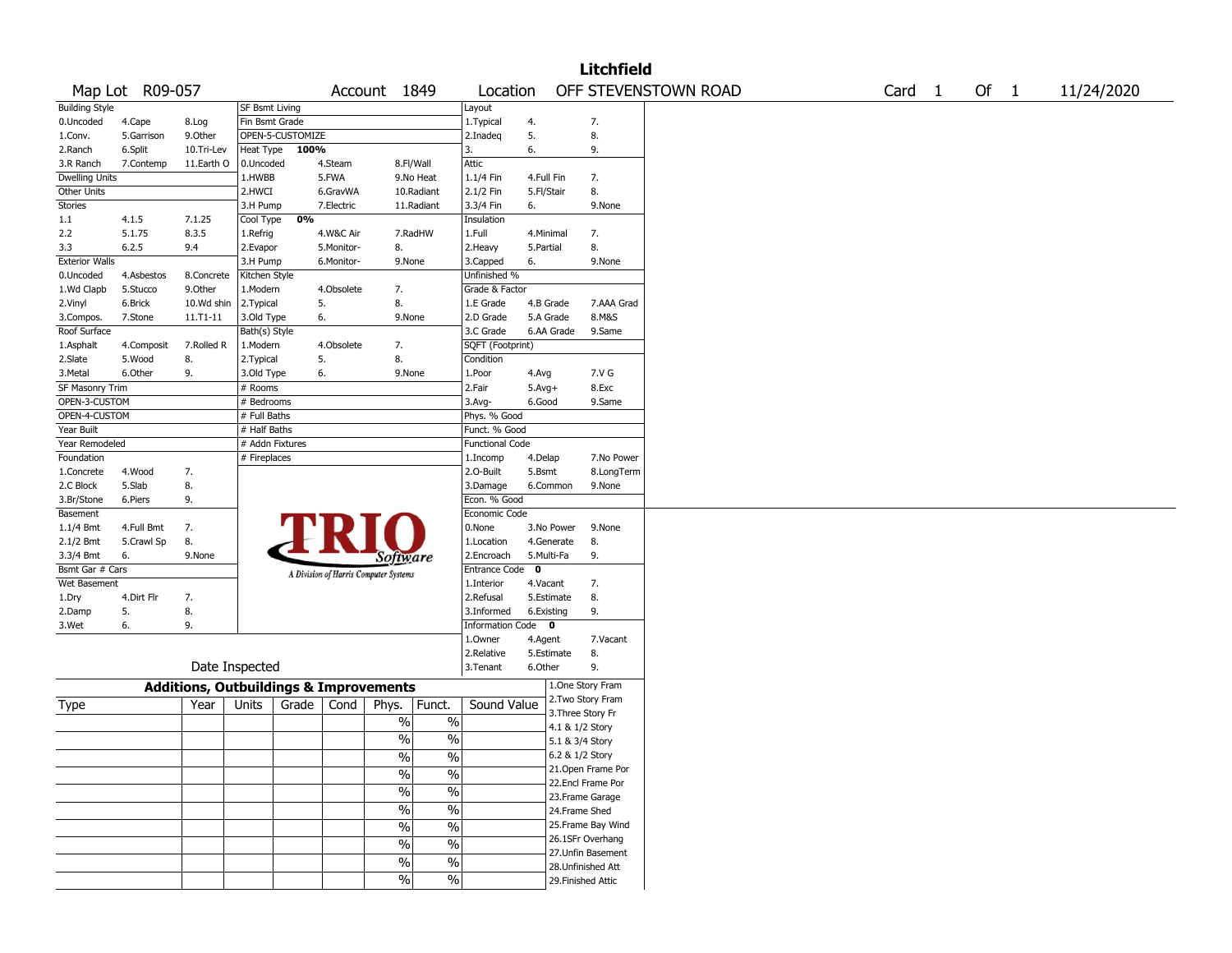|                        | Map Lot R09-059                            | Account 2882 | Location                      |                          |                 |                                  |                 |          | Card <sub>1</sub>        | Of 1             |                          | 11/24/2020                          |
|------------------------|--------------------------------------------|--------------|-------------------------------|--------------------------|-----------------|----------------------------------|-----------------|----------|--------------------------|------------------|--------------------------|-------------------------------------|
|                        | GATCOMB, LILY K. FKA-MEEHAN, LILLY KRISTIN |              |                               | <b>Property Data</b>     |                 |                                  |                 |          | <b>Assessment Record</b> |                  |                          |                                     |
|                        | <b>GATCOMB, II LANCE E</b>                 |              | Neighborhood 1 Rural          |                          |                 | Year                             | Land            |          | <b>Buildings</b>         |                  | Exempt                   | Total                               |
| <b>688 PLAINS ROAD</b> |                                            |              |                               |                          |                 | 2016                             |                 | 16,686   |                          | 0                | 0                        | 16,686                              |
| Litchfield ME 04350    |                                            |              | Tree Growth Year              | $\mathbf 0$              |                 | 2017                             |                 | 17,568   |                          | $\boldsymbol{0}$ | 0                        | 17,568                              |
|                        |                                            |              | X Coordinate                  |                          | $\mathbf 0$     |                                  |                 |          |                          |                  |                          |                                     |
|                        | B12222P239 B12524P308                      |              | Y Coordinate<br>Zone/Land Use | 11 Residential           | $\mathbf 0$     | 2018                             |                 | 17,064   |                          | 0                | 0                        | 17,064                              |
|                        |                                            |              |                               |                          |                 | 2019                             |                 | 16,400   |                          | $\mathbf 0$      | 0                        | 16,400                              |
|                        |                                            |              | Secondary Zone                |                          |                 | 2020                             |                 | 16,400   |                          | 0                | 0                        | 16,400                              |
|                        |                                            |              |                               |                          |                 |                                  |                 |          |                          |                  |                          |                                     |
|                        |                                            |              | Topography 2 Rolling          |                          |                 |                                  |                 |          |                          |                  |                          |                                     |
|                        |                                            |              | 1.Level                       | 4.Below St               | 7.Res Protec    |                                  |                 |          |                          |                  |                          |                                     |
|                        |                                            |              | 2.Rolling                     | 5.Low                    | 8.              |                                  |                 |          |                          |                  |                          |                                     |
|                        |                                            |              | 3.Above St                    | 6.Swampy                 | 9.              |                                  |                 |          |                          |                  |                          |                                     |
|                        |                                            |              | <b>Utilities</b>              |                          |                 |                                  |                 |          |                          |                  |                          |                                     |
|                        |                                            |              | 1.Public                      | 4.Dr Well                | 7.Cesspool      |                                  |                 |          |                          |                  |                          |                                     |
|                        |                                            |              | 2. Water                      | 5.Dug Well               | 8.Lake/Pond     |                                  |                 |          |                          |                  |                          |                                     |
|                        |                                            |              | 3.Sewer                       | 6.Septic                 | 9.None          |                                  |                 |          |                          |                  |                          |                                     |
|                        |                                            |              | <b>Street</b>                 |                          |                 |                                  |                 |          |                          |                  |                          |                                     |
|                        |                                            |              | 1.Paved                       | 4.Proposed               | 7.              |                                  |                 |          | <b>Land Data</b>         |                  |                          |                                     |
|                        |                                            |              | 2.Semi Imp<br>3.Gravel        | 5.R/O/W<br>6.            | 8.<br>9.None    | <b>Front Foot</b>                |                 |          | <b>Effective</b>         |                  | <b>Influence</b>         | <b>Influence</b>                    |
|                        |                                            |              |                               |                          | $\mathbf 0$     |                                  | Type            | Frontage | <b>Depth</b>             | <b>Factor</b>    | Code                     | <b>Codes</b>                        |
|                        | Inspection Witnessed By:                   |              |                               |                          | $\mathbf 0$     | 11.1-100<br>12.101-200           |                 |          |                          |                  | %<br>%                   | 1.Unimproved<br>2.Excess Frtg       |
|                        |                                            |              |                               | <b>Sale Data</b>         |                 | $13.201+$                        |                 |          |                          |                  | %                        | 3. Topography                       |
| X                      |                                            | Date         | Sale Date                     |                          | 2/08/2016       | 14.<br>15.                       |                 |          |                          |                  | %<br>%                   | 4.Size/Shape<br>5.Access            |
| No./Date               | Description                                | Date Insp.   | Price                         |                          |                 |                                  |                 |          |                          |                  | %                        | 6.Restriction                       |
|                        |                                            |              | Sale Type                     | 1 Land Only              |                 | <b>Square Foot</b>               |                 |          | <b>Square Feet</b>       |                  | %                        | 7. Right of Way<br>8.View/Environ   |
|                        |                                            |              | 1.Land<br>2.L & B             | 4.MFG UNIT<br>5.Other    | 7.<br>8.        | 16.Regular Lot                   |                 |          |                          |                  | %                        | 9. Fract Share                      |
|                        |                                            |              | 3.Building                    | 6.                       | 9.              | 17.Secondary Lot                 |                 |          |                          |                  | $\frac{9}{6}$            | <b>Acres</b><br>30. Frontage 1      |
|                        |                                            |              | Financing                     | 9 Unknown                |                 | 18.Excess Land<br>19.Condominium |                 |          |                          |                  | %<br>$\frac{9}{6}$       | 31. Frontage 2                      |
| Notes:                 |                                            |              | 1.Convent                     | 4.Seller                 | 7.              | 20.Miscellaneous                 |                 |          |                          |                  | $\overline{\frac{9}{6}}$ | 32. Tillable<br>33.Tillable         |
|                        | '19 ADJ T.G ACRES PER REFILE APP           |              | 2.FHA/VA<br>3.Assumed         | 5.Private<br>6.Cash      | 8.<br>9.Unknown |                                  |                 |          |                          |                  | %<br>$\frac{9}{6}$       | 34.Softwood F&O                     |
|                        | '16 new lot (old lot 59) from lot 80.      |              |                               | <b>2 Related Parties</b> |                 | Fract. Acre                      |                 |          | <b>Acreage/Sites</b>     |                  |                          | 35. Mixed Wood F&O                  |
|                        |                                            |              | Validity<br>1.Valid           | 4.Split                  | 7.Renovate      | 21. Houselot (Frac               | $\overline{38}$ |          | 34.00                    | $100 - 96$       | $\boldsymbol{0}$         | 36.Hardwood F&O<br>37.Softwood TG   |
|                        |                                            |              | 2.Related                     | 5.Partial                | 8.Other         | 22.Baselot(Fract)<br>23.         | 39              |          | 6.00                     | 100              | %<br>$\mathbf 0$         | 38. Mixed Wood TG                   |
|                        |                                            |              | 3.Distress                    | 6.Exempt                 | 9.              | <b>Acres</b>                     | 40              |          | 14.00                    | 100              | $\overline{0}$<br>%<br>% | 39.Hardwood TG                      |
|                        |                                            |              | Verified                      | 4 Agent                  |                 | 24. Houselot                     |                 |          |                          |                  | %                        | 40. Wasteland                       |
|                        |                                            |              | 1.Buyer                       | 4.Agent                  | 7.Family        | 25.Baselot<br>26.Rear 1          |                 |          |                          |                  | $\overline{\frac{9}{6}}$ | 41.Gravel Pit<br>42. Mobile Home Si |
|                        |                                            |              | 2.Seller                      | 5.Pub Rec                | 8.Other         | 27.Rear 2                        |                 |          |                          |                  | %                        | 43.Camp Site                        |
|                        |                                            |              | 3.Lender                      | 6.MLS                    | 9.              | 28. Rear 3                       |                 |          | <b>Total Acreage</b>     | 54.00            |                          | 44.Lot Improvemen                   |
| <b>Litchfield</b>      |                                            |              |                               |                          |                 | 29. Rear 4                       |                 |          |                          |                  |                          | 45.Access Right<br>46.Golf Course   |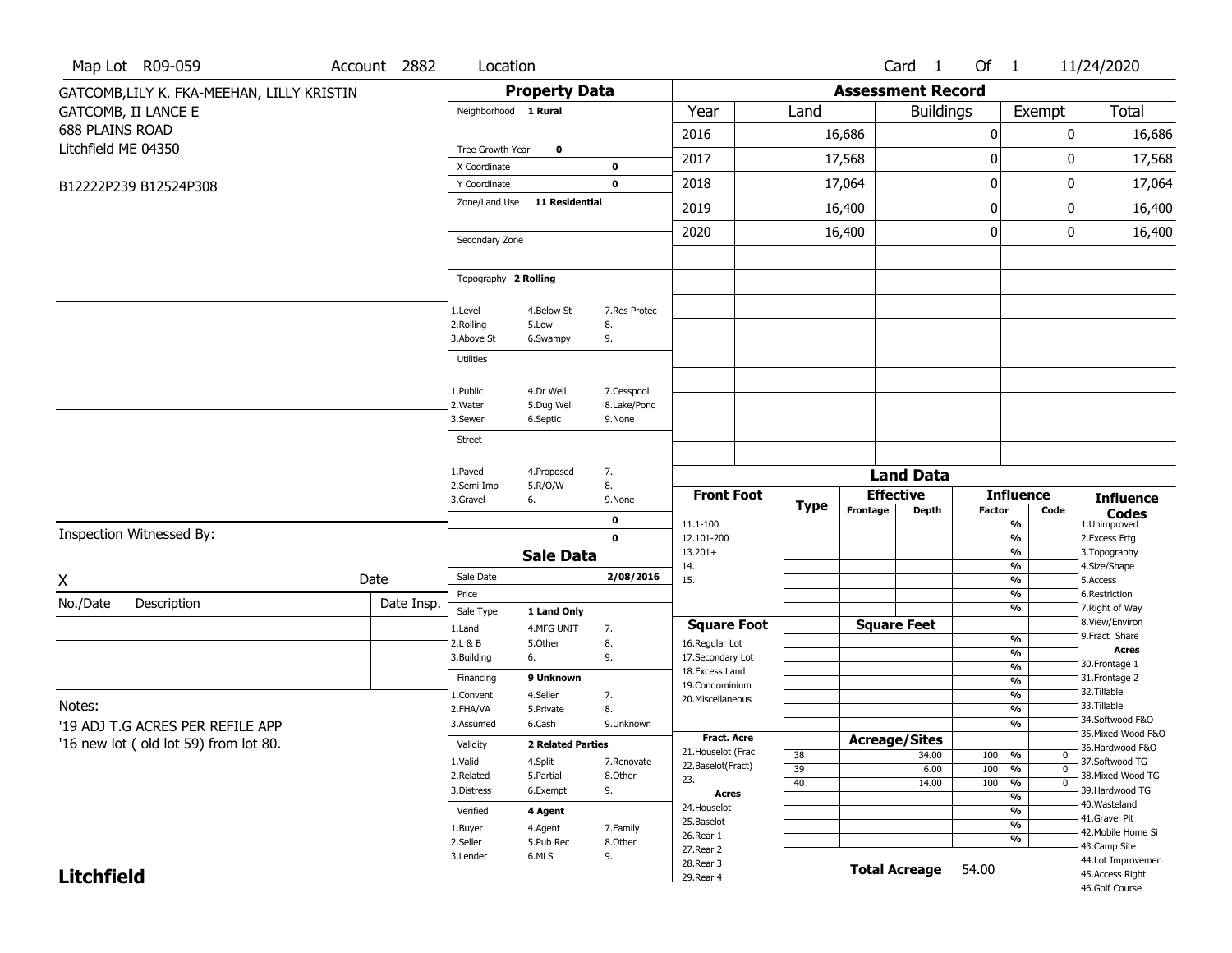## Litchfield

|                         | Map Lot R09-059  |                                                   |                  |           |             | Account 2882                          |                          | Location               |                         |                      | Card | $\mathbf{1}$ | Of | $\mathbf{1}$ | 11/24/2020 |
|-------------------------|------------------|---------------------------------------------------|------------------|-----------|-------------|---------------------------------------|--------------------------|------------------------|-------------------------|----------------------|------|--------------|----|--------------|------------|
| <b>Building Style</b>   |                  |                                                   | SF Bsmt Living   |           |             |                                       |                          | Layout                 |                         |                      |      |              |    |              |            |
| 0.Uncoded               | 4.Cape           | 8.Log                                             | Fin Bsmt Grade   |           |             |                                       |                          | 1. Typical             | 4.                      | 7.                   |      |              |    |              |            |
| 1.Conv.                 | 5.Garrison       | 9.Other                                           | OPEN-5-CUSTOMIZE |           |             |                                       |                          | 2.Inadeq               | 5.                      | 8.                   |      |              |    |              |            |
| 2.Ranch                 | 6.Split          | 10.Tri-Lev                                        | Heat Type 100%   |           |             |                                       |                          | 3.                     | 6.                      | 9.                   |      |              |    |              |            |
| 3.R Ranch               | 7.Contemp        | 11.Earth O                                        | 0.Uncoded        |           | 4.Steam     | 8.Fl/Wall                             |                          | Attic                  |                         |                      |      |              |    |              |            |
| <b>Dwelling Units</b>   |                  |                                                   | 1.HWBB           |           | 5.FWA       | 9.No Heat                             |                          | 1.1/4 Fin              | 4.Full Fin              | 7.                   |      |              |    |              |            |
| Other Units             |                  |                                                   | 2.HWCI           |           | 6.GravWA    |                                       | 10.Radiant               | 2.1/2 Fin              | 5.Fl/Stair              | 8.                   |      |              |    |              |            |
| Stories                 |                  |                                                   | 3.H Pump         |           | 7. Electric |                                       | 11.Radiant               | 3.3/4 Fin              | 6.                      | 9.None               |      |              |    |              |            |
| $1.1\,$                 | 4.1.5            | 7.1.25                                            | Cool Type        | 0%        |             |                                       |                          | Insulation             |                         |                      |      |              |    |              |            |
| 2.2                     | 5.1.75           | 8.3.5                                             | 1.Refrig         |           | 4.W&C Air   | 7.RadHW                               |                          | 1.Full                 | 4.Minimal               | 7.                   |      |              |    |              |            |
| 3.3                     | 6.2.5            | 9.4                                               | 2.Evapor         |           | 5.Monitor-  | 8.                                    |                          | 2. Heavy               | 5.Partial               | 8.                   |      |              |    |              |            |
| <b>Exterior Walls</b>   |                  |                                                   | 3.H Pump         |           | 6.Monitor-  | 9.None                                |                          | 3.Capped               | 6.                      | 9.None               |      |              |    |              |            |
| 0.Uncoded               | 4.Asbestos       | 8.Concrete                                        | Kitchen Style    |           |             |                                       |                          | Unfinished %           |                         |                      |      |              |    |              |            |
| 1.Wd Clapb              | 5.Stucco         | 9.Other                                           | 1.Modern         |           | 4.Obsolete  | 7.                                    |                          | Grade & Factor         |                         |                      |      |              |    |              |            |
| 2.Vinyl                 | 6.Brick          | 10.Wd shin                                        | 2. Typical       |           | 5.          | 8.                                    |                          | 1.E Grade              | 4.B Grade               | 7.AAA Grad           |      |              |    |              |            |
| 3.Compos.               | 7.Stone          | $11. T1 - 11$                                     | 3.Old Type       |           | 6.          | 9.None                                |                          | 2.D Grade              | 5.A Grade               | 8.M&S                |      |              |    |              |            |
| Roof Surface            |                  |                                                   | Bath(s) Style    |           |             |                                       |                          | 3.C Grade              | 6.AA Grade              | 9.Same               |      |              |    |              |            |
| 1.Asphalt               | 4.Composit       | 7.Rolled R                                        | 1.Modern         |           | 4.Obsolete  | 7.                                    |                          | SQFT (Footprint)       |                         |                      |      |              |    |              |            |
| 2.Slate                 | 5.Wood           | 8.                                                | 2.Typical        |           | 5.          | 8.                                    |                          | Condition              |                         |                      |      |              |    |              |            |
| 3.Metal                 | 6.Other          | 9.                                                | 3.Old Type       |           | 6.          | 9.None                                |                          | 1.Poor                 | 4.Avg                   | 7.V G                |      |              |    |              |            |
| <b>SF Masonry Trim</b>  |                  |                                                   | # Rooms          |           |             |                                       |                          | 2.Fair                 | $5.Avg+$                | 8.Exc                |      |              |    |              |            |
| OPEN-3-CUSTOM           |                  |                                                   | # Bedrooms       |           |             |                                       |                          | 3.Avg-                 | 6.Good                  | 9.Same               |      |              |    |              |            |
| OPEN-4-CUSTOM           |                  |                                                   | # Full Baths     |           |             |                                       |                          | Phys. % Good           |                         |                      |      |              |    |              |            |
| Year Built              |                  |                                                   | # Half Baths     |           |             |                                       |                          | Funct. % Good          |                         |                      |      |              |    |              |            |
| Year Remodeled          |                  |                                                   | # Addn Fixtures  |           |             |                                       |                          | <b>Functional Code</b> |                         |                      |      |              |    |              |            |
| Foundation              |                  |                                                   | # Fireplaces     |           |             |                                       |                          | 1.Incomp               | 4.Delap                 | 7.No Power           |      |              |    |              |            |
| 1.Concrete<br>2.C Block | 4.Wood<br>5.Slab | 7.                                                |                  |           |             |                                       |                          | 2.O-Built<br>3.Damage  | 5.Bsmt<br>6.Common      | 8.LongTerm<br>9.None |      |              |    |              |            |
| 3.Br/Stone              | 6.Piers          | 8.<br>9.                                          |                  |           |             |                                       |                          | Econ. % Good           |                         |                      |      |              |    |              |            |
| Basement                |                  |                                                   |                  |           |             |                                       |                          | Economic Code          |                         |                      |      |              |    |              |            |
| 1.1/4 Bmt               | 4.Full Bmt       | 7.                                                |                  |           |             |                                       |                          | 0.None                 | 3.No Power              | 9.None               |      |              |    |              |            |
| 2.1/2 Bmt               | 5.Crawl Sp       | 8.                                                |                  |           |             |                                       |                          | 1.Location             | 4.Generate              | 8.                   |      |              |    |              |            |
| 3.3/4 Bmt               | 6.               | 9.None                                            |                  |           |             | <b>Software</b>                       |                          | 2.Encroach             | 5.Multi-Fa              | 9.                   |      |              |    |              |            |
| Bsmt Gar # Cars         |                  |                                                   |                  |           |             |                                       |                          | Entrance Code          | $\overline{\mathbf{0}}$ |                      |      |              |    |              |            |
| Wet Basement            |                  |                                                   |                  |           |             | A Division of Harris Computer Systems |                          | 1.Interior             | 4.Vacant                | 7.                   |      |              |    |              |            |
| 1.Dry                   | 4.Dirt Flr       | 7.                                                |                  |           |             |                                       |                          | 2.Refusal              | 5.Estimate              | 8.                   |      |              |    |              |            |
| 2.Damp                  | 5.               | 8.                                                |                  |           |             |                                       |                          | 3.Informed             | 6.Existing              | 9.                   |      |              |    |              |            |
| 3.Wet                   | 6.               | 9.                                                |                  |           |             |                                       |                          | Information Code 0     |                         |                      |      |              |    |              |            |
|                         |                  |                                                   |                  |           |             |                                       |                          | 1.Owner                | 4.Agent                 | 7.Vacant             |      |              |    |              |            |
|                         |                  |                                                   |                  |           |             |                                       |                          | 2.Relative             | 5.Estimate              | 8.                   |      |              |    |              |            |
|                         |                  |                                                   | Date Inspected   |           |             |                                       |                          | 3.Tenant               | 6.Other                 | 9.                   |      |              |    |              |            |
|                         |                  | <b>Additions, Outbuildings &amp; Improvements</b> |                  |           |             |                                       |                          |                        |                         | 1.One Story Fram     |      |              |    |              |            |
|                         |                  |                                                   |                  |           |             |                                       |                          |                        |                         | 2. Two Story Fram    |      |              |    |              |            |
| Type                    |                  | Year                                              | Units            | Grade $ $ | Cond        | Phys.                                 | Funct.                   | Sound Value            |                         | 3. Three Story Fr    |      |              |    |              |            |
|                         |                  |                                                   |                  |           |             | $\%$                                  | $\%$                     |                        |                         | 4.1 & 1/2 Story      |      |              |    |              |            |
|                         |                  |                                                   |                  |           |             | $\%$                                  | $\overline{\frac{0}{6}}$ |                        |                         | 5.1 & 3/4 Story      |      |              |    |              |            |
|                         |                  |                                                   |                  |           |             | $\frac{0}{0}$                         | $\overline{\frac{0}{0}}$ |                        |                         | 6.2 & 1/2 Story      |      |              |    |              |            |
|                         |                  |                                                   |                  |           |             |                                       | $\overline{\frac{0}{0}}$ |                        |                         | 21. Open Frame Por   |      |              |    |              |            |
|                         |                  |                                                   |                  |           |             | $\%$                                  |                          |                        |                         | 22.Encl Frame Por    |      |              |    |              |            |
|                         |                  |                                                   |                  |           |             | $\%$                                  | $\frac{1}{2}$            |                        |                         | 23. Frame Garage     |      |              |    |              |            |
|                         |                  |                                                   |                  |           |             | $\%$                                  | $\overline{\frac{0}{0}}$ |                        |                         | 24.Frame Shed        |      |              |    |              |            |
|                         |                  |                                                   |                  |           |             | $\frac{0}{0}$                         | $\overline{\frac{0}{0}}$ |                        |                         | 25. Frame Bay Wind   |      |              |    |              |            |
|                         |                  |                                                   |                  |           |             | $\%$                                  | $\frac{1}{2}$            |                        |                         | 26.1SFr Overhang     |      |              |    |              |            |
|                         |                  |                                                   |                  |           |             |                                       |                          |                        |                         | 27.Unfin Basement    |      |              |    |              |            |
|                         |                  |                                                   |                  |           |             | $\overline{\frac{0}{0}}$              | $\overline{\frac{0}{6}}$ |                        |                         | 28. Unfinished Att   |      |              |    |              |            |
|                         |                  |                                                   |                  |           |             | $\frac{0}{0}$                         | $\%$                     |                        |                         | 29. Finished Attic   |      |              |    |              |            |
|                         |                  |                                                   |                  |           |             |                                       |                          |                        |                         |                      |      |              |    |              |            |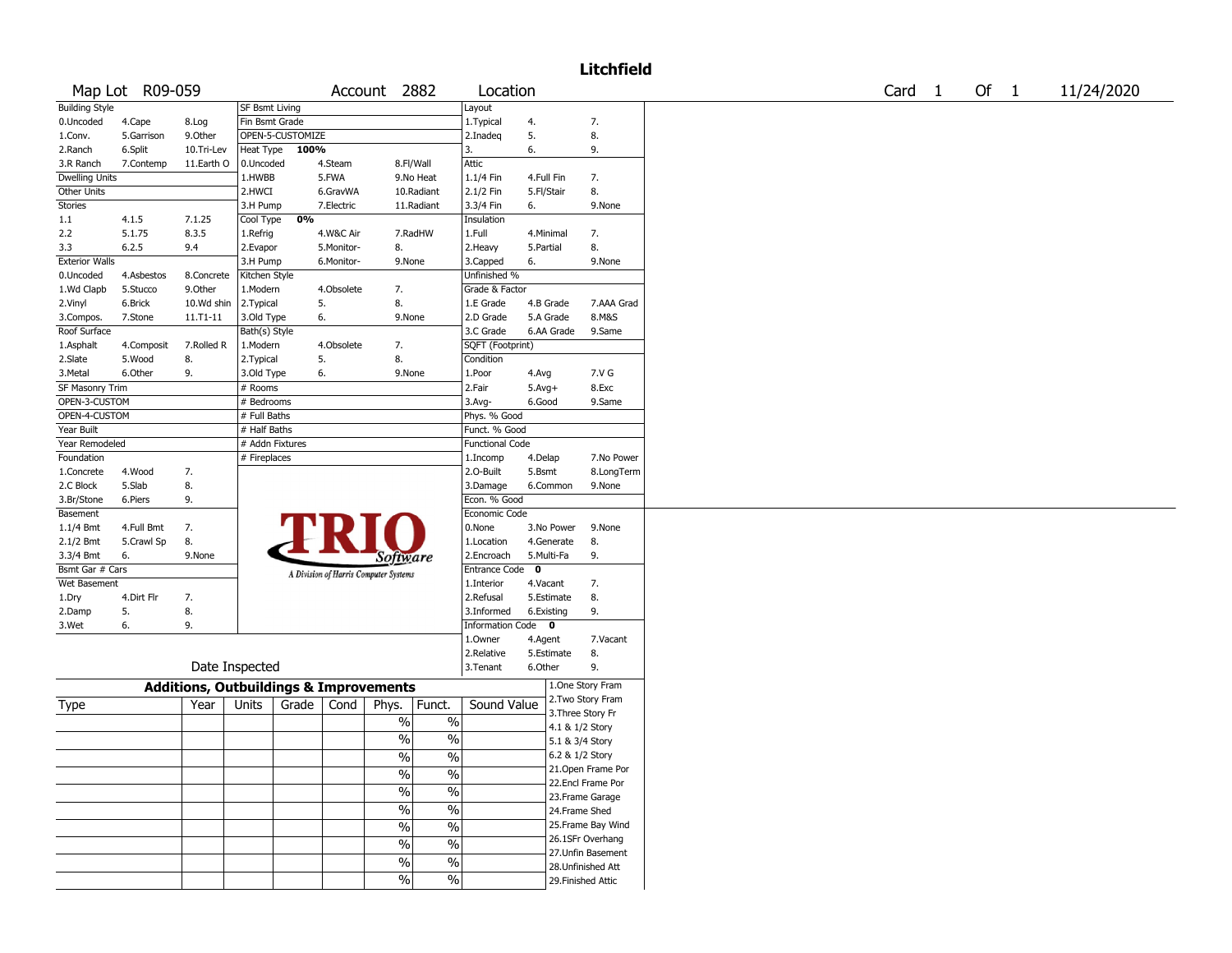|                   | Map Lot R09-060          | Account 1659 | Location                     |                                   | OFF STEVENSTOWN ROAD |                                   |                       |                          | Card <sub>1</sub>    | Of $1$           |                                 | 11/24/2020                          |
|-------------------|--------------------------|--------------|------------------------------|-----------------------------------|----------------------|-----------------------------------|-----------------------|--------------------------|----------------------|------------------|---------------------------------|-------------------------------------|
| ST JEAN, MICHAEL  |                          |              |                              | <b>Property Data</b>              |                      |                                   |                       | <b>Assessment Record</b> |                      |                  |                                 |                                     |
| 959 WEST ALNA RD  |                          |              |                              | Neighborhood 200 Stevenstown Road |                      | Year                              | Land                  |                          | <b>Buildings</b>     |                  | Exempt                          | <b>Total</b>                        |
|                   | ALNA ME 04535 3412       |              |                              |                                   |                      | 2007                              |                       | 76,900                   |                      | $\boldsymbol{0}$ | 0                               | 76,900                              |
|                   |                          |              | Tree Growth Year             | $\mathbf 0$                       |                      | 2008                              |                       | 76,900                   |                      | $\boldsymbol{0}$ | 0                               | 76,900                              |
|                   |                          |              | X Coordinate<br>Y Coordinate |                                   | 0<br>0               | 2009                              |                       | 61,000                   |                      | $\mathbf 0$      | 0                               | 61,000                              |
|                   | B3167P250 B8264P158      |              | Zone/Land Use                | <b>11 Residential</b>             |                      |                                   |                       |                          |                      |                  |                                 |                                     |
|                   |                          |              |                              |                                   |                      | 2010                              |                       | 61,000                   |                      | $\mathbf 0$      | 0                               | 61,000                              |
|                   |                          |              | Secondary Zone               |                                   |                      | 2011                              |                       | 61,000                   |                      | $\mathbf 0$      | 0                               | 61,000                              |
|                   |                          |              |                              |                                   |                      | 2012                              |                       | 61,000                   |                      | $\mathbf 0$      | 0                               | 61,000                              |
|                   |                          |              | Topography 2 Rolling         |                                   | 9                    | 2013                              |                       | 61,000                   |                      | $\boldsymbol{0}$ | 0                               | 61,000                              |
|                   |                          |              | 1.Level                      | 4.Below St                        | 7.Res Protec         | 2014                              |                       | 61,000                   |                      | $\boldsymbol{0}$ | 0                               | 61,000                              |
|                   |                          |              | 2.Rolling<br>3.Above St      | 5.Low<br>6.Swampy                 | 8.<br>9.             | 2015                              |                       | 61,000                   |                      | $\mathbf 0$      | 0                               | 61,000                              |
|                   |                          |              | Utilities 9 None             |                                   | 9 None               | 2016                              |                       | 61,000                   |                      | $\mathbf 0$      | 0                               | 61,000                              |
|                   |                          |              | 1.Public                     | 4.Dr Well                         | 7.Cesspool           | 2017                              |                       | 61,000                   |                      | $\mathbf 0$      | 0                               | 61,000                              |
|                   |                          |              | 2. Water                     | 5.Dug Well                        | 8.Lake/Pond          | 2018                              |                       | 61,000                   |                      | $\mathbf 0$      | 0                               | 61,000                              |
|                   |                          |              | 3.Sewer                      | 6.Septic                          | 9.None               | 2019                              |                       | 33,500                   |                      | $\mathbf 0$      | 0                               | 33,500                              |
|                   |                          |              | Street                       | 5 Right-Of-Way                    |                      | 2020                              |                       | 33,500                   |                      | $\boldsymbol{0}$ | 0                               | 33,500                              |
|                   |                          |              | 1.Paved                      | 4.Proposed                        | 7.                   |                                   |                       |                          | <b>Land Data</b>     |                  |                                 |                                     |
|                   |                          |              | 2.Semi Imp<br>3.Gravel       | 5.R/O/W<br>6.                     | 8.<br>9.None         | <b>Front Foot</b>                 |                       |                          | <b>Effective</b>     |                  | <b>Influence</b>                | <b>Influence</b>                    |
|                   |                          |              |                              |                                   | 0                    | 11.1-100                          | <b>Type</b>           | Frontage                 | <b>Depth</b>         | <b>Factor</b>    | Code<br>%                       | <b>Codes</b><br>1.Unimproved        |
|                   | Inspection Witnessed By: |              |                              |                                   | $\mathbf 0$          | 12.101-200                        |                       |                          |                      |                  | $\frac{9}{6}$                   | 2.Excess Frtg                       |
|                   |                          |              |                              | <b>Sale Data</b>                  |                      | $13.201+$<br>14.                  |                       |                          |                      |                  | %<br>$\frac{9}{6}$              | 3. Topography<br>4.Size/Shape       |
| X                 |                          | Date         | Sale Date                    |                                   |                      | 15.                               |                       |                          |                      |                  | %                               | 5.Access                            |
| No./Date          | Description              | Date Insp.   | Price                        |                                   |                      |                                   |                       |                          |                      |                  | %<br>%                          | 6.Restriction<br>7. Right of Way    |
|                   |                          |              | Sale Type<br>1.Land          | 4.MFG UNIT                        | 7.                   | <b>Square Foot</b>                |                       |                          | <b>Square Feet</b>   |                  |                                 | 8.View/Environ                      |
|                   |                          |              | 2.L & B                      | 5.Other                           | 8.                   | 16.Regular Lot                    |                       |                          |                      |                  | $\frac{9}{6}$                   | 9.Fract Share<br><b>Acres</b>       |
|                   |                          |              | 3.Building                   | 6.                                | 9.                   | 17.Secondary Lot                  |                       |                          |                      |                  | %<br>$\frac{9}{6}$              | 30. Frontage 1                      |
|                   |                          |              | Financing                    |                                   |                      | 18. Excess Land<br>19.Condominium |                       |                          |                      |                  | $\overline{\frac{9}{6}}$        | 31. Frontage 2                      |
|                   |                          |              | 1.Convent                    | 4.Seller                          | 7.                   | 20.Miscellaneous                  |                       |                          |                      |                  | $\frac{9}{6}$                   | 32.Tillable                         |
| Notes:            |                          |              | 2.FHA/VA                     | 5.Private                         | 8.                   |                                   |                       |                          |                      |                  | $\overline{\frac{9}{6}}$        | 33.Tillable<br>34.Softwood F&O      |
|                   |                          |              | 3.Assumed                    | 6.Cash                            | 9.Unknown            | <b>Fract. Acre</b>                |                       |                          |                      |                  | %                               | 35. Mixed Wood F&O                  |
|                   |                          |              | Validity                     |                                   |                      | 21. Houselot (Frac                |                       |                          | <b>Acreage/Sites</b> |                  |                                 | 36.Hardwood F&O                     |
|                   |                          |              | 1.Valid                      | 4.Split                           | 7.Renovate           | 22.Baselot(Fract)                 | 26<br>$\overline{27}$ |                          | 5.00<br>10.00        | 100<br>100       | %<br>0<br>$\overline{0}$<br>%   | 37.Softwood TG                      |
|                   |                          |              | 2.Related                    | 5.Partial                         | 8.Other              | 23.                               | $\overline{28}$       |                          | 22.00                | 100              | $\frac{9}{6}$<br>$\overline{0}$ | 38. Mixed Wood TG                   |
|                   |                          |              | 3.Distress                   | 6.Exempt                          | 9.                   | <b>Acres</b>                      |                       |                          |                      |                  | $\overline{\frac{9}{6}}$        | 39.Hardwood TG                      |
|                   |                          |              | Verified                     |                                   |                      | 24. Houselot                      |                       |                          |                      |                  | %                               | 40. Wasteland                       |
|                   |                          |              | 1.Buyer                      | 4.Agent                           | 7.Family             | 25.Baselot                        |                       |                          |                      |                  | $\frac{9}{6}$                   | 41.Gravel Pit<br>42. Mobile Home Si |
|                   |                          |              | 2.Seller                     | 5.Pub Rec                         | 8.Other              | 26.Rear 1<br>27.Rear 2            |                       |                          |                      |                  | %                               | 43.Camp Site                        |
|                   |                          |              | 3.Lender                     | 6.MLS                             | 9.                   | 28. Rear 3                        |                       |                          |                      |                  |                                 | 44.Lot Improvemen                   |
| <b>Litchfield</b> |                          |              |                              |                                   |                      | 29. Rear 4                        |                       |                          | <b>Total Acreage</b> | 37.00            |                                 | 45.Access Right                     |
|                   |                          |              |                              |                                   |                      |                                   |                       |                          |                      |                  |                                 | 46.Golf Course                      |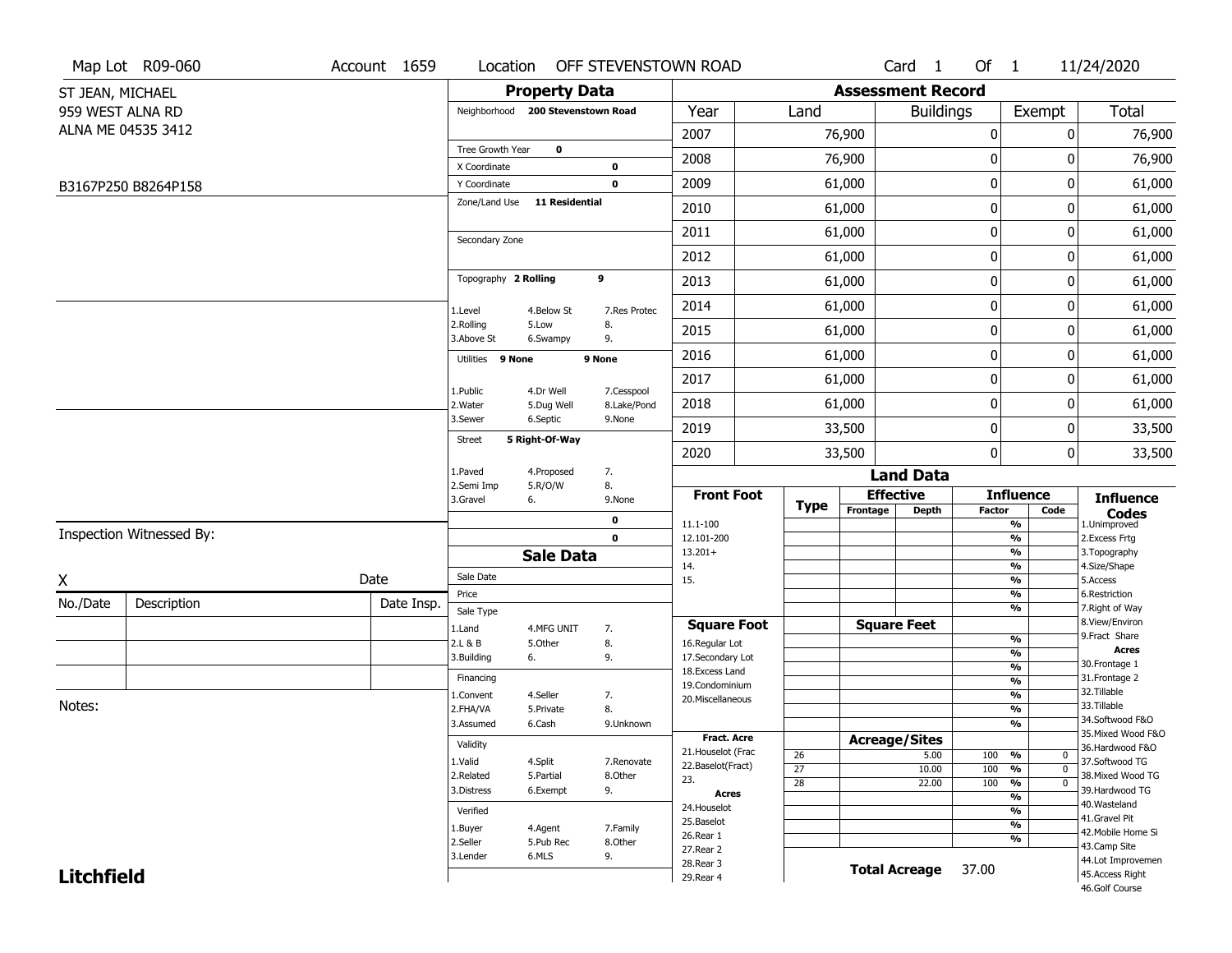|                       |                 |                                                   |                       |                  |            |                                       |                          |                        |             |                   | <b>Litchfield</b>  |                      |  |        |        |            |
|-----------------------|-----------------|---------------------------------------------------|-----------------------|------------------|------------|---------------------------------------|--------------------------|------------------------|-------------|-------------------|--------------------|----------------------|--|--------|--------|------------|
|                       | Map Lot R09-060 |                                                   |                       |                  |            | Account 1659                          |                          | Location               |             |                   |                    | OFF STEVENSTOWN ROAD |  | Card 1 | Of $1$ | 11/24/2020 |
| <b>Building Style</b> |                 |                                                   | <b>SF Bsmt Living</b> |                  |            |                                       |                          | Layout                 |             |                   |                    |                      |  |        |        |            |
| 0.Uncoded             | 4.Cape          | 8.Log                                             | Fin Bsmt Grade        |                  |            |                                       |                          | 1. Typical             | 4.          |                   | 7.                 |                      |  |        |        |            |
| 1.Conv.               | 5.Garrison      | 9.Other                                           |                       | OPEN-5-CUSTOMIZE |            |                                       |                          | 2.Inadeq               | 5.          |                   | 8.                 |                      |  |        |        |            |
| 2.Ranch               | 6.Split         | 10.Tri-Lev                                        | Heat Type             | 100%             |            |                                       |                          | 3.                     | 6.          |                   | 9.                 |                      |  |        |        |            |
| 3.R Ranch             | 7.Contemp       | 11.Earth O                                        | 0.Uncoded             |                  | 4.Steam    |                                       | 8.Fl/Wall                | Attic                  |             |                   |                    |                      |  |        |        |            |
| Dwelling Units        |                 |                                                   | 1.HWBB                |                  | 5.FWA      |                                       | 9.No Heat                | 1.1/4 Fin              | 4.Full Fin  |                   | 7.                 |                      |  |        |        |            |
| Other Units           |                 |                                                   | 2.HWCI                |                  | 6.GravWA   |                                       | 10.Radiant               | 2.1/2 Fin              | 5.Fl/Stair  |                   | 8.                 |                      |  |        |        |            |
| Stories               |                 |                                                   | 3.H Pump              |                  | 7.Electric |                                       | 11.Radiant               | 3.3/4 Fin              | 6.          |                   | 9.None             |                      |  |        |        |            |
| 1.1                   | 4.1.5           | 7.1.25                                            | Cool Type             | 0%               |            |                                       |                          | Insulation             |             |                   |                    |                      |  |        |        |            |
| 2.2                   | 5.1.75          | 8.3.5                                             | 1.Refrig              |                  | 4.W&C Air  |                                       | 7.RadHW                  | 1.Full                 | 4.Minimal   |                   | 7.                 |                      |  |        |        |            |
| 3.3                   | 6.2.5           | 9.4                                               | 2.Evapor              |                  | 5.Monitor- | 8.                                    |                          | 2. Heavy               | 5.Partial   |                   | 8.                 |                      |  |        |        |            |
| <b>Exterior Walls</b> |                 |                                                   | 3.H Pump              |                  | 6.Monitor- | 9.None                                |                          | 3.Capped               | 6.          |                   | 9.None             |                      |  |        |        |            |
| 0.Uncoded             | 4.Asbestos      | 8.Concrete                                        | Kitchen Style         |                  |            |                                       |                          | Unfinished %           |             |                   |                    |                      |  |        |        |            |
| 1.Wd Clapb            | 5.Stucco        | 9.0ther                                           | 1.Modern              |                  | 4.Obsolete | 7.                                    |                          | Grade & Factor         |             |                   |                    |                      |  |        |        |            |
| 2.Vinyl               | 6.Brick         | 10.Wd shin                                        | 2.Typical             |                  | 5.         | 8.                                    |                          | 1.E Grade              | 4.B Grade   |                   | 7.AAA Grad         |                      |  |        |        |            |
| 3.Compos.             | 7.Stone         | $11.71 - 11$                                      | 3.Old Type            |                  | 6.         | 9.None                                |                          | 2.D Grade              | 5.A Grade   |                   | 8.M&S              |                      |  |        |        |            |
| Roof Surface          |                 |                                                   | Bath(s) Style         |                  |            |                                       |                          | 3.C Grade              | 6.AA Grade  |                   | 9.Same             |                      |  |        |        |            |
| 1.Asphalt             | 4.Composit      | 7.Rolled R                                        | 1.Modern              |                  | 4.Obsolete | 7.                                    |                          | SQFT (Footprint)       |             |                   |                    |                      |  |        |        |            |
| 2.Slate               | 5.Wood          | 8.                                                | 2. Typical            |                  | 5.         | 8.                                    |                          | Condition              |             |                   |                    |                      |  |        |        |            |
| 3.Metal               | 6.Other         | 9.                                                | 3.Old Type            |                  | 6.         | 9.None                                |                          | 1.Poor                 | 4.Avg       |                   | 7.V G              |                      |  |        |        |            |
| SF Masonry Trim       |                 |                                                   | # Rooms               |                  |            |                                       |                          | 2.Fair                 | $5.Avg+$    |                   | 8.Exc              |                      |  |        |        |            |
| OPEN-3-CUSTOM         |                 |                                                   | # Bedrooms            |                  |            |                                       |                          | 3.Avg-                 | 6.Good      |                   | 9.Same             |                      |  |        |        |            |
| OPEN-4-CUSTOM         |                 |                                                   | # Full Baths          |                  |            |                                       |                          | Phys. % Good           |             |                   |                    |                      |  |        |        |            |
| Year Built            |                 |                                                   | # Half Baths          |                  |            |                                       |                          | Funct. % Good          |             |                   |                    |                      |  |        |        |            |
| Year Remodeled        |                 |                                                   | # Addn Fixtures       |                  |            |                                       |                          | <b>Functional Code</b> |             |                   |                    |                      |  |        |        |            |
| Foundation            |                 |                                                   | # Fireplaces          |                  |            |                                       |                          | 1.Incomp               | 4.Delap     |                   | 7.No Power         |                      |  |        |        |            |
| 1.Concrete            | 4.Wood          | 7.                                                |                       |                  |            |                                       |                          | 2.0-Built              | 5.Bsmt      |                   | 8.LongTerm         |                      |  |        |        |            |
| 2.C Block             | 5.Slab          | 8.                                                |                       |                  |            |                                       |                          | 3.Damage               | 6.Common    |                   | 9.None             |                      |  |        |        |            |
| 3.Br/Stone            | 6.Piers         | 9.                                                |                       |                  |            |                                       |                          | Econ. % Good           |             |                   |                    |                      |  |        |        |            |
| Basement              |                 |                                                   |                       |                  |            |                                       |                          | Economic Code          |             |                   |                    |                      |  |        |        |            |
| 1.1/4 Bmt             | 4.Full Bmt      | 7.                                                |                       |                  | FRI        |                                       |                          | 0.None                 | 3.No Power  |                   | 9.None             |                      |  |        |        |            |
| 2.1/2 Bmt             | 5.Crawl Sp      | 8.                                                |                       |                  |            |                                       |                          | 1.Location             | 4.Generate  |                   | 8.                 |                      |  |        |        |            |
| 3.3/4 Bmt             | 6.              | 9.None                                            |                       |                  |            | Software                              |                          | 2.Encroach             | 5.Multi-Fa  |                   | 9.                 |                      |  |        |        |            |
| Bsmt Gar # Cars       |                 |                                                   |                       |                  |            |                                       |                          | Entrance Code          | $\mathbf 0$ |                   |                    |                      |  |        |        |            |
| Wet Basement          |                 |                                                   |                       |                  |            | A Division of Harris Computer Systems |                          | 1.Interior             | 4.Vacant    |                   | 7.                 |                      |  |        |        |            |
| 1.Dry                 | 4.Dirt Flr      | 7.                                                |                       |                  |            |                                       |                          | 2.Refusal              | 5.Estimate  |                   | 8.                 |                      |  |        |        |            |
| 2.Damp                | 5.              | 8.                                                |                       |                  |            |                                       |                          | 3.Informed             | 6.Existing  |                   | 9.                 |                      |  |        |        |            |
| 3.Wet                 | 6.              | 9.                                                |                       |                  |            |                                       |                          | Information Code 0     |             |                   |                    |                      |  |        |        |            |
|                       |                 |                                                   |                       |                  |            |                                       |                          | 1.0wner                | 4.Agent     |                   | 7.Vacant           |                      |  |        |        |            |
|                       |                 |                                                   |                       |                  |            |                                       |                          | 2.Relative             | 5.Estimate  |                   | 8.                 |                      |  |        |        |            |
|                       |                 |                                                   | Date Inspected        |                  |            |                                       |                          | 3. Tenant              | 6.Other     |                   | 9.                 |                      |  |        |        |            |
|                       |                 |                                                   |                       |                  |            |                                       |                          |                        |             |                   |                    |                      |  |        |        |            |
|                       |                 | <b>Additions, Outbuildings &amp; Improvements</b> |                       |                  |            |                                       |                          |                        |             |                   | 1.One Story Fram   |                      |  |        |        |            |
| Type                  |                 | Year                                              | Units                 | Grade            | Cond       | Phys.                                 | Funct.                   | Sound Value            |             |                   | 2. Two Story Fram  |                      |  |        |        |            |
|                       |                 |                                                   |                       |                  |            | $\sqrt{6}$                            | $\%$                     |                        |             | 3. Three Story Fr |                    |                      |  |        |        |            |
|                       |                 |                                                   |                       |                  |            |                                       |                          |                        |             | 4.1 & 1/2 Story   |                    |                      |  |        |        |            |
|                       |                 |                                                   |                       |                  |            | $\frac{0}{0}$                         | $\%$                     |                        |             | 5.1 & 3/4 Story   |                    |                      |  |        |        |            |
|                       |                 |                                                   |                       |                  |            | $\%$                                  | $\overline{\frac{0}{6}}$ |                        |             | 6.2 & 1/2 Story   |                    |                      |  |        |        |            |
|                       |                 |                                                   |                       |                  |            | $\sqrt{6}$                            | $\overline{\frac{0}{0}}$ |                        |             |                   | 21.Open Frame Por  |                      |  |        |        |            |
|                       |                 |                                                   |                       |                  |            | $\frac{1}{2}$                         | $\overline{\frac{0}{6}}$ |                        |             |                   | 22.Encl Frame Por  |                      |  |        |        |            |
|                       |                 |                                                   |                       |                  |            |                                       |                          |                        |             |                   | 23. Frame Garage   |                      |  |        |        |            |
|                       |                 |                                                   |                       |                  |            | $\frac{1}{2}$                         | $\overline{\frac{0}{0}}$ |                        |             | 24.Frame Shed     |                    |                      |  |        |        |            |
|                       |                 |                                                   |                       |                  |            | $\sqrt{6}$                            | $\overline{\frac{0}{0}}$ |                        |             |                   | 25. Frame Bay Wind |                      |  |        |        |            |
|                       |                 |                                                   |                       |                  |            | $\sqrt{6}$                            | $\overline{\frac{0}{0}}$ |                        |             |                   | 26.1SFr Overhang   |                      |  |        |        |            |
|                       |                 |                                                   |                       |                  |            |                                       | $\overline{\frac{0}{0}}$ |                        |             |                   | 27.Unfin Basement  |                      |  |        |        |            |
|                       |                 |                                                   |                       |                  |            | $\sqrt{6}$                            |                          |                        |             |                   | 28. Unfinished Att |                      |  |        |        |            |
|                       |                 |                                                   |                       |                  |            | %                                     | $\%$                     |                        |             |                   | 29. Finished Attic |                      |  |        |        |            |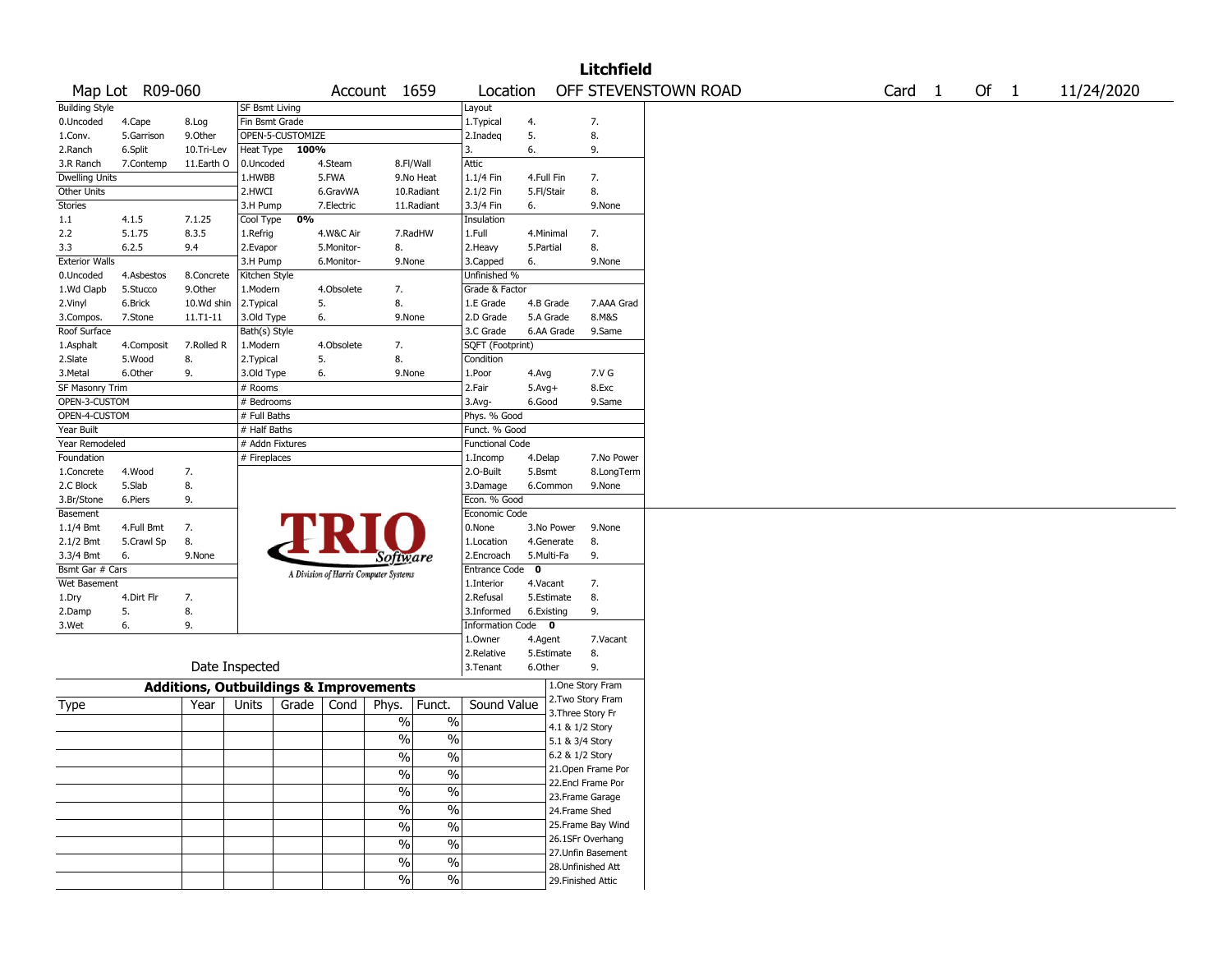| <b>Assessment Record</b><br><b>Property Data</b><br>ST JEAN, MICHAEL<br>959 WEST ALNA RD<br>Year<br>Land<br><b>Buildings</b><br>Exempt<br>Neighborhood 200 Stevenstown Road<br>ALNA ME 04535 3412<br>2007<br>27,000<br>0<br>0<br>Tree Growth Year<br>$\mathbf 0$<br>0<br>2008<br>27,000<br>0<br>X Coordinate<br>0<br>$\pmb{0}$<br>2009<br>20,500<br>0<br>Y Coordinate<br>0<br>B2349P240 B8264P158<br>Zone/Land Use<br><b>11 Residential</b><br>0<br>2010<br>20,500<br>0<br>$\mathbf 0$<br>2011<br>20,500<br>0<br>Secondary Zone<br>0<br>2012<br>20,500<br>0<br>Topography 2 Rolling<br>$\pmb{0}$<br>2013<br>20,500<br>0 | Total<br>27,000<br>27,000<br>20,500<br>20,500<br>20,500<br>20,500<br>20,500 |
|-------------------------------------------------------------------------------------------------------------------------------------------------------------------------------------------------------------------------------------------------------------------------------------------------------------------------------------------------------------------------------------------------------------------------------------------------------------------------------------------------------------------------------------------------------------------------------------------------------------------------|-----------------------------------------------------------------------------|
|                                                                                                                                                                                                                                                                                                                                                                                                                                                                                                                                                                                                                         |                                                                             |
|                                                                                                                                                                                                                                                                                                                                                                                                                                                                                                                                                                                                                         |                                                                             |
|                                                                                                                                                                                                                                                                                                                                                                                                                                                                                                                                                                                                                         |                                                                             |
|                                                                                                                                                                                                                                                                                                                                                                                                                                                                                                                                                                                                                         |                                                                             |
|                                                                                                                                                                                                                                                                                                                                                                                                                                                                                                                                                                                                                         |                                                                             |
|                                                                                                                                                                                                                                                                                                                                                                                                                                                                                                                                                                                                                         |                                                                             |
|                                                                                                                                                                                                                                                                                                                                                                                                                                                                                                                                                                                                                         |                                                                             |
|                                                                                                                                                                                                                                                                                                                                                                                                                                                                                                                                                                                                                         |                                                                             |
|                                                                                                                                                                                                                                                                                                                                                                                                                                                                                                                                                                                                                         |                                                                             |
|                                                                                                                                                                                                                                                                                                                                                                                                                                                                                                                                                                                                                         |                                                                             |
| 0<br>2014<br>20,500<br>0<br>4.Below St<br>7.Res Protec<br>1.Level                                                                                                                                                                                                                                                                                                                                                                                                                                                                                                                                                       | 20,500                                                                      |
| 2.Rolling<br>5.Low<br>8.<br>0<br>2015<br>20,500<br>0<br>3.Above St<br>9.<br>6.Swampy                                                                                                                                                                                                                                                                                                                                                                                                                                                                                                                                    | 20,500                                                                      |
| $\pmb{0}$<br>2016<br>20,500<br>0<br><b>Utilities</b>                                                                                                                                                                                                                                                                                                                                                                                                                                                                                                                                                                    | 20,500                                                                      |
| $\pmb{0}$<br>2017<br>20,500<br>0                                                                                                                                                                                                                                                                                                                                                                                                                                                                                                                                                                                        | 20,500                                                                      |
| 4.Dr Well<br>7.Cesspool<br>1.Public<br>0<br>2018<br>20,500<br>0<br>2. Water<br>5.Dug Well<br>8.Lake/Pond                                                                                                                                                                                                                                                                                                                                                                                                                                                                                                                | 20,500                                                                      |
| 3.Sewer<br>6.Septic<br>9.None<br>0<br>2019<br>21,800<br>0                                                                                                                                                                                                                                                                                                                                                                                                                                                                                                                                                               | 21,800                                                                      |
| 1 Paved<br><b>Street</b><br>0<br>2020<br>21,800<br>0                                                                                                                                                                                                                                                                                                                                                                                                                                                                                                                                                                    | 21,800                                                                      |
| 1.Paved<br>7.<br>4.Proposed<br><b>Land Data</b>                                                                                                                                                                                                                                                                                                                                                                                                                                                                                                                                                                         |                                                                             |
| 8.<br>2.Semi Imp<br>5.R/O/W<br><b>Front Foot</b><br><b>Effective</b><br><b>Influence</b><br>3.Gravel<br>6.<br>9.None                                                                                                                                                                                                                                                                                                                                                                                                                                                                                                    | <b>Influence</b>                                                            |
| <b>Type</b><br>Frontage<br><b>Depth</b><br><b>Factor</b><br>Code<br>0<br>11.1-100<br>%                                                                                                                                                                                                                                                                                                                                                                                                                                                                                                                                  | <b>Codes</b><br>1.Unimproved                                                |
| Inspection Witnessed By:<br>$\frac{9}{6}$<br>$\mathbf 0$<br>12.101-200                                                                                                                                                                                                                                                                                                                                                                                                                                                                                                                                                  | 2. Excess Frtg                                                              |
| $13.201+$<br>%<br><b>Sale Data</b><br>14.<br>%                                                                                                                                                                                                                                                                                                                                                                                                                                                                                                                                                                          | 3. Topography<br>4.Size/Shape                                               |
| Sale Date<br>Date<br>X<br>$\frac{9}{6}$<br>15.<br>5.Access                                                                                                                                                                                                                                                                                                                                                                                                                                                                                                                                                              |                                                                             |
| Price<br>%<br>No./Date<br>Description<br>Date Insp.                                                                                                                                                                                                                                                                                                                                                                                                                                                                                                                                                                     | 6.Restriction                                                               |
| %<br>Sale Type<br><b>Square Feet</b><br><b>Square Foot</b>                                                                                                                                                                                                                                                                                                                                                                                                                                                                                                                                                              | 7. Right of Way<br>8.View/Environ                                           |
| 1.Land<br>4.MFG UNIT<br>7.<br>$\frac{9}{6}$<br>8.<br>2.L & B<br>5.Other<br>16.Regular Lot                                                                                                                                                                                                                                                                                                                                                                                                                                                                                                                               | 9. Fract Share                                                              |
| $\overline{\frac{9}{6}}$<br>3.Building<br>9.<br>17.Secondary Lot<br>6.                                                                                                                                                                                                                                                                                                                                                                                                                                                                                                                                                  | <b>Acres</b>                                                                |
| $\frac{9}{6}$<br>18.Excess Land<br>Financing<br>$\frac{9}{6}$                                                                                                                                                                                                                                                                                                                                                                                                                                                                                                                                                           | 30.Frontage 1<br>31. Frontage 2                                             |
| 19.Condominium<br>$\frac{9}{6}$<br>4.Seller<br>7.<br>1.Convent<br>20.Miscellaneous                                                                                                                                                                                                                                                                                                                                                                                                                                                                                                                                      | 32.Tillable                                                                 |
| Notes:<br>8.<br>$\frac{9}{6}$<br>2.FHA/VA<br>5.Private                                                                                                                                                                                                                                                                                                                                                                                                                                                                                                                                                                  | 33.Tillable                                                                 |
| $\overline{\frac{9}{6}}$<br>3.Assumed<br>6.Cash<br>9.Unknown                                                                                                                                                                                                                                                                                                                                                                                                                                                                                                                                                            | 34.Softwood F&O<br>35. Mixed Wood F&O                                       |
| <b>Fract. Acre</b><br><b>Acreage/Sites</b><br>Validity                                                                                                                                                                                                                                                                                                                                                                                                                                                                                                                                                                  | 36.Hardwood F&O                                                             |
| 21. Houselot (Frac<br>26<br>5.00<br>100<br>%<br>0<br>1.Valid<br>4.Split<br>7.Renovate<br>22.Baselot(Fract)                                                                                                                                                                                                                                                                                                                                                                                                                                                                                                              | 37.Softwood TG                                                              |
| $\overline{27}$<br>100<br>$\overline{0}$<br>9.00<br>$\frac{9}{6}$<br>2.Related<br>5.Partial<br>8.Other<br>23.<br>$\frac{9}{6}$                                                                                                                                                                                                                                                                                                                                                                                                                                                                                          | 38. Mixed Wood TG                                                           |
| 3.Distress<br>6.Exempt<br>9.<br><b>Acres</b><br>$\frac{9}{6}$                                                                                                                                                                                                                                                                                                                                                                                                                                                                                                                                                           | 39.Hardwood TG                                                              |
| 24. Houselot<br>$\frac{9}{6}$<br>Verified                                                                                                                                                                                                                                                                                                                                                                                                                                                                                                                                                                               | 40. Wasteland                                                               |
| 25.Baselot<br>$\frac{9}{6}$<br>4.Agent<br>7.Family<br>1.Buyer                                                                                                                                                                                                                                                                                                                                                                                                                                                                                                                                                           | 41.Gravel Pit<br>42. Mobile Home Si                                         |
| 26.Rear 1<br>%<br>2.Seller<br>5.Pub Rec<br>8.Other<br>27.Rear 2                                                                                                                                                                                                                                                                                                                                                                                                                                                                                                                                                         | 43.Camp Site                                                                |
| 6.MLS<br>9.<br>3.Lender<br>28. Rear 3                                                                                                                                                                                                                                                                                                                                                                                                                                                                                                                                                                                   | 44.Lot Improvemen                                                           |
| <b>Total Acreage</b><br>14.00<br><b>Litchfield</b><br>29. Rear 4                                                                                                                                                                                                                                                                                                                                                                                                                                                                                                                                                        | 45.Access Right<br>46.Golf Course                                           |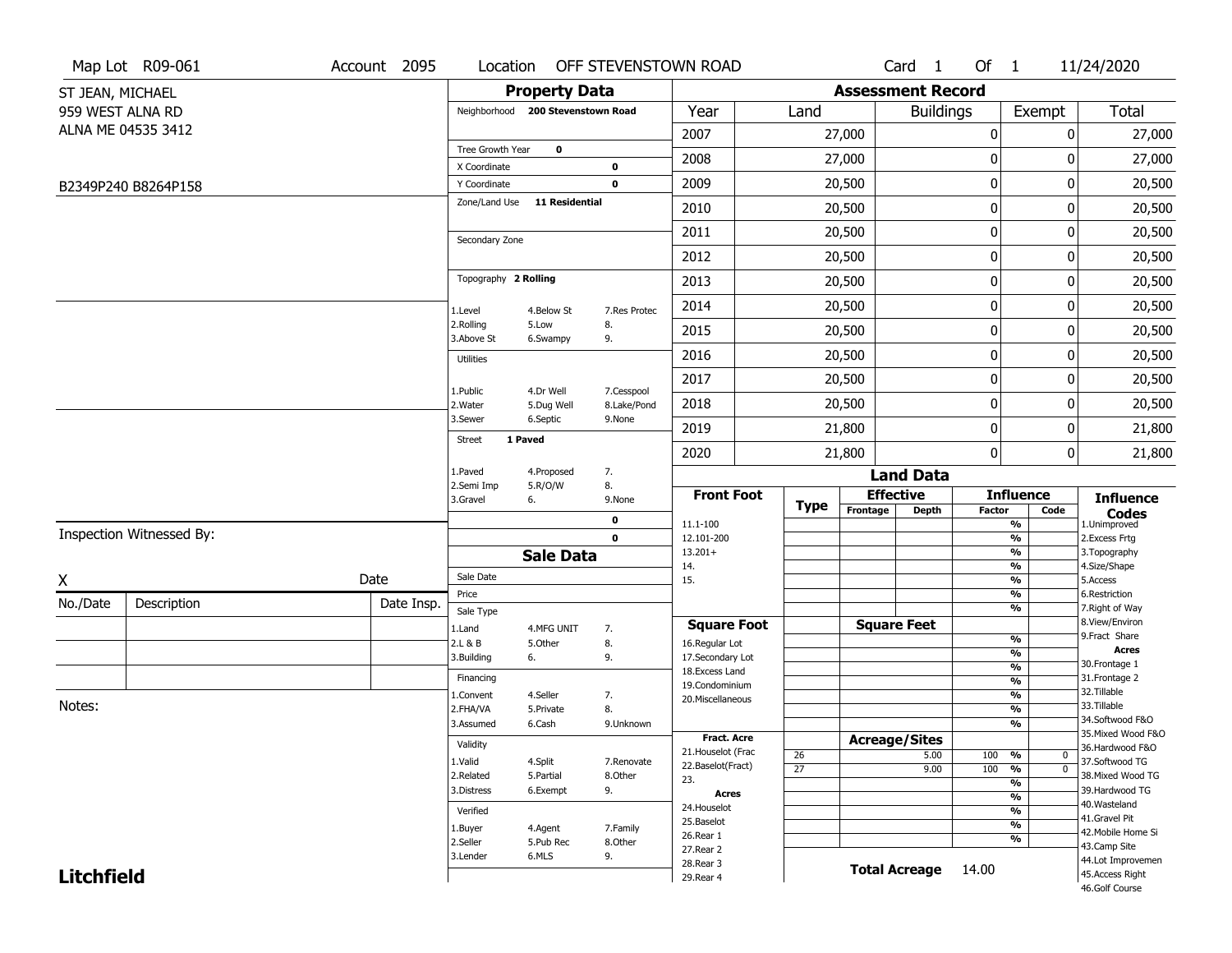|                           |                    |                                                   |                         |                  |                  |                                       |                          |                                  |             |                 | <b>Litchfield</b>                        |                      |                   |        |            |
|---------------------------|--------------------|---------------------------------------------------|-------------------------|------------------|------------------|---------------------------------------|--------------------------|----------------------------------|-------------|-----------------|------------------------------------------|----------------------|-------------------|--------|------------|
|                           | Map Lot R09-061    |                                                   |                         |                  |                  | Account 2095                          |                          | Location                         |             |                 |                                          | OFF STEVENSTOWN ROAD | Card <sub>1</sub> | Of $1$ | 11/24/2020 |
| <b>Building Style</b>     |                    |                                                   | <b>SF Bsmt Living</b>   |                  |                  |                                       |                          | Layout                           |             |                 |                                          |                      |                   |        |            |
| 0.Uncoded                 | 4.Cape             | 8.Log                                             | Fin Bsmt Grade          |                  |                  |                                       |                          | 1. Typical                       | 4.          |                 | 7.                                       |                      |                   |        |            |
| 1.Conv.                   | 5.Garrison         | 9.Other                                           |                         | OPEN-5-CUSTOMIZE |                  |                                       |                          | 2.Inadeq                         | 5.          |                 | 8.                                       |                      |                   |        |            |
| 2.Ranch                   | 6.Split            | 10.Tri-Lev                                        | Heat Type               | 100%             |                  |                                       |                          | 3.                               | 6.          |                 | 9.                                       |                      |                   |        |            |
| 3.R Ranch                 | 7.Contemp          | 11.Earth O                                        | 0.Uncoded               |                  | 4.Steam          | 8.Fl/Wall                             |                          | Attic                            |             |                 |                                          |                      |                   |        |            |
| Dwelling Units            |                    |                                                   | 1.HWBB                  |                  | 5.FWA            |                                       | 9.No Heat                | 1.1/4 Fin                        | 4.Full Fin  |                 | 7.                                       |                      |                   |        |            |
| Other Units               |                    |                                                   | 2.HWCI                  |                  | 6.GravWA         |                                       | 10.Radiant               | 2.1/2 Fin                        | 5.Fl/Stair  |                 | 8.                                       |                      |                   |        |            |
| Stories                   |                    |                                                   | 3.H Pump                |                  | 7.Electric       |                                       | 11.Radiant               | 3.3/4 Fin                        | 6.          |                 | 9.None                                   |                      |                   |        |            |
| 1.1                       | 4.1.5              | 7.1.25                                            | Cool Type               | 0%               |                  |                                       |                          | Insulation                       |             |                 |                                          |                      |                   |        |            |
| 2.2                       | 5.1.75             | 8.3.5                                             | 1.Refrig                |                  | 4.W&C Air        |                                       | 7.RadHW                  | 1.Full                           | 4.Minimal   |                 | 7.                                       |                      |                   |        |            |
| 3.3                       | 6.2.5              | 9.4                                               | 2.Evapor                |                  | 5.Monitor-       | 8.                                    |                          | 2. Heavy                         | 5.Partial   |                 | 8.                                       |                      |                   |        |            |
| <b>Exterior Walls</b>     |                    |                                                   | 3.H Pump                |                  | 6.Monitor-       | 9.None                                |                          | 3.Capped                         | 6.          |                 | 9.None                                   |                      |                   |        |            |
| 0.Uncoded                 | 4.Asbestos         | 8.Concrete                                        | Kitchen Style           |                  |                  |                                       |                          | Unfinished %<br>Grade & Factor   |             |                 |                                          |                      |                   |        |            |
| 1.Wd Clapb                | 5.Stucco           | 9.0ther                                           | 1.Modern                |                  | 4.Obsolete<br>5. | 7.<br>8.                              |                          |                                  | 4.B Grade   |                 | 7.AAA Grad                               |                      |                   |        |            |
| 2.Vinyl                   | 6.Brick<br>7.Stone | 10.Wd shin<br>11.T1-11                            | 2.Typical<br>3.Old Type |                  | 6.               | 9.None                                |                          | 1.E Grade<br>2.D Grade           | 5.A Grade   |                 | 8.M&S                                    |                      |                   |        |            |
| 3.Compos.<br>Roof Surface |                    |                                                   | Bath(s) Style           |                  |                  |                                       |                          | 3.C Grade                        |             | 6.AA Grade      | 9.Same                                   |                      |                   |        |            |
| 1.Asphalt                 | 4.Composit         | 7.Rolled R                                        | 1.Modern                |                  | 4.Obsolete       | 7.                                    |                          | SQFT (Footprint)                 |             |                 |                                          |                      |                   |        |            |
| 2.Slate                   | 5.Wood             | 8.                                                | 2. Typical              |                  | 5.               | 8.                                    |                          | Condition                        |             |                 |                                          |                      |                   |        |            |
| 3.Metal                   | 6.Other            | 9.                                                | 3.Old Type              |                  | 6.               | 9.None                                |                          | 1.Poor                           | 4.Avg       |                 | 7.V G                                    |                      |                   |        |            |
| SF Masonry Trim           |                    |                                                   | # Rooms                 |                  |                  |                                       |                          | 2.Fair                           | $5.Avg+$    |                 | 8.Exc                                    |                      |                   |        |            |
| OPEN-3-CUSTOM             |                    |                                                   | # Bedrooms              |                  |                  |                                       |                          | 3.Avg-                           | 6.Good      |                 | 9.Same                                   |                      |                   |        |            |
| OPEN-4-CUSTOM             |                    |                                                   | # Full Baths            |                  |                  |                                       |                          | Phys. % Good                     |             |                 |                                          |                      |                   |        |            |
| Year Built                |                    |                                                   | # Half Baths            |                  |                  |                                       |                          | Funct. % Good                    |             |                 |                                          |                      |                   |        |            |
| Year Remodeled            |                    |                                                   | # Addn Fixtures         |                  |                  |                                       |                          | <b>Functional Code</b>           |             |                 |                                          |                      |                   |        |            |
| Foundation                |                    |                                                   | # Fireplaces            |                  |                  |                                       |                          | 1.Incomp                         | 4.Delap     |                 | 7.No Power                               |                      |                   |        |            |
| 1.Concrete                | 4.Wood             | 7.                                                |                         |                  |                  |                                       |                          | 2.0-Built                        | 5.Bsmt      |                 | 8.LongTerm                               |                      |                   |        |            |
| 2.C Block                 | 5.Slab             | 8.                                                |                         |                  |                  |                                       |                          | 3.Damage                         |             | 6.Common        | 9.None                                   |                      |                   |        |            |
| 3.Br/Stone                | 6.Piers            | 9.                                                |                         |                  |                  |                                       |                          | Econ. % Good                     |             |                 |                                          |                      |                   |        |            |
| Basement                  |                    |                                                   |                         |                  |                  |                                       |                          | Economic Code                    |             |                 |                                          |                      |                   |        |            |
| 1.1/4 Bmt                 | 4.Full Bmt         | 7.                                                |                         |                  | PRI              |                                       |                          | 0.None                           |             | 3.No Power      | 9.None                                   |                      |                   |        |            |
| 2.1/2 Bmt                 | 5.Crawl Sp         | 8.                                                |                         |                  |                  |                                       |                          | 1.Location                       |             | 4.Generate      | 8.                                       |                      |                   |        |            |
| 3.3/4 Bmt                 | 6.                 | 9.None                                            |                         |                  |                  | Software                              |                          | 2.Encroach                       | 5.Multi-Fa  |                 | 9.                                       |                      |                   |        |            |
| Bsmt Gar # Cars           |                    |                                                   |                         |                  |                  | A Division of Harris Computer Systems |                          | Entrance Code                    | $\mathbf 0$ |                 |                                          |                      |                   |        |            |
| Wet Basement              |                    |                                                   |                         |                  |                  |                                       |                          | 1.Interior                       | 4.Vacant    |                 | 7.                                       |                      |                   |        |            |
| 1.Dry                     | 4.Dirt Flr         | 7.                                                |                         |                  |                  |                                       |                          | 2.Refusal                        |             | 5.Estimate      | 8.                                       |                      |                   |        |            |
| 2.Damp                    | 5.<br>6.           | 8.<br>9.                                          |                         |                  |                  |                                       |                          | 3.Informed<br>Information Code 0 | 6.Existing  |                 | 9.                                       |                      |                   |        |            |
| 3.Wet                     |                    |                                                   |                         |                  |                  |                                       |                          | 1.Owner                          | 4.Agent     |                 | 7.Vacant                                 |                      |                   |        |            |
|                           |                    |                                                   |                         |                  |                  |                                       |                          | 2.Relative                       |             | 5.Estimate      | 8.                                       |                      |                   |        |            |
|                           |                    |                                                   | Date Inspected          |                  |                  |                                       |                          | 3.Tenant                         | 6.Other     |                 | 9.                                       |                      |                   |        |            |
|                           |                    |                                                   |                         |                  |                  |                                       |                          |                                  |             |                 | 1.One Story Fram                         |                      |                   |        |            |
|                           |                    | <b>Additions, Outbuildings &amp; Improvements</b> |                         |                  |                  |                                       |                          |                                  |             |                 | 2. Two Story Fram                        |                      |                   |        |            |
| Type                      |                    | Year                                              | Units                   | Grade            | Cond             | Phys.                                 | Funct.                   | Sound Value                      |             |                 | 3. Three Story Fr                        |                      |                   |        |            |
|                           |                    |                                                   |                         |                  |                  | $\%$                                  | $\%$                     |                                  |             | 4.1 & 1/2 Story |                                          |                      |                   |        |            |
|                           |                    |                                                   |                         |                  |                  | $\%$                                  | $\%$                     |                                  |             | 5.1 & 3/4 Story |                                          |                      |                   |        |            |
|                           |                    |                                                   |                         |                  |                  | $\%$                                  | $\%$                     |                                  |             | 6.2 & 1/2 Story |                                          |                      |                   |        |            |
|                           |                    |                                                   |                         |                  |                  | $\frac{1}{2}$                         | $\frac{0}{0}$            |                                  |             |                 | 21. Open Frame Por                       |                      |                   |        |            |
|                           |                    |                                                   |                         |                  |                  |                                       |                          |                                  |             |                 | 22.Encl Frame Por                        |                      |                   |        |            |
|                           |                    |                                                   |                         |                  |                  | $\frac{9}{6}$                         | $\overline{\frac{0}{0}}$ |                                  |             |                 | 23. Frame Garage                         |                      |                   |        |            |
|                           |                    |                                                   |                         |                  |                  | $\frac{9}{6}$                         | $\overline{\frac{0}{0}}$ |                                  |             | 24.Frame Shed   |                                          |                      |                   |        |            |
|                           |                    |                                                   |                         |                  |                  | $\sqrt{6}$                            | $\overline{\frac{0}{0}}$ |                                  |             |                 | 25. Frame Bay Wind                       |                      |                   |        |            |
|                           |                    |                                                   |                         |                  |                  | $\frac{9}{6}$                         | $\overline{\frac{0}{0}}$ |                                  |             |                 | 26.1SFr Overhang                         |                      |                   |        |            |
|                           |                    |                                                   |                         |                  |                  | $\sqrt{6}$                            | $\overline{\frac{0}{0}}$ |                                  |             |                 | 27. Unfin Basement                       |                      |                   |        |            |
|                           |                    |                                                   |                         |                  |                  | $\sqrt{6}$                            | $\overline{\frac{0}{6}}$ |                                  |             |                 | 28. Unfinished Att<br>29. Finished Attic |                      |                   |        |            |
|                           |                    |                                                   |                         |                  |                  |                                       |                          |                                  |             |                 |                                          |                      |                   |        |            |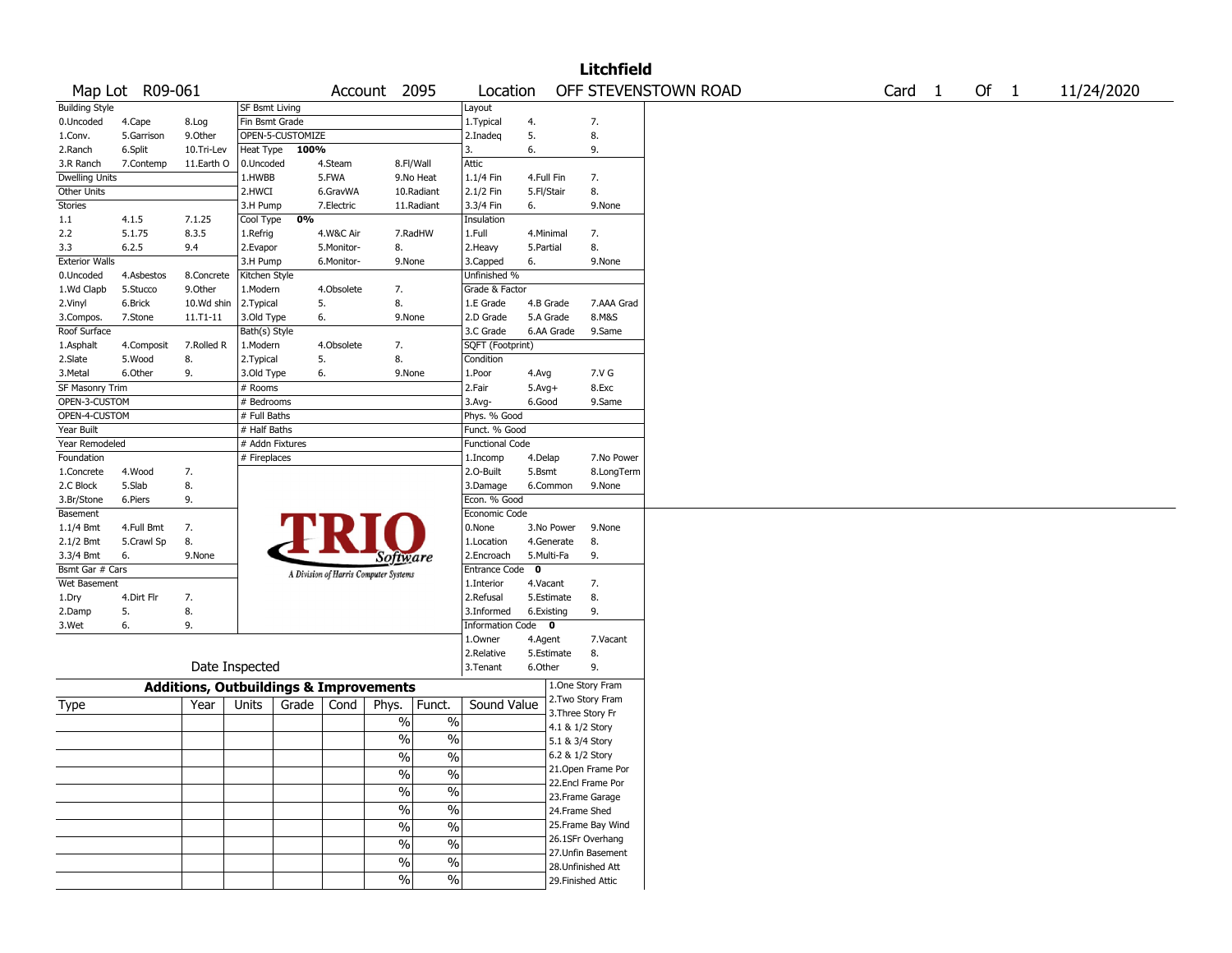|                   | Map Lot R09-062          | Account 1784 | Location                     |                         | 940 PLAINS ROAD           |                                  |                       |                          | Card 1           | Of 1          |                                | 11/24/2020                        |
|-------------------|--------------------------|--------------|------------------------------|-------------------------|---------------------------|----------------------------------|-----------------------|--------------------------|------------------|---------------|--------------------------------|-----------------------------------|
|                   | LITCHFIELD, TOWN OF:     |              |                              | <b>Property Data</b>    |                           |                                  |                       | <b>Assessment Record</b> |                  |               |                                |                                   |
|                   | 2400 HALLOWELL ROAD      |              | Neighborhood 167 Plains Road |                         |                           | Year                             | Land                  |                          | <b>Buildings</b> |               | Exempt                         | <b>Total</b>                      |
|                   | LITCHFIELD ME 04350      |              |                              |                         |                           | 2007                             |                       | 53,850                   |                  | 0             | 0                              | 53,850                            |
|                   |                          |              | Tree Growth Year             | $\mathbf 0$             |                           | 2008                             |                       | 53,850                   |                  | 0             | 0                              |                                   |
|                   |                          |              | X Coordinate                 |                         | $\mathbf 0$               |                                  |                       |                          |                  |               |                                | 53,850                            |
| B1799P46          |                          |              | Y Coordinate                 |                         | $\mathbf 0$               | 2009                             |                       | 47,850                   |                  | 0             | 0                              | 47,850                            |
|                   |                          |              | Zone/Land Use                | <b>11 Residential</b>   |                           | 2010                             |                       | 47,850                   |                  | 0             | 0                              | 47,850                            |
|                   |                          |              | Secondary Zone               |                         |                           | 2011                             |                       | 47,850                   |                  | 0             | 0                              | 47,850                            |
|                   |                          |              |                              |                         |                           | 2012                             |                       | 47,850                   |                  | 0             | 47,850                         | 0                                 |
|                   |                          |              | Topography 2 Rolling         |                         |                           | 2013                             |                       | 47,850                   |                  | 0             | 47,850                         | 0                                 |
|                   |                          |              | 1.Level                      | 4.Below St              | 7.Res Protec              | 2014                             |                       | 47,850                   |                  | 0             | 47,850                         | 0                                 |
|                   |                          |              | 2.Rolling<br>3.Above St      | 5.Low<br>6.Swampy       | 8.<br>9.                  | 2015                             |                       | 47,850                   |                  | 0             | 47,850                         | 0                                 |
|                   |                          |              | Utilities 9 None             |                         | 9 None                    | 2016                             |                       | 47,850                   |                  | 0             | 47,850                         | 0                                 |
|                   |                          |              |                              |                         |                           | 2017                             |                       | 47,850                   |                  | 0             | 47,850                         | 0                                 |
|                   |                          |              | 1.Public<br>2. Water         | 4.Dr Well<br>5.Dug Well | 7.Cesspool<br>8.Lake/Pond | 2018                             |                       | 47,850                   |                  | 0             | 47,850                         | 0                                 |
|                   |                          |              | 3.Sewer                      | 6.Septic                | 9.None                    | 2019                             |                       | 22,200                   |                  | $\mathbf{0}$  | 22,200                         | 0                                 |
|                   |                          |              | 1 Paved<br><b>Street</b>     |                         |                           | 2020                             |                       | 22,200                   |                  | 0             | 22,200                         | 0                                 |
|                   |                          |              | 1.Paved                      | 4.Proposed              | 7.                        |                                  |                       |                          | <b>Land Data</b> |               |                                |                                   |
|                   |                          |              | 2.Semi Imp<br>3.Gravel       | 5.R/O/W<br>6.           | 8.<br>9.None              | <b>Front Foot</b>                | <b>Type</b>           | <b>Effective</b>         |                  |               | <b>Influence</b>               | <b>Influence</b>                  |
|                   |                          |              |                              |                         | 0                         | 11.1-100                         |                       | Frontage                 | <b>Depth</b>     | <b>Factor</b> | Code<br>%                      | <b>Codes</b><br>1.Unimproved      |
|                   | Inspection Witnessed By: |              |                              |                         | $\mathbf 0$               | 12.101-200                       |                       |                          |                  |               | $\frac{9}{6}$                  | 2.Excess Frtg                     |
|                   |                          |              |                              | <b>Sale Data</b>        |                           | $13.201+$<br>14.                 |                       |                          |                  |               | %<br>%                         | 3. Topography<br>4.Size/Shape     |
| X                 |                          | Date         | Sale Date                    |                         |                           | 15.                              |                       |                          |                  |               | %                              | 5.Access                          |
| No./Date          | Description              | Date Insp.   | Price                        |                         |                           |                                  |                       |                          |                  |               | %<br>%                         | 6.Restriction<br>7. Right of Way  |
|                   |                          |              | Sale Type<br>1.Land          | 4.MFG UNIT              | 7.                        | <b>Square Foot</b>               |                       | <b>Square Feet</b>       |                  |               |                                | 8.View/Environ                    |
|                   |                          |              | 2.L & B                      | 5.Other                 | 8.                        | 16.Regular Lot                   |                       |                          |                  |               | $\frac{9}{6}$                  | 9.Fract Share                     |
|                   |                          |              | 3.Building                   | 6.                      | 9.                        | 17.Secondary Lot                 |                       |                          |                  |               | $\frac{9}{6}$<br>$\frac{9}{6}$ | <b>Acres</b><br>30. Frontage 1    |
|                   |                          |              | Financing                    |                         |                           | 18.Excess Land<br>19.Condominium |                       |                          |                  |               | $\frac{9}{6}$                  | 31. Frontage 2                    |
|                   |                          |              | 1.Convent                    | 4.Seller                | 7.                        | 20.Miscellaneous                 |                       |                          |                  |               | $\frac{9}{6}$                  | 32.Tillable                       |
| Notes:            |                          |              | 2.FHA/VA                     | 5.Private               | 8.                        |                                  |                       |                          |                  |               | $\frac{9}{6}$                  | 33.Tillable<br>34.Softwood F&O    |
|                   |                          |              | 3.Assumed                    | 6.Cash                  | 9.Unknown                 | <b>Fract. Acre</b>               |                       |                          |                  |               | $\frac{9}{6}$                  | 35. Mixed Wood F&O                |
|                   |                          |              | Validity                     |                         |                           | 21. Houselot (Frac               |                       | <b>Acreage/Sites</b>     | 5.00             |               | %<br>0                         | 36.Hardwood F&O                   |
|                   |                          |              | 1.Valid                      | 4.Split                 | 7.Renovate                | 22.Baselot(Fract)                | 26<br>$\overline{27}$ |                          | 9.00             | 100<br>100    | %<br>$\mathbf 0$               | 37.Softwood TG                    |
|                   |                          |              | 2.Related                    | 5.Partial               | 8.Other                   | 23.                              | 40                    |                          | 4.00             | 100           | $\frac{9}{6}$<br>$\mathbf 0$   | 38. Mixed Wood TG                 |
|                   |                          |              | 3.Distress                   | 6.Exempt                | 9.                        | <b>Acres</b>                     |                       |                          |                  |               | $\frac{9}{6}$                  | 39.Hardwood TG<br>40. Wasteland   |
|                   |                          |              | Verified                     |                         |                           | 24. Houselot<br>25.Baselot       |                       |                          |                  |               | $\frac{9}{6}$                  | 41.Gravel Pit                     |
|                   |                          |              | 1.Buyer                      | 4.Agent                 | 7.Family                  | 26.Rear 1                        |                       |                          |                  |               | $\frac{9}{6}$<br>$\frac{9}{6}$ | 42. Mobile Home Si                |
|                   |                          |              | 2.Seller                     | 5.Pub Rec               | 8.0ther                   | 27.Rear 2                        |                       |                          |                  |               |                                | 43.Camp Site                      |
|                   |                          |              | 3.Lender                     | 6.MLS                   | 9.                        | 28. Rear 3                       |                       | <b>Total Acreage</b>     |                  | 18.00         |                                | 44.Lot Improvemen                 |
| <b>Litchfield</b> |                          |              |                              |                         |                           | 29. Rear 4                       |                       |                          |                  |               |                                | 45.Access Right<br>46.Golf Course |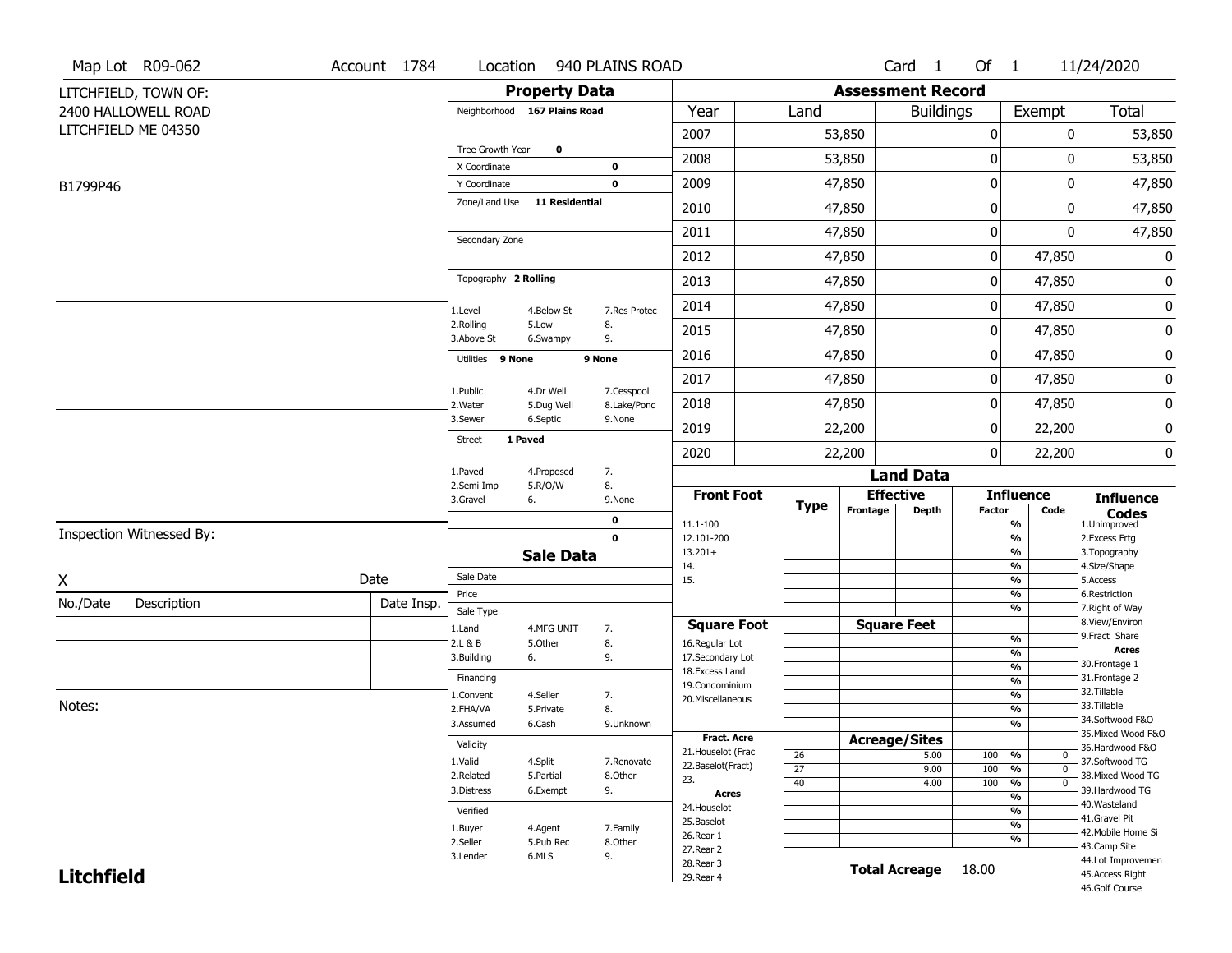| 940 PLAINS ROAD<br>Map Lot R09-062<br>Of 1<br>Account 1784<br>Location<br>Card <sub>1</sub><br><b>SF Bsmt Living</b><br>Layout<br>Fin Bsmt Grade<br>1.Typical<br>4.<br>7.<br>4.Cape<br>8.Log<br>OPEN-5-CUSTOMIZE<br>5.<br>8.<br>5.Garrison<br>9.0ther<br>2.Inadeg<br>6.<br>100%<br>9.<br>Heat Type<br>3.<br>6.Split<br>10.Tri-Lev<br>Attic<br>11.Earth O<br>7.Contemp<br>0.Uncoded<br>4.Steam<br>8.Fl/Wall<br><b>Dwelling Units</b><br>5.FWA<br>1.HWBB<br>9.No Heat<br>$1.1/4$ Fin<br>4.Full Fin<br>7.<br>Other Units<br>2.1/2 Fin<br>8.<br>2.HWCI<br>6.GravWA<br>10.Radiant<br>5.Fl/Stair<br>Stories<br>11.Radiant<br>6.<br>9.None<br>3.H Pump<br>7.Electric<br>3.3/4 Fin<br>0%<br>Cool Type<br>1.1<br>4.1.5<br>7.1.25<br>Insulation<br>5.1.75<br>8.3.5<br>2.2<br>4.W&C Air<br>7.RadHW<br>1.Full<br>4.Minimal<br>7.<br>1.Refrig<br>8.<br>2.Heavy<br>8.<br>3.3<br>6.2.5<br>9.4<br>2.Evapor<br>5.Monitor-<br>5.Partial<br><b>Exterior Walls</b><br>6.<br>9.None<br>3.H Pump<br>6.Monitor-<br>9.None<br>3.Capped<br>Unfinished %<br>0.Uncoded<br>4.Asbestos<br>8.Concrete<br>Kitchen Style<br>1.Wd Clapb<br>5.Stucco<br>9.Other<br>1.Modern<br>4.Obsolete<br>7.<br>Grade & Factor<br>10.Wd shin<br>5.<br>8.<br>6.Brick<br>2. Typical<br>1.E Grade<br>4.B Grade<br>7.AAA Grad<br>6.<br>8.M&S<br>11.T1-11<br>3.Old Type<br>9.None<br>2.D Grade<br>5.A Grade<br>7.Stone<br>6.AA Grade<br>9.Same<br>Bath(s) Style<br>3.C Grade<br>7.<br>SQFT (Footprint)<br>7.Rolled R<br>1.Modern<br>4.Obsolete<br>4.Composit<br>5.<br>8.<br>5.Wood<br>8.<br>2. Typical<br>Condition<br>9.<br>6.<br>7.V G<br>6.Other<br>3.Old Type<br>9.None<br>1.Poor<br>4.Avg<br>SF Masonry Trim<br>2.Fair<br>8.Exc<br># Rooms<br>$5.Avg+$<br>OPEN-3-CUSTOM<br># Bedrooms<br>$3.$ Avg-<br>6.Good<br>9.Same<br>OPEN-4-CUSTOM<br># Full Baths<br>Phys. % Good<br>Year Built<br># Half Baths<br>Funct. % Good<br># Addn Fixtures<br>Year Remodeled<br><b>Functional Code</b><br>Foundation<br># Fireplaces<br>4.Delap<br>7.No Power<br>1.Incomp<br>4.Wood<br>7.<br>2.O-Built<br>5.Bsmt<br>8.LongTerm<br>1.Concrete<br>8.<br>2.C Block<br>5.Slab<br>3.Damage<br>6.Common<br>9.None<br>9.<br>Econ. % Good<br>3.Br/Stone<br>6.Piers<br>Economic Code<br>Basement<br>0.None<br>$1.1/4$ Bmt<br>4.Full Bmt<br>7.<br>3.No Power<br>9.None<br>8.<br>8.<br>5.Crawl Sp<br>1.Location<br>4.Generate<br>6.<br>9.None<br>2.Encroach<br>5.Multi-Fa<br>9.<br>Software<br>Entrance Code 0<br>Bsmt Gar # Cars<br>A Division of Harris Computer Systems<br>Wet Basement<br>1.Interior<br>4.Vacant<br>7.<br>8.<br>4.Dirt Flr<br>7.<br>2.Refusal<br>5.Estimate<br>5.<br>8.<br>9.<br>2.Damp<br>3.Informed<br>6.Existing<br>6.<br>9.<br>Information Code 0<br>3.Wet<br>4.Agent<br>7.Vacant<br>1.Owner<br>8.<br>2.Relative<br>5.Estimate<br>Date Inspected<br>9.<br>3.Tenant<br>6.Other<br>1.One Story Fram<br><b>Additions, Outbuildings &amp; Improvements</b><br>2. Two Story Fram<br>Funct.<br>Sound Value<br>Year<br>Grade<br>Cond<br>Phys.<br>Units<br>3. Three Story Fr<br>$\%$<br>%<br>4.1 & 1/2 Story<br>$\overline{\frac{0}{6}}$<br>$\frac{0}{0}$<br>5.1 & 3/4 Story<br>6.2 & 1/2 Story<br>% <br>$\%$<br>21. Open Frame Por<br>$\frac{0}{6}$<br>$\overline{\frac{0}{0}}$<br>22.Encl Frame Por<br>$\overline{\frac{0}{0}}$<br>$\sqrt{6}$<br>23. Frame Garage<br>$\frac{0}{6}$<br>$\overline{\frac{0}{0}}$<br>24.Frame Shed<br>25. Frame Bay Wind<br>$\sqrt{6}$<br>$\%$<br>26.1SFr Overhang<br>$\sqrt{6}$<br>$\frac{0}{0}$<br>27.Unfin Basement<br>$\%$<br>$\%$<br>28. Unfinished Att<br>$\frac{9}{6}$<br>$\overline{\frac{0}{6}}$<br>29. Finished Attic |                       |  |  |  |  |  | <b>Litchfield</b> |  |  |  |            |
|-----------------------------------------------------------------------------------------------------------------------------------------------------------------------------------------------------------------------------------------------------------------------------------------------------------------------------------------------------------------------------------------------------------------------------------------------------------------------------------------------------------------------------------------------------------------------------------------------------------------------------------------------------------------------------------------------------------------------------------------------------------------------------------------------------------------------------------------------------------------------------------------------------------------------------------------------------------------------------------------------------------------------------------------------------------------------------------------------------------------------------------------------------------------------------------------------------------------------------------------------------------------------------------------------------------------------------------------------------------------------------------------------------------------------------------------------------------------------------------------------------------------------------------------------------------------------------------------------------------------------------------------------------------------------------------------------------------------------------------------------------------------------------------------------------------------------------------------------------------------------------------------------------------------------------------------------------------------------------------------------------------------------------------------------------------------------------------------------------------------------------------------------------------------------------------------------------------------------------------------------------------------------------------------------------------------------------------------------------------------------------------------------------------------------------------------------------------------------------------------------------------------------------------------------------------------------------------------------------------------------------------------------------------------------------------------------------------------------------------------------------------------------------------------------------------------------------------------------------------------------------------------------------------------------------------------------------------------------------------------------------------------------------------------------------------------------------------------------------------------------------------------------------------------------------------------------------------------------------------------------------------------------------------------------------------------------------------------------------------------------------------------------------------------------------------------------------------------------------------------------------------------------------------------------------------------------------------------------------|-----------------------|--|--|--|--|--|-------------------|--|--|--|------------|
|                                                                                                                                                                                                                                                                                                                                                                                                                                                                                                                                                                                                                                                                                                                                                                                                                                                                                                                                                                                                                                                                                                                                                                                                                                                                                                                                                                                                                                                                                                                                                                                                                                                                                                                                                                                                                                                                                                                                                                                                                                                                                                                                                                                                                                                                                                                                                                                                                                                                                                                                                                                                                                                                                                                                                                                                                                                                                                                                                                                                                                                                                                                                                                                                                                                                                                                                                                                                                                                                                                                                                                                                     |                       |  |  |  |  |  |                   |  |  |  | 11/24/2020 |
|                                                                                                                                                                                                                                                                                                                                                                                                                                                                                                                                                                                                                                                                                                                                                                                                                                                                                                                                                                                                                                                                                                                                                                                                                                                                                                                                                                                                                                                                                                                                                                                                                                                                                                                                                                                                                                                                                                                                                                                                                                                                                                                                                                                                                                                                                                                                                                                                                                                                                                                                                                                                                                                                                                                                                                                                                                                                                                                                                                                                                                                                                                                                                                                                                                                                                                                                                                                                                                                                                                                                                                                                     | <b>Building Style</b> |  |  |  |  |  |                   |  |  |  |            |
|                                                                                                                                                                                                                                                                                                                                                                                                                                                                                                                                                                                                                                                                                                                                                                                                                                                                                                                                                                                                                                                                                                                                                                                                                                                                                                                                                                                                                                                                                                                                                                                                                                                                                                                                                                                                                                                                                                                                                                                                                                                                                                                                                                                                                                                                                                                                                                                                                                                                                                                                                                                                                                                                                                                                                                                                                                                                                                                                                                                                                                                                                                                                                                                                                                                                                                                                                                                                                                                                                                                                                                                                     | 0.Uncoded             |  |  |  |  |  |                   |  |  |  |            |
|                                                                                                                                                                                                                                                                                                                                                                                                                                                                                                                                                                                                                                                                                                                                                                                                                                                                                                                                                                                                                                                                                                                                                                                                                                                                                                                                                                                                                                                                                                                                                                                                                                                                                                                                                                                                                                                                                                                                                                                                                                                                                                                                                                                                                                                                                                                                                                                                                                                                                                                                                                                                                                                                                                                                                                                                                                                                                                                                                                                                                                                                                                                                                                                                                                                                                                                                                                                                                                                                                                                                                                                                     | 1.Conv.               |  |  |  |  |  |                   |  |  |  |            |
|                                                                                                                                                                                                                                                                                                                                                                                                                                                                                                                                                                                                                                                                                                                                                                                                                                                                                                                                                                                                                                                                                                                                                                                                                                                                                                                                                                                                                                                                                                                                                                                                                                                                                                                                                                                                                                                                                                                                                                                                                                                                                                                                                                                                                                                                                                                                                                                                                                                                                                                                                                                                                                                                                                                                                                                                                                                                                                                                                                                                                                                                                                                                                                                                                                                                                                                                                                                                                                                                                                                                                                                                     | 2.Ranch               |  |  |  |  |  |                   |  |  |  |            |
|                                                                                                                                                                                                                                                                                                                                                                                                                                                                                                                                                                                                                                                                                                                                                                                                                                                                                                                                                                                                                                                                                                                                                                                                                                                                                                                                                                                                                                                                                                                                                                                                                                                                                                                                                                                                                                                                                                                                                                                                                                                                                                                                                                                                                                                                                                                                                                                                                                                                                                                                                                                                                                                                                                                                                                                                                                                                                                                                                                                                                                                                                                                                                                                                                                                                                                                                                                                                                                                                                                                                                                                                     | 3.R Ranch             |  |  |  |  |  |                   |  |  |  |            |
|                                                                                                                                                                                                                                                                                                                                                                                                                                                                                                                                                                                                                                                                                                                                                                                                                                                                                                                                                                                                                                                                                                                                                                                                                                                                                                                                                                                                                                                                                                                                                                                                                                                                                                                                                                                                                                                                                                                                                                                                                                                                                                                                                                                                                                                                                                                                                                                                                                                                                                                                                                                                                                                                                                                                                                                                                                                                                                                                                                                                                                                                                                                                                                                                                                                                                                                                                                                                                                                                                                                                                                                                     |                       |  |  |  |  |  |                   |  |  |  |            |
|                                                                                                                                                                                                                                                                                                                                                                                                                                                                                                                                                                                                                                                                                                                                                                                                                                                                                                                                                                                                                                                                                                                                                                                                                                                                                                                                                                                                                                                                                                                                                                                                                                                                                                                                                                                                                                                                                                                                                                                                                                                                                                                                                                                                                                                                                                                                                                                                                                                                                                                                                                                                                                                                                                                                                                                                                                                                                                                                                                                                                                                                                                                                                                                                                                                                                                                                                                                                                                                                                                                                                                                                     |                       |  |  |  |  |  |                   |  |  |  |            |
|                                                                                                                                                                                                                                                                                                                                                                                                                                                                                                                                                                                                                                                                                                                                                                                                                                                                                                                                                                                                                                                                                                                                                                                                                                                                                                                                                                                                                                                                                                                                                                                                                                                                                                                                                                                                                                                                                                                                                                                                                                                                                                                                                                                                                                                                                                                                                                                                                                                                                                                                                                                                                                                                                                                                                                                                                                                                                                                                                                                                                                                                                                                                                                                                                                                                                                                                                                                                                                                                                                                                                                                                     |                       |  |  |  |  |  |                   |  |  |  |            |
|                                                                                                                                                                                                                                                                                                                                                                                                                                                                                                                                                                                                                                                                                                                                                                                                                                                                                                                                                                                                                                                                                                                                                                                                                                                                                                                                                                                                                                                                                                                                                                                                                                                                                                                                                                                                                                                                                                                                                                                                                                                                                                                                                                                                                                                                                                                                                                                                                                                                                                                                                                                                                                                                                                                                                                                                                                                                                                                                                                                                                                                                                                                                                                                                                                                                                                                                                                                                                                                                                                                                                                                                     |                       |  |  |  |  |  |                   |  |  |  |            |
|                                                                                                                                                                                                                                                                                                                                                                                                                                                                                                                                                                                                                                                                                                                                                                                                                                                                                                                                                                                                                                                                                                                                                                                                                                                                                                                                                                                                                                                                                                                                                                                                                                                                                                                                                                                                                                                                                                                                                                                                                                                                                                                                                                                                                                                                                                                                                                                                                                                                                                                                                                                                                                                                                                                                                                                                                                                                                                                                                                                                                                                                                                                                                                                                                                                                                                                                                                                                                                                                                                                                                                                                     |                       |  |  |  |  |  |                   |  |  |  |            |
|                                                                                                                                                                                                                                                                                                                                                                                                                                                                                                                                                                                                                                                                                                                                                                                                                                                                                                                                                                                                                                                                                                                                                                                                                                                                                                                                                                                                                                                                                                                                                                                                                                                                                                                                                                                                                                                                                                                                                                                                                                                                                                                                                                                                                                                                                                                                                                                                                                                                                                                                                                                                                                                                                                                                                                                                                                                                                                                                                                                                                                                                                                                                                                                                                                                                                                                                                                                                                                                                                                                                                                                                     |                       |  |  |  |  |  |                   |  |  |  |            |
|                                                                                                                                                                                                                                                                                                                                                                                                                                                                                                                                                                                                                                                                                                                                                                                                                                                                                                                                                                                                                                                                                                                                                                                                                                                                                                                                                                                                                                                                                                                                                                                                                                                                                                                                                                                                                                                                                                                                                                                                                                                                                                                                                                                                                                                                                                                                                                                                                                                                                                                                                                                                                                                                                                                                                                                                                                                                                                                                                                                                                                                                                                                                                                                                                                                                                                                                                                                                                                                                                                                                                                                                     |                       |  |  |  |  |  |                   |  |  |  |            |
|                                                                                                                                                                                                                                                                                                                                                                                                                                                                                                                                                                                                                                                                                                                                                                                                                                                                                                                                                                                                                                                                                                                                                                                                                                                                                                                                                                                                                                                                                                                                                                                                                                                                                                                                                                                                                                                                                                                                                                                                                                                                                                                                                                                                                                                                                                                                                                                                                                                                                                                                                                                                                                                                                                                                                                                                                                                                                                                                                                                                                                                                                                                                                                                                                                                                                                                                                                                                                                                                                                                                                                                                     |                       |  |  |  |  |  |                   |  |  |  |            |
|                                                                                                                                                                                                                                                                                                                                                                                                                                                                                                                                                                                                                                                                                                                                                                                                                                                                                                                                                                                                                                                                                                                                                                                                                                                                                                                                                                                                                                                                                                                                                                                                                                                                                                                                                                                                                                                                                                                                                                                                                                                                                                                                                                                                                                                                                                                                                                                                                                                                                                                                                                                                                                                                                                                                                                                                                                                                                                                                                                                                                                                                                                                                                                                                                                                                                                                                                                                                                                                                                                                                                                                                     |                       |  |  |  |  |  |                   |  |  |  |            |
|                                                                                                                                                                                                                                                                                                                                                                                                                                                                                                                                                                                                                                                                                                                                                                                                                                                                                                                                                                                                                                                                                                                                                                                                                                                                                                                                                                                                                                                                                                                                                                                                                                                                                                                                                                                                                                                                                                                                                                                                                                                                                                                                                                                                                                                                                                                                                                                                                                                                                                                                                                                                                                                                                                                                                                                                                                                                                                                                                                                                                                                                                                                                                                                                                                                                                                                                                                                                                                                                                                                                                                                                     |                       |  |  |  |  |  |                   |  |  |  |            |
|                                                                                                                                                                                                                                                                                                                                                                                                                                                                                                                                                                                                                                                                                                                                                                                                                                                                                                                                                                                                                                                                                                                                                                                                                                                                                                                                                                                                                                                                                                                                                                                                                                                                                                                                                                                                                                                                                                                                                                                                                                                                                                                                                                                                                                                                                                                                                                                                                                                                                                                                                                                                                                                                                                                                                                                                                                                                                                                                                                                                                                                                                                                                                                                                                                                                                                                                                                                                                                                                                                                                                                                                     | 2.Vinyl               |  |  |  |  |  |                   |  |  |  |            |
|                                                                                                                                                                                                                                                                                                                                                                                                                                                                                                                                                                                                                                                                                                                                                                                                                                                                                                                                                                                                                                                                                                                                                                                                                                                                                                                                                                                                                                                                                                                                                                                                                                                                                                                                                                                                                                                                                                                                                                                                                                                                                                                                                                                                                                                                                                                                                                                                                                                                                                                                                                                                                                                                                                                                                                                                                                                                                                                                                                                                                                                                                                                                                                                                                                                                                                                                                                                                                                                                                                                                                                                                     | 3.Compos.             |  |  |  |  |  |                   |  |  |  |            |
|                                                                                                                                                                                                                                                                                                                                                                                                                                                                                                                                                                                                                                                                                                                                                                                                                                                                                                                                                                                                                                                                                                                                                                                                                                                                                                                                                                                                                                                                                                                                                                                                                                                                                                                                                                                                                                                                                                                                                                                                                                                                                                                                                                                                                                                                                                                                                                                                                                                                                                                                                                                                                                                                                                                                                                                                                                                                                                                                                                                                                                                                                                                                                                                                                                                                                                                                                                                                                                                                                                                                                                                                     | Roof Surface          |  |  |  |  |  |                   |  |  |  |            |
|                                                                                                                                                                                                                                                                                                                                                                                                                                                                                                                                                                                                                                                                                                                                                                                                                                                                                                                                                                                                                                                                                                                                                                                                                                                                                                                                                                                                                                                                                                                                                                                                                                                                                                                                                                                                                                                                                                                                                                                                                                                                                                                                                                                                                                                                                                                                                                                                                                                                                                                                                                                                                                                                                                                                                                                                                                                                                                                                                                                                                                                                                                                                                                                                                                                                                                                                                                                                                                                                                                                                                                                                     | 1.Asphalt             |  |  |  |  |  |                   |  |  |  |            |
|                                                                                                                                                                                                                                                                                                                                                                                                                                                                                                                                                                                                                                                                                                                                                                                                                                                                                                                                                                                                                                                                                                                                                                                                                                                                                                                                                                                                                                                                                                                                                                                                                                                                                                                                                                                                                                                                                                                                                                                                                                                                                                                                                                                                                                                                                                                                                                                                                                                                                                                                                                                                                                                                                                                                                                                                                                                                                                                                                                                                                                                                                                                                                                                                                                                                                                                                                                                                                                                                                                                                                                                                     | 2.Slate               |  |  |  |  |  |                   |  |  |  |            |
|                                                                                                                                                                                                                                                                                                                                                                                                                                                                                                                                                                                                                                                                                                                                                                                                                                                                                                                                                                                                                                                                                                                                                                                                                                                                                                                                                                                                                                                                                                                                                                                                                                                                                                                                                                                                                                                                                                                                                                                                                                                                                                                                                                                                                                                                                                                                                                                                                                                                                                                                                                                                                                                                                                                                                                                                                                                                                                                                                                                                                                                                                                                                                                                                                                                                                                                                                                                                                                                                                                                                                                                                     | 3. Metal              |  |  |  |  |  |                   |  |  |  |            |
|                                                                                                                                                                                                                                                                                                                                                                                                                                                                                                                                                                                                                                                                                                                                                                                                                                                                                                                                                                                                                                                                                                                                                                                                                                                                                                                                                                                                                                                                                                                                                                                                                                                                                                                                                                                                                                                                                                                                                                                                                                                                                                                                                                                                                                                                                                                                                                                                                                                                                                                                                                                                                                                                                                                                                                                                                                                                                                                                                                                                                                                                                                                                                                                                                                                                                                                                                                                                                                                                                                                                                                                                     |                       |  |  |  |  |  |                   |  |  |  |            |
|                                                                                                                                                                                                                                                                                                                                                                                                                                                                                                                                                                                                                                                                                                                                                                                                                                                                                                                                                                                                                                                                                                                                                                                                                                                                                                                                                                                                                                                                                                                                                                                                                                                                                                                                                                                                                                                                                                                                                                                                                                                                                                                                                                                                                                                                                                                                                                                                                                                                                                                                                                                                                                                                                                                                                                                                                                                                                                                                                                                                                                                                                                                                                                                                                                                                                                                                                                                                                                                                                                                                                                                                     |                       |  |  |  |  |  |                   |  |  |  |            |
|                                                                                                                                                                                                                                                                                                                                                                                                                                                                                                                                                                                                                                                                                                                                                                                                                                                                                                                                                                                                                                                                                                                                                                                                                                                                                                                                                                                                                                                                                                                                                                                                                                                                                                                                                                                                                                                                                                                                                                                                                                                                                                                                                                                                                                                                                                                                                                                                                                                                                                                                                                                                                                                                                                                                                                                                                                                                                                                                                                                                                                                                                                                                                                                                                                                                                                                                                                                                                                                                                                                                                                                                     |                       |  |  |  |  |  |                   |  |  |  |            |
|                                                                                                                                                                                                                                                                                                                                                                                                                                                                                                                                                                                                                                                                                                                                                                                                                                                                                                                                                                                                                                                                                                                                                                                                                                                                                                                                                                                                                                                                                                                                                                                                                                                                                                                                                                                                                                                                                                                                                                                                                                                                                                                                                                                                                                                                                                                                                                                                                                                                                                                                                                                                                                                                                                                                                                                                                                                                                                                                                                                                                                                                                                                                                                                                                                                                                                                                                                                                                                                                                                                                                                                                     |                       |  |  |  |  |  |                   |  |  |  |            |
|                                                                                                                                                                                                                                                                                                                                                                                                                                                                                                                                                                                                                                                                                                                                                                                                                                                                                                                                                                                                                                                                                                                                                                                                                                                                                                                                                                                                                                                                                                                                                                                                                                                                                                                                                                                                                                                                                                                                                                                                                                                                                                                                                                                                                                                                                                                                                                                                                                                                                                                                                                                                                                                                                                                                                                                                                                                                                                                                                                                                                                                                                                                                                                                                                                                                                                                                                                                                                                                                                                                                                                                                     |                       |  |  |  |  |  |                   |  |  |  |            |
|                                                                                                                                                                                                                                                                                                                                                                                                                                                                                                                                                                                                                                                                                                                                                                                                                                                                                                                                                                                                                                                                                                                                                                                                                                                                                                                                                                                                                                                                                                                                                                                                                                                                                                                                                                                                                                                                                                                                                                                                                                                                                                                                                                                                                                                                                                                                                                                                                                                                                                                                                                                                                                                                                                                                                                                                                                                                                                                                                                                                                                                                                                                                                                                                                                                                                                                                                                                                                                                                                                                                                                                                     |                       |  |  |  |  |  |                   |  |  |  |            |
|                                                                                                                                                                                                                                                                                                                                                                                                                                                                                                                                                                                                                                                                                                                                                                                                                                                                                                                                                                                                                                                                                                                                                                                                                                                                                                                                                                                                                                                                                                                                                                                                                                                                                                                                                                                                                                                                                                                                                                                                                                                                                                                                                                                                                                                                                                                                                                                                                                                                                                                                                                                                                                                                                                                                                                                                                                                                                                                                                                                                                                                                                                                                                                                                                                                                                                                                                                                                                                                                                                                                                                                                     |                       |  |  |  |  |  |                   |  |  |  |            |
|                                                                                                                                                                                                                                                                                                                                                                                                                                                                                                                                                                                                                                                                                                                                                                                                                                                                                                                                                                                                                                                                                                                                                                                                                                                                                                                                                                                                                                                                                                                                                                                                                                                                                                                                                                                                                                                                                                                                                                                                                                                                                                                                                                                                                                                                                                                                                                                                                                                                                                                                                                                                                                                                                                                                                                                                                                                                                                                                                                                                                                                                                                                                                                                                                                                                                                                                                                                                                                                                                                                                                                                                     |                       |  |  |  |  |  |                   |  |  |  |            |
|                                                                                                                                                                                                                                                                                                                                                                                                                                                                                                                                                                                                                                                                                                                                                                                                                                                                                                                                                                                                                                                                                                                                                                                                                                                                                                                                                                                                                                                                                                                                                                                                                                                                                                                                                                                                                                                                                                                                                                                                                                                                                                                                                                                                                                                                                                                                                                                                                                                                                                                                                                                                                                                                                                                                                                                                                                                                                                                                                                                                                                                                                                                                                                                                                                                                                                                                                                                                                                                                                                                                                                                                     |                       |  |  |  |  |  |                   |  |  |  |            |
|                                                                                                                                                                                                                                                                                                                                                                                                                                                                                                                                                                                                                                                                                                                                                                                                                                                                                                                                                                                                                                                                                                                                                                                                                                                                                                                                                                                                                                                                                                                                                                                                                                                                                                                                                                                                                                                                                                                                                                                                                                                                                                                                                                                                                                                                                                                                                                                                                                                                                                                                                                                                                                                                                                                                                                                                                                                                                                                                                                                                                                                                                                                                                                                                                                                                                                                                                                                                                                                                                                                                                                                                     |                       |  |  |  |  |  |                   |  |  |  |            |
|                                                                                                                                                                                                                                                                                                                                                                                                                                                                                                                                                                                                                                                                                                                                                                                                                                                                                                                                                                                                                                                                                                                                                                                                                                                                                                                                                                                                                                                                                                                                                                                                                                                                                                                                                                                                                                                                                                                                                                                                                                                                                                                                                                                                                                                                                                                                                                                                                                                                                                                                                                                                                                                                                                                                                                                                                                                                                                                                                                                                                                                                                                                                                                                                                                                                                                                                                                                                                                                                                                                                                                                                     |                       |  |  |  |  |  |                   |  |  |  |            |
|                                                                                                                                                                                                                                                                                                                                                                                                                                                                                                                                                                                                                                                                                                                                                                                                                                                                                                                                                                                                                                                                                                                                                                                                                                                                                                                                                                                                                                                                                                                                                                                                                                                                                                                                                                                                                                                                                                                                                                                                                                                                                                                                                                                                                                                                                                                                                                                                                                                                                                                                                                                                                                                                                                                                                                                                                                                                                                                                                                                                                                                                                                                                                                                                                                                                                                                                                                                                                                                                                                                                                                                                     |                       |  |  |  |  |  |                   |  |  |  |            |
|                                                                                                                                                                                                                                                                                                                                                                                                                                                                                                                                                                                                                                                                                                                                                                                                                                                                                                                                                                                                                                                                                                                                                                                                                                                                                                                                                                                                                                                                                                                                                                                                                                                                                                                                                                                                                                                                                                                                                                                                                                                                                                                                                                                                                                                                                                                                                                                                                                                                                                                                                                                                                                                                                                                                                                                                                                                                                                                                                                                                                                                                                                                                                                                                                                                                                                                                                                                                                                                                                                                                                                                                     | 2.1/2 Bmt             |  |  |  |  |  |                   |  |  |  |            |
|                                                                                                                                                                                                                                                                                                                                                                                                                                                                                                                                                                                                                                                                                                                                                                                                                                                                                                                                                                                                                                                                                                                                                                                                                                                                                                                                                                                                                                                                                                                                                                                                                                                                                                                                                                                                                                                                                                                                                                                                                                                                                                                                                                                                                                                                                                                                                                                                                                                                                                                                                                                                                                                                                                                                                                                                                                                                                                                                                                                                                                                                                                                                                                                                                                                                                                                                                                                                                                                                                                                                                                                                     | 3.3/4 Bmt             |  |  |  |  |  |                   |  |  |  |            |
|                                                                                                                                                                                                                                                                                                                                                                                                                                                                                                                                                                                                                                                                                                                                                                                                                                                                                                                                                                                                                                                                                                                                                                                                                                                                                                                                                                                                                                                                                                                                                                                                                                                                                                                                                                                                                                                                                                                                                                                                                                                                                                                                                                                                                                                                                                                                                                                                                                                                                                                                                                                                                                                                                                                                                                                                                                                                                                                                                                                                                                                                                                                                                                                                                                                                                                                                                                                                                                                                                                                                                                                                     |                       |  |  |  |  |  |                   |  |  |  |            |
|                                                                                                                                                                                                                                                                                                                                                                                                                                                                                                                                                                                                                                                                                                                                                                                                                                                                                                                                                                                                                                                                                                                                                                                                                                                                                                                                                                                                                                                                                                                                                                                                                                                                                                                                                                                                                                                                                                                                                                                                                                                                                                                                                                                                                                                                                                                                                                                                                                                                                                                                                                                                                                                                                                                                                                                                                                                                                                                                                                                                                                                                                                                                                                                                                                                                                                                                                                                                                                                                                                                                                                                                     |                       |  |  |  |  |  |                   |  |  |  |            |
|                                                                                                                                                                                                                                                                                                                                                                                                                                                                                                                                                                                                                                                                                                                                                                                                                                                                                                                                                                                                                                                                                                                                                                                                                                                                                                                                                                                                                                                                                                                                                                                                                                                                                                                                                                                                                                                                                                                                                                                                                                                                                                                                                                                                                                                                                                                                                                                                                                                                                                                                                                                                                                                                                                                                                                                                                                                                                                                                                                                                                                                                                                                                                                                                                                                                                                                                                                                                                                                                                                                                                                                                     | 1.Dry                 |  |  |  |  |  |                   |  |  |  |            |
|                                                                                                                                                                                                                                                                                                                                                                                                                                                                                                                                                                                                                                                                                                                                                                                                                                                                                                                                                                                                                                                                                                                                                                                                                                                                                                                                                                                                                                                                                                                                                                                                                                                                                                                                                                                                                                                                                                                                                                                                                                                                                                                                                                                                                                                                                                                                                                                                                                                                                                                                                                                                                                                                                                                                                                                                                                                                                                                                                                                                                                                                                                                                                                                                                                                                                                                                                                                                                                                                                                                                                                                                     |                       |  |  |  |  |  |                   |  |  |  |            |
|                                                                                                                                                                                                                                                                                                                                                                                                                                                                                                                                                                                                                                                                                                                                                                                                                                                                                                                                                                                                                                                                                                                                                                                                                                                                                                                                                                                                                                                                                                                                                                                                                                                                                                                                                                                                                                                                                                                                                                                                                                                                                                                                                                                                                                                                                                                                                                                                                                                                                                                                                                                                                                                                                                                                                                                                                                                                                                                                                                                                                                                                                                                                                                                                                                                                                                                                                                                                                                                                                                                                                                                                     |                       |  |  |  |  |  |                   |  |  |  |            |
|                                                                                                                                                                                                                                                                                                                                                                                                                                                                                                                                                                                                                                                                                                                                                                                                                                                                                                                                                                                                                                                                                                                                                                                                                                                                                                                                                                                                                                                                                                                                                                                                                                                                                                                                                                                                                                                                                                                                                                                                                                                                                                                                                                                                                                                                                                                                                                                                                                                                                                                                                                                                                                                                                                                                                                                                                                                                                                                                                                                                                                                                                                                                                                                                                                                                                                                                                                                                                                                                                                                                                                                                     |                       |  |  |  |  |  |                   |  |  |  |            |
|                                                                                                                                                                                                                                                                                                                                                                                                                                                                                                                                                                                                                                                                                                                                                                                                                                                                                                                                                                                                                                                                                                                                                                                                                                                                                                                                                                                                                                                                                                                                                                                                                                                                                                                                                                                                                                                                                                                                                                                                                                                                                                                                                                                                                                                                                                                                                                                                                                                                                                                                                                                                                                                                                                                                                                                                                                                                                                                                                                                                                                                                                                                                                                                                                                                                                                                                                                                                                                                                                                                                                                                                     |                       |  |  |  |  |  |                   |  |  |  |            |
|                                                                                                                                                                                                                                                                                                                                                                                                                                                                                                                                                                                                                                                                                                                                                                                                                                                                                                                                                                                                                                                                                                                                                                                                                                                                                                                                                                                                                                                                                                                                                                                                                                                                                                                                                                                                                                                                                                                                                                                                                                                                                                                                                                                                                                                                                                                                                                                                                                                                                                                                                                                                                                                                                                                                                                                                                                                                                                                                                                                                                                                                                                                                                                                                                                                                                                                                                                                                                                                                                                                                                                                                     |                       |  |  |  |  |  |                   |  |  |  |            |
|                                                                                                                                                                                                                                                                                                                                                                                                                                                                                                                                                                                                                                                                                                                                                                                                                                                                                                                                                                                                                                                                                                                                                                                                                                                                                                                                                                                                                                                                                                                                                                                                                                                                                                                                                                                                                                                                                                                                                                                                                                                                                                                                                                                                                                                                                                                                                                                                                                                                                                                                                                                                                                                                                                                                                                                                                                                                                                                                                                                                                                                                                                                                                                                                                                                                                                                                                                                                                                                                                                                                                                                                     |                       |  |  |  |  |  |                   |  |  |  |            |
|                                                                                                                                                                                                                                                                                                                                                                                                                                                                                                                                                                                                                                                                                                                                                                                                                                                                                                                                                                                                                                                                                                                                                                                                                                                                                                                                                                                                                                                                                                                                                                                                                                                                                                                                                                                                                                                                                                                                                                                                                                                                                                                                                                                                                                                                                                                                                                                                                                                                                                                                                                                                                                                                                                                                                                                                                                                                                                                                                                                                                                                                                                                                                                                                                                                                                                                                                                                                                                                                                                                                                                                                     |                       |  |  |  |  |  |                   |  |  |  |            |
|                                                                                                                                                                                                                                                                                                                                                                                                                                                                                                                                                                                                                                                                                                                                                                                                                                                                                                                                                                                                                                                                                                                                                                                                                                                                                                                                                                                                                                                                                                                                                                                                                                                                                                                                                                                                                                                                                                                                                                                                                                                                                                                                                                                                                                                                                                                                                                                                                                                                                                                                                                                                                                                                                                                                                                                                                                                                                                                                                                                                                                                                                                                                                                                                                                                                                                                                                                                                                                                                                                                                                                                                     | Type                  |  |  |  |  |  |                   |  |  |  |            |
|                                                                                                                                                                                                                                                                                                                                                                                                                                                                                                                                                                                                                                                                                                                                                                                                                                                                                                                                                                                                                                                                                                                                                                                                                                                                                                                                                                                                                                                                                                                                                                                                                                                                                                                                                                                                                                                                                                                                                                                                                                                                                                                                                                                                                                                                                                                                                                                                                                                                                                                                                                                                                                                                                                                                                                                                                                                                                                                                                                                                                                                                                                                                                                                                                                                                                                                                                                                                                                                                                                                                                                                                     |                       |  |  |  |  |  |                   |  |  |  |            |
|                                                                                                                                                                                                                                                                                                                                                                                                                                                                                                                                                                                                                                                                                                                                                                                                                                                                                                                                                                                                                                                                                                                                                                                                                                                                                                                                                                                                                                                                                                                                                                                                                                                                                                                                                                                                                                                                                                                                                                                                                                                                                                                                                                                                                                                                                                                                                                                                                                                                                                                                                                                                                                                                                                                                                                                                                                                                                                                                                                                                                                                                                                                                                                                                                                                                                                                                                                                                                                                                                                                                                                                                     |                       |  |  |  |  |  |                   |  |  |  |            |
|                                                                                                                                                                                                                                                                                                                                                                                                                                                                                                                                                                                                                                                                                                                                                                                                                                                                                                                                                                                                                                                                                                                                                                                                                                                                                                                                                                                                                                                                                                                                                                                                                                                                                                                                                                                                                                                                                                                                                                                                                                                                                                                                                                                                                                                                                                                                                                                                                                                                                                                                                                                                                                                                                                                                                                                                                                                                                                                                                                                                                                                                                                                                                                                                                                                                                                                                                                                                                                                                                                                                                                                                     |                       |  |  |  |  |  |                   |  |  |  |            |
|                                                                                                                                                                                                                                                                                                                                                                                                                                                                                                                                                                                                                                                                                                                                                                                                                                                                                                                                                                                                                                                                                                                                                                                                                                                                                                                                                                                                                                                                                                                                                                                                                                                                                                                                                                                                                                                                                                                                                                                                                                                                                                                                                                                                                                                                                                                                                                                                                                                                                                                                                                                                                                                                                                                                                                                                                                                                                                                                                                                                                                                                                                                                                                                                                                                                                                                                                                                                                                                                                                                                                                                                     |                       |  |  |  |  |  |                   |  |  |  |            |
|                                                                                                                                                                                                                                                                                                                                                                                                                                                                                                                                                                                                                                                                                                                                                                                                                                                                                                                                                                                                                                                                                                                                                                                                                                                                                                                                                                                                                                                                                                                                                                                                                                                                                                                                                                                                                                                                                                                                                                                                                                                                                                                                                                                                                                                                                                                                                                                                                                                                                                                                                                                                                                                                                                                                                                                                                                                                                                                                                                                                                                                                                                                                                                                                                                                                                                                                                                                                                                                                                                                                                                                                     |                       |  |  |  |  |  |                   |  |  |  |            |
|                                                                                                                                                                                                                                                                                                                                                                                                                                                                                                                                                                                                                                                                                                                                                                                                                                                                                                                                                                                                                                                                                                                                                                                                                                                                                                                                                                                                                                                                                                                                                                                                                                                                                                                                                                                                                                                                                                                                                                                                                                                                                                                                                                                                                                                                                                                                                                                                                                                                                                                                                                                                                                                                                                                                                                                                                                                                                                                                                                                                                                                                                                                                                                                                                                                                                                                                                                                                                                                                                                                                                                                                     |                       |  |  |  |  |  |                   |  |  |  |            |
|                                                                                                                                                                                                                                                                                                                                                                                                                                                                                                                                                                                                                                                                                                                                                                                                                                                                                                                                                                                                                                                                                                                                                                                                                                                                                                                                                                                                                                                                                                                                                                                                                                                                                                                                                                                                                                                                                                                                                                                                                                                                                                                                                                                                                                                                                                                                                                                                                                                                                                                                                                                                                                                                                                                                                                                                                                                                                                                                                                                                                                                                                                                                                                                                                                                                                                                                                                                                                                                                                                                                                                                                     |                       |  |  |  |  |  |                   |  |  |  |            |
|                                                                                                                                                                                                                                                                                                                                                                                                                                                                                                                                                                                                                                                                                                                                                                                                                                                                                                                                                                                                                                                                                                                                                                                                                                                                                                                                                                                                                                                                                                                                                                                                                                                                                                                                                                                                                                                                                                                                                                                                                                                                                                                                                                                                                                                                                                                                                                                                                                                                                                                                                                                                                                                                                                                                                                                                                                                                                                                                                                                                                                                                                                                                                                                                                                                                                                                                                                                                                                                                                                                                                                                                     |                       |  |  |  |  |  |                   |  |  |  |            |
|                                                                                                                                                                                                                                                                                                                                                                                                                                                                                                                                                                                                                                                                                                                                                                                                                                                                                                                                                                                                                                                                                                                                                                                                                                                                                                                                                                                                                                                                                                                                                                                                                                                                                                                                                                                                                                                                                                                                                                                                                                                                                                                                                                                                                                                                                                                                                                                                                                                                                                                                                                                                                                                                                                                                                                                                                                                                                                                                                                                                                                                                                                                                                                                                                                                                                                                                                                                                                                                                                                                                                                                                     |                       |  |  |  |  |  |                   |  |  |  |            |
|                                                                                                                                                                                                                                                                                                                                                                                                                                                                                                                                                                                                                                                                                                                                                                                                                                                                                                                                                                                                                                                                                                                                                                                                                                                                                                                                                                                                                                                                                                                                                                                                                                                                                                                                                                                                                                                                                                                                                                                                                                                                                                                                                                                                                                                                                                                                                                                                                                                                                                                                                                                                                                                                                                                                                                                                                                                                                                                                                                                                                                                                                                                                                                                                                                                                                                                                                                                                                                                                                                                                                                                                     |                       |  |  |  |  |  |                   |  |  |  |            |
|                                                                                                                                                                                                                                                                                                                                                                                                                                                                                                                                                                                                                                                                                                                                                                                                                                                                                                                                                                                                                                                                                                                                                                                                                                                                                                                                                                                                                                                                                                                                                                                                                                                                                                                                                                                                                                                                                                                                                                                                                                                                                                                                                                                                                                                                                                                                                                                                                                                                                                                                                                                                                                                                                                                                                                                                                                                                                                                                                                                                                                                                                                                                                                                                                                                                                                                                                                                                                                                                                                                                                                                                     |                       |  |  |  |  |  |                   |  |  |  |            |
|                                                                                                                                                                                                                                                                                                                                                                                                                                                                                                                                                                                                                                                                                                                                                                                                                                                                                                                                                                                                                                                                                                                                                                                                                                                                                                                                                                                                                                                                                                                                                                                                                                                                                                                                                                                                                                                                                                                                                                                                                                                                                                                                                                                                                                                                                                                                                                                                                                                                                                                                                                                                                                                                                                                                                                                                                                                                                                                                                                                                                                                                                                                                                                                                                                                                                                                                                                                                                                                                                                                                                                                                     |                       |  |  |  |  |  |                   |  |  |  |            |
|                                                                                                                                                                                                                                                                                                                                                                                                                                                                                                                                                                                                                                                                                                                                                                                                                                                                                                                                                                                                                                                                                                                                                                                                                                                                                                                                                                                                                                                                                                                                                                                                                                                                                                                                                                                                                                                                                                                                                                                                                                                                                                                                                                                                                                                                                                                                                                                                                                                                                                                                                                                                                                                                                                                                                                                                                                                                                                                                                                                                                                                                                                                                                                                                                                                                                                                                                                                                                                                                                                                                                                                                     |                       |  |  |  |  |  |                   |  |  |  |            |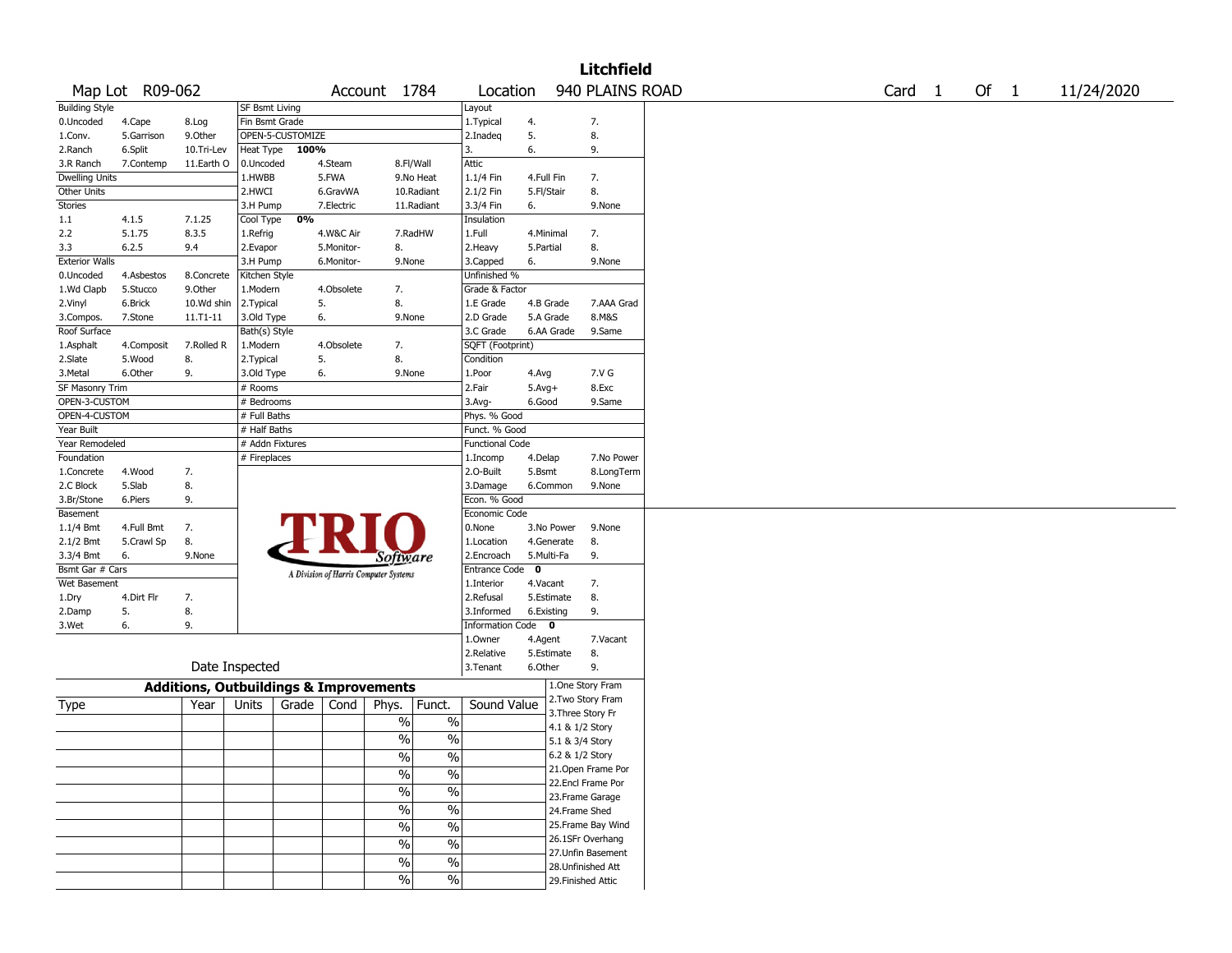|                                              | Map Lot R09-063                                     | Account 1943 | Location                      |                                   | OFF STEVENSTOWN ROAD |                                          |                       |                          | Card <sub>1</sub>    | Of $1$                                    |                             | 11/24/2020                            |
|----------------------------------------------|-----------------------------------------------------|--------------|-------------------------------|-----------------------------------|----------------------|------------------------------------------|-----------------------|--------------------------|----------------------|-------------------------------------------|-----------------------------|---------------------------------------|
|                                              | DODGE SHARON ST.JEAN MICHAEL                        |              |                               | <b>Property Data</b>              |                      |                                          |                       | <b>Assessment Record</b> |                      |                                           |                             |                                       |
| PO BOX 354                                   |                                                     |              |                               | Neighborhood 200 Stevenstown Road |                      | Year                                     | Land                  |                          | <b>Buildings</b>     |                                           | Exempt                      | <b>Total</b>                          |
|                                              | EAST WINTHROP ME 04343                              |              |                               |                                   |                      | 2007                                     |                       | 51,700                   |                      | 0                                         | $\mathbf{0}$                | 51,700                                |
|                                              |                                                     |              | Tree Growth Year              | $\mathbf 0$                       |                      | 2008                                     |                       | 51,700                   |                      | $\mathbf{0}$                              | 0                           | 51,700                                |
|                                              |                                                     |              | X Coordinate                  |                                   | 0<br>$\mathbf{0}$    | 2009                                     |                       |                          |                      | 0                                         | 0                           |                                       |
| B8637P180                                    |                                                     |              | Y Coordinate<br>Zone/Land Use | <b>11 Residential</b>             |                      |                                          |                       | 47,200                   |                      |                                           |                             | 47,200                                |
| <b>Previous Owner</b><br><b>DODGE SHARON</b> |                                                     |              |                               |                                   |                      | 2010                                     |                       | 47,200                   |                      | $\mathbf 0$                               | 0                           | 47,200                                |
| <b>MOORE PAULA</b>                           |                                                     |              | Secondary Zone                |                                   |                      | 2011                                     |                       | 47,200                   |                      | 0                                         | 0                           | 47,200                                |
|                                              | 154 LOON COVE ROAD                                  |              |                               |                                   |                      | 2012                                     |                       | 47,200                   |                      | 0                                         | 0                           | 47,200                                |
|                                              | WINTHROP ME 04364                                   |              | Topography 2 Rolling          |                                   |                      | 2013                                     |                       | 47,200                   |                      | 0                                         | 0                           | 47,200                                |
| Previous Owner                               | Sale Date: 6/12/2006                                |              | 1.Level                       | 4.Below St                        | 7.Res Protec         | 2014                                     |                       | 47,200                   |                      | $\mathbf 0$                               | 0                           | 47,200                                |
|                                              | POTTLE, GUY & CARRIE HEIRS                          |              | 2.Rolling                     | 5.Low                             | 8.                   | 2015                                     |                       | 47,200                   |                      | $\mathbf 0$                               | 0                           | 47,200                                |
|                                              | MELODY CROCKER, ROBIN LEMAR, ET AL                  |              | 3.Above St                    | 6.Swampy                          | 9.                   |                                          |                       |                          |                      |                                           |                             |                                       |
|                                              | C/O MELODY CROCKER                                  |              | <b>Utilities</b>              |                                   |                      | 2016                                     |                       | 47,200                   |                      | $\mathbf 0$                               | 0                           | 47,200                                |
|                                              | MONMOUTH ME 04259                                   |              | 1.Public                      | 4.Dr Well                         | 7.Cesspool           | 2017                                     |                       | 47,200                   |                      | 0                                         | 0                           | 47,200                                |
|                                              | Sale Date: 10/11/2005                               |              | 2. Water                      | 5.Dug Well                        | 8.Lake/Pond          | 2018                                     |                       | 47,200                   |                      | $\mathbf 0$                               | 0                           | 47,200                                |
|                                              |                                                     |              | 3.Sewer                       | 6.Septic                          | 9.None               | 2019                                     |                       | 22,900                   |                      | 0                                         | 0                           | 22,900                                |
|                                              |                                                     |              | <b>Street</b>                 | 1 Paved                           |                      | 2020                                     |                       | 22,900                   |                      | $\mathbf{0}$                              | 0                           | 22,900                                |
|                                              |                                                     |              | 1.Paved                       | 4.Proposed                        | 7.                   |                                          |                       |                          | <b>Land Data</b>     |                                           |                             |                                       |
|                                              |                                                     |              | 2.Semi Imp<br>3.Gravel        | 5.R/O/W<br>6.                     | 8.<br>9.None         | <b>Front Foot</b>                        |                       | <b>Effective</b>         |                      | <b>Influence</b>                          |                             | <b>Influence</b>                      |
|                                              |                                                     |              |                               |                                   |                      |                                          |                       |                          |                      |                                           |                             |                                       |
|                                              |                                                     |              |                               |                                   |                      |                                          | <b>Type</b>           | Frontage                 | Depth                | <b>Factor</b>                             | Code                        | <b>Codes</b>                          |
|                                              | Inspection Witnessed By:                            |              |                               |                                   | 0<br>$\mathbf 0$     | 11.1-100                                 |                       |                          |                      | $\frac{9}{6}$                             |                             | 1.Unimproved                          |
|                                              |                                                     |              |                               | <b>Sale Data</b>                  |                      | 12.101-200<br>$13.201+$                  |                       |                          |                      | $\frac{9}{6}$<br>$\overline{\frac{9}{6}}$ |                             | 2.Excess Frtg<br>3. Topography        |
|                                              |                                                     |              | Sale Date                     |                                   | 6/12/2006            | 14.<br>15.                               |                       |                          |                      | $\frac{9}{6}$<br>$\frac{9}{6}$            |                             | 4.Size/Shape<br>5.Access              |
| X                                            |                                                     | Date         | Price                         |                                   |                      |                                          |                       |                          |                      | $\frac{9}{6}$                             |                             | 6.Restriction                         |
| No./Date                                     | Description                                         | Date Insp.   | Sale Type                     | 1 Land Only                       |                      |                                          |                       |                          |                      | $\frac{9}{6}$                             |                             | 7. Right of Way                       |
|                                              |                                                     |              | 1.Land                        | 4.MFG UNIT                        | 7.                   | <b>Square Foot</b>                       |                       |                          | <b>Square Feet</b>   | %                                         |                             | 8.View/Environ<br>9.Fract Share       |
|                                              |                                                     |              | 2.L & B<br>3.Building         | 5.Other<br>6.                     | 8.<br>9.             | 16.Regular Lot<br>17.Secondary Lot       |                       |                          |                      | %                                         |                             | <b>Acres</b>                          |
|                                              |                                                     |              | Financing                     | 1 Conventional                    |                      | 18. Excess Land                          |                       |                          |                      | $\frac{9}{6}$<br>$\frac{9}{6}$            |                             | 30. Frontage 1<br>31. Frontage 2      |
|                                              |                                                     |              | 1.Convent                     | 4.Seller                          | 7.                   | 19.Condominium<br>20.Miscellaneous       |                       |                          |                      | $\frac{9}{6}$                             |                             | 32.Tillable                           |
| Notes:                                       |                                                     |              | 2.FHA/VA                      | 5.Private                         | 8.                   |                                          |                       |                          |                      | $\frac{9}{6}$                             |                             | 33.Tillable                           |
|                                              | HEIRS OF GUY AND CARRIE POTTLE                      |              | 3.Assumed                     | 6.Cash                            | 9.Unknown            |                                          |                       |                          |                      | $\frac{9}{6}$                             |                             | 34.Softwood F&O<br>35. Mixed Wood F&O |
|                                              | R09 LOT 63: REMAING HEIRS RICHARD DODGE SOLD TO     |              | Validity                      | 1 Arms Length Sale                |                      | <b>Fract. Acre</b><br>21. Houselot (Frac |                       | <b>Acreage/Sites</b>     |                      |                                           |                             | 36.Hardwood F&O                       |
|                                              | MICHAEL ST.JEAN 1/5 INTEREST                        |              | 1.Valid                       | 4.Split                           | 7.Renovate           | 22.Baselot(Fract)                        | 26<br>$\overline{27}$ |                          | 5.00<br>6.00         | 100<br>%<br>100<br>%                      | $\mathbf{0}$<br>$\mathbf 0$ | 37.Softwood TG                        |
|                                              | REMAING 4/5'S ARE: MELODY CROCKER, ROBIN LEMAR,     |              | 2.Related                     | 5.Partial                         | 8.Other              | 23.                                      | 40                    |                          | 34.00                | 100<br>%                                  | 0                           | 38. Mixed Wood TG                     |
|                                              | SHARON DODGE AND PAULA MOORE.                       |              | 3.Distress                    | 6.Exempt                          | 9.                   | Acres                                    |                       |                          |                      | %                                         |                             | 39.Hardwood TG<br>40. Wasteland       |
|                                              | SEE LETER FROM ATTORNEY BRIAN D. CONDON, JR. 5/6/05 |              | Verified                      | <b>5 Public Record</b>            |                      | 24. Houselot                             |                       |                          |                      | %                                         |                             | 41.Gravel Pit                         |
|                                              | REGARDING TRANSFER.                                 |              | 1.Buyer                       | 4.Agent                           | 7.Family             | 25.Baselot<br>26.Rear 1                  |                       |                          |                      | %                                         |                             | 42. Mobile Home Si                    |
|                                              |                                                     |              | 2.Seller                      | 5.Pub Rec                         | 8.Other              | 27.Rear 2                                |                       |                          |                      | %                                         |                             | 43.Camp Site                          |
| <b>Litchfield</b>                            |                                                     |              | 3.Lender                      | 6.MLS                             | 9.                   | 28. Rear 3<br>29. Rear 4                 |                       |                          | <b>Total Acreage</b> | 45.00                                     |                             | 44.Lot Improvemen<br>45. Access Right |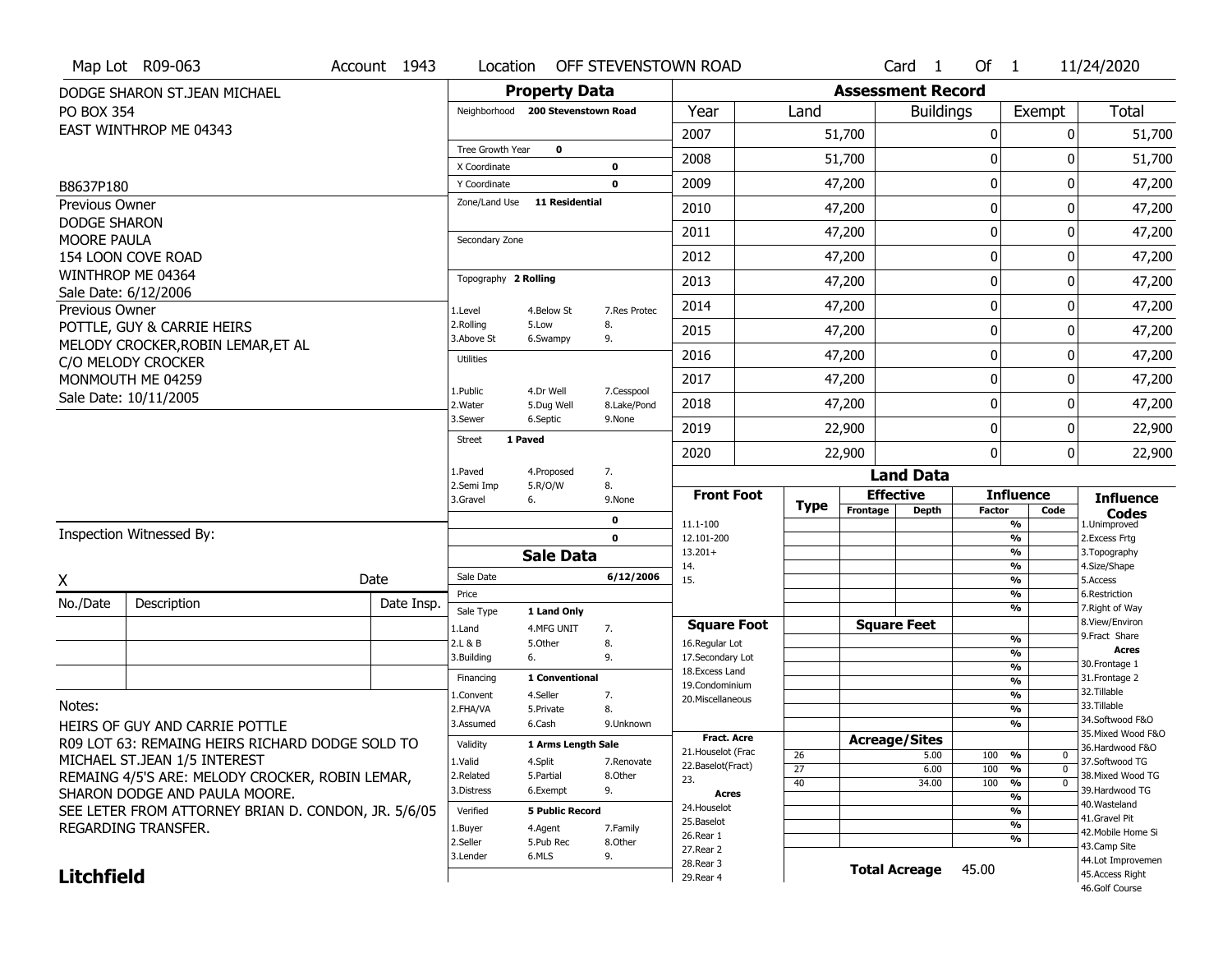|                           |                    |                                                   |                             |                  |                  |                                       |                          |                        |             |                   | <b>Litchfield</b>  |                      |                   |        |            |
|---------------------------|--------------------|---------------------------------------------------|-----------------------------|------------------|------------------|---------------------------------------|--------------------------|------------------------|-------------|-------------------|--------------------|----------------------|-------------------|--------|------------|
|                           | Map Lot R09-063    |                                                   |                             |                  |                  | Account 1943                          |                          | Location               |             |                   |                    | OFF STEVENSTOWN ROAD | Card <sub>1</sub> | Of $1$ | 11/24/2020 |
| <b>Building Style</b>     |                    |                                                   | SF Bsmt Living              |                  |                  |                                       |                          | Layout                 |             |                   |                    |                      |                   |        |            |
| 0.Uncoded                 | 4.Cape             | 8.Log                                             | Fin Bsmt Grade              |                  |                  |                                       |                          | 1. Typical             | 4.          |                   | 7.                 |                      |                   |        |            |
| 1.Conv.                   | 5.Garrison         | 9.Other                                           |                             | OPEN-5-CUSTOMIZE |                  |                                       |                          | 2.Inadeq               | 5.          |                   | 8.                 |                      |                   |        |            |
| 2.Ranch                   | 6.Split            | 10.Tri-Lev                                        | Heat Type                   | 100%             |                  |                                       |                          | 3.                     | 6.          |                   | 9.                 |                      |                   |        |            |
| 3.R Ranch                 | 7.Contemp          | 11.Earth O                                        | 0.Uncoded                   |                  | 4.Steam          |                                       | 8.Fl/Wall                | Attic                  |             |                   |                    |                      |                   |        |            |
| Dwelling Units            |                    |                                                   | 1.HWBB                      |                  | 5.FWA            |                                       | 9.No Heat                | 1.1/4 Fin              | 4.Full Fin  |                   | 7.                 |                      |                   |        |            |
| Other Units               |                    |                                                   | 2.HWCI                      |                  | 6.GravWA         |                                       | 10.Radiant               | 2.1/2 Fin              | 5.Fl/Stair  |                   | 8.                 |                      |                   |        |            |
| Stories                   |                    |                                                   | 3.H Pump                    |                  | 7.Electric       |                                       | 11.Radiant               | 3.3/4 Fin              | 6.          |                   | 9.None             |                      |                   |        |            |
| 1.1                       | 4.1.5              | 7.1.25                                            | Cool Type                   | 0%               |                  |                                       |                          | Insulation             |             |                   |                    |                      |                   |        |            |
| 2.2                       | 5.1.75             | 8.3.5                                             | 1.Refrig                    |                  | 4.W&C Air        |                                       | 7.RadHW                  | 1.Full                 | 4.Minimal   |                   | 7.                 |                      |                   |        |            |
| 3.3                       | 6.2.5              | 9.4                                               | 2.Evapor                    |                  | 5.Monitor-       | 8.                                    |                          | 2. Heavy               | 5.Partial   |                   | 8.                 |                      |                   |        |            |
| <b>Exterior Walls</b>     |                    |                                                   | 3.H Pump                    |                  | 6.Monitor-       | 9.None                                |                          | 3.Capped               | 6.          |                   | 9.None             |                      |                   |        |            |
| 0.Uncoded                 | 4.Asbestos         | 8.Concrete                                        | Kitchen Style               |                  |                  |                                       |                          | Unfinished %           |             |                   |                    |                      |                   |        |            |
| 1.Wd Clapb                | 5.Stucco           | 9.0ther                                           | 1.Modern                    |                  | 4.Obsolete<br>5. | 7.<br>8.                              |                          | Grade & Factor         | 4.B Grade   |                   | 7.AAA Grad         |                      |                   |        |            |
| 2.Vinyl                   | 6.Brick<br>7.Stone | 10.Wd shin<br>11.T1-11                            | 2.Typical                   |                  | 6.               | 9.None                                |                          | 1.E Grade<br>2.D Grade |             | 5.A Grade         | 8.M&S              |                      |                   |        |            |
| 3.Compos.<br>Roof Surface |                    |                                                   | 3.Old Type<br>Bath(s) Style |                  |                  |                                       |                          | 3.C Grade              |             | 6.AA Grade        | 9.Same             |                      |                   |        |            |
|                           | 4.Composit         | 7.Rolled R                                        | 1.Modern                    |                  | 4.Obsolete       | 7.                                    |                          | SQFT (Footprint)       |             |                   |                    |                      |                   |        |            |
| 1.Asphalt<br>2.Slate      | 5.Wood             | 8.                                                | 2. Typical                  |                  | 5.               | 8.                                    |                          | Condition              |             |                   |                    |                      |                   |        |            |
| 3.Metal                   | 6.Other            | 9.                                                | 3.Old Type                  |                  | 6.               | 9.None                                |                          | 1.Poor                 | 4.Avg       |                   | 7.V G              |                      |                   |        |            |
| SF Masonry Trim           |                    |                                                   | # Rooms                     |                  |                  |                                       |                          | 2.Fair                 | $5.Avg+$    |                   | 8.Exc              |                      |                   |        |            |
| OPEN-3-CUSTOM             |                    |                                                   | # Bedrooms                  |                  |                  |                                       |                          | 3.Avg-                 | 6.Good      |                   | 9.Same             |                      |                   |        |            |
| OPEN-4-CUSTOM             |                    |                                                   | # Full Baths                |                  |                  |                                       |                          | Phys. % Good           |             |                   |                    |                      |                   |        |            |
| Year Built                |                    |                                                   | # Half Baths                |                  |                  |                                       |                          | Funct. % Good          |             |                   |                    |                      |                   |        |            |
| Year Remodeled            |                    |                                                   | # Addn Fixtures             |                  |                  |                                       |                          | <b>Functional Code</b> |             |                   |                    |                      |                   |        |            |
| Foundation                |                    |                                                   | # Fireplaces                |                  |                  |                                       |                          | 1.Incomp               | 4.Delap     |                   | 7.No Power         |                      |                   |        |            |
| 1.Concrete                | 4.Wood             | 7.                                                |                             |                  |                  |                                       |                          | 2.0-Built              | 5.Bsmt      |                   | 8.LongTerm         |                      |                   |        |            |
| 2.C Block                 | 5.Slab             | 8.                                                |                             |                  |                  |                                       |                          | 3.Damage               |             | 6.Common          | 9.None             |                      |                   |        |            |
| 3.Br/Stone                | 6.Piers            | 9.                                                |                             |                  |                  |                                       |                          | Econ. % Good           |             |                   |                    |                      |                   |        |            |
| Basement                  |                    |                                                   |                             |                  |                  |                                       |                          | Economic Code          |             |                   |                    |                      |                   |        |            |
| 1.1/4 Bmt                 | 4.Full Bmt         | 7.                                                |                             |                  | FR               |                                       |                          | 0.None                 |             | 3.No Power        | 9.None             |                      |                   |        |            |
| 2.1/2 Bmt                 | 5.Crawl Sp         | 8.                                                |                             |                  |                  |                                       |                          | 1.Location             |             | 4.Generate        | 8.                 |                      |                   |        |            |
| 3.3/4 Bmt                 | 6.                 | 9.None                                            |                             |                  |                  | Software                              |                          | 2.Encroach             | 5.Multi-Fa  |                   | 9.                 |                      |                   |        |            |
| Bsmt Gar # Cars           |                    |                                                   |                             |                  |                  | A Division of Harris Computer Systems |                          | Entrance Code          | $\mathbf 0$ |                   |                    |                      |                   |        |            |
| Wet Basement              |                    |                                                   |                             |                  |                  |                                       |                          | 1.Interior             | 4.Vacant    |                   | 7.                 |                      |                   |        |            |
| 1.Dry                     | 4.Dirt Flr         | 7.                                                |                             |                  |                  |                                       |                          | 2.Refusal              |             | 5.Estimate        | 8.                 |                      |                   |        |            |
| 2.Damp                    | 5.                 | 8.                                                |                             |                  |                  |                                       |                          | 3.Informed             | 6.Existing  |                   | 9.                 |                      |                   |        |            |
| 3.Wet                     | 6.                 | 9.                                                |                             |                  |                  |                                       |                          | Information Code 0     |             |                   |                    |                      |                   |        |            |
|                           |                    |                                                   |                             |                  |                  |                                       |                          | 1.Owner                | 4.Agent     |                   | 7.Vacant           |                      |                   |        |            |
|                           |                    |                                                   |                             |                  |                  |                                       |                          | 2.Relative             |             | 5.Estimate        | 8.                 |                      |                   |        |            |
|                           |                    |                                                   | Date Inspected              |                  |                  |                                       |                          | 3.Tenant               | 6.Other     |                   | 9.                 |                      |                   |        |            |
|                           |                    | <b>Additions, Outbuildings &amp; Improvements</b> |                             |                  |                  |                                       |                          |                        |             |                   | 1.One Story Fram   |                      |                   |        |            |
| Type                      |                    | Year                                              | Units                       | Grade            | Cond             | Phys.                                 | Funct.                   | Sound Value            |             |                   | 2. Two Story Fram  |                      |                   |        |            |
|                           |                    |                                                   |                             |                  |                  |                                       |                          |                        |             | 3. Three Story Fr |                    |                      |                   |        |            |
|                           |                    |                                                   |                             |                  |                  | $\%$                                  | $\%$                     |                        |             | 4.1 & 1/2 Story   |                    |                      |                   |        |            |
|                           |                    |                                                   |                             |                  |                  | $\%$                                  | $\%$                     |                        |             | 5.1 & 3/4 Story   |                    |                      |                   |        |            |
|                           |                    |                                                   |                             |                  |                  | $\%$                                  | $\%$                     |                        |             | 6.2 & 1/2 Story   |                    |                      |                   |        |            |
|                           |                    |                                                   |                             |                  |                  | $\frac{1}{2}$                         | $\frac{0}{0}$            |                        |             |                   | 21. Open Frame Por |                      |                   |        |            |
|                           |                    |                                                   |                             |                  |                  | $\frac{9}{6}$                         | $\overline{\frac{0}{0}}$ |                        |             |                   | 22.Encl Frame Por  |                      |                   |        |            |
|                           |                    |                                                   |                             |                  |                  |                                       |                          |                        |             |                   | 23. Frame Garage   |                      |                   |        |            |
|                           |                    |                                                   |                             |                  |                  | $\frac{9}{6}$                         | $\overline{\frac{0}{0}}$ |                        |             | 24.Frame Shed     |                    |                      |                   |        |            |
|                           |                    |                                                   |                             |                  |                  | $\sqrt{6}$                            | $\overline{\frac{0}{0}}$ |                        |             |                   | 25. Frame Bay Wind |                      |                   |        |            |
|                           |                    |                                                   |                             |                  |                  | $\frac{9}{6}$                         | $\overline{\frac{0}{0}}$ |                        |             |                   | 26.1SFr Overhang   |                      |                   |        |            |
|                           |                    |                                                   |                             |                  |                  | $\sqrt{6}$                            | $\overline{\frac{0}{0}}$ |                        |             |                   | 27. Unfin Basement |                      |                   |        |            |
|                           |                    |                                                   |                             |                  |                  |                                       |                          |                        |             |                   | 28. Unfinished Att |                      |                   |        |            |
|                           |                    |                                                   |                             |                  |                  | $\sqrt{6}$                            | $\overline{\frac{0}{6}}$ |                        |             |                   | 29. Finished Attic |                      |                   |        |            |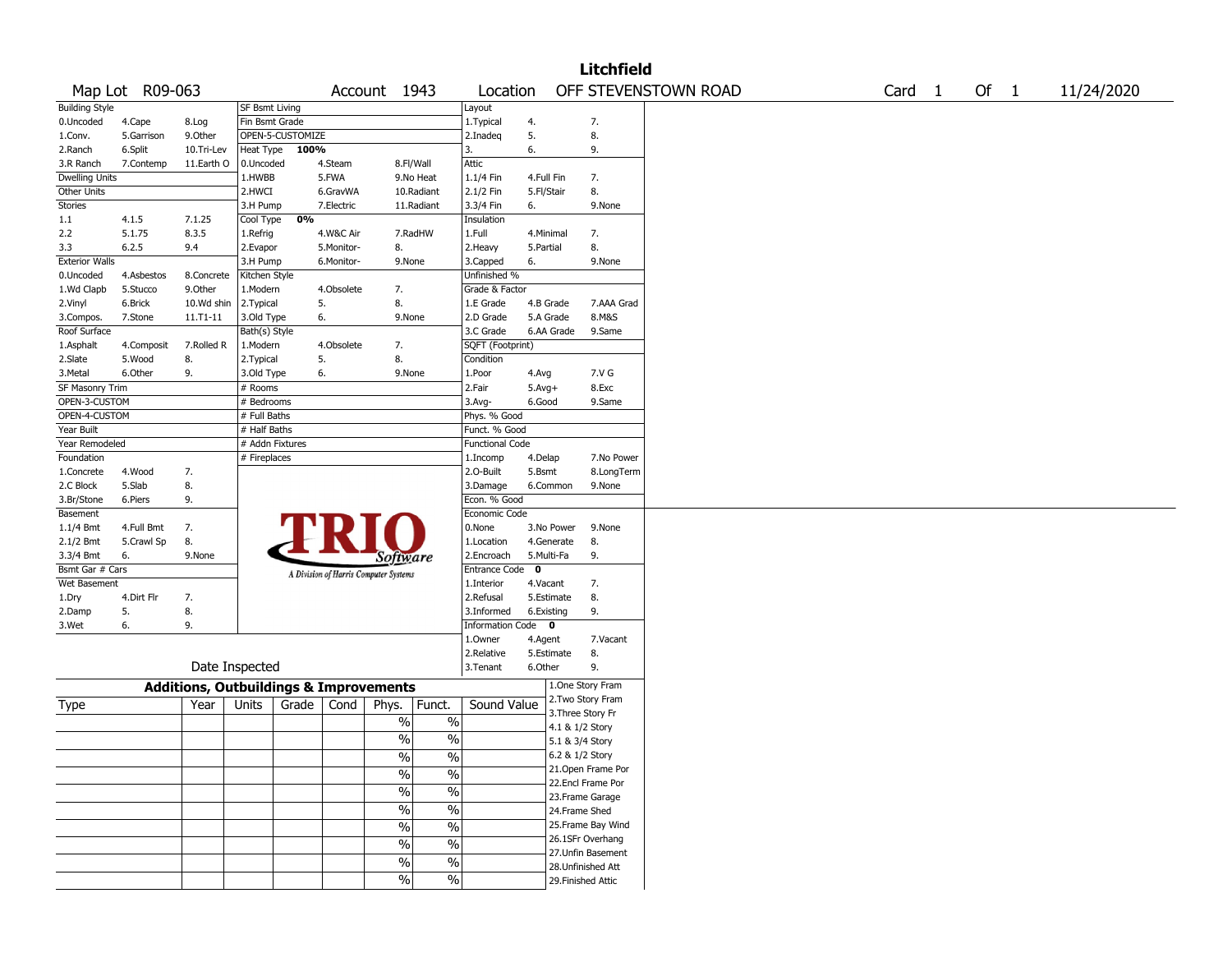|                   | Map Lot R09-063A                        | Account 1353 | Location                |                              | OFF TURNPIKE AREA         |                                    |                 |                          | Card <sub>1</sub> | Of 1          |                                | 11/24/2020                                         |
|-------------------|-----------------------------------------|--------------|-------------------------|------------------------------|---------------------------|------------------------------------|-----------------|--------------------------|-------------------|---------------|--------------------------------|----------------------------------------------------|
|                   | LITCHFIELD TOWN OF                      |              |                         | <b>Property Data</b>         |                           |                                    |                 | <b>Assessment Record</b> |                   |               |                                |                                                    |
|                   | 2400 HALLOWELL ROAD                     |              |                         | Neighborhood 167 Plains Road |                           | Year                               | Land            |                          | <b>Buildings</b>  |               | Exempt                         | <b>Total</b>                                       |
|                   | LITCHFIELD ME 04350                     |              |                         |                              |                           | 2007                               |                 | 100,000                  |                   | 0             | 100,000                        | 0                                                  |
|                   |                                         |              | Tree Growth Year        | $\mathbf 0$                  |                           | 2008                               |                 | 100,000                  |                   | 0             | 100,000                        | 0                                                  |
|                   |                                         |              | X Coordinate            |                              | $\bf{0}$                  |                                    |                 |                          |                   |               |                                |                                                    |
|                   | B700P49 B1267P151                       |              | Y Coordinate            |                              | $\mathbf 0$               | 2009                               |                 | 78,500                   |                   | 0             | 78,500                         | 0                                                  |
| Previous Owner    |                                         |              | Zone/Land Use           | <b>11 Residential</b>        |                           | 2010                               |                 | 78,500                   |                   | 0             | 78,500                         | 0                                                  |
| PEACOCK, G        |                                         |              | Secondary Zone          |                              |                           | 2011                               |                 | 78,500                   |                   | 0             | 78,500                         | 0                                                  |
|                   |                                         |              |                         |                              |                           | 2012                               |                 | 78,500                   |                   | 0             | 78,500                         | 0                                                  |
|                   |                                         |              | Topography 2 Rolling    |                              | 9                         | 2013                               |                 | 78,500                   |                   | 0             | 78,500                         | 0                                                  |
|                   | Sale Date: 1/05/2006                    |              | 1.Level                 | 4.Below St                   | 7.Res Protec              | 2014                               |                 | 78,500                   |                   | 0             | 78,500                         | 0                                                  |
|                   |                                         |              | 2.Rolling<br>3.Above St | 5.Low<br>6.Swampy            | 8.<br>9.                  | 2015                               |                 | 78,500                   |                   | 0             | 78,500                         | 0                                                  |
|                   |                                         |              | Utilities 9 None        |                              | 9 None                    | 2016                               |                 | 78,500                   |                   | 0             | 78,500                         | 0                                                  |
|                   |                                         |              |                         |                              |                           | 2017                               |                 | 78,500                   |                   | 0             | 78,500                         | 0                                                  |
|                   |                                         |              | 1.Public<br>2. Water    | 4.Dr Well<br>5.Dug Well      | 7.Cesspool<br>8.Lake/Pond | 2018                               |                 | 78,500                   |                   | 0             | 78,500                         | 0                                                  |
|                   |                                         |              | 3.Sewer                 | 6.Septic                     | 9.None                    | 2019                               |                 | 31,500                   |                   | 0             | 31,500                         | 0                                                  |
|                   |                                         |              | <b>Street</b>           | 9 None                       |                           | 2020                               |                 | 31,500                   |                   | 0             | 31,500                         | 0                                                  |
|                   |                                         |              | 1.Paved                 | 4.Proposed                   | 7.                        |                                    |                 |                          | <b>Land Data</b>  |               |                                |                                                    |
|                   |                                         |              | 2.Semi Imp<br>3.Gravel  | 5.R/O/W<br>6.                | 8.<br>9.None              | <b>Front Foot</b>                  |                 | <b>Effective</b>         |                   |               | <b>Influence</b>               | <b>Influence</b>                                   |
|                   |                                         |              |                         |                              | 0                         | 11.1-100                           | <b>Type</b>     | Frontage                 | <b>Depth</b>      | <b>Factor</b> | Code<br>%                      | <b>Codes</b><br>1.Unimproved                       |
|                   | Inspection Witnessed By:                |              |                         |                              | $\mathbf 0$               | 12.101-200                         |                 |                          |                   |               | %                              | 2. Excess Frtg                                     |
|                   |                                         |              |                         | <b>Sale Data</b>             |                           | $13.201+$                          |                 |                          |                   |               | %                              | 3. Topography                                      |
| X                 |                                         | Date         | Sale Date               |                              | 6/05/1963                 | 14.<br>15.                         |                 |                          |                   |               | %<br>%                         | 4.Size/Shape<br>5.Access                           |
| No./Date          |                                         |              | Price                   |                              |                           |                                    |                 |                          |                   |               | %                              | 6.Restriction                                      |
|                   | Description                             | Date Insp.   | Sale Type               | 1 Land Only                  |                           |                                    |                 |                          |                   |               | %                              | 7. Right of Way<br>8.View/Environ                  |
|                   |                                         |              | 1.Land                  | 4.MFG UNIT                   | 7.                        | <b>Square Foot</b>                 |                 | <b>Square Feet</b>       |                   |               | $\frac{9}{6}$                  | 9. Fract Share                                     |
|                   |                                         |              | 2.L & B<br>3.Building   | 5.0ther<br>6.                | 8.<br>9.                  | 16.Regular Lot<br>17.Secondary Lot |                 |                          |                   |               | %                              | <b>Acres</b>                                       |
|                   |                                         |              |                         |                              |                           | 18.Excess Land                     |                 |                          |                   |               | $\frac{9}{6}$                  | 30.Frontage 1                                      |
|                   |                                         |              | Financing               | 9 Unknown                    |                           | 19.Condominium                     |                 |                          |                   |               | $\frac{9}{6}$                  | 31. Frontage 2<br>32. Tillable                     |
| Notes:            |                                         |              | 1.Convent<br>2.FHA/VA   | 4.Seller<br>5.Private        | 7.<br>8.                  | 20.Miscellaneous                   |                 |                          |                   |               | $\frac{9}{6}$<br>$\frac{9}{6}$ | 33.Tillable                                        |
|                   | 6/15/63-TAX LIEN FORECLOSURE, #1267/51. |              | 3.Assumed               | 6.Cash                       | 9.Unknown                 |                                    |                 |                          |                   |               | $\frac{9}{6}$                  | 34.Softwood F&O                                    |
|                   |                                         |              |                         |                              |                           | <b>Fract, Acre</b>                 |                 | <b>Acreage/Sites</b>     |                   |               |                                | 35. Mixed Wood F&O                                 |
|                   |                                         |              | Validity                | 1 Arms Length Sale           |                           | 21. Houselot (Frac                 | 26              |                          | 5.00              | 100           | %                              | 36.Hardwood F&O<br>0                               |
|                   |                                         |              | 1.Valid<br>2.Related    | 4.Split                      | 7.Renovate                | 22.Baselot(Fract)                  | $\overline{27}$ |                          | 10.00             | 100           | $\frac{9}{6}$                  | 37.Softwood TG<br>$\mathbf 0$<br>38. Mixed Wood TG |
|                   |                                         |              | 3.Distress              | 5.Partial<br>6.Exempt        | 8.Other<br>9.             | 23.                                | 28              |                          | 16.00             | 100           | $\frac{9}{6}$                  | $\mathbf 0$<br>39.Hardwood TG                      |
|                   |                                         |              |                         |                              |                           | <b>Acres</b>                       | 40              |                          | 10.00             | 100           | $\frac{9}{6}$                  | $\mathbf 0$<br>40.Wasteland                        |
|                   |                                         |              | Verified                | <b>5 Public Record</b>       |                           | 24. Houselot<br>25.Baselot         |                 |                          |                   |               | $\frac{9}{6}$                  | 41.Gravel Pit                                      |
|                   |                                         |              | 1.Buyer                 | 4.Agent                      | 7.Family                  | 26.Rear 1                          |                 |                          |                   |               | $\frac{9}{6}$<br>%             | 42. Mobile Home Si                                 |
|                   |                                         |              | 2.Seller                | 5.Pub Rec                    | 8.Other                   | 27.Rear 2                          |                 |                          |                   |               |                                | 43.Camp Site                                       |
|                   |                                         |              | 3.Lender                | 6.MLS                        | 9.                        | 28. Rear 3                         |                 | <b>Total Acreage</b>     |                   | 41.00         |                                | 44.Lot Improvemen                                  |
| <b>Litchfield</b> |                                         |              |                         |                              |                           | 29. Rear 4                         |                 |                          |                   |               |                                | 45.Access Right<br>46.Golf Course                  |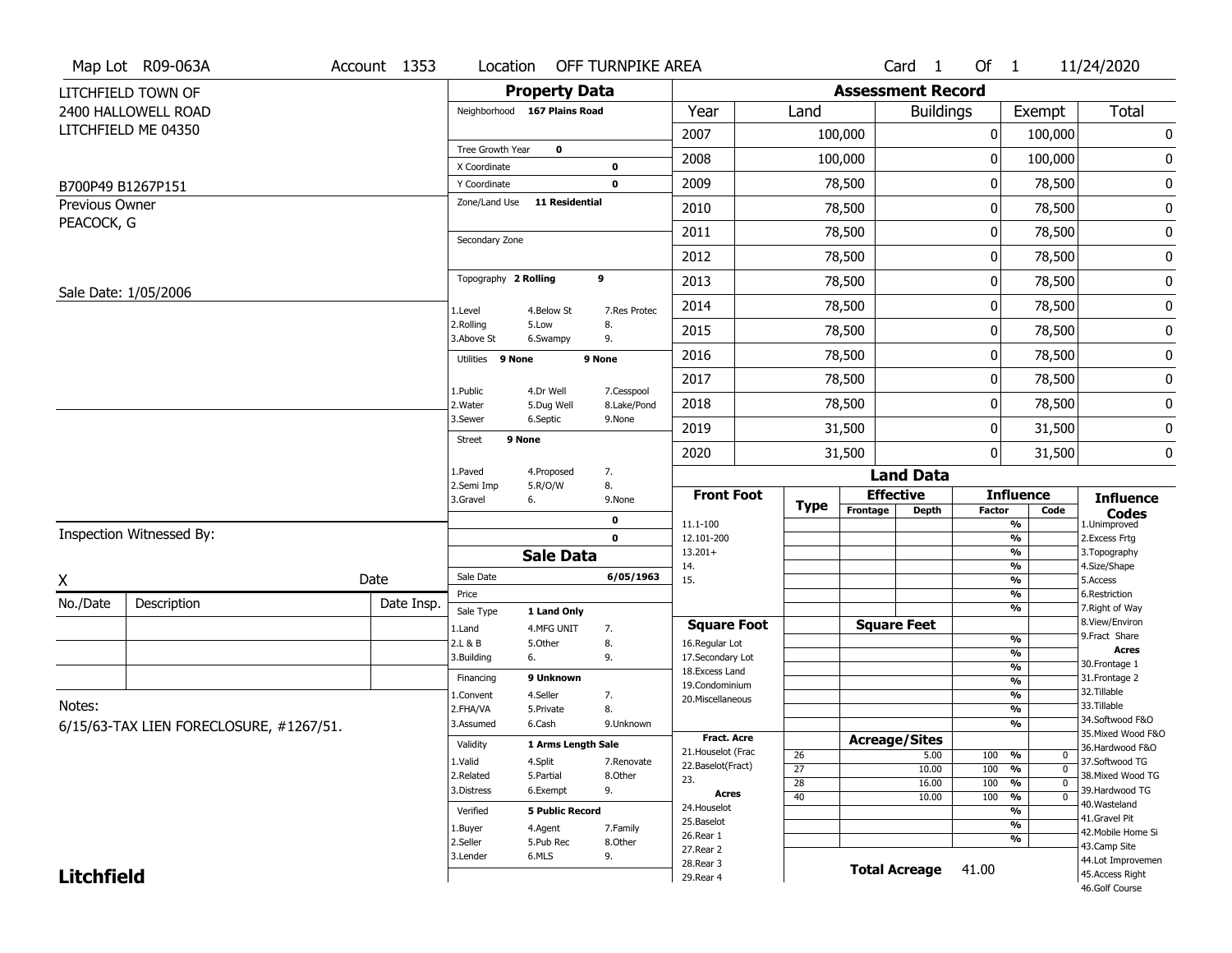|                       |                  |                                                   |                 |                  |            |                                       |               |                        |                           |            | <b>Litchfield</b>                       |  |  |                   |      |            |
|-----------------------|------------------|---------------------------------------------------|-----------------|------------------|------------|---------------------------------------|---------------|------------------------|---------------------------|------------|-----------------------------------------|--|--|-------------------|------|------------|
|                       | Map Lot R09-063A |                                                   |                 |                  |            | Account 1353                          |               | Location               |                           |            | OFF TURNPIKE AREA                       |  |  | Card <sub>1</sub> | Of 1 | 11/24/2020 |
| <b>Building Style</b> |                  |                                                   | SF Bsmt Living  |                  |            |                                       |               | Layout                 |                           |            |                                         |  |  |                   |      |            |
| 0.Uncoded             | 4.Cape           | 8.Log                                             | Fin Bsmt Grade  |                  |            |                                       |               | 1. Typical             | 4.                        |            | 7.                                      |  |  |                   |      |            |
| 1.Conv.               | 5.Garrison       | 9.0ther                                           |                 | OPEN-5-CUSTOMIZE |            |                                       |               | 2.Inadeg               | 5.                        |            | 8.                                      |  |  |                   |      |            |
| 2.Ranch               | 6.Split          | 10.Tri-Lev                                        | Heat Type       | 100%             |            |                                       |               | 3.                     | 6.                        |            | 9.                                      |  |  |                   |      |            |
| 3.R Ranch             | 7.Contemp        | 11.Earth O                                        | 0.Uncoded       |                  | 4.Steam    |                                       | 8.Fl/Wall     | Attic                  |                           |            |                                         |  |  |                   |      |            |
| <b>Dwelling Units</b> |                  |                                                   | 1.HWBB          |                  | 5.FWA      |                                       | 9.No Heat     | 1.1/4 Fin              | 4.Full Fin                |            | 7.                                      |  |  |                   |      |            |
| Other Units           |                  |                                                   | 2.HWCI          |                  | 6.GravWA   |                                       | 10.Radiant    | 2.1/2 Fin              | 5.Fl/Stair                |            | 8.                                      |  |  |                   |      |            |
| Stories               |                  |                                                   | 3.H Pump        |                  | 7.Electric |                                       | 11.Radiant    | 3.3/4 Fin              | 6.                        |            | 9.None                                  |  |  |                   |      |            |
| 1.1                   | 4.1.5            | 7.1.25                                            | Cool Type       | 0%               |            |                                       |               | Insulation             |                           |            |                                         |  |  |                   |      |            |
| 2.2                   | 5.1.75           | 8.3.5                                             | 1.Refrig        |                  | 4.W&C Air  |                                       | 7.RadHW       | 1.Full                 | 4.Minimal                 |            | 7.                                      |  |  |                   |      |            |
| 3.3                   | 6.2.5            | 9.4                                               | 2.Evapor        |                  | 5.Monitor- | 8.                                    |               | 2.Heavy                | 5.Partial                 |            | 8.                                      |  |  |                   |      |            |
| <b>Exterior Walls</b> |                  |                                                   | 3.H Pump        |                  | 6.Monitor- | 9.None                                |               | 3.Capped               | 6.                        |            | 9.None                                  |  |  |                   |      |            |
| 0.Uncoded             | 4.Asbestos       | 8.Concrete                                        | Kitchen Style   |                  |            |                                       |               | Unfinished %           |                           |            |                                         |  |  |                   |      |            |
| 1.Wd Clapb            | 5.Stucco         | 9.Other                                           | 1.Modern        |                  | 4.Obsolete | 7.                                    |               | Grade & Factor         |                           |            |                                         |  |  |                   |      |            |
| 2.Vinyl               | 6.Brick          | 10.Wd shin                                        | 2. Typical      |                  | 5.         | 8.                                    |               | 1.E Grade              | 4.B Grade                 |            | 7.AAA Grad                              |  |  |                   |      |            |
| 3.Compos.             | 7.Stone          | 11.T1-11                                          | 3.Old Type      |                  | 6.         | 9.None                                |               | 2.D Grade              | 5.A Grade                 |            | 8.M&S                                   |  |  |                   |      |            |
| Roof Surface          |                  |                                                   | Bath(s) Style   |                  |            |                                       |               | 3.C Grade              |                           | 6.AA Grade | 9.Same                                  |  |  |                   |      |            |
| 1.Asphalt             | 4.Composit       | 7.Rolled R                                        | 1.Modern        |                  | 4.Obsolete | 7.                                    |               | SQFT (Footprint)       |                           |            |                                         |  |  |                   |      |            |
| 2.Slate               | 5.Wood           | 8.                                                | 2. Typical      |                  | 5.         | 8.                                    |               | Condition              |                           |            |                                         |  |  |                   |      |            |
| 3. Metal              | 6.Other          | 9.                                                | 3.Old Type      |                  | 6.         | 9.None                                |               | 1.Poor                 | 4.Avg                     |            | 7.V G                                   |  |  |                   |      |            |
| SF Masonry Trim       |                  |                                                   | # Rooms         |                  |            |                                       |               | 2.Fair                 | $5.Avg+$                  |            | 8.Exc                                   |  |  |                   |      |            |
| OPEN-3-CUSTOM         |                  |                                                   | # Bedrooms      |                  |            |                                       |               | 3.Avg-                 | 6.Good                    |            | 9.Same                                  |  |  |                   |      |            |
| OPEN-4-CUSTOM         |                  |                                                   | # Full Baths    |                  |            |                                       |               | Phys. % Good           |                           |            |                                         |  |  |                   |      |            |
| Year Built            |                  |                                                   | # Half Baths    |                  |            |                                       |               | Funct. % Good          |                           |            |                                         |  |  |                   |      |            |
| Year Remodeled        |                  |                                                   | # Addn Fixtures |                  |            |                                       |               | <b>Functional Code</b> |                           |            |                                         |  |  |                   |      |            |
| Foundation            |                  |                                                   | # Fireplaces    |                  |            |                                       |               | 1.Incomp               | 4.Delap                   |            | 7.No Power                              |  |  |                   |      |            |
| 1.Concrete            | 4.Wood           | 7.                                                |                 |                  |            |                                       |               | 2.0-Built              | 5.Bsmt                    |            | 8.LongTerm                              |  |  |                   |      |            |
| 2.C Block             | 5.Slab           | 8.                                                |                 |                  |            |                                       |               | 3.Damage               |                           | 6.Common   | 9.None                                  |  |  |                   |      |            |
| 3.Br/Stone            | 6.Piers          | 9.                                                |                 |                  |            |                                       |               | Econ. % Good           |                           |            |                                         |  |  |                   |      |            |
| Basement              |                  |                                                   |                 |                  |            |                                       |               | Economic Code          |                           |            |                                         |  |  |                   |      |            |
|                       |                  |                                                   |                 |                  |            |                                       |               | 0.None                 |                           | 3.No Power | 9.None                                  |  |  |                   |      |            |
| $1.1/4$ Bmt           | 4.Full Bmt       | 7.<br>8.                                          |                 |                  |            |                                       |               | 1.Location             |                           | 4.Generate |                                         |  |  |                   |      |            |
| 2.1/2 Bmt             | 5.Crawl Sp<br>6. | 9.None                                            |                 |                  |            |                                       |               | 2.Encroach             |                           |            | 8.<br>9.                                |  |  |                   |      |            |
| 3.3/4 Bmt             |                  |                                                   |                 |                  |            | <i>Software</i>                       |               |                        | 5.Multi-Fa<br>$\mathbf 0$ |            |                                         |  |  |                   |      |            |
| Bsmt Gar # Cars       |                  |                                                   |                 |                  |            | A Division of Harris Computer Systems |               | Entrance Code          |                           |            |                                         |  |  |                   |      |            |
| Wet Basement          |                  |                                                   |                 |                  |            |                                       |               | 1.Interior             | 4.Vacant                  |            | 7.                                      |  |  |                   |      |            |
| 1.Dry                 | 4.Dirt Flr       | 7.                                                |                 |                  |            |                                       |               | 2.Refusal              | 5.Estimate                |            | 8.                                      |  |  |                   |      |            |
| 2.Damp                | 5.               | 8.                                                |                 |                  |            |                                       |               | 3.Informed             | 6.Existing                |            | 9.                                      |  |  |                   |      |            |
| 3.Wet                 | 6.               | 9.                                                |                 |                  |            |                                       |               | Information Code 0     |                           |            |                                         |  |  |                   |      |            |
|                       |                  |                                                   |                 |                  |            |                                       |               | 1.0wner                | 4.Agent                   |            | 7.Vacant                                |  |  |                   |      |            |
|                       |                  |                                                   |                 |                  |            |                                       |               | 2.Relative             | 5.Estimate                |            | 8.                                      |  |  |                   |      |            |
|                       |                  |                                                   | Date Inspected  |                  |            |                                       |               | 3.Tenant               | 6.Other                   |            | 9.                                      |  |  |                   |      |            |
|                       |                  | <b>Additions, Outbuildings &amp; Improvements</b> |                 |                  |            |                                       |               |                        |                           |            | 1.One Story Fram                        |  |  |                   |      |            |
| Type                  |                  | Year                                              | Units           | Grade            | Cond       | Phys.                                 | Funct.        | Sound Value            |                           |            | 2. Two Story Fram<br>3. Three Story Fr  |  |  |                   |      |            |
|                       |                  |                                                   |                 |                  |            | $\%$                                  | $\%$          |                        |                           |            | 4.1 & 1/2 Story                         |  |  |                   |      |            |
|                       |                  |                                                   |                 |                  |            | $\frac{1}{2}$                         | $\%$          |                        |                           |            |                                         |  |  |                   |      |            |
|                       |                  |                                                   |                 |                  |            |                                       |               |                        |                           |            | 5.1 & 3/4 Story                         |  |  |                   |      |            |
|                       |                  |                                                   |                 |                  |            | %                                     | %             |                        |                           |            | 6.2 & 1/2 Story                         |  |  |                   |      |            |
|                       |                  |                                                   |                 |                  |            | $\frac{1}{2}$                         | $\frac{0}{6}$ |                        |                           |            | 21. Open Frame Por<br>22.Encl Frame Por |  |  |                   |      |            |
|                       |                  |                                                   |                 |                  |            | $\sqrt{6}$                            | $\frac{1}{2}$ |                        |                           |            |                                         |  |  |                   |      |            |
|                       |                  |                                                   |                 |                  |            | $\sqrt{6}$                            | $\frac{1}{2}$ |                        |                           |            | 23. Frame Garage                        |  |  |                   |      |            |
|                       |                  |                                                   |                 |                  |            |                                       |               |                        |                           |            | 24.Frame Shed                           |  |  |                   |      |            |
|                       |                  |                                                   |                 |                  |            | $\sqrt{6}$                            | $\frac{1}{2}$ |                        |                           |            | 25. Frame Bay Wind                      |  |  |                   |      |            |
|                       |                  |                                                   |                 |                  |            | $\sqrt{6}$                            | $\frac{1}{2}$ |                        |                           |            | 26.1SFr Overhang                        |  |  |                   |      |            |
|                       |                  |                                                   |                 |                  |            | $\%$                                  | $\%$          |                        |                           |            | 27. Unfin Basement                      |  |  |                   |      |            |
|                       |                  |                                                   |                 |                  |            |                                       |               |                        |                           |            | 28. Unfinished Att                      |  |  |                   |      |            |
|                       |                  |                                                   |                 |                  |            | $\sqrt{6}$                            | $\sqrt{6}$    |                        |                           |            | 29. Finished Attic                      |  |  |                   |      |            |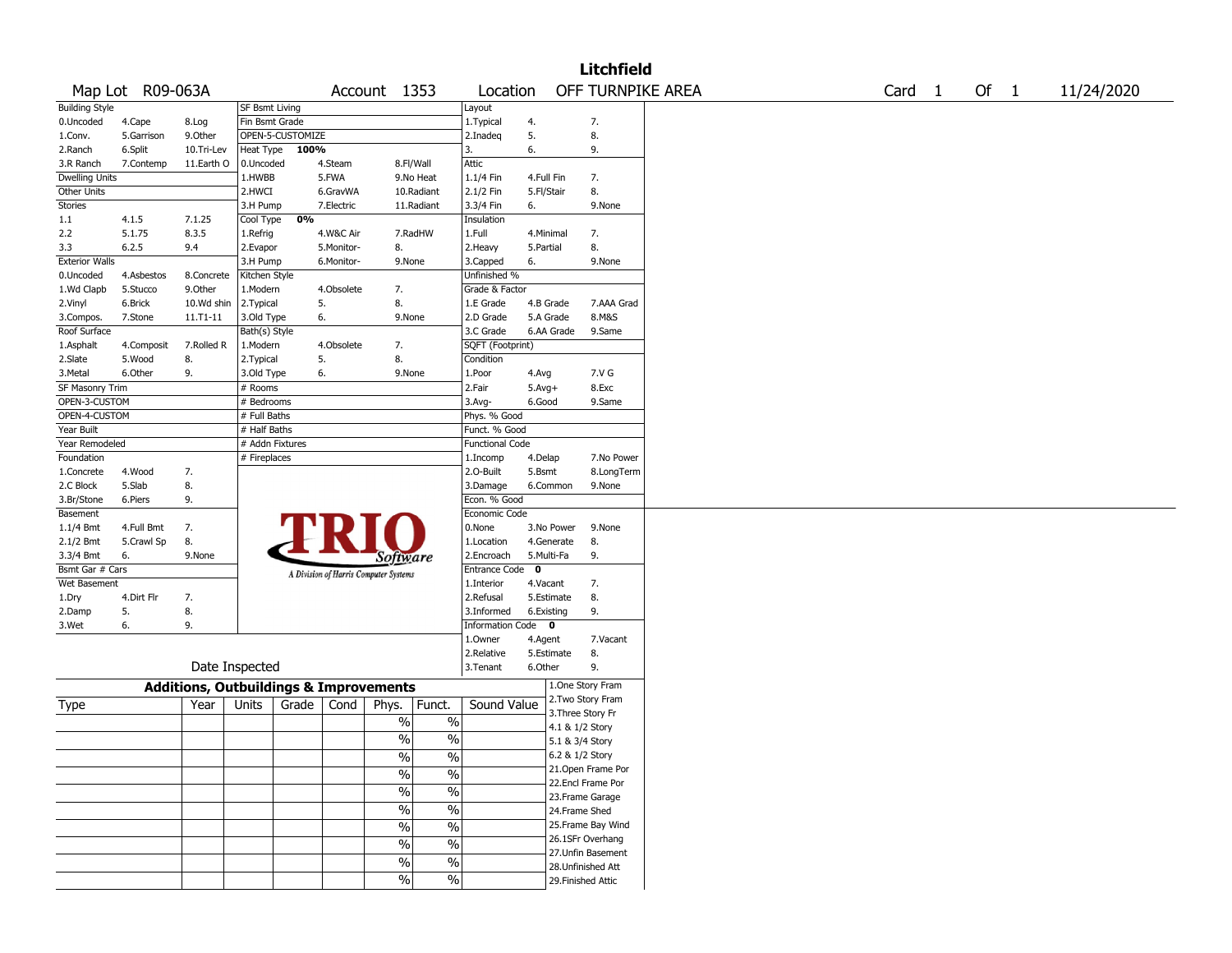|                       | Map Lot R09-064          | Account 1063 | Location                         |                         | OFF LUNTS HILL ROAD       |                                   |                       |                          | Card <sub>1</sub>    | Of 1             |                                           | 11/24/2020                        |
|-----------------------|--------------------------|--------------|----------------------------------|-------------------------|---------------------------|-----------------------------------|-----------------------|--------------------------|----------------------|------------------|-------------------------------------------|-----------------------------------|
| LILLY, GILBERT M      |                          |              |                                  | <b>Property Data</b>    |                           |                                   |                       | <b>Assessment Record</b> |                      |                  |                                           |                                   |
| <b>162 PARKS ROAD</b> |                          |              | Neighborhood 123 Lunts Hill Road |                         |                           | Year                              | Land                  |                          | <b>Buildings</b>     |                  | Exempt                                    | <b>Total</b>                      |
|                       | RICHMOND ME 04357        |              |                                  |                         |                           | 2007                              |                       | 34,170                   |                      | 0                | 0                                         | 34,170                            |
|                       |                          |              | Tree Growth Year                 | $\mathbf 0$             |                           | 2008                              |                       | 34,170                   |                      | 0                | 0                                         | 34,170                            |
|                       |                          |              | X Coordinate<br>Y Coordinate     |                         | 0<br>0                    | 2009                              |                       | 21,900                   |                      | $\mathbf 0$      | 0                                         | 21,900                            |
| B4869P78              |                          |              | Zone/Land Use                    | 11 Residential          |                           |                                   |                       |                          |                      | $\mathbf 0$      | 0                                         |                                   |
|                       |                          |              |                                  |                         |                           | 2010                              |                       | 21,900                   |                      |                  |                                           | 21,900                            |
|                       |                          |              | Secondary Zone                   |                         |                           | 2011                              |                       | 21,900                   |                      | $\mathbf 0$      | 0                                         | 21,900                            |
|                       |                          |              |                                  |                         |                           | 2012                              |                       | 21,900                   |                      | $\mathbf 0$      | 0                                         | 21,900                            |
|                       |                          |              | Topography 2 Rolling             |                         |                           | 2013                              |                       | 21,900                   |                      | $\boldsymbol{0}$ | 0                                         | 21,900                            |
|                       |                          |              | 1.Level                          | 4.Below St              | 7.Res Protec              | 2014                              |                       | 21,900                   |                      | $\boldsymbol{0}$ | 0                                         | 21,900                            |
|                       |                          |              | 2.Rolling<br>3.Above St          | 5.Low<br>6.Swampy       | 8.<br>9.                  | 2015                              |                       | 21,900                   |                      | $\mathbf 0$      | 0                                         | 21,900                            |
|                       |                          |              | Utilities 9 None                 |                         | 9 None                    | 2016                              |                       | 21,900                   |                      | $\mathbf 0$      | 0                                         | 21,900                            |
|                       |                          |              |                                  |                         |                           | 2017                              |                       | 21,900                   |                      | $\mathbf 0$      | 0                                         | 21,900                            |
|                       |                          |              | 1.Public<br>2. Water             | 4.Dr Well<br>5.Dug Well | 7.Cesspool<br>8.Lake/Pond | 2018                              |                       | 21,900                   |                      | $\mathbf 0$      | 0                                         | 21,900                            |
|                       |                          |              | 3.Sewer                          | 6.Septic                | 9.None                    | 2019                              |                       | 43,800                   |                      | $\mathbf 0$      | 0                                         | 43,800                            |
|                       |                          |              | <b>Street</b>                    | 1 Paved                 |                           | 2020                              |                       | 43,800                   |                      | $\boldsymbol{0}$ | 0                                         | 43,800                            |
|                       |                          |              | 1.Paved                          | 4.Proposed              | 7.                        |                                   |                       |                          | <b>Land Data</b>     |                  |                                           |                                   |
|                       |                          |              | 2.Semi Imp<br>3.Gravel           | 5.R/O/W<br>6.           | 8.<br>9.None              | <b>Front Foot</b>                 |                       |                          | <b>Effective</b>     |                  | <b>Influence</b>                          | <b>Influence</b>                  |
|                       |                          |              |                                  |                         | 0                         | 11.1-100                          | <b>Type</b>           | Frontage                 | Depth                | <b>Factor</b>    | Code<br>%                                 | <b>Codes</b><br>1.Unimproved      |
|                       | Inspection Witnessed By: |              |                                  |                         | $\mathbf 0$               | 12.101-200                        |                       |                          |                      |                  | $\frac{9}{6}$                             | 2.Excess Frtg                     |
|                       |                          |              |                                  | <b>Sale Data</b>        |                           | $13.201+$<br>14.                  |                       |                          |                      |                  | %<br>$\frac{9}{6}$                        | 3. Topography<br>4.Size/Shape     |
| X                     |                          | Date         | Sale Date                        |                         |                           | 15.                               |                       |                          |                      |                  | %                                         | 5.Access                          |
| No./Date              | Description              | Date Insp.   | Price                            |                         |                           |                                   |                       |                          |                      |                  | %<br>%                                    | 6.Restriction<br>7. Right of Way  |
|                       |                          |              | Sale Type<br>1.Land              | 4.MFG UNIT              | 7.                        | <b>Square Foot</b>                |                       |                          | <b>Square Feet</b>   |                  |                                           | 8.View/Environ                    |
|                       |                          |              | 2.L & B                          | 5.Other                 | 8.                        | 16.Regular Lot                    |                       |                          |                      |                  | $\frac{9}{6}$                             | 9. Fract Share<br><b>Acres</b>    |
|                       |                          |              | 3.Building                       | 6.                      | 9.                        | 17.Secondary Lot                  |                       |                          |                      |                  | $\overline{\frac{9}{6}}$<br>$\frac{9}{6}$ | 30. Frontage 1                    |
|                       |                          |              | Financing                        |                         |                           | 18. Excess Land<br>19.Condominium |                       |                          |                      |                  | $\overline{\frac{9}{6}}$                  | 31. Frontage 2                    |
|                       |                          |              | 1.Convent                        | 4.Seller                | 7.                        | 20.Miscellaneous                  |                       |                          |                      |                  | $\frac{9}{6}$                             | 32.Tillable                       |
| Notes:                |                          |              | 2.FHA/VA                         | 5.Private               | 8.                        |                                   |                       |                          |                      |                  | $\overline{\frac{9}{6}}$                  | 33.Tillable<br>34.Softwood F&O    |
|                       |                          |              | 3.Assumed                        | 6.Cash                  | 9.Unknown                 | <b>Fract. Acre</b>                |                       |                          |                      |                  | %                                         | 35. Mixed Wood F&O                |
|                       |                          |              | Validity                         |                         |                           | 21. Houselot (Frac                |                       |                          | <b>Acreage/Sites</b> |                  |                                           | 36.Hardwood F&O                   |
|                       |                          |              | 1.Valid                          | 4.Split                 | 7.Renovate                | 22.Baselot(Fract)                 | 26<br>$\overline{27}$ |                          | 5.00<br>10.00        | 100<br>100       | %<br>0<br>$\overline{0}$<br>%             | 37.Softwood TG                    |
|                       |                          |              | 2.Related                        | 5.Partial               | 8.Other                   | 23.                               | $\overline{28}$       |                          | 42.60                | 100              | $\frac{9}{6}$<br>$\overline{0}$           | 38. Mixed Wood TG                 |
|                       |                          |              | 3.Distress                       | 6.Exempt                | 9.                        | <b>Acres</b>                      |                       |                          |                      |                  | $\frac{9}{6}$                             | 39.Hardwood TG                    |
|                       |                          |              | Verified                         |                         |                           | 24. Houselot                      |                       |                          |                      |                  | %                                         | 40. Wasteland<br>41.Gravel Pit    |
|                       |                          |              | 1.Buyer                          | 4.Agent                 | 7.Family                  | 25.Baselot<br>26.Rear 1           |                       |                          |                      |                  | $\frac{9}{6}$                             | 42. Mobile Home Si                |
|                       |                          |              | 2.Seller                         | 5.Pub Rec               | 8.Other                   | 27.Rear 2                         |                       |                          |                      |                  | %                                         | 43.Camp Site                      |
|                       |                          |              | 3.Lender                         | 6.MLS                   | 9.                        | 28. Rear 3                        |                       |                          | <b>Total Acreage</b> |                  |                                           | 44.Lot Improvemen                 |
| <b>Litchfield</b>     |                          |              |                                  |                         |                           | 29. Rear 4                        |                       |                          |                      | 57.60            |                                           | 45.Access Right<br>46.Golf Course |